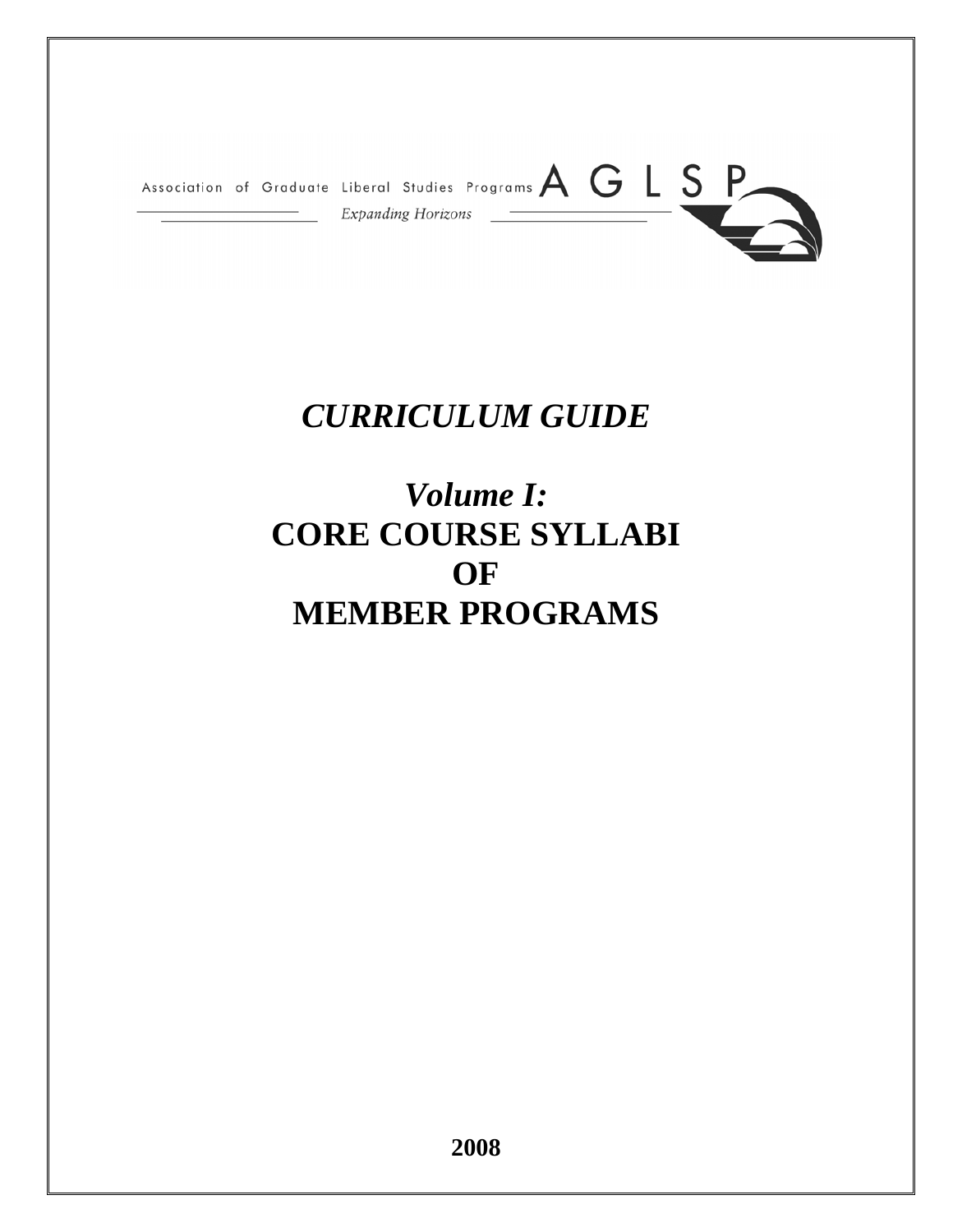# **Association of Graduate Liberal Studies Programs 2008**

**President**  Linda Paulson, Stanford University

**Vice President**  James P. Pappas, University of Oklahoma

**Treasurer**  Mary Rockcastle, Hamline University

## **Board of Directors**

David Arant, University of Memphis Debrah Bokowski, Marylhurst University Steve Duguid, Simon Fraser University Kathleen Forbes, University of North Carolina Greensboro Kristine Rabberman, University of Pennsylvania Robert Smither, Rollins College

## **AGLSP Office**

c/o Duke University Box 90095 Durham, NC 27708 919-684-1987 info@aglsp.org www.aglsp.org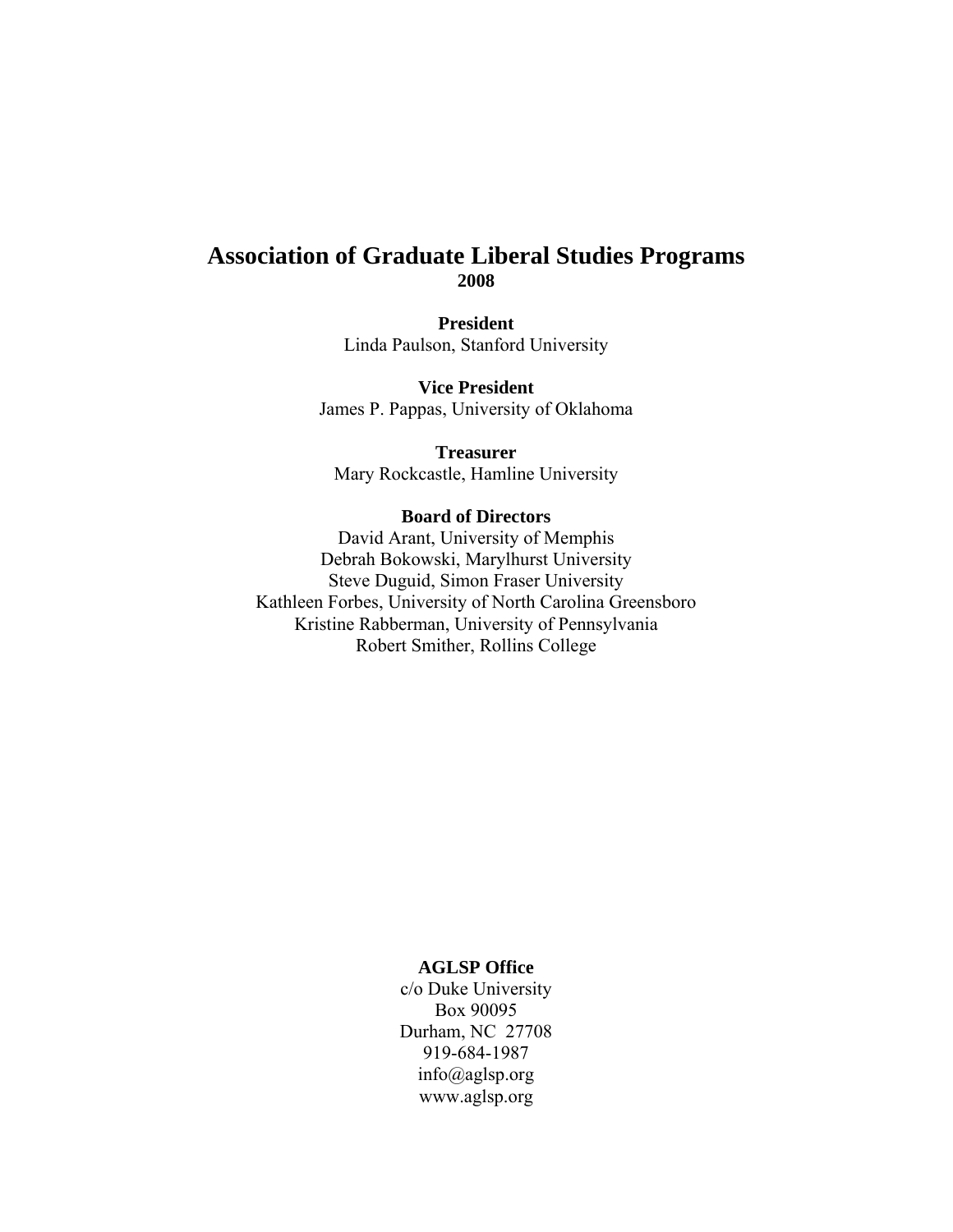## **INTRODUCTION**

One of the services the association provides to its members is to collect syllabi from AGLSP faculty that represent the range of content and approaches taken in graduate liberal studies courses. This latest addition to our *Curriculum Guides* includes syllabi from coursework offered in 2008-9. For each entry, we've given the title, the type of course (e.g., core vs. interdisciplinary), a course description, readings and references, and a schedule. We hope that you find these syllabi instructive in creating and revising courses in your programs.

*Volume 1* includes a variety of courses that serve as the *core*, or gateway course, for students in member graduate liberal studies programs. Although the titles and content for these courses vary from school to school, they all aim to introduce students to graduate liberal studies and to the skills that will be expected of them: active listening, critical and analytical thinking and writing, interdisciplinary research, and the ability to participate in and lead classroom discussions. We thank the following member programs that contributed their syllabi to this compilation: Fort Hayes State University, Hamline University, Nazareth College, Ramapo College of New Jersey, Reed College, Rollins College, Skidmore College, University of Minnesota, and University of Wisconsin-Milwaukee.

> Mary F. Rockcastle Chair of the Publications Committee AGLSP Board of Directors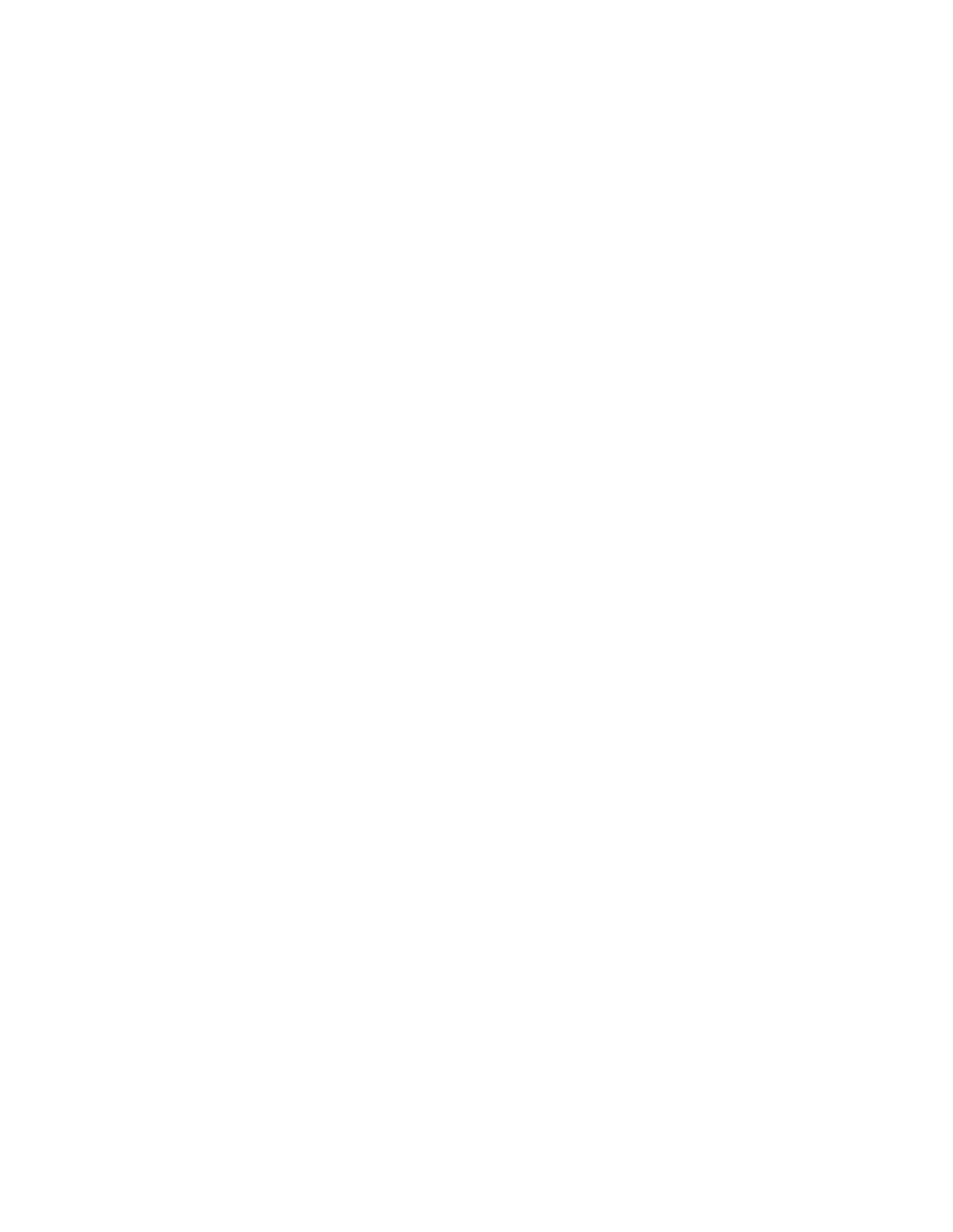# **TABLE OF CONTENTS Core Course Syllabi**

| <b>Fort Hayes State University</b>                                 |              |
|--------------------------------------------------------------------|--------------|
| <b>Information Literacy</b>                                        | $\mathbf{1}$ |
| <b>Introduction to Graduate Liberal Studies</b>                    | 11           |
| Origins and Implications of the Knowledge Society                  | 15           |
| Ways of Knowing in Comparative Perspective                         | 23           |
| <b>Hamline University</b>                                          |              |
| Home: An Interdisciplinary Study                                   | 24           |
| Writing the Essay                                                  | 32           |
| <b>Nazareth College</b>                                            |              |
| Being Human                                                        | 37           |
| Knowledge and Culture                                              | 40           |
| Values and Action                                                  | 45           |
| <b>Ramapo College of New Jersey</b>                                |              |
| The Search for Meaning                                             | 47           |
| The United States in a Changing World                              | 49           |
| <b>Reed College</b>                                                |              |
| Engendering History: Historiography of Masculinity and Femininity  | 53           |
| Exile: Literary and Theoretical Configurations                     | 56           |
| Railways and Modernity                                             | 59           |
| <b>Rollins College</b>                                             |              |
| Masterpieces of Modern Literature                                  | 62           |
| Milestones of Modern Science                                       | 64           |
| Religion and Western Culture                                       | 68           |
| Religion and Western Culture-2                                     | 71           |
| The Human Order                                                    | 74           |
| The Origins of Modernity                                           | 78           |
| <b>Skidmore College</b>                                            |              |
| Reading and Seeing                                                 | 80           |
| The Greek Aesthetic and Democratic Ideology in the Age of Pericles | 82           |
| What's Left of Enlightenment?                                      | 84           |
| <b>University of Minnesota</b>                                     |              |
| Introduction to Interdisciplinary Inquiry                          | 86           |
| <b>University of Wisconsin-Milwaukee</b>                           |              |
| Traditions and Transformations I: Envisioning Self and Society in  |              |
| American Art, Literature and Thought, 1565-1870                    | 89           |
| Traditions and Transformations II: Envisioning Self and Society in |              |
| American Art, Literature and Thought, 1870-Present                 | 94           |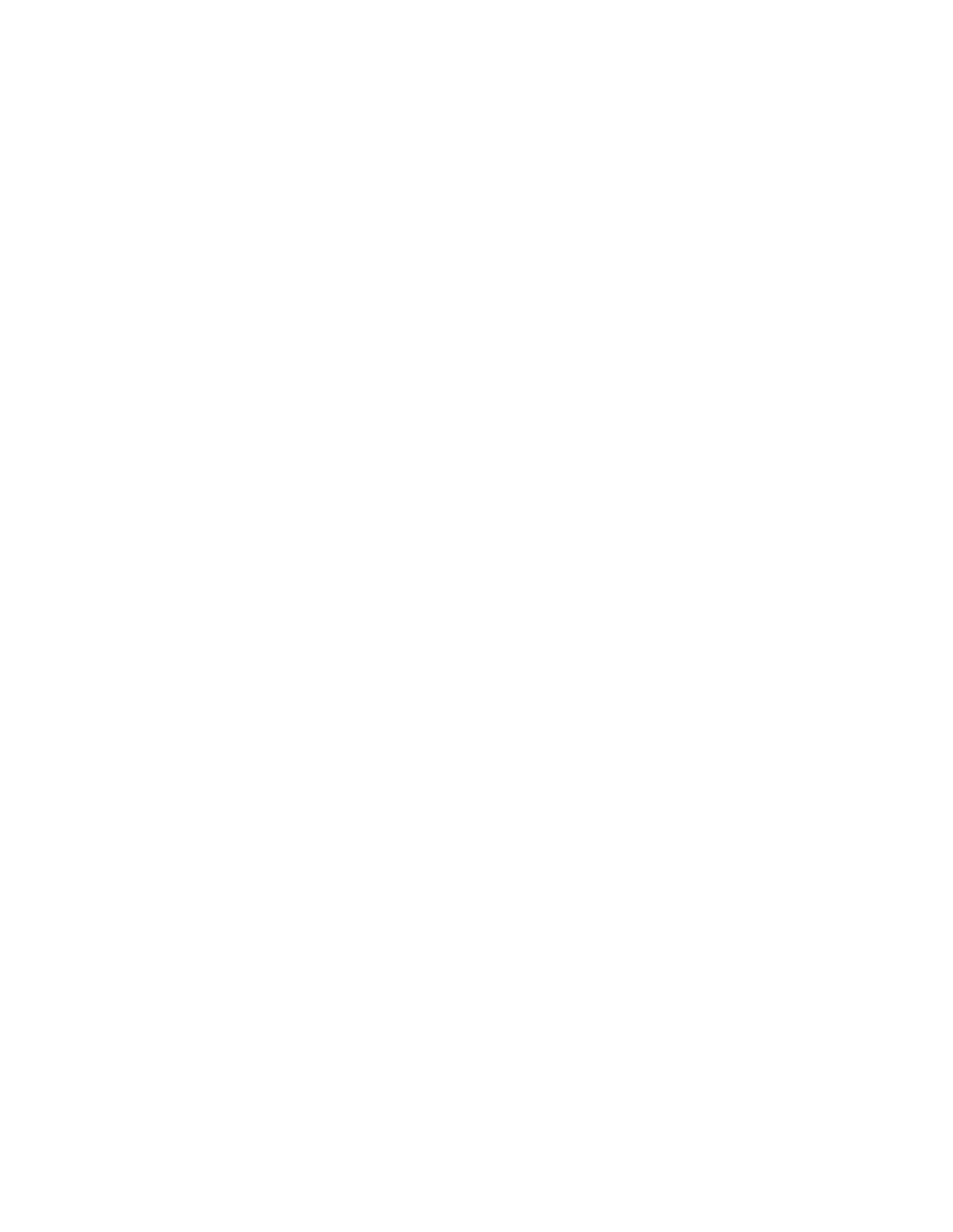<span id="page-6-0"></span>

| Course                        | <b>INFORMATION LITERACY</b>                                                                                                                                                                                                                                                                                                                                                                                                                                                                                                                                                                                                                                                                                                              |
|-------------------------------|------------------------------------------------------------------------------------------------------------------------------------------------------------------------------------------------------------------------------------------------------------------------------------------------------------------------------------------------------------------------------------------------------------------------------------------------------------------------------------------------------------------------------------------------------------------------------------------------------------------------------------------------------------------------------------------------------------------------------------------|
|                               | Professor Art Morin, Fort Hayes State University                                                                                                                                                                                                                                                                                                                                                                                                                                                                                                                                                                                                                                                                                         |
|                               |                                                                                                                                                                                                                                                                                                                                                                                                                                                                                                                                                                                                                                                                                                                                          |
| Type                          | Core                                                                                                                                                                                                                                                                                                                                                                                                                                                                                                                                                                                                                                                                                                                                     |
| Description                   | Information literacy develops the utilization of information in the graduate learning process. A<br>fuller appreciation and recognition of the need for information, identification of needed<br>information, networking and technical skills associated with locating the information, and critical<br>consideration of information are addressed. Students should expect to be more thoughtful<br>consumers of scholarly and applied research and current modern information technologies.<br>In this course we hope to achieve the four goals (course goals, or CGs) set out in the course<br>description:<br>$CG 1 = Develop$ an appreciation and recognition of what information is needed (for the particular<br>purpose at hand). |
|                               | $CG$ 2= Learn skills that will help you to identify and locate that information.<br>CG 3= Develop networking skills for the purpose of locating that information.<br>$CG 4 = Develop$ skills to critically consider that information.                                                                                                                                                                                                                                                                                                                                                                                                                                                                                                    |
|                               | Additionally, the MLS program has several expected learning outcomes:<br>Goal 1 – To develop an improved ability to understand an intellectual work in any field<br>a) -To determine the subject matter and theme of an individual work.<br>b) -To recognize the basic principle upon which a work is based.<br>c) -To recognize the conclusions of a given work and determine whether the conclusions are<br>warranted.                                                                                                                                                                                                                                                                                                                 |
|                               | Goal 2 – To recognize the methods of knowing in various disciplines<br>-To identify how truth/knowledge is determined in the humanities, social/behavioral sciences, and<br>natural sciences.                                                                                                                                                                                                                                                                                                                                                                                                                                                                                                                                            |
|                               | Goal 3 – To become a wise consumer of knowledge<br>a) -To improve the student's ability to differentiate between knowledge and data.<br>b) -To recognize how the values of a society affects the search for knowledge.<br>c) -To recognize how new knowledge can change the values of society.<br>d) -To enhance the student's ability to understand the importance and uses of knowledge in an<br>emerging knowledge paradigm.                                                                                                                                                                                                                                                                                                          |
|                               | Goal 4 – To become a broad-based critical thinker and problem solver<br>a) -To improve the ability to read and write critically and at an advanced level.<br>b) -To improve the ability to frame and develop an argument logically dependent on the context.<br>c) -To develop the student's oral communication skills.<br>d) -To increase the level of information literacy and research acumen to make informed choices<br>and conduct lifelong learning.<br>e) -To develop the ability to deal with ambiguity in problems which have no right or wrong<br>answers.                                                                                                                                                                    |
| Readings<br>and<br>References | Robert Niles. 1995-2007. Statistics Every Writer Should Know. RobertNiles.com<br>http://www.robertniles.com/stats/ (a good, and short, introductory text).<br>Chris B. Crawford. 2006. Making Argument Work: Knowing and Applying Basic Argument                                                                                                                                                                                                                                                                                                                                                                                                                                                                                         |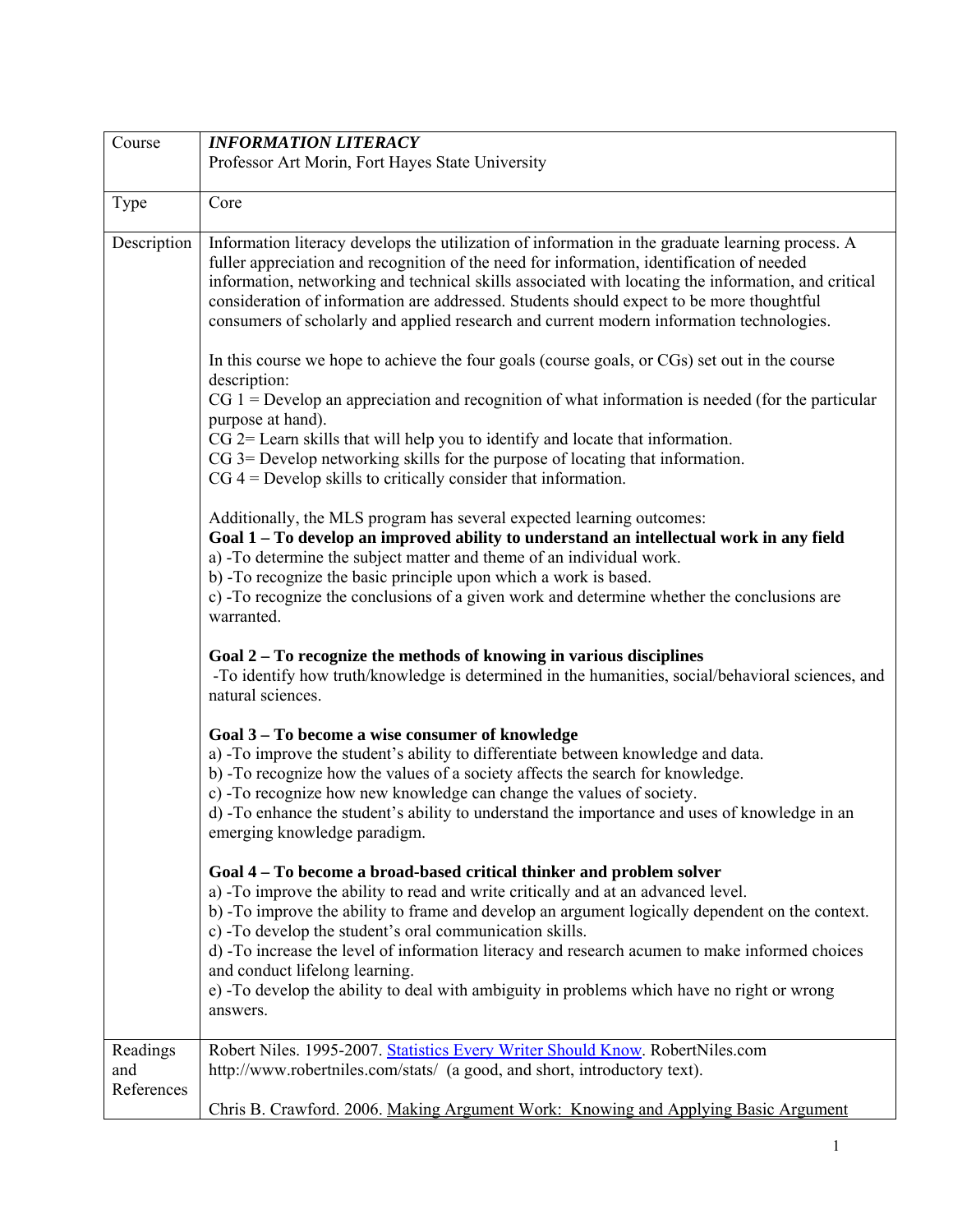| Strategies.                                                                                                                                                                                                                                                   |
|---------------------------------------------------------------------------------------------------------------------------------------------------------------------------------------------------------------------------------------------------------------|
| Alan M. Schlein. 2006. Find it Online: The Complete Guide to Online Research, 4th Edition,<br>second printing. Facts on Demand Press.                                                                                                                         |
| Thomas Mann. 2005. The Oxford Guide to Library Research, Third Edition. Oxford University<br>Press.                                                                                                                                                           |
| John W. Creswell. 2003. Research Design: Qualitative, Quantitative, and Mixed Methods<br>Approaches, Second Edition. Thousand Oaks: Sage Publications.                                                                                                        |
| <b>RECOMMENDED</b><br>American Psychological Association. 2003. Publication Manual of the American Psychological<br>Association, 5th Edition. Washington, D.C.: American Psychological Association.                                                           |
| Association of College and Research Libraries. Information literacy competency standards for<br>higher education. American Library Association.<br>http://www.ala.org/ala/acrl/acrlstandards/informationliteracycompetency.htm                                |
| Edward R. Tufte. 2001. The Visual Display of Quantitative Information, 2nd Edition. Graphics<br>Press.                                                                                                                                                        |
| <b>Statistics Books</b><br>Rex Boggs. Exploring Data. http://exploringdata.cqu.edu.au/                                                                                                                                                                        |
| David M. Lane. 1993-2007. Hyperstat Online Statistics Textbook.<br>http://davidmlane.com/hyperstat/                                                                                                                                                           |
| (Electronic Version): StatSoft, Inc. 2006. Electronic Statistics Textbook. Tulsa, OK: StatSoft.<br>Web: http://www.statsoft.com/textbook/stathome.html (a more advanced textbook)                                                                             |
| SurfStat Australia: An Online Text in Introductory Statistics.<br>http://www.anu.edu.au/nceph/surfstat/surfstat-home/surfstat.html (a more complete introductory<br>text with progress checks and exercises at the end of each chapter - along with answers). |
| Resources related to research and writing                                                                                                                                                                                                                     |
| Diana Hacker. A Pocket Style Manual, the most recent edition.                                                                                                                                                                                                 |
| Arthur Plotnik. 1982. The Elements of Editing: A Modern Guide for Editors and Journalists. New<br>York: Macmillan Publishing Company.                                                                                                                         |
| Alfred Rosa and Paul Eschholz. 1996. The Writer's Brief Handbook. Boston and London: Allyn<br>and Bacon.                                                                                                                                                      |
| Margaret Shertzer. 1986. The Elements of Grammar. New York: Macmillan Publishing Company.                                                                                                                                                                     |
| William Strunk, Jr. and E.B. White. 1979. The Elements of Style, Third Edition. New York:<br>Macmillan Publishing Co., Inc.                                                                                                                                   |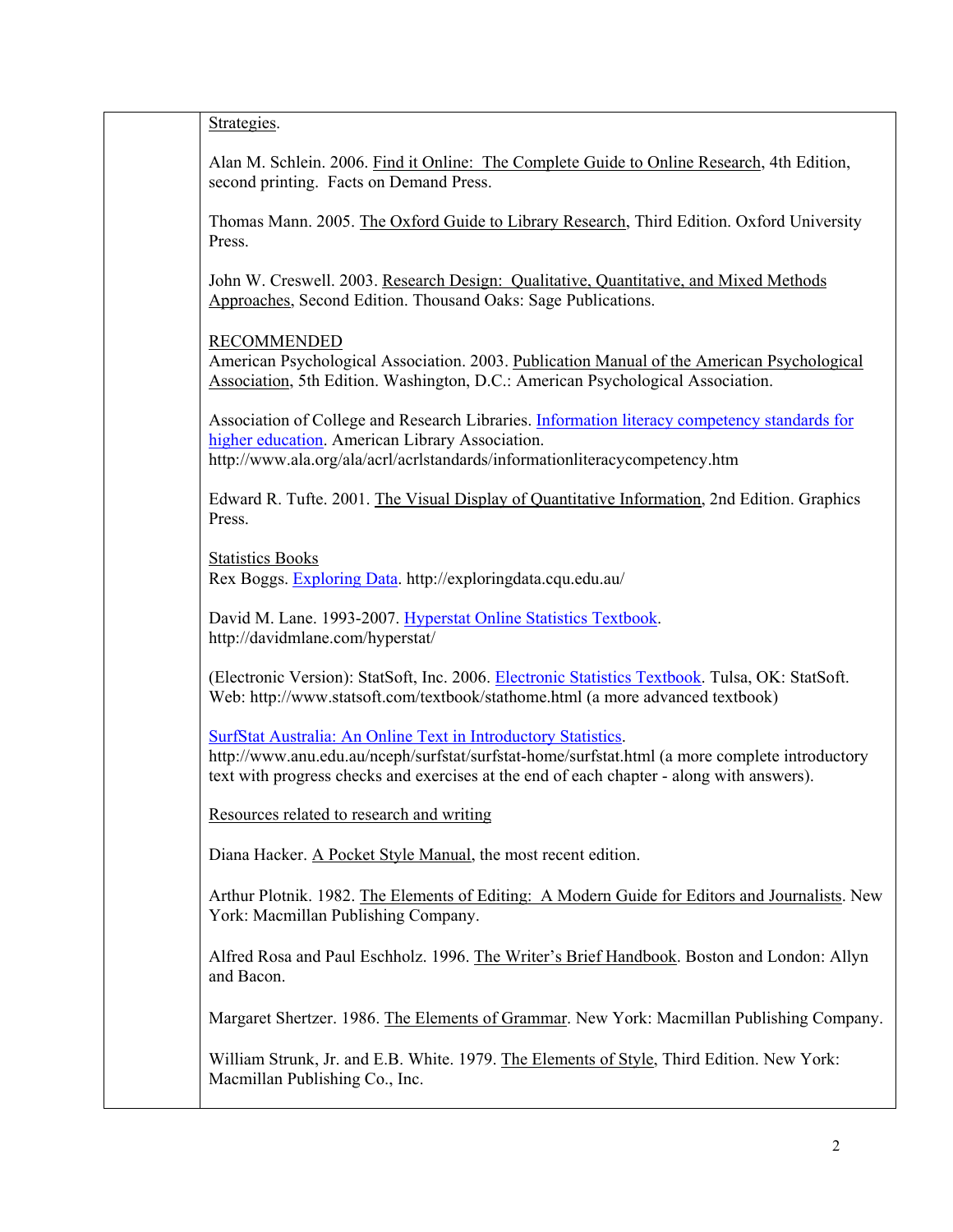| <b>Information About Online/virtual Sources</b>                                                                                                                                                                                                                                                                                                                                                                              |
|------------------------------------------------------------------------------------------------------------------------------------------------------------------------------------------------------------------------------------------------------------------------------------------------------------------------------------------------------------------------------------------------------------------------------|
| Here are the directions for obtaining "Off campus access to library resources"<br>http://www.fhsu.edu/forsyth_lib/offcampus.shtml                                                                                                                                                                                                                                                                                            |
| The online search services available in FHSU library's website will give you access to FirstSearch<br>- a very good way to locate articles. Go to http://www.fhsu.edu/forsyth lib/alphadata.shtml then<br>click on FirstSearch Database. Please note that the initial FirstSearch webpage also gives you<br>access to Worldcat, where you can find books. Also, check out<br>http://www.fhsu.edu/forsyth_lib/resources.shtml |
| Here is the library's page with links to search engines<br>http://www.fhsu.edu/forsyth_lib/searchengine.shtml                                                                                                                                                                                                                                                                                                                |
| Here is the website for digital libraries http://www.fhsu.edu/forsyth lib/digital.shtml                                                                                                                                                                                                                                                                                                                                      |
| Here is the website for research resources http://www.fhsu.edu/forsyth lib/resources.shtml                                                                                                                                                                                                                                                                                                                                   |
| To access many, many, many other libraries, go to "LIBWEB Library Servers via WWW" at<br>http://sunsite.berkeley.edu/Libweb/ You can use the interlibrary loan service of your local library<br>to borrow books from other libraries.                                                                                                                                                                                        |
| For those who live in Kansas, see also "Blue Skyways" at<br>http://skyways.lib.ks.us/about/sitemap.html                                                                                                                                                                                                                                                                                                                      |
| RESOURCES ON THE INTERNET                                                                                                                                                                                                                                                                                                                                                                                                    |
| Evaluation and use of search engines                                                                                                                                                                                                                                                                                                                                                                                         |
| "Internet Tutorials: How to Choose a Search Engine or Directory"<br>http://www.library.kent.edu/files/Choose Search Engine.pdf<br>(mentioned in Mann 116, but a different URL)                                                                                                                                                                                                                                               |
| "Search Engine Showdown"<br>http://searchengineshowdown.com/<br>(mentioned in Mann, 116)                                                                                                                                                                                                                                                                                                                                     |
| "Search Engine Watch"<br>http://searchenginewatch.com/<br>(mentioned in Mann, 116, but a different URL)                                                                                                                                                                                                                                                                                                                      |
| SEARCH ENGINES AND INFORMATION RESOURCES                                                                                                                                                                                                                                                                                                                                                                                     |
| Search engines                                                                                                                                                                                                                                                                                                                                                                                                               |
| AllTheWeb.com<br>http://www.AllTheWeb.com/<br>(mentioned in Mann, 116)                                                                                                                                                                                                                                                                                                                                                       |
| AltaVista                                                                                                                                                                                                                                                                                                                                                                                                                    |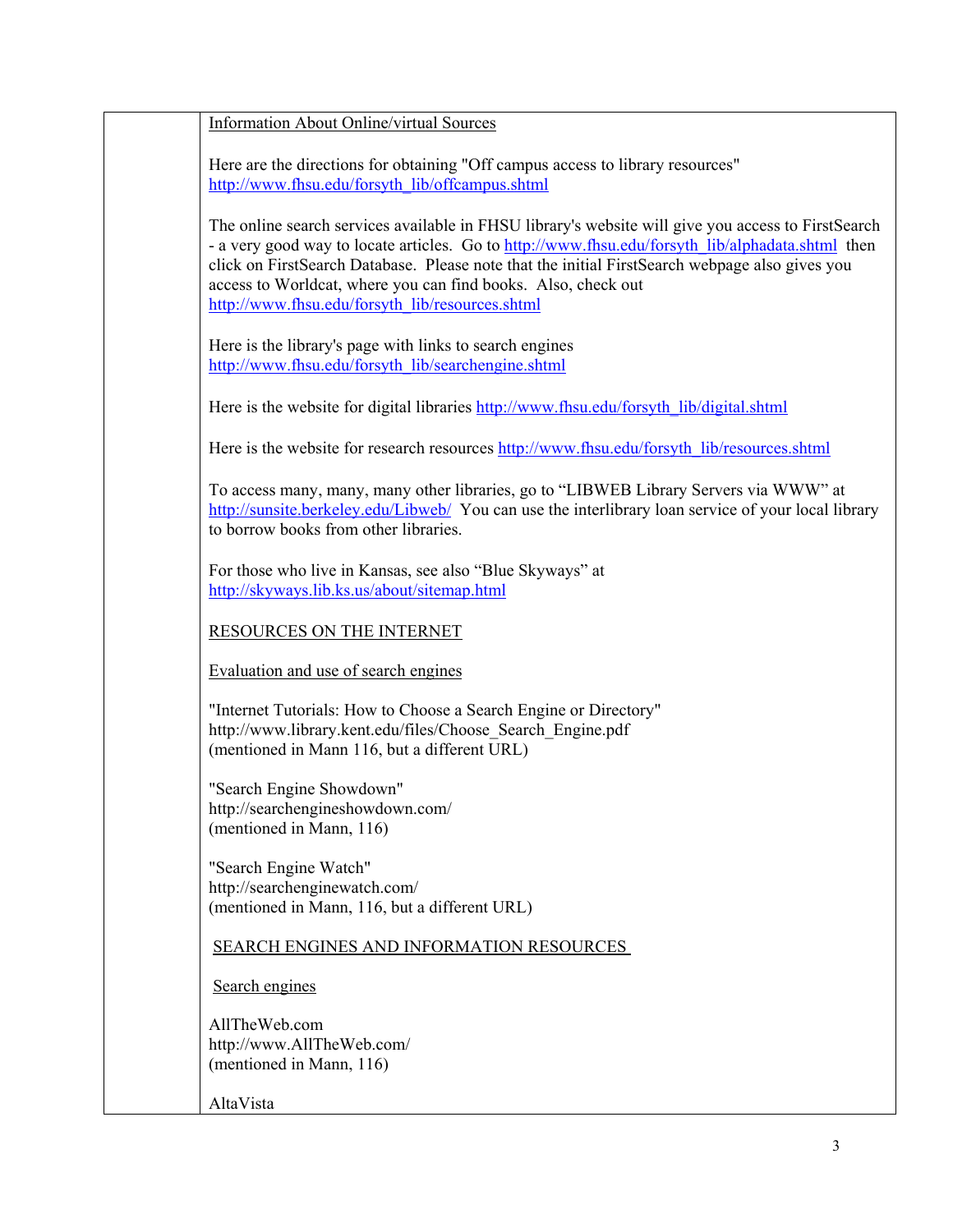| http://www.AltaVista.com/                                                                    |
|----------------------------------------------------------------------------------------------|
| (mentioned in Mann, 116)                                                                     |
|                                                                                              |
| Ask.com                                                                                      |
| http://www.ask.com/                                                                          |
| Can search for pictures                                                                      |
|                                                                                              |
| Dogpile "all the best search engines piled into one"                                         |
| http://www.dogpile.com/                                                                      |
|                                                                                              |
| Giga Blast                                                                                   |
| http://www.gigablast.com/                                                                    |
| (Mentioned in Schlein, 141)                                                                  |
|                                                                                              |
| Google Print or books.google.com                                                             |
| http://books.google.com/                                                                     |
| (Google Print mentioned in Mann, 118)                                                        |
|                                                                                              |
| MetaCrawler(R) "Search the search engines!" $(R)$                                            |
| http://www.metacrawler.com/                                                                  |
| Teoma - now Ask.com                                                                          |
| http://www.ask.com/                                                                          |
|                                                                                              |
| (Teoma is mentioned in Mann, 115)                                                            |
| WebCrawler (R) "The Web's Top Search Engines Spun Together"                                  |
| http://www.webcrawler.com/                                                                   |
|                                                                                              |
| Information resources                                                                        |
| FedStats                                                                                     |
| "Celebrating 10 years of making statistics from more than 100 agencies available to citizens |
| everywhere"                                                                                  |
| http://www.fedstats.gov/                                                                     |
|                                                                                              |
| Librarians' Internet Index "Websites you can trust"                                          |
| http://www.lii.org/                                                                          |
| (Mentioned in Mann, 117)                                                                     |
|                                                                                              |
| Library of Congress                                                                          |
| http://www.loc.gov/index.html                                                                |
| (Mentioned in Mann, 118)                                                                     |
|                                                                                              |
| LibrarySpot (TM)                                                                             |
| http://libraryspot.com/                                                                      |
| (Mentioned in Mann, 117)                                                                     |
|                                                                                              |
| Refdesk.com "The single best source for facts"                                               |
| http://www.refdesk.com/                                                                      |
| (Mentioned in Mann, 117)                                                                     |
|                                                                                              |
| Access to the "invisible web"                                                                |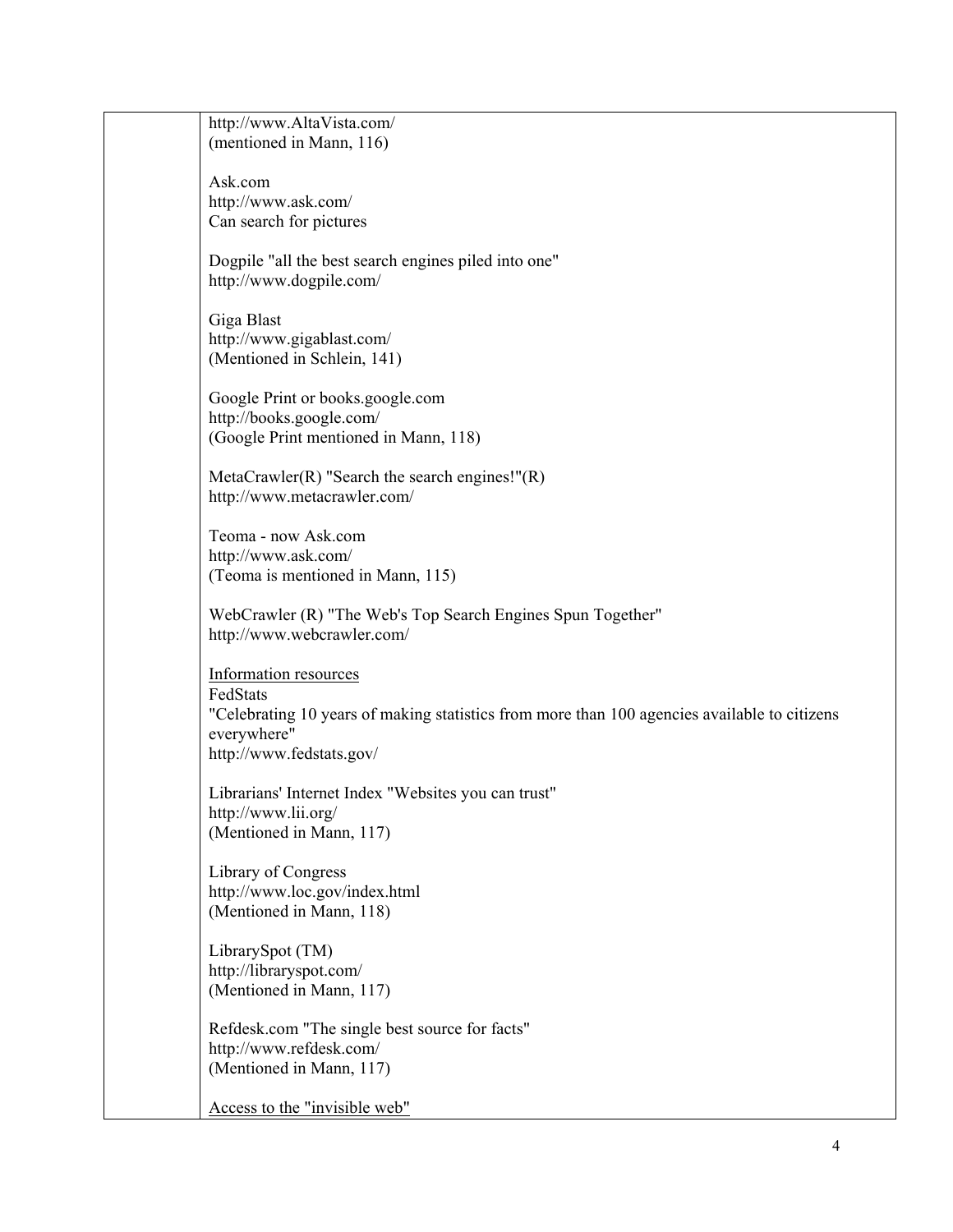| Complete Planet (TM) "The Deep Web Directory"                                                                                                                                                                                                                                                                                                                                           |
|-----------------------------------------------------------------------------------------------------------------------------------------------------------------------------------------------------------------------------------------------------------------------------------------------------------------------------------------------------------------------------------------|
| "Discover over 70,000+ searchable databases and specialty search engines"                                                                                                                                                                                                                                                                                                               |
| http://aip.completeplanet.com/                                                                                                                                                                                                                                                                                                                                                          |
| (mentioned in Mann, 118)                                                                                                                                                                                                                                                                                                                                                                |
| GeniusFind                                                                                                                                                                                                                                                                                                                                                                              |
| "categorizes thousands of topic-specific search engines and databases"                                                                                                                                                                                                                                                                                                                  |
| http://www.geniusfind.com                                                                                                                                                                                                                                                                                                                                                               |
| (mentioned in Mann, 118)                                                                                                                                                                                                                                                                                                                                                                |
|                                                                                                                                                                                                                                                                                                                                                                                         |
| invisible-web.net (may be in the process of being refurbished)                                                                                                                                                                                                                                                                                                                          |
| http://www.invisible-web.net/                                                                                                                                                                                                                                                                                                                                                           |
| (mentioned in Mann, 118)                                                                                                                                                                                                                                                                                                                                                                |
|                                                                                                                                                                                                                                                                                                                                                                                         |
| Resource Discovery Network (now Intute)                                                                                                                                                                                                                                                                                                                                                 |
| http://www.intute.ac.uk                                                                                                                                                                                                                                                                                                                                                                 |
| (mentioned in Mann, 118)                                                                                                                                                                                                                                                                                                                                                                |
|                                                                                                                                                                                                                                                                                                                                                                                         |
| search.com                                                                                                                                                                                                                                                                                                                                                                              |
| http://www.search.com                                                                                                                                                                                                                                                                                                                                                                   |
| (mentioned in Mann, 118)                                                                                                                                                                                                                                                                                                                                                                |
|                                                                                                                                                                                                                                                                                                                                                                                         |
| Webseek at Columbia University                                                                                                                                                                                                                                                                                                                                                          |
| "A Content-Based Image and Video Search and Catalog Tool for the Web"<br>http://persia.ee.columbia.edu:8008/                                                                                                                                                                                                                                                                            |
| (Mentioned in Schlein, 145)                                                                                                                                                                                                                                                                                                                                                             |
|                                                                                                                                                                                                                                                                                                                                                                                         |
| Other resources for increasing your information literacy                                                                                                                                                                                                                                                                                                                                |
|                                                                                                                                                                                                                                                                                                                                                                                         |
| Donald Beagle, Donald Bailey, and Barbara Tierney. 2006. The Information Commons Handbook.                                                                                                                                                                                                                                                                                              |
| New York: Neal-Schuman Publishers.6                                                                                                                                                                                                                                                                                                                                                     |
|                                                                                                                                                                                                                                                                                                                                                                                         |
| Nancy Lane, Margaret Chjisholm, and Carolyn Mateer. 2000. Techniques for Student Research: A                                                                                                                                                                                                                                                                                            |
| Comprehensive Guide to Using the Library. New York: Neal-Schuman Publishers, Inc.                                                                                                                                                                                                                                                                                                       |
| Paul Messaris. 2001. Visual Literacy: Image, Mind, and Reality. Westview Press.                                                                                                                                                                                                                                                                                                         |
|                                                                                                                                                                                                                                                                                                                                                                                         |
| Jerry Miller, ed. 2000. Millenium Intelligence: Understanding and Conducting Competitive                                                                                                                                                                                                                                                                                                |
| Intelligence in the Digital Age. CyberAge Books. isbn: 0910965285. About business intelligence,                                                                                                                                                                                                                                                                                         |
| not military intelligence.                                                                                                                                                                                                                                                                                                                                                              |
|                                                                                                                                                                                                                                                                                                                                                                                         |
| Arlene Roddo Quaratiello. 1997. The College Student's Research Companion. New York: Neal-                                                                                                                                                                                                                                                                                               |
| Schuman Publishers, Inc.                                                                                                                                                                                                                                                                                                                                                                |
|                                                                                                                                                                                                                                                                                                                                                                                         |
|                                                                                                                                                                                                                                                                                                                                                                                         |
|                                                                                                                                                                                                                                                                                                                                                                                         |
|                                                                                                                                                                                                                                                                                                                                                                                         |
|                                                                                                                                                                                                                                                                                                                                                                                         |
|                                                                                                                                                                                                                                                                                                                                                                                         |
|                                                                                                                                                                                                                                                                                                                                                                                         |
| Ann Marlow Riedling. 2006. Learning to Learn: A Guide to Becoming Information Literate in the<br>21st Century. New York: Neal-Schuman Publishers.<br>Chris Sherman and Gary Price. 2001. The Invisible Web: Uncovering Information Sources Search<br>Engines Can't See. CyberAge Books<br>Nicholas G. Tomainolo, edited by Barbara Quint. 2004. The Web Library: Building a World Class |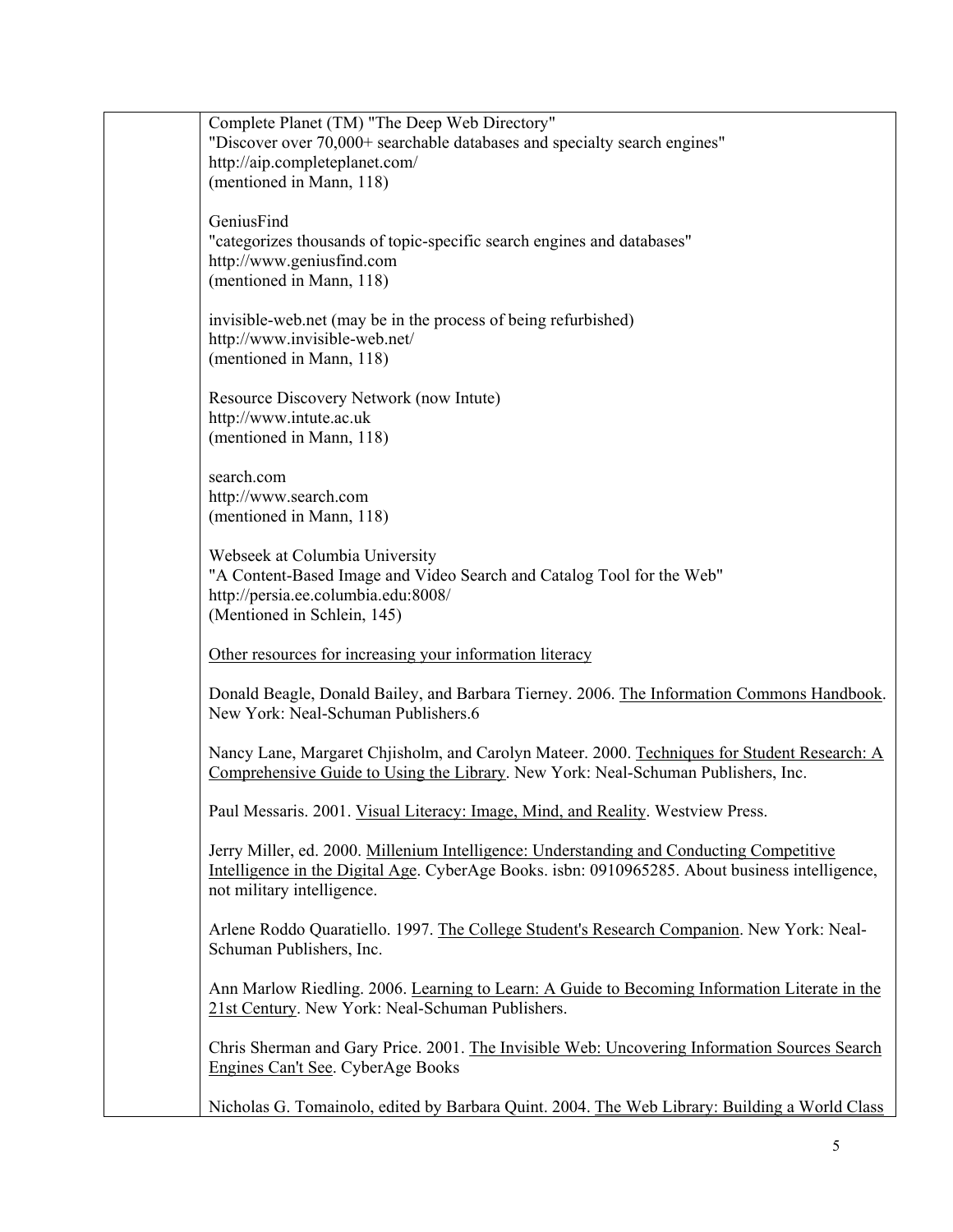|          | Personal Library With Free Web Sources. CyberAge Books. isbn: 0910965676                                         |
|----------|------------------------------------------------------------------------------------------------------------------|
|          |                                                                                                                  |
|          | Resources for teaching (or learning about) information literacy at the high school and                           |
|          | undergraduate levels                                                                                             |
|          |                                                                                                                  |
|          | Jane Birks and Fiona Hunt. 2003. Hands-on Information Literacy Activities. New York and                          |
|          | London: Neal-Schuman Publishers, Inc.                                                                            |
|          |                                                                                                                  |
|          | Joanna M. Burkhardt, Mary C. MacDonald, and Andrèe J. Rathemacher. 2003. Teaching                                |
|          | Information Literacy: 25 Practical Standards-based Exercises for College Students. Chicago:                      |
|          | American Library Association.                                                                                    |
|          |                                                                                                                  |
|          | Douglas Cook and Natasha Cooper, eds. 2006. Teaching Information Literacy Skills to Social                       |
|          | Sciences Students and Practitioners: A Casebook Application. Chicago: Association of College                     |
|          | and Research Libraries.                                                                                          |
|          |                                                                                                                  |
|          | Other sources relevant to IDS 804                                                                                |
|          | Mitchell Stephens. 2007. The Rise of Image, the Fall of the Word. Oxford University Press. isbn:                 |
|          | 0195098293                                                                                                       |
|          |                                                                                                                  |
| Schedule | FIRST ASSIGNMENT: INTRODUCTIONS                                                                                  |
|          | Worth 400 points.                                                                                                |
|          | Related to learning outcomes 2, 4d, and 4e.                                                                      |
|          | Related to CG 1.                                                                                                 |
|          | Introduce yourself in the appropriate forum in the Discussion Board of the course's Blackboard<br>site. Tell us: |
|          | 1) the ways in which you collect information/knowledge                                                           |
|          | 2) the methods you use to determine whether that information/knowledge is true                                   |
|          | 3) the methods you use to determine whether that information/knowledge is useful                                 |
|          | 4) the ways in which you use that information/knowledge                                                          |
|          |                                                                                                                  |
|          | SECOND ASSIGNMENT: PREPARATORY EXCERCISES                                                                        |
|          | Worth 1,200 points.                                                                                              |
|          | Related to learning outcomes 1c, 2, 3d, 4a, 4d, 4e.                                                              |
|          | Related to CG 1, CG 2, CG 3, CG 4.                                                                               |
|          | There are six preparatory exercises; they are described below. Each exercise is worth 200 points.                |
|          | First preparatory exercise: 'The 'average web' exercise.                                                         |
|          | Select a website that does not have "gov" or "edu" address. Assess the following:                                |
|          | Who is the intended audience.                                                                                    |
|          | What kind of information is provided.                                                                            |
|          | The quality of information provided.                                                                             |
|          | What relevant information is not provided.                                                                       |
|          | Ways in which the website is successful and ways in which it is unsuccessful.                                    |
|          | Second preparatory exercise: the 'professional web' exercise.                                                    |
|          | Select a government website related to your MLS concentration. Assess the following:                             |
|          | Who is the intended audience.                                                                                    |
|          | What kind of information is provided.                                                                            |
|          | The quality of information provided.                                                                             |
|          | What relevant information is not provided.                                                                       |
|          | Ways in which the website is successful and ways in which it is unsuccessful.                                    |
|          | Third preparatory exercise: The TV commercial exercise.                                                          |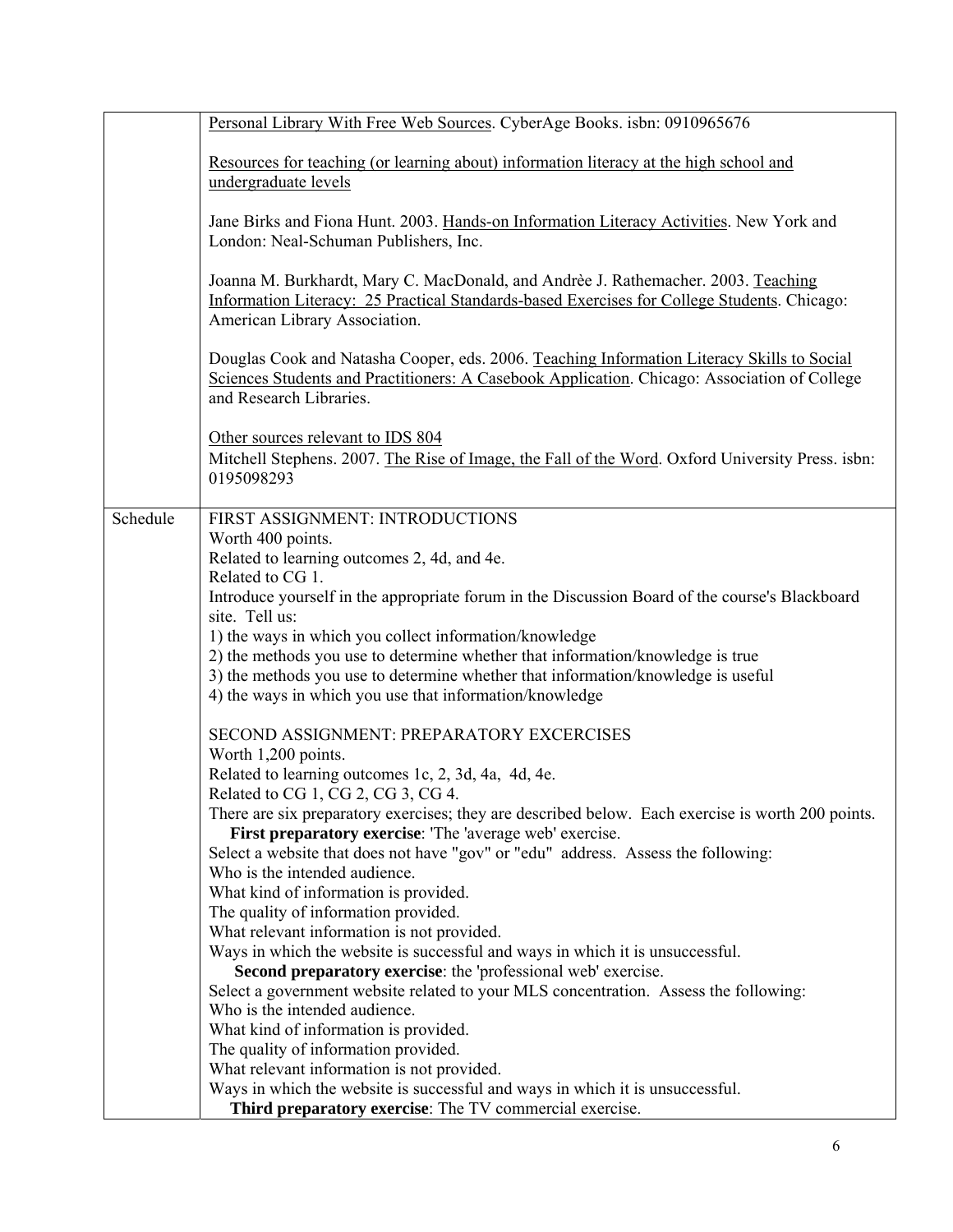Watch three television commercials. For each commercial, assess the following:

Who is the intended audience.

What is the purpose of the commercial.

How images are used.

How was text used.

What kind of information is provided.

The quality of information provided.

What relevant information is not provided.

Ways in which the commercial is successful and ways in which it is unsuccessful.

**Fourth preparatory exercise**: the newspaper editorial exercise.

Read a newspaper editorial. Assess the following:

Who is the intended audience.

What is the purpose of the editorial.

What kind(s) of arguments were used.

What kind(s) of evidence or facts were used.

The quality of the arguments and facts used.

What relevant facts and arguments were left out.

Ways in which the editorial is successful and ways in which it was unsuccessful.

**Fifth preparatory exercise**: the academic journal exercise.

Select two articles from academic journals related to your MLS concentration. For each article, assess the following:

Who is the intended audience.

What is the purpose/conclusion of the article.

What kind(s) of arguments were used.

What kind(s) of evidence or facts were used.

The quality of the arguments and facts used.

What relevant facts and arguments were left out.

Ways in which the article is successful and ways in it is unsuccessful.

**Sixth preparatory exercise**: the network exercise.

You may find chapter 12 in the book by Thomas Mann to be helpful here (see also page 373 in the Schlein book). Formulate a narrowly focused question relating to your MLS concentration (example from public administration: "Do you think the use of zoning to limit how a person uses his own property amounts to a 'taking'? If so, should government reimburse a person whose property value or use has been diminshed because of a zoning regulation?") Find four people interested in a topic related to the question and who work in disparate parts of the society/economy (example: someone in government, someone in education, and someone in the corporate world). Using e-mail, send each person your question. Reply to any who respond to your question. Assess the following:

What are the advantages of creating a network?

What are the disadvantages of creating a network?

# THIRD ASSIGNMENT: WEEKLY POSTINGS OF ACTIVIES RELATED TO THE READING ASSIGNMENTS, LECTURE ASSIGNMENTS, AND RESEARCH PAPER

Worth 2,400 points.

Related to learning outcomes 2, 3d, 4a, 4b, 4d, 4e

Related to CG 1, CG 2, CG 3, CG 4

Each week, starting with the week that begins on September 16 and ending with the week that begins with November 5, you are required to submit weekly postings. During each of these weeks:

1) post comments on how you are using the suggestions from the recorded lectures and that week's reading to help you with your research paper (for example, for the first week, post comments on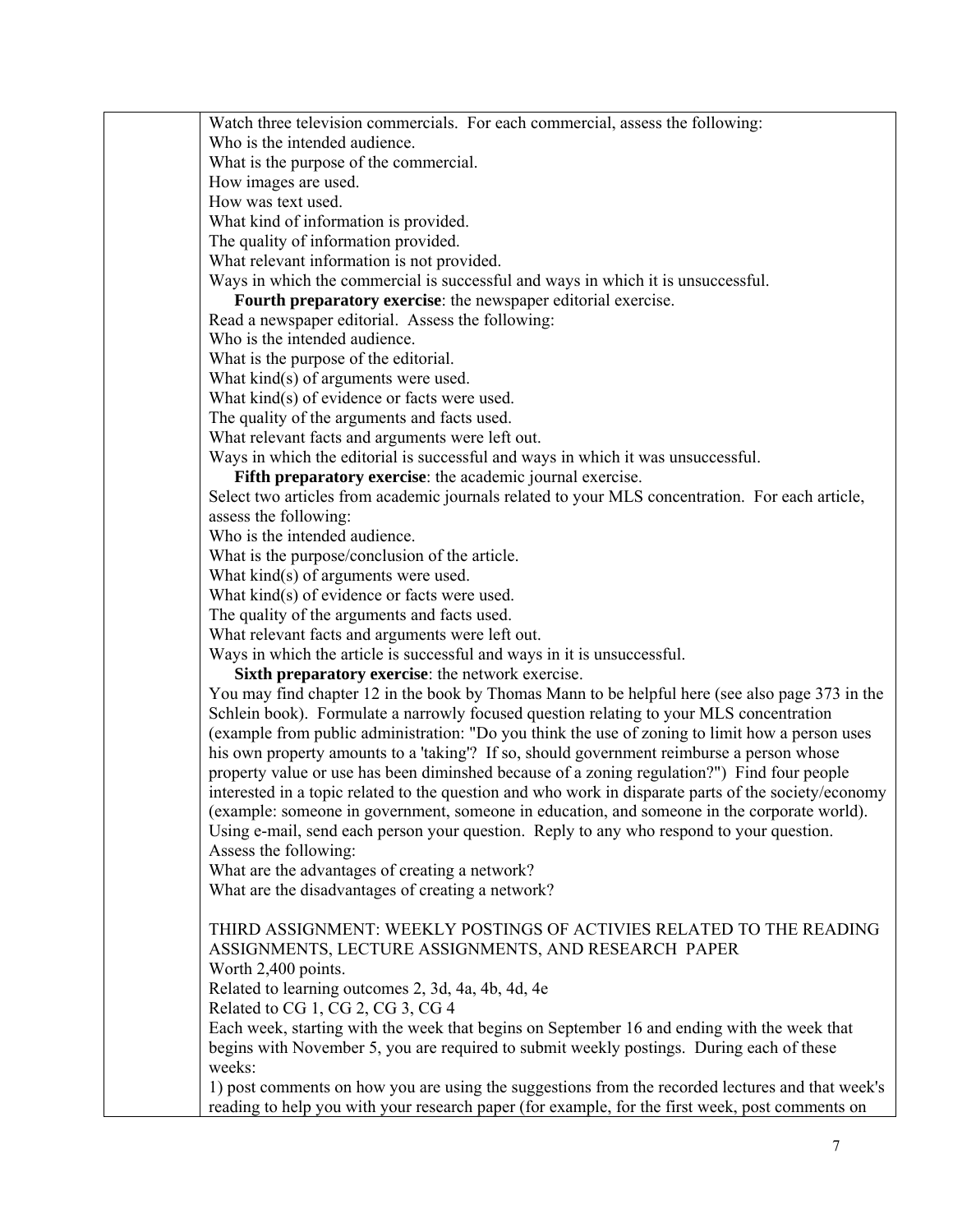| how you are using suggestions found in the recorded lectures and suggestions from Crawford,                                                                                                                     |
|-----------------------------------------------------------------------------------------------------------------------------------------------------------------------------------------------------------------|
| pages $-150$ ;                                                                                                                                                                                                  |
| 2) post comments (successes, difficulties, questions) regarding the research and writing pertaining                                                                                                             |
| to your research paper;<br>3) ask questions or express concerns; and                                                                                                                                            |
| 4) post notes (questions, suggestions, ideas, comments) to the comments submitted by other                                                                                                                      |
| students.                                                                                                                                                                                                       |
|                                                                                                                                                                                                                 |
| FOURTH ASSIGNMENT: THE MAJOR RESEARCH PAPER                                                                                                                                                                     |
| Worth 3,000 points.                                                                                                                                                                                             |
| Related to learning outcomes 2, 3a, 3b, 3d, 4a, 4b, 4d, 4e                                                                                                                                                      |
| Related to CG 1, CG 2, CG 4                                                                                                                                                                                     |
| You should start working on the research paper immediately. Each student will write a major                                                                                                                     |
| research paper on "An Assessment of TINA." (About TINA: See the first paragraph of David<br><u>Korten's</u> review of Thomas Friedman's book <b>The Lexus and the Olive Tree</b> . Thus the purpose of          |
| the research paper is to assess the claim that "There Is No Alternative" (TINA) to globalization as                                                                                                             |
| it is now being experienced.) The paper must include a title page (which will not be numbered)                                                                                                                  |
| and it must be at least 15 pages long (not counting the title page and "References" section). The                                                                                                               |
| paper must be typed, double-spaced, with one-inch margins and 12-point font size with Times                                                                                                                     |
| New Roman font style. The "References" section must list at least twenty (20) sources. The                                                                                                                      |
| "References" section must list only those sources cited in the research paper; any source cited or                                                                                                              |
| used in the paper must be listed in the "References" section - please carefully read the "Instructions"<br>for a Formal Research Paper," found later in the syllabus. The first draft of your research paper is |
| due November 16. I will use the rubric in the "Assignments" section of the class to provide                                                                                                                     |
| comments on your first draft. The final version of your research paper is due December 5. When                                                                                                                  |
| writing the final version of your research paper you are responsible for correcting all errors in the                                                                                                           |
| first draft of your paper, even those I missed when reading the first draft of your paper.                                                                                                                      |
| FIFTH ASSIGNMENT: CRITIQUES OF ASSIGNED RESEARCH PAPERS                                                                                                                                                         |
| Worth 900 points.                                                                                                                                                                                               |
| Related to learning outcomes1a, 1b, 1c, 3d, 4a, 4d, 4e                                                                                                                                                          |
| Related to CG 1, CG 4                                                                                                                                                                                           |
| You will be assigned three research papers to critique. You do not need to use the rubric found in                                                                                                              |
| the "Assignments" section of Blackboard, but your critique must consider the elements in that                                                                                                                   |
| rubric.                                                                                                                                                                                                         |
| SIXTH ASSIGNMENT: RESPONSES TO CRITIQUES OF YOUR RESEARCH PAPER                                                                                                                                                 |
| Worth 900 points.                                                                                                                                                                                               |
| Related to learning outcomes 3d, 4a, 4b, 4d, 4e                                                                                                                                                                 |
| Related to CG 1, CG 4.                                                                                                                                                                                          |
| You must respond to each critique of your research paper. Each response must be detailed and                                                                                                                    |
| specific.                                                                                                                                                                                                       |
| SEVENTH ASSIGNMENT: THE FINAL EXAM                                                                                                                                                                              |
| Worth 600 points.                                                                                                                                                                                               |
| Related to learning outcomes 3d, 4a, 4b, 4e                                                                                                                                                                     |
| Related to CG 1, CG 2, CG 3, CG 4                                                                                                                                                                               |
| Write no more and no less than one, single-spaced response to each question below.                                                                                                                              |
| 1. How has this class helped me develop an appreciation and recognition of what information is                                                                                                                  |
| needed for the purpose at hand?                                                                                                                                                                                 |
| 2. List and discuss at least three skills for identifying and locating information that you have                                                                                                                |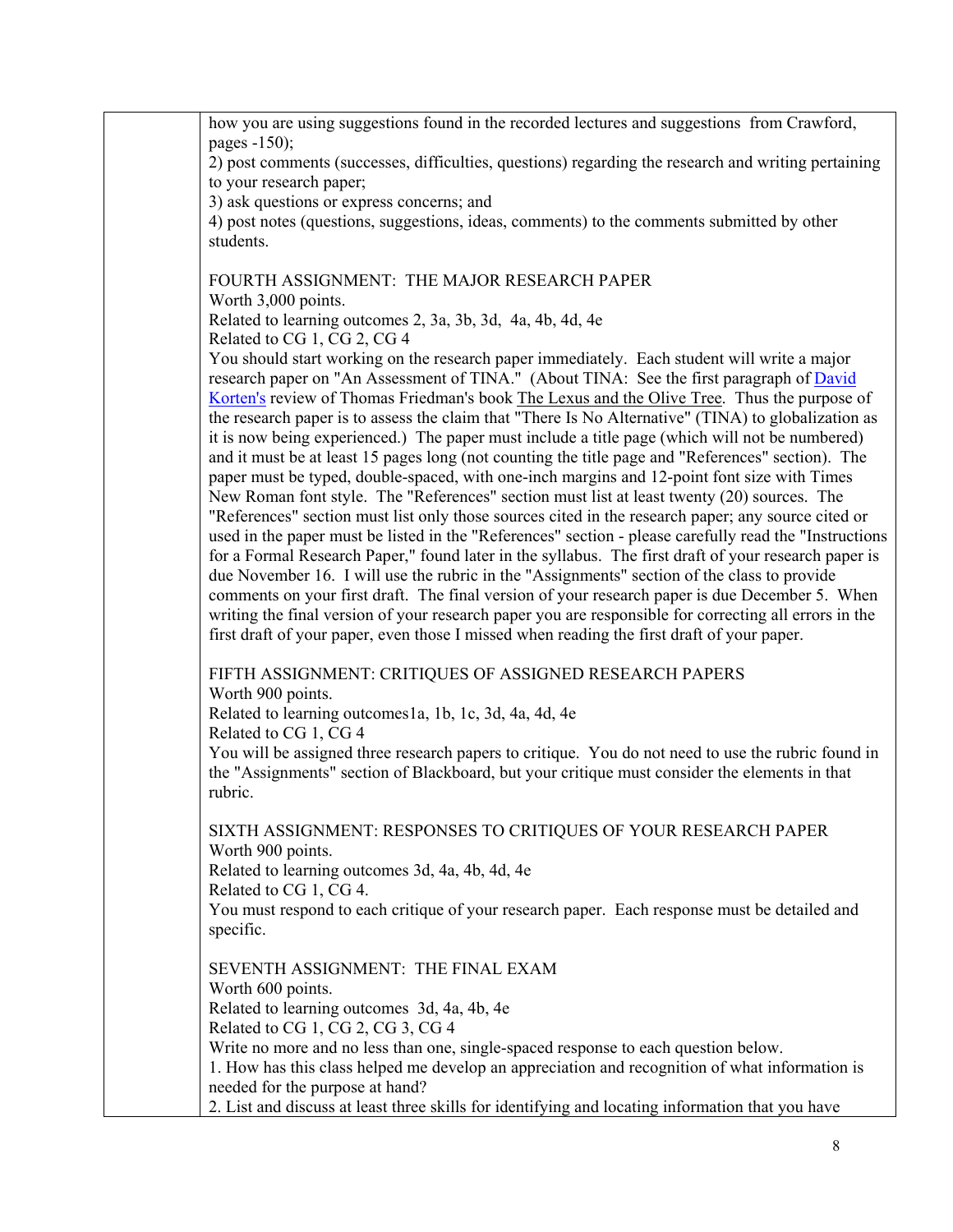developed or enhanced because of this class.

3. What are the advantages and disadvantages of networking?

4. What does it mean to "critically consider information"?

**Instructions for a Formal Research Paper**

1. Think about how you might approach the topic.

2. Begin research. Find resources through

(a) the Forsyth library's on-line catalog and online search services;

(b) internet searches – see "Information About Online/virtual Sources," below; and

 (c) indexes in the library, such as the Social Science Citation Index, The Reader's Guide to Periodicals, Lexus-Nexus, the index to the New York Times, the Social Science Index, and so forth.

3. Begin writing the paper. Don't be afraid to write the middle before you write the beginning and end. Don't be afraid to revise. In fact, the less you revise, the more likely you are to have problems with your paper. You might find it helpful to create an outline at some point in the process that will help you understand the direction and emphasis of your paper. See also [http://www.fhsu.edu/~amorin/MLS\\_Writing.html](http://www.fhsu.edu/%7Eamorin/MLS_Writing.html)

4. Research, write, revise, write, revise, think, think, think, write, revise; consult with me if you wish.

5. Write the paper. Assume that the audience for the paper is relatively intelligent but has NOT taken IDS 803.

6. Check citations and quotes for accuracy. When citing sources, use the in-text citation technique. Don't plagiarize – see [http://www.fhsu.edu/~amorin/MLS\\_Plagiarism.html.](http://www.fhsu.edu/%7Eamorin/MLS_Plagiarism.html) See also FHSU's academic honesty policy at

<http://web.fhsu.edu/universitycatalog/gen/academichonesty.asp>. Make sure to use quote marks when you are quoting. Follow the 'string of four' rule (which is: use quote marks when you use four or more of the same words in the same order as found in a source you used). Include a citation in the following instances: whenever you quote (include the citation immediately after the quote), whenever you use information or an idea that you obtained while doing research for the paper, and whenever you paraphrase or summarize an argument, findings, or information that you found while doing research for the paper. If you use graphs or tables, place them between the body of the paper and the "References" section (one graph or table per page). If you use tables and graphs in your research paper, go by the 1/4 rule: for every graph or table, there must be four pages of text (not including the title page and "References" section). If you use a table or graph, make sure to explicitly refer to it in your paper: it doesn't make sense to use graphs or tables unless you refer to them in the body of the paper. Make sure that all of your sources are cited in the paper; make sure that all of the sources cited in the paper appear in your "References" section at the back of the paper. If you list a resoure from the Internet in the "References" section, then you must include the date that you accessed that source. Failure to follow the instructions in this step could result in a "U" in the class.

7. Print the paper. Read the paper, looking for spelling and other mistakes (technical and analytical). Revise. Aim for technical perfection - I expect the paper to be free of spelling, punctuation, and other 'technical' errors.

8. Re-print, re-read, re-vise. Aim for technical perfection - I expect the paper to be free of spelling,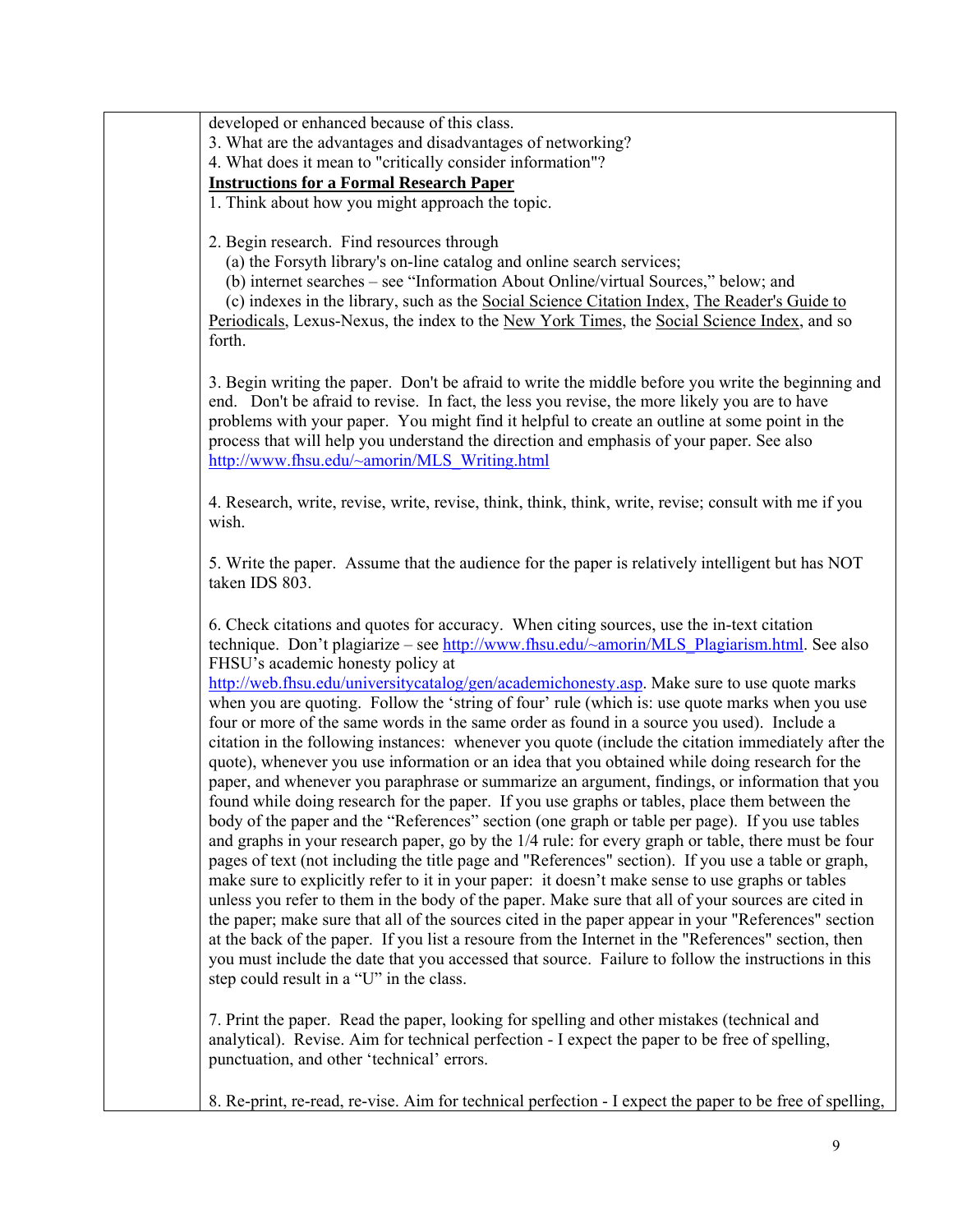punctuation, and other 'technical' errors.

9. Print final version. Aim for technical perfection. The paper should have a title page, the body of the paper, and a "References" section that lists all of the sources cited in the paper. Sources in the "References" section should be alphabetized, following the 'author, date, title' format. Beginning with the first page of the paper, pages should be numbered. The title page should not be numbered. The "References" section should not begin at the bottom of the last page of the body of the text. Rather, the "References" section should start at the top of a new page. Make two copies of the research paper: one for you and one for me.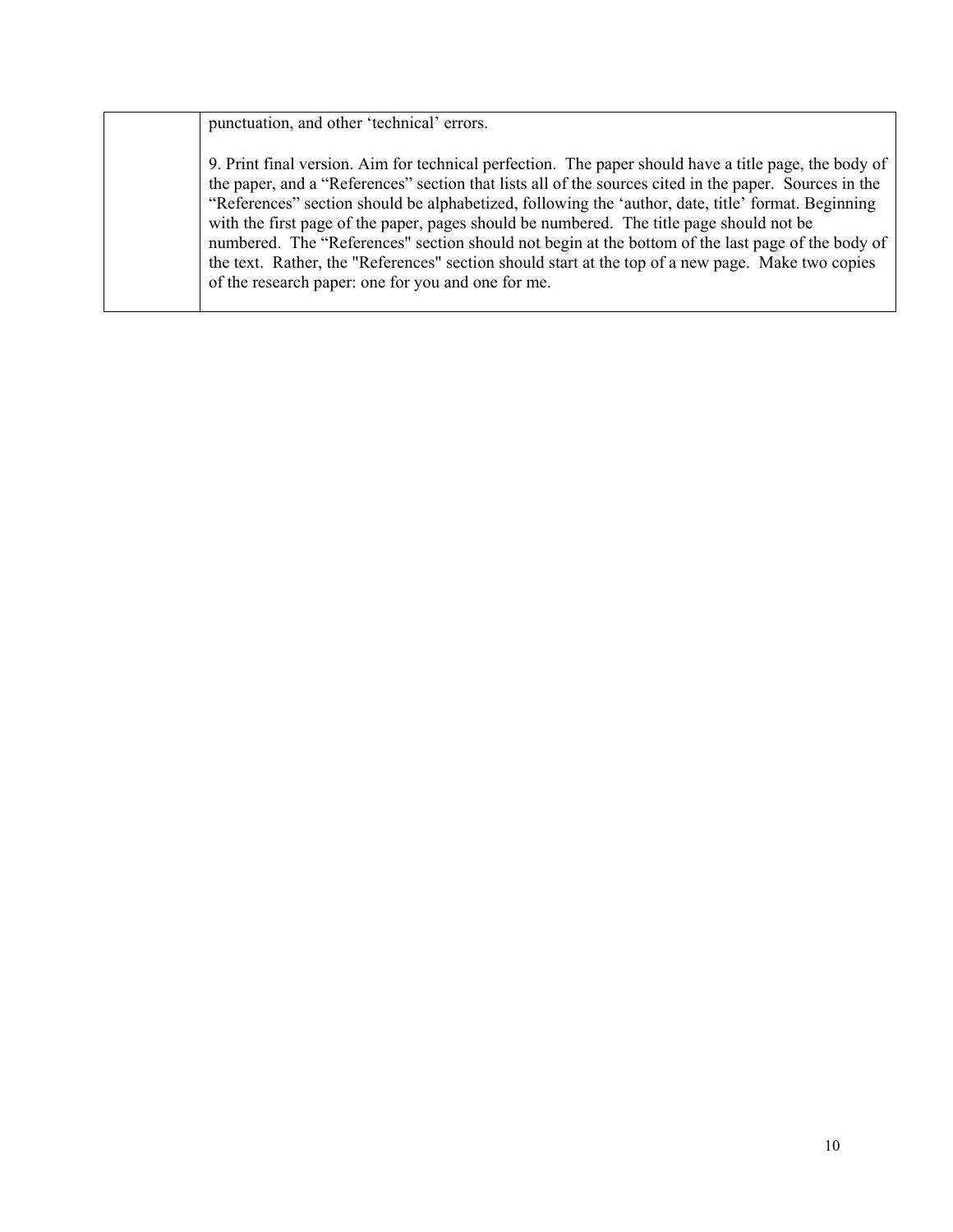<span id="page-16-0"></span>

| Course      | <b>INTRODUCTION TO GRADUATE LIBERAL STUDIES</b>                                                                                                                                                                                                                                                                                                                                                                                                                                                                                                                                                                                                                                                                                                                                                                                                                                                                                                           |
|-------------|-----------------------------------------------------------------------------------------------------------------------------------------------------------------------------------------------------------------------------------------------------------------------------------------------------------------------------------------------------------------------------------------------------------------------------------------------------------------------------------------------------------------------------------------------------------------------------------------------------------------------------------------------------------------------------------------------------------------------------------------------------------------------------------------------------------------------------------------------------------------------------------------------------------------------------------------------------------|
|             | Professor Art Morin, Fort Hayes State University                                                                                                                                                                                                                                                                                                                                                                                                                                                                                                                                                                                                                                                                                                                                                                                                                                                                                                          |
|             |                                                                                                                                                                                                                                                                                                                                                                                                                                                                                                                                                                                                                                                                                                                                                                                                                                                                                                                                                           |
| Type        | Core                                                                                                                                                                                                                                                                                                                                                                                                                                                                                                                                                                                                                                                                                                                                                                                                                                                                                                                                                      |
| Description | An orientation to the M.L.S. as an opportunity to enhance the critical thinking, analytical, and<br>writing skills so valued in today's world and workplace. The purpose of the course is to help the<br>student become acquainted with the concept of interdisciplinary liberal education and understand<br>its potential in fostering intellectual growth, personal satisfaction, and the ability to enhance<br>employablity in a world where knowledge has become the key resource.                                                                                                                                                                                                                                                                                                                                                                                                                                                                    |
|             | This course will introduce you to interdisciplinary liberal education in three ways. First, it will<br>introduce you to the MLS program: it will provide a brief description of each of the four core MLS<br>courses (IDS 801, IDS 802, IDS 803, and IDS 804). Second, it will afford you an opportunity to<br>hear how liberal education is personally, and/or professionally advantageous from the perspectives<br>of six guest lecturers. Third, taken as a whole, the reading assignments are interdisciplinary.<br>Course reading and writing assignments will help you develop and enhance your analytical<br>(critical thinking) skills and your writing skills. One consequence of all this should be intellectual<br>growth and personal satisfaction. It is hoped that the development and enhancement of analytical<br>and writing skills will improve your employability, but this should be considered a happy<br>coincidence and biproduct. |
|             | Goal 1 – To develop an improved ability to understand an intellectual work in any field<br>a) -To determine the subject matter and theme of an individual work.<br>b) -To recognize the basic principle upon which a work is based.<br>c) -To recognize the conclusions of a given work and determine whether the conclusions are<br>warranted.                                                                                                                                                                                                                                                                                                                                                                                                                                                                                                                                                                                                           |
|             | Goal 2 – To recognize the methods of knowing in various disciplines<br>-To identify how truth/knowledge is determined in the humanities, social/behavioral sciences, and<br>natural sciences.                                                                                                                                                                                                                                                                                                                                                                                                                                                                                                                                                                                                                                                                                                                                                             |
|             | Goal 3 - To become a wise consumer of knowledge                                                                                                                                                                                                                                                                                                                                                                                                                                                                                                                                                                                                                                                                                                                                                                                                                                                                                                           |
|             | a) -To improve the student's ability to differentiate between knowledge and data.<br>b) -To recognize how the values of a society affects the search for knowledge.<br>c) -To recognize how new knowledge can change the values of society.<br>d) -To enhance the student's ability to understand the importance and uses of knowledge in an<br>emerging knowledge paradigm.                                                                                                                                                                                                                                                                                                                                                                                                                                                                                                                                                                              |
|             | Goal 4 – To become a broad-based critical thinker and problem solver<br>a) -To improve the ability to read and write critically and at an advanced level.<br>b) -To improve the ability to frame and develop an argument logically dependent on the context.<br>c) -To develop the student's oral communication skills.<br>d) -To increase the level of information literacy and research acumen to make informed choices<br>and conduct lifelong learning.<br>e) -To develop the ability to deal with ambiguity in problems which have no right or wrong<br>answers.                                                                                                                                                                                                                                                                                                                                                                                     |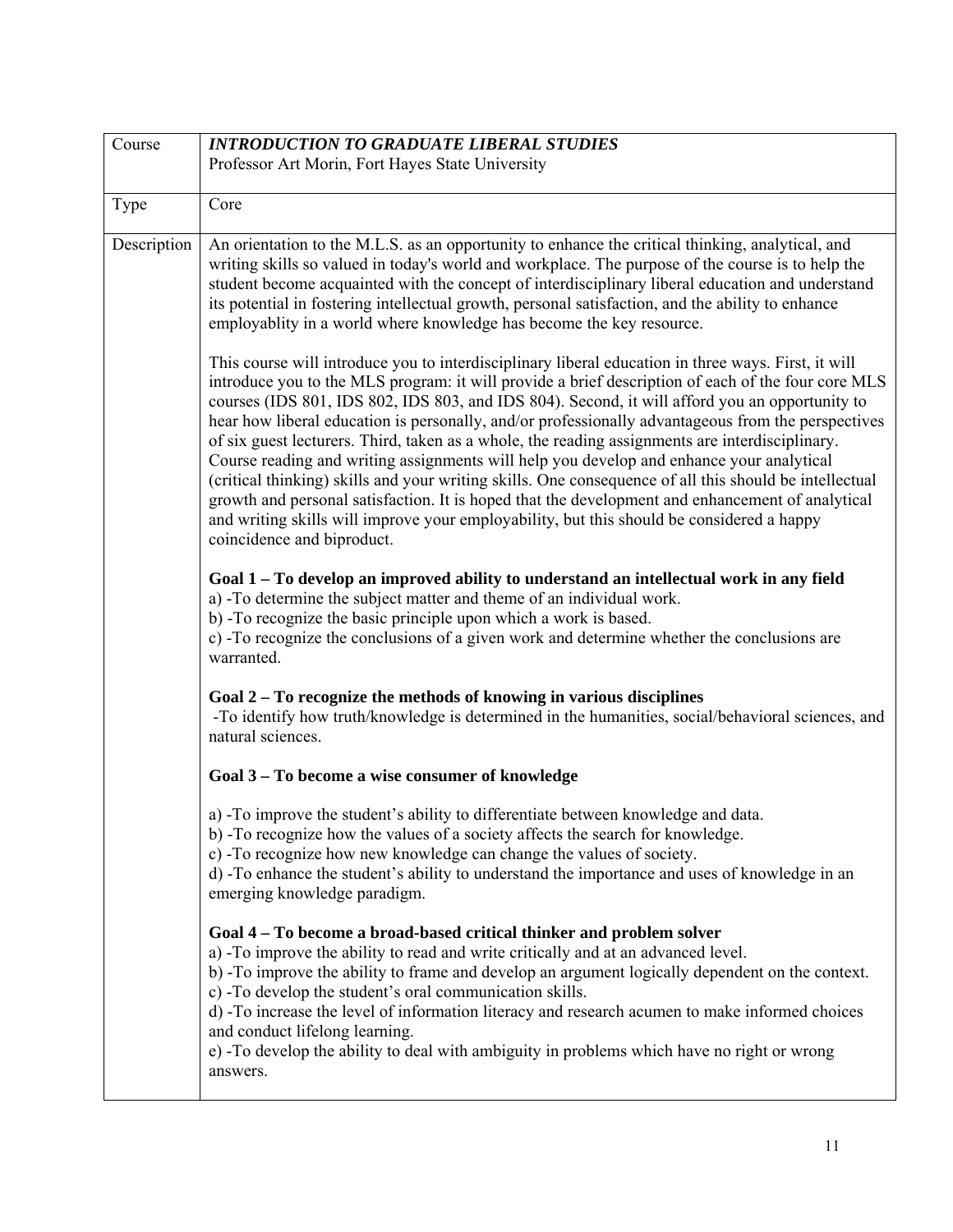| Readings   | Sources of interest                                                                                                                                                                                                                                                           |
|------------|-------------------------------------------------------------------------------------------------------------------------------------------------------------------------------------------------------------------------------------------------------------------------------|
| and        |                                                                                                                                                                                                                                                                               |
| References | Mortimer Adler. Labor, leisure, and liberal education                                                                                                                                                                                                                         |
|            | http://www.sourcetext.com/grammarian/adler2.html                                                                                                                                                                                                                              |
|            | John J. Doherty, Mary Anne Hansen, and Kathryn K. Kaya. 1999. Teaching information skills in<br>the information age: The need for critical thinking. Library Philosophy and Practice. Spring, Vol 1,<br>Issue #2 http://www.webpages.uidaho.edu/~mbolin/doherty.htm           |
|            | Peter Drucker. Nov 1996. The age of social transformation. The Atlantic Monthly.<br>http://www.theatlantic.com/politics/ecbig/soctrans.htm                                                                                                                                    |
|            | Richard W. Paul. Critical thinking: what, why, and how.<br>http://www.outopia.org/teach/resources/CritThink1.pdf                                                                                                                                                              |
|            | Plato's Allegory of the Cave<br>http://www.wsu.edu:8080/~wldciv/world civ reader/world civ reader 1/plato.html<br>Chapter Nine in Plato's The Republic contains an argument related to Dr. Faber's discussion of<br>True Freedom http://www.constitution.org/pla/repub 09.htm |
|            | Theo Röhle. September 2007. Desperately seeking the consumer: Personalized search engines and<br>the commercial exploitation of consumer data. First Monday Volume 12, Number 9<br>http://www.firstmonday.org/issues/issue12 9/rohle/index.html).                             |
| Schedule   | <b>First List</b>                                                                                                                                                                                                                                                             |
|            | Some students will be assigned to answer these questions. We will call these "Group A" students.                                                                                                                                                                              |
|            | An answer must be at least one and a half pages in length (single-spaced, 12-point New Times                                                                                                                                                                                  |
|            | Roman font, one-inch margins). The remaining students - "Group B" students - will be required                                                                                                                                                                                 |
|            | to comment on the answers. "Group A" students are invited to respond to comments about their                                                                                                                                                                                  |
|            | answers.                                                                                                                                                                                                                                                                      |
|            | Questions pertaining to Richard Paul, "Critical thinking: What, why and how"<br>1. What are the characteristics of higher order thinking and learning? To what degree do you<br>see these characteristics manifested in the everyday life of those with whom you              |
|            | associate?<br>2. Richard Paul claims that we have "the responsibility to have evidence to support what                                                                                                                                                                        |
|            | [our] words imply" (49). Why do we have this responsibility?                                                                                                                                                                                                                  |
|            | 3. Critique (e.g., discuss the strengths and weaknesses of) the following statement:                                                                                                                                                                                          |
|            | "Correcting and qualifying one discipline by another, and all disciplines by our                                                                                                                                                                                              |
|            | experience, requires a personal synthesis that rests heavily on our capacity to think                                                                                                                                                                                         |
|            | critically for ourselves" (50).                                                                                                                                                                                                                                               |
|            | Has Richard Paul left out anything important in his list of "the perfections and<br>4.                                                                                                                                                                                        |
|            | imperfections of thought"? Defend your answer.                                                                                                                                                                                                                                |
|            | Questions pertaining to Richard Paul, "Background logic, critical thinking, and irrational logic<br>games"                                                                                                                                                                    |
|            | 1. Richard Paul purports to describe how people think. What evidence does he offer to                                                                                                                                                                                         |
|            | substantiate his claims? Comment.                                                                                                                                                                                                                                             |
|            | 2. Richard Paul claims that our ability to think about our thinking rests on linguistic skills,<br>social skills, and logic. Does anything else need to be added to this list?<br>Provide a                                                                                   |
|            | justification for your response.                                                                                                                                                                                                                                              |
|            | What are the distinctions between these three kinds of people: idealizer rationalizer, and<br>3 <sub>1</sub>                                                                                                                                                                  |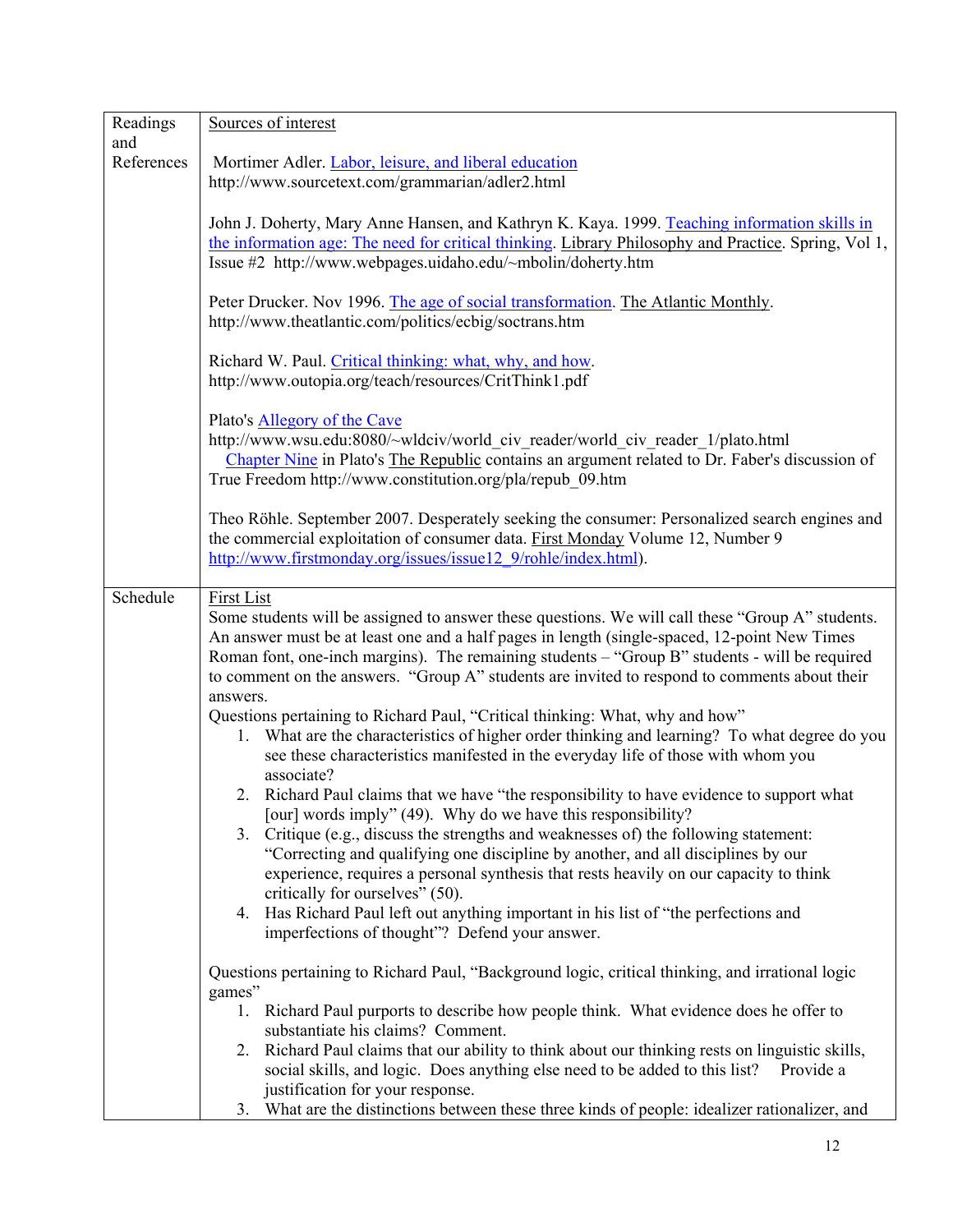reasoner? For each kind of person, explain how you would know when you encountered him or her.

#### Second List

All students will respond to both questions. Each response must be at least one and a half pages in length (single-spaced, 12-point New Times Roman font, one-inch margins). Each student must post a comment on at least two other answers.

- 1. Where are you in the cave: (a) in chains, (b) moving out of the cave, (c) out of the cave but not yet with complete sight, (d) out of the cave and can see the sun, or (e) on your way back down into the cave? What about yourself and your life experiences substantiate how you would answer this question?
- 2. Critique chapter nine in Plato's Republic. In other words, analyze the strengths and weaknesses of the argument and general point made in that chapter. In your opinion, what constitutes true freedom? Substantiate your claim.

## Third List

Some students will be assigned to answer these questions. We will call these "Group A" students. An answer must be at least one and a half pages in length (single-spaced, 12-point New Times Roman font, one-inch margins). The remaining students – "Group B" students - will be required to comment on the answers. "Group A" students are invited to respond to comments about their answers.

Questions pertaining to Adler, "Education and the pursuit of happiness"

- 1. Mortimer Adler mentions two conceptions of happiness. Discuss each conception, then offer a critique of Adler (a critique discusses strengths and weaknesses).
- 2. Why, according to Adler, will democracy fail if a democratic society focuses only on psychological happiness? Do you agree or disagree? Substantiate your claim.
- 3. How can schooling or education help us understand and strive for happiness as a normative goal?
- 4. If we focus on education as preparation for a vocation or profession, how does that enslave us, according to Adler? Do you agree or disagree? Substantiate your claim.

Questions pertaining to Adler, "Labor, leisure, and liberal education"

- 1. What difference does Mortimer Adler see between leisure and play? Do you agree or disagree? Substantiate your claim.
- 2. According to Adler, what is the end or purpose of a liberal education? If Adler is correct, has the time for liberal education passed? Substantiate your claim.
- 3. How does Adler understand the term "work"? Do you agree or disagree? Substantiate your claim.
- 4. In your opinion, what is the inter-relation between private excellences and public excellences? Substantiate your claim.
- 5. Discuss why the following claim is true, then provide an argument why it is not true: "Based on Adler's argument, we would have to conclude that in the USA today we are under the spell of the industrial fallacy."

## Fourth List

Some students will be assigned to answer these questions. We will call these "Group A" students. An answer must be at least one and a half pages in length (single-spaced, 12-point New Times Roman font, one-inch margins). The remaining students – "Group B" students - will be required to comment on the answers. "Group A" students are invited to respond to comments about their answers.

Questions pertaining to Peter Drucker, "The age of social transformation"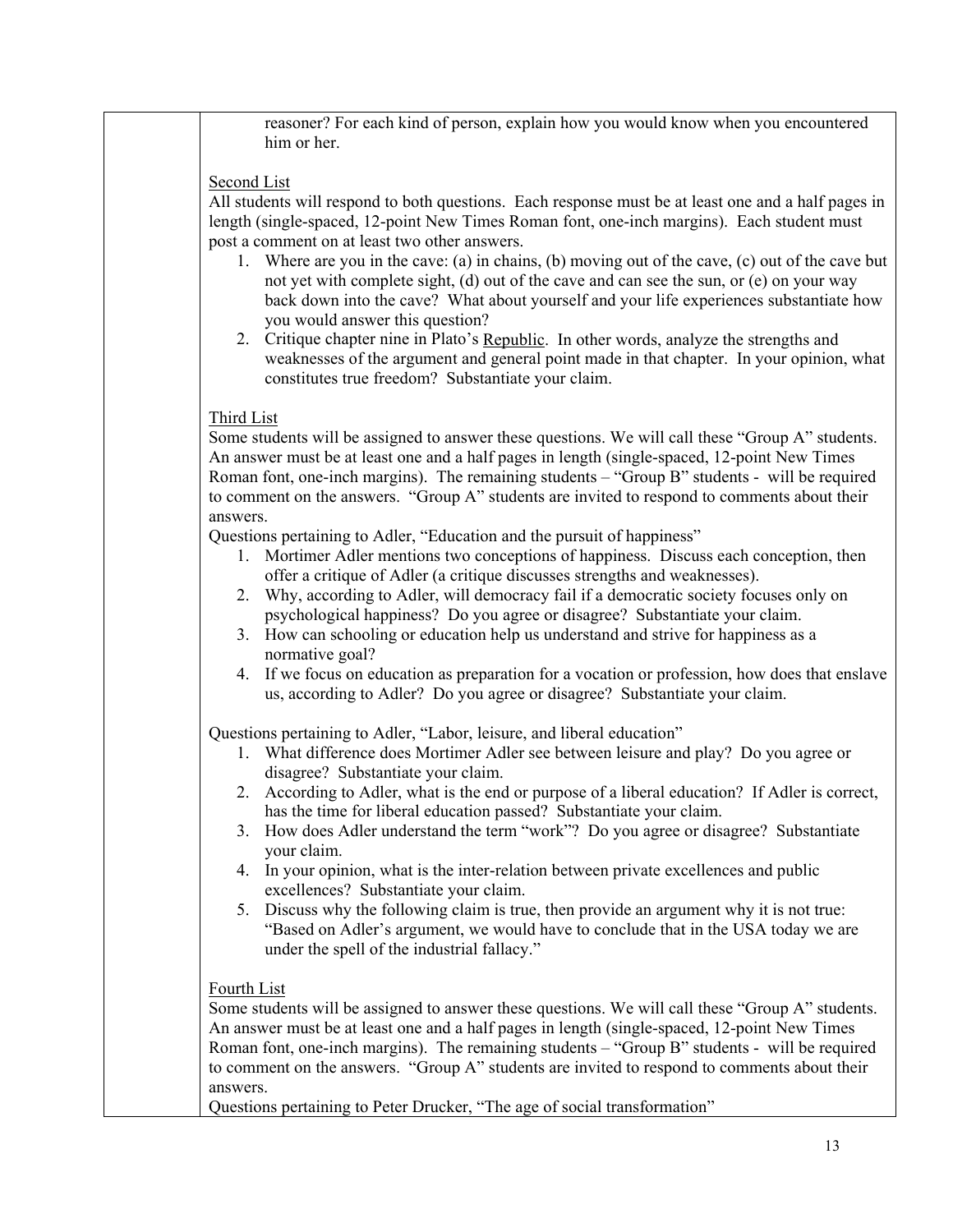|  | 1. Drucker claims that the best way to meet social needs in the post-industrial, information<br>society is through third-sector (non-profit) organizations. Do you agree or disagree?<br>Substantiate your position.                                                                                                                                                                                                                                                                                                                                                                                                   |
|--|------------------------------------------------------------------------------------------------------------------------------------------------------------------------------------------------------------------------------------------------------------------------------------------------------------------------------------------------------------------------------------------------------------------------------------------------------------------------------------------------------------------------------------------------------------------------------------------------------------------------|
|  | 2. According to Drucker, what is the role of the manager in the post-industrial, information<br>society? Do you agree or disagree? Substantiate your position.                                                                                                                                                                                                                                                                                                                                                                                                                                                         |
|  | 3. Critique the following claim: "The more mobile our society, the greater the volatility of a<br>community's emigration and immigration; the greater that volatility, the less there will be<br>an incentive and ability for individuals to address community needs; thus as mobility<br>increases, 'community' will fade."                                                                                                                                                                                                                                                                                           |
|  | Fifth List<br>All students will respond to both questions. Each response must be at least one and a half pages in<br>length (single-spaced, 12-point New Times Roman font, one-inch margins). Each student must<br>post a comment on at least two other answers.<br>Questions pertaining to Viktor Frankl's book<br>1. According to Frankl, where does the meaning of life come from? Do you agree or<br>disagree? Substantiate your claim.<br>2. Frankl claims that one always has a choice, regardless of one's circumstances. Provide at<br>least three instances from your life that would substantiate his claim. |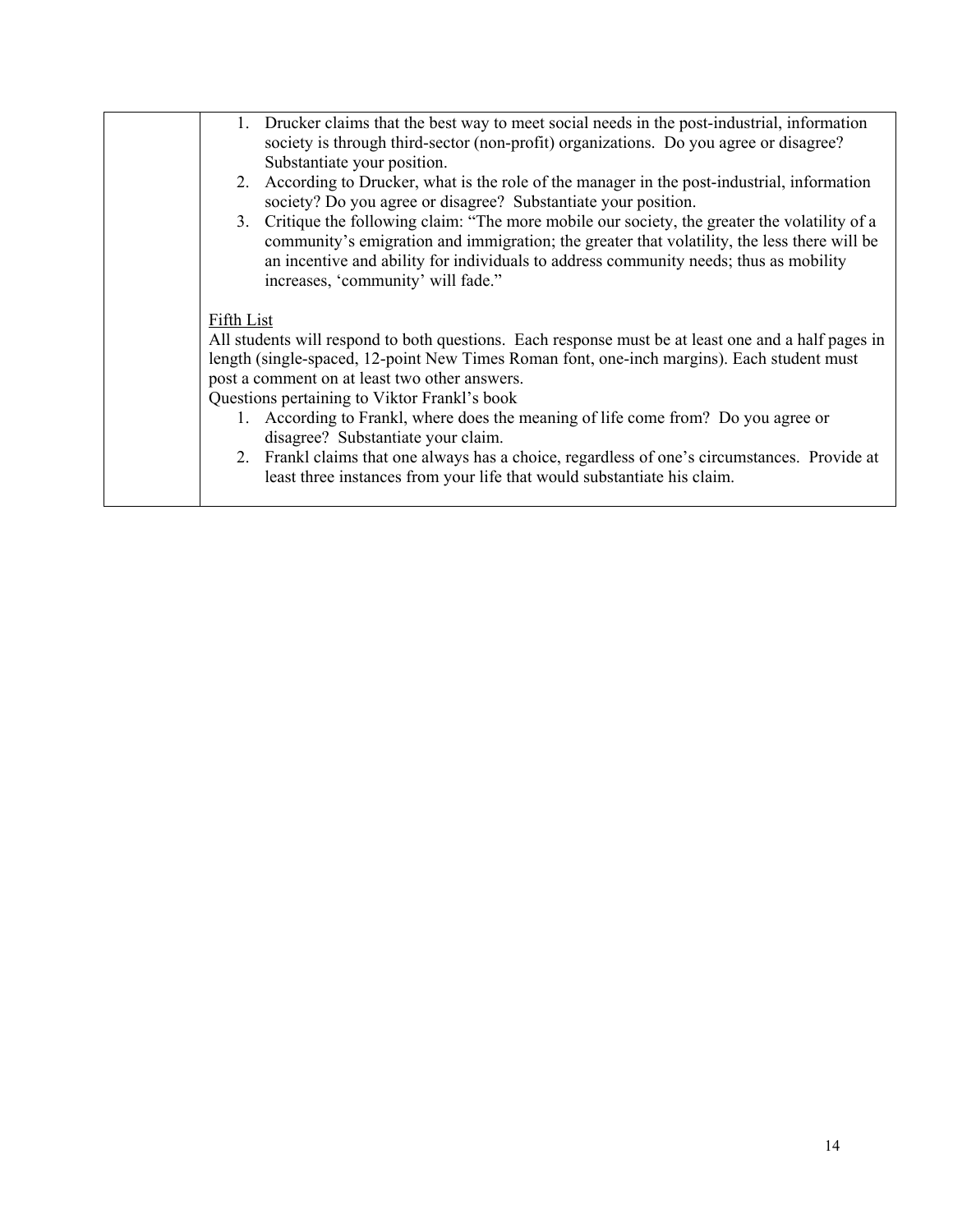<span id="page-20-0"></span>

| Course                        | ORIGINS AND IMPLICATIONS OF THE KNOWLEDGE SOCIETY                                                                                                                                                                                                                                                                                                                                                                                                                                                                                                                                                                                                                                                                                                                                                                                                                              |
|-------------------------------|--------------------------------------------------------------------------------------------------------------------------------------------------------------------------------------------------------------------------------------------------------------------------------------------------------------------------------------------------------------------------------------------------------------------------------------------------------------------------------------------------------------------------------------------------------------------------------------------------------------------------------------------------------------------------------------------------------------------------------------------------------------------------------------------------------------------------------------------------------------------------------|
|                               | Professor Art Morin, Fort Hayes State University                                                                                                                                                                                                                                                                                                                                                                                                                                                                                                                                                                                                                                                                                                                                                                                                                               |
| Type                          | Core                                                                                                                                                                                                                                                                                                                                                                                                                                                                                                                                                                                                                                                                                                                                                                                                                                                                           |
| Description                   | Origins and Implications of the Knowledge Society involves understanding the historical origins and<br>the current and future implications of the information revolution that is unfolding. As our society<br>ushers in the information revolution, a deeper understanding of new ways of knowing will serve as a<br>catalyst for the future. Substantial changes in the social, political, educational, and economic<br>contexts are the destined targets of the information/knowledge shift. This course focuses on where<br>these changes come from, what the likely changes will be, and the utility of such changes on the way<br>we know, learn, and grow.                                                                                                                                                                                                               |
|                               | This course is writing-intensive. You are not likely to succeed in this course unless you devote<br>several hours each day to the course. Please familiarize yourself with the Course Calendar, which is<br>posted in the "Assignments" section of Blackboard. If you use an attachment to post an assignment,<br>you must use either a "doc" (not a "docx") or an "rtf" file. The Course Calendar lists due dates for all<br>of the assignments. Late assignments will not be accepted, unless the instructor determines that a<br>late assignment is justified. Completion of the assignments should help you achieve the course's<br>expected learning outcomes. The expected learning outcomes of this class are:                                                                                                                                                          |
|                               | A. To determine the subject matter and theme of an individual work.<br>B. To recognize the conclusions of a given work and determine whether the conclusions are<br>warranted.<br>C. To improve the student's ability to differentiate between knowledge and data.<br>D. To enhance the student's ability to understand the importance and uses of knowledge in an<br>emerging knowledge paradigm.<br>E. To improve the ability to read and write critically and at an advanced level.<br>F. To improve the ability to frame and develop an argument logically dependent on the context.<br>G. To increase the level of information literacy and research acumen to make informed choices and<br>conduct lifelong learning.<br>H. To develop the ability to deal with ambiguity.<br>These learning outcomes are a subset of the expected learning outcomes of the MLS program. |
| Readings<br>and<br>References | <b>Required Reading</b><br>Vannevar Bush. April 1945. "As We May Think." The Atlantic Monthly<br>http://www.theatlantic.com/doc/194507/bush                                                                                                                                                                                                                                                                                                                                                                                                                                                                                                                                                                                                                                                                                                                                    |
|                               | Peter F. Drucker. 1994. Post-Capitalist Society. isbn: 0-88730-661-6<br>Simon Head. 2005. The New Ruthless Economy: Work and Power in the Digital Age.                                                                                                                                                                                                                                                                                                                                                                                                                                                                                                                                                                                                                                                                                                                         |
|                               | Frank Webster, ed. 2004. The Information Society Reader.                                                                                                                                                                                                                                                                                                                                                                                                                                                                                                                                                                                                                                                                                                                                                                                                                       |
|                               | Catherine L. Mann (with Jacob Funk Kirkegaard). 2006. Accelerating the Globalization of<br>America The Role for Information Technology.                                                                                                                                                                                                                                                                                                                                                                                                                                                                                                                                                                                                                                                                                                                                        |
|                               | Francis Fukuyama. 2002. Our Posthuman Future Consequences of the Biotechnology Revolution.                                                                                                                                                                                                                                                                                                                                                                                                                                                                                                                                                                                                                                                                                                                                                                                     |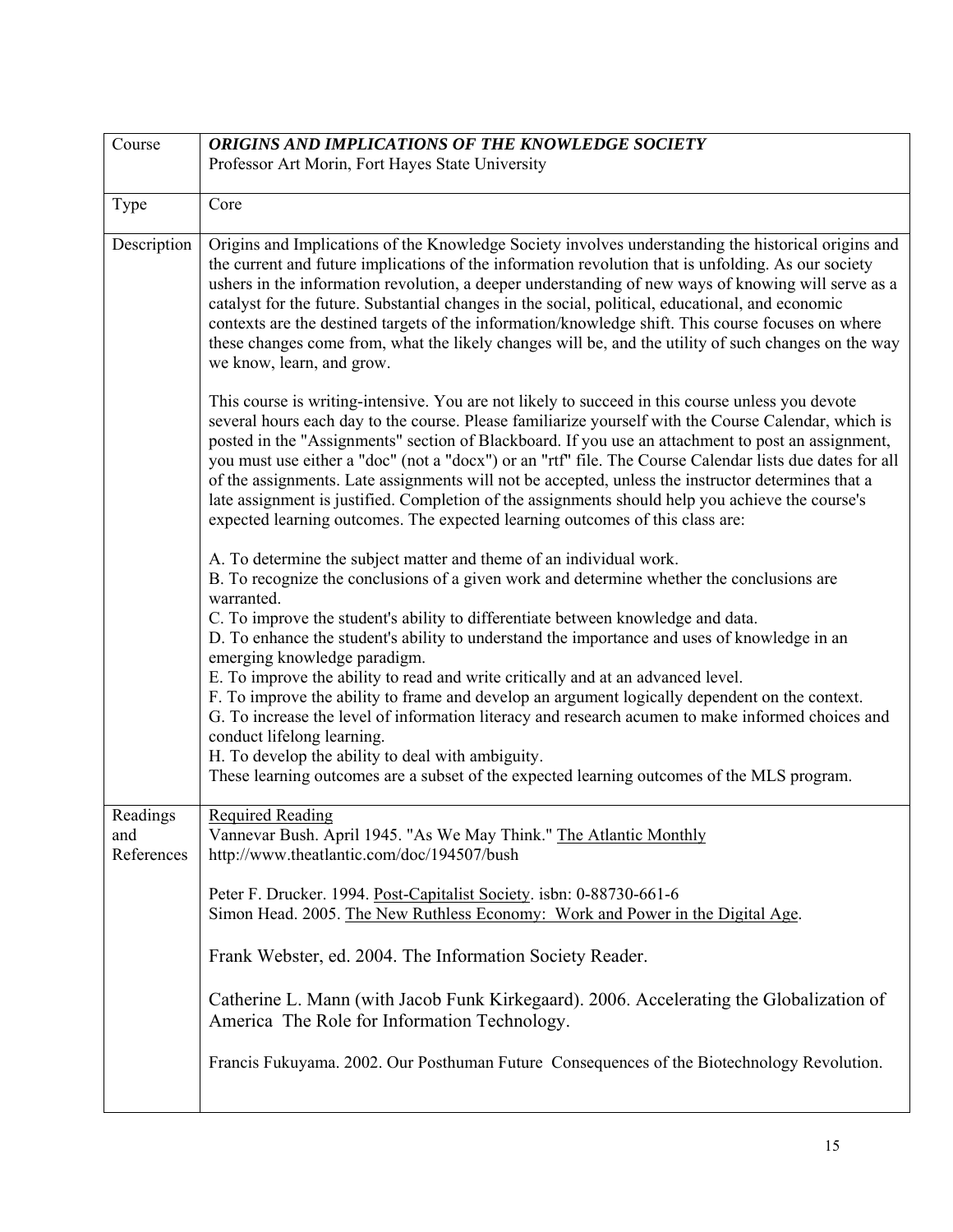$Suggated Article$ 

| Suggested Articles |                                                                                                                                                                                                                                                                                                                                                                                                                              |
|--------------------|------------------------------------------------------------------------------------------------------------------------------------------------------------------------------------------------------------------------------------------------------------------------------------------------------------------------------------------------------------------------------------------------------------------------------|
|                    | Theo Röhle. September 2007. Desperately seeking the consumer: Personalized search<br>engines and the commercial exploitation of consumer data. First Monday Volume 12,<br>Number 9 http://www.firstmonday.org/issues/issue12 9/rohle/index.html.                                                                                                                                                                             |
|                    | Yo Takatsuki. December 27, 2006. Dealing with toxic computer waste. BBC News<br>http://news.bbc.co.uk/2/hi/business/6110018.stm                                                                                                                                                                                                                                                                                              |
|                    | Mark Ward. January 2, 2008. Boom times for hi-tech criminals. BBC News<br>http://news.bbc.co.uk/2/hi/technology/7154187.stm                                                                                                                                                                                                                                                                                                  |
|                    | <b>Information About Online/virtual Sources</b><br>Here are the directions for obtaining "Off campus access to library resources"<br>http://www.fhsu.edu/forsyth_lib/offcampus.shtml                                                                                                                                                                                                                                         |
|                    | The online search services available in FHSU library's website will give you access to FirstSearch -<br>a very good way to locate articles. Go to http://www.fhsu.edu/forsyth lib/alphadata.shtml then<br>click on FirstSearch Database. Please note that the initial FirstSearch webpage also gives you access<br>to Worldcat, where you can find books. Also, check out<br>http://www.fhsu.edu/forsyth_lib/resources.shtml |
|                    | Here is the library's page with links to search engines<br>http://www.fhsu.edu/forsyth_lib/searchengine.shtml                                                                                                                                                                                                                                                                                                                |
|                    | Here is the website for digital libraries http://www.fhsu.edu/forsyth lib/digital.shtml                                                                                                                                                                                                                                                                                                                                      |
|                    | Here is the website for research resources http://www.fhsu.edu/forsyth_lib/resources.shtml                                                                                                                                                                                                                                                                                                                                   |
|                    | To access many, many, many other libraries, go to "LIBWEB Library Servers via WWW" at<br>http://sunsite.berkeley.edu/Libweb/ You can use the interlibrary loan service of your local library to<br>borrow books from other libraries.                                                                                                                                                                                        |
|                    | See also "Blue Skyways" at http://skyways.lib.ks.us/about/sitemap.html                                                                                                                                                                                                                                                                                                                                                       |
|                    | Other Books and Sources of Interest                                                                                                                                                                                                                                                                                                                                                                                          |
|                    | Anton, Philip S., Richard Silberglitt, and James Schneider. 2001. The Global Technology<br>Revolution Bio/Nano/Materials Trends and Their Synergies With Information Technology by 2015.<br>isbn: 0-8330-2949-5. Available as "downloadable PDF file" at<br>http://www.rand.org/publications/MR/MR1307/MR1307.pdf                                                                                                            |
|                    | Abramson, Bruce D. October 2007. The Secret Circuit: The Little-Known Court Where the<br>Rules of the Information Age Unfold. Rowman & Littlefield.                                                                                                                                                                                                                                                                          |
|                    | Baker, John C., Beth E. Lachman, Dave R. Frelinger, Kevin M. O'Connell, Alexander Hou,<br>Michael S. Tseng, David Orletsky, Charles Yost. 2004. Mapping the Risks Assessing the Homeland<br>Security Implications of Publicly Available Geospatial Information. Santa Monica: RAND                                                                                                                                           |
|                    | Balkovich, Edward, Tora K. Bikson, Gordon Bitko. 2005. 9 to 5: Do You Know If Your                                                                                                                                                                                                                                                                                                                                           |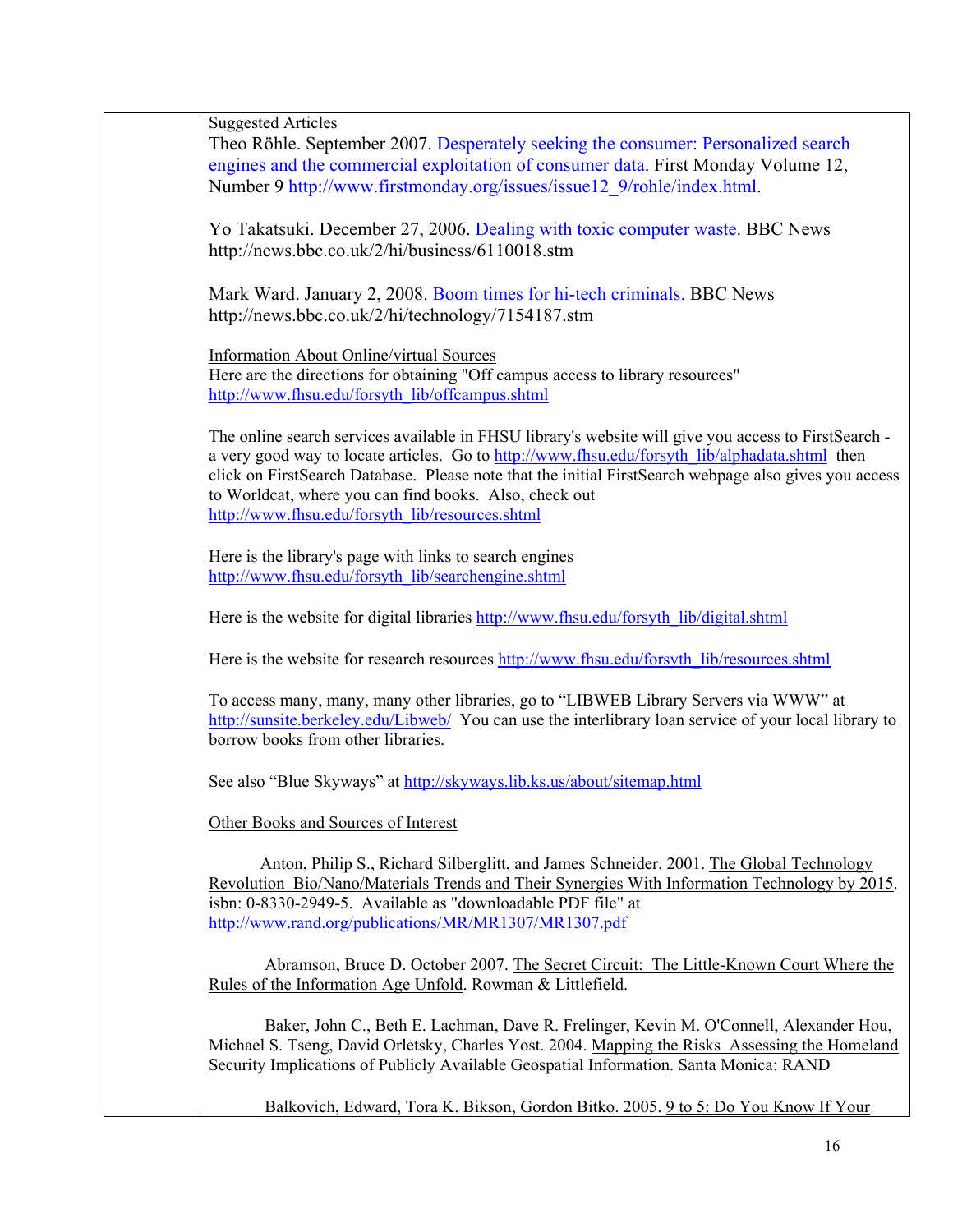Boss Knows Where You Are? Case Studies of Radio Frequency Identification Usage in the Workplace. Santa Monica: RAND

Cammaerts, Bart and Leo Van Audenhove. 2003. ICT-Usage among Trans-national Social Movements in the Networked Society: To Organize, to Mediate & to Influence, Key Deliverable The European Media and Technology in Everyday Life Network, 2000-2003. http://www.lse.ac.uk/collections/EMTEL/reports/cammaerts\_2003\_emtel.pdf

Cammaerts, Bart and Nico Carpentier, eds. 2007. Reclaiming the Media: Communication Rights and Democratic Media Roles. European Communication Research and Education Association Research Series. Bristol, UK and Chicago: Intellect.

Caplan, Arthur L. December 2007. Smart Mice, Not so Smart People: An Interesting and Amusing Guide to Bioethics. Rowman & Litlefield.

 Carona, Leonel, Jerome Doutriax, and Sarfraz A. Mian. 2006. Building Knowledge Regions in North America Emerging Technology Innovation Poles. Edward Elgar.

 Castells, Manuel, editor. 2005. The Network Society: A Cross-Cultural Perspective. Edward Elgar Publishing.

 Chadwick, Andrew. 2006. Internet Politics States, Citizens, and New Communication Technologies. Oxford University Press.

 Christou, George and Seamus Simpson. 2007. The New Electronic Marketplace: European Governance Strategies in a Globalizing Economy. Edward Elgar Publishing.

 Dean, Jodi, Jon Anderson, and Lovink Geert, eds. 2006. Reformatting Politics Information Technology and Global Civil Society. Routledge.

 Drexler, Eric. 1986, 1987, The Coming Era of Nanotechnology. Anchor Books. Russell Baker adapted the book to the web; see http://www.foresight.org/EOC/index.html

 Drori, Gili. 2005. Global E-Litism: Digital Technology, Social Inequality, and Transnationality. Worth Publishers. [relevant to the digital divide]

 Etc group. January 2007. ["Extreme Genetic Engineering An Introduction to Synthetic](http://www.etcgroup.org/upload/publication/602/01/synbioreportweb.pdf) [Biology.](http://www.etcgroup.org/upload/publication/602/01/synbioreportweb.pdf)" http://www.etcgroup.org/upload/publication/602/01/synbioreportweb.pdf

 Florini, Ann, ed.. 2007. The Right to Know: Transparency for an Open World. Columbia University Press.

 Gorman, Sean P. 2005. Networks, Security and Complexity The Role of Public Policy in Critical Infrastructure Protection. Edward Elgar. ISBN: 1-84376-952-2

 Hafkin, Nancy and Sphia Huyer. 2006. Cinderalla or Cyberella? Empowering Women in the Knowledge Society. Kumarian Press.

Hern, Greg and David Rooney, eds. January 2008. Knowledge Policy: Challenges for the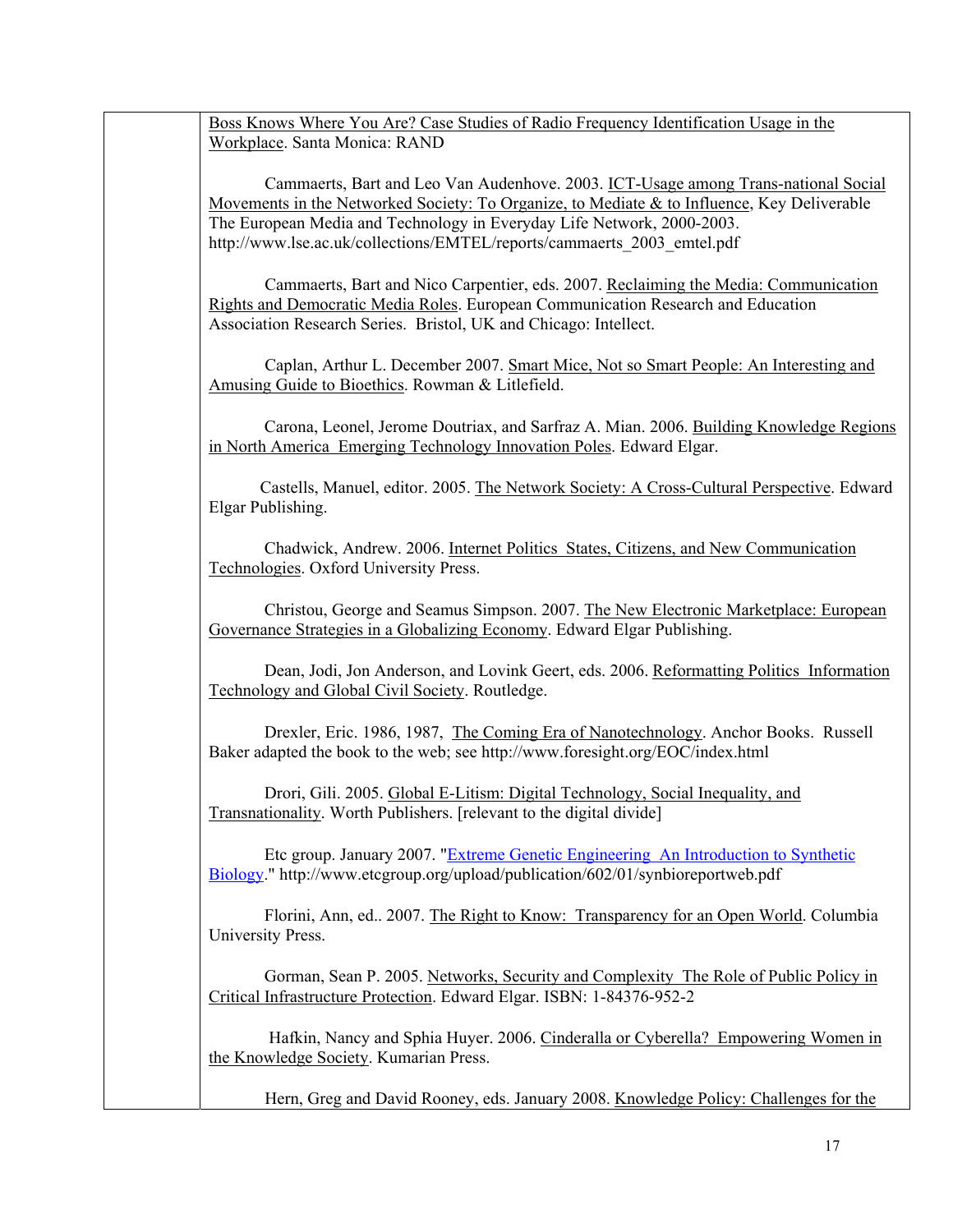21st Century. Edward Elgar Publishing.

 Henderson, Jason and Bridget Abraham. 2004. "Can Rural America Support a Knowledge Economy?" Economic Review, Third Quarter, Federal Reserve Bank of Kansas City

Humphreys, Peter and Seamus Simpson. 2005. Globalisation, Convergence and European Telecommuications Regulation. Edward Elgar Publishing.

.Internet Assigned Numbers Authority. Generic Top-level Domains http://www.iana.org/gtld/gtld.htm

 Internet Assigned Numbers Authority. [Internet DNS] Root-Zone Whois Information Index by TLD Code http://www.iana.org/cctld/cctld-whois.htm

Karatzogianni, Athina. 2006. The Politics of Cyberconflict. Routledge.

Keren, Michael. 2006. Blogosphere: The New Political Arena. Lexington Books.

 Kim, Byung-Keun. 2005. Internationalizing the Internet The Co-evolution of Influence and Technology. Edward Elgar.

 Kallinikos, Jannis. The Consequences of Information: Institutional Implications of Technological Change. Edward Elgar Publishing.

Latham, Robert and Saskia Sassen, eds. 2005. Digital Formations: IT and New Architectures in the Global Realm. Princeton University Press.

 Mansell, Robin and Brian S. Collins, eds. 2005, 2007. Trust and Crime in Information Societies.

Naam, Ramez. 2005. More Than Human: Embracing the Promise of Biological Enhancement. Broadway.

Norris, Pippa. February 2004. Building Knowledge Societies: The Renewal of Democratic Practices in Knowledge Societies. UNESCO World Report. [http://ksghome.harvard.edu/~pnorris/Acrobat/UNESCO%20Report%20Knowledge%20Societies.pdf](http://ksghome.harvard.edu/%7Epnorris/Acrobat/UNESCO Report Knowledge Societies.pdf) [relevant to the digital divide]

Phillips, Peter W.B. 2007. Governing Transformative Technological Innovation: Who's in Charge? Edward Elgar Publishing.

 Pry, Dr. Peter Vincent EMP Comission Staff. March 8, 2005. "Foreign views of electromagnetic pulse attack" http://www.endtimesreport.com/EMP\_attack.html

ResourceCenter for Cyberculture Studies [http://rccs.usfca.edu/](http://www.com.washington.edu/rccs/)

Roco, Mihail and William Sims Bainbridge, eds. June 2002. Converging Technologies for Improving Human Performance: Nanotechnology, Biotechnology, Information Technology, and Cognitive Science. National Science Foundation/Department of Commerce – sponsored report.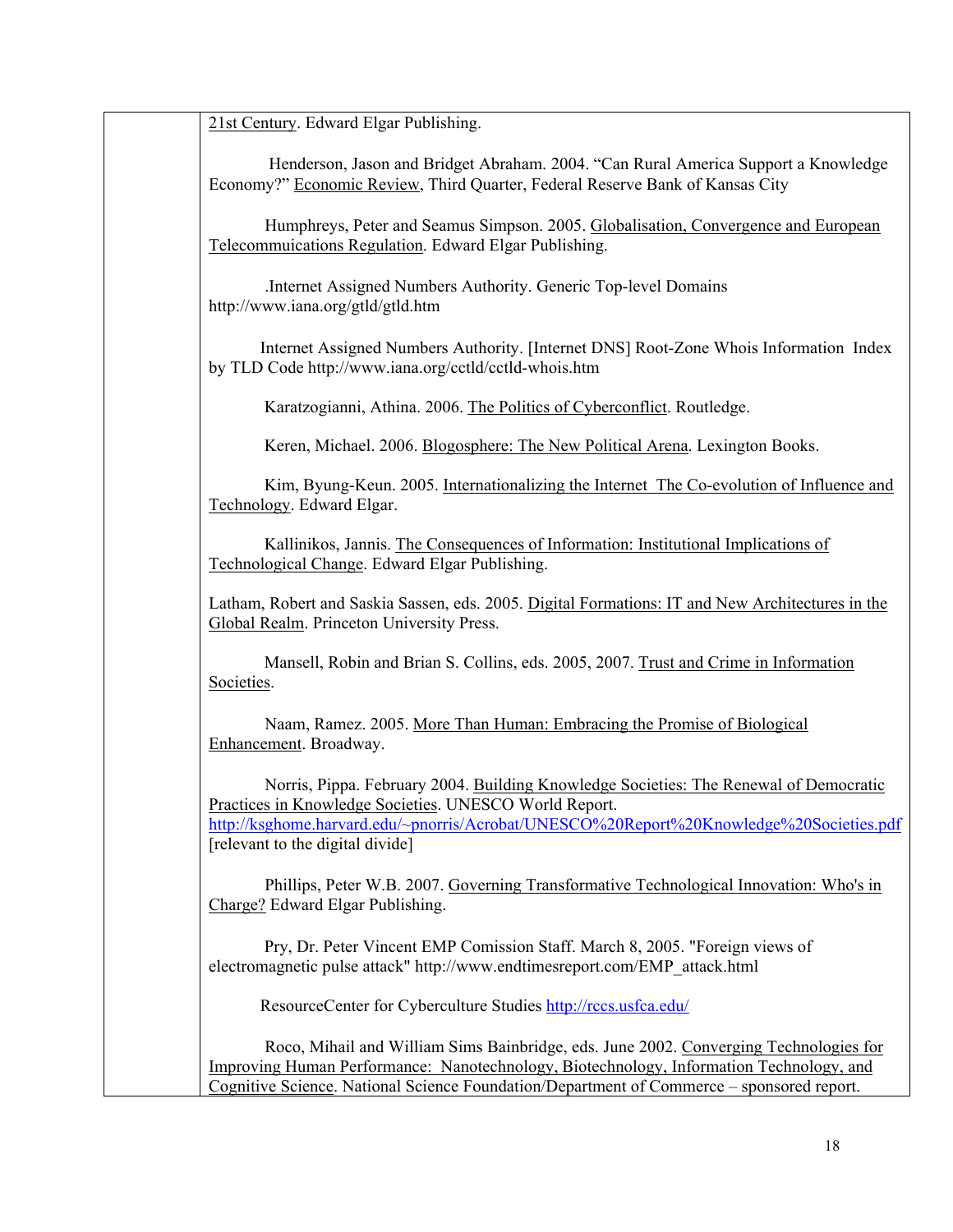Arlington, VA. http://wtec.org/ConvergingTechnologies/Report/NBIC\_report.pdf Nikolas Rose. 2006? The Politics of Life Itself: Biomedicine, Power, and Subjectivity in the Twenty-First Century. Princeton University Press. Rooney, David and Abraham Ninan, eds. 2005. Handbook on the Knowledge Economy. Edward Elgar. Servaes, Jan and Nico Carpentier, eds. Towards a Sustainable Information Society: Deconstructing WSIS. European Consortium for Communications Research Series. Bristol, UK and Portland: Intellect. The acronym "WSIS" stands for "World Summit on the Information Society." Reviewed at http://rccs.usfca.edu/bookinfo.asp?ReviewID=435&BookID=315 The Task Force on the Future of American Innovation. February 16, 2005. "The Knowledge Economy: Is the United States Losing Its Competitive Edge?" <http://www.futureofinnovation.org/PDF/Benchmarks.pdf> [Union of South Africa] Department of Trade and Ministry: Benchmarking of Technology Trends and Technology Developments. April 2004. A report prepared by the Bluepeter Management Consulting and Access Market International (Pty) Ltd. http://www.thedti.gov.za/article/Technologydeveloptrends.pdf UNESCO World Report. 2005. Towards Knowledge Societies. Paris: UNESCO Publishing. http://unesdoc.unesco.org/images/0014/001418/141843e.pdf WIPO, "Online Forum on Intellectual Property in the Information Society" <http://www.wipo.int/ipisforum/en/> The World Social Forum [http://www.forumsocialmundial.org.br/index.php?cd\\_language=2](http://www.forumsocialmundial.org.br/index.php?cd_language=2) The World Summit on the Information Society <http://www.itu.int/wsis/index.html> Schedule FIRST ASSIGNMENT: INTRODUCE YOURSELF. Worth 200 points. Check the Course Calendar for the due date. You must complete this assignment in order to pass the class. This assignment should be at least one page (single-spaced) in length. Post your introduction in the "introduction" forum in the "Discussion Board" section of the course's Blackboard site to introduce yourself to others in the class. Tell us: 1. Where you live 2. Your MLS concentration 3. Your profession and something about yourself 4. How your profession uses information and information technology SECOND ASSIGNMENT: WEEKLY ASSIGNMENTS. Worth 1,500 points. Check the Course Calendar for the due dates. There are eight weekly assignments. For each weekly assignment, list what you consider to be four important points from the reading assignments for that week. Post your list in the appropriate forum in the "Discussion Board."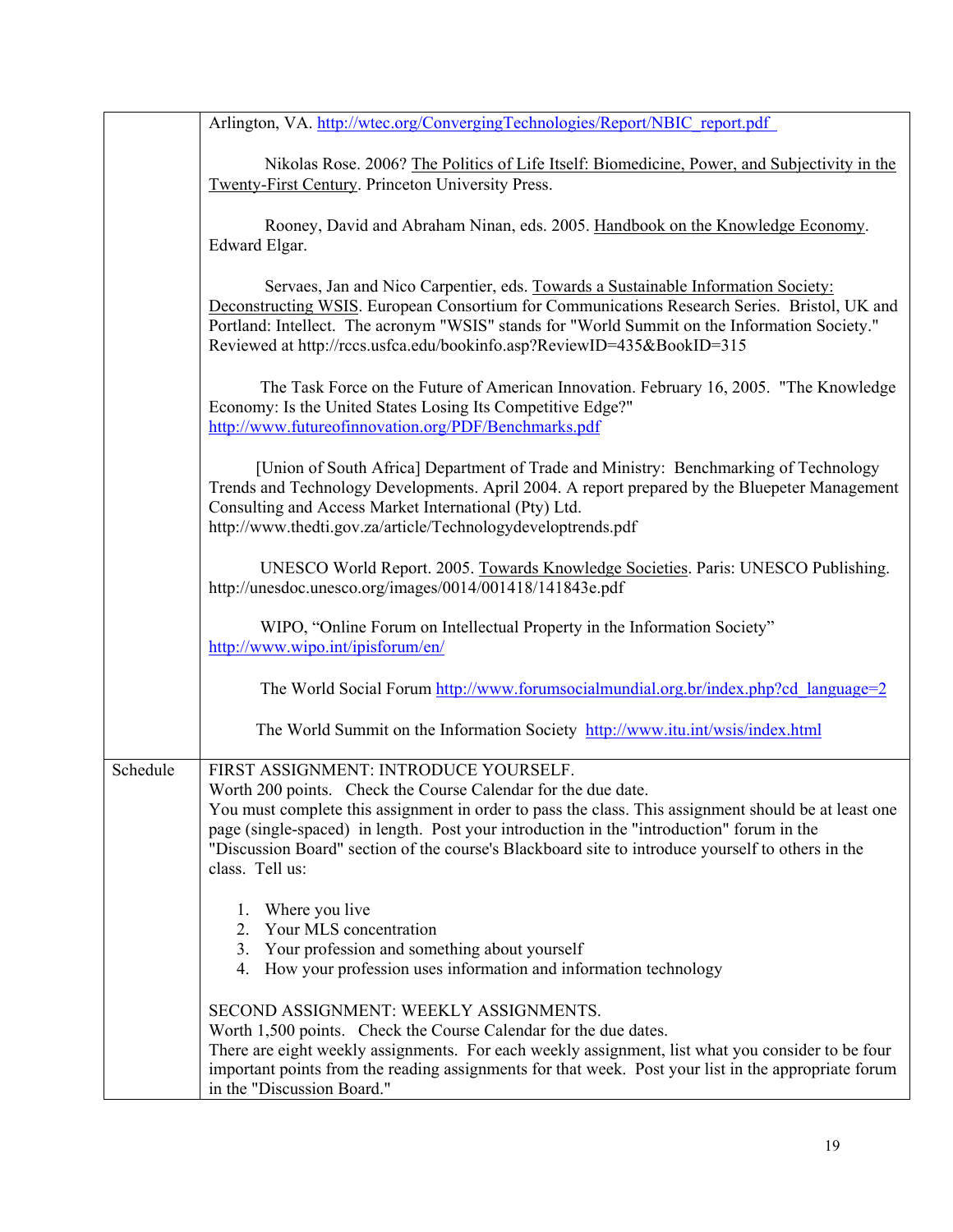| Related to learning outcomes A, B, E, and F.                                                                                                                                                                                                                                                                                                                                                                                                                                                                                                                                                                                                                                                                                                                                                                                                                                                                                                                                                                                                                                                                                                                                                 |
|----------------------------------------------------------------------------------------------------------------------------------------------------------------------------------------------------------------------------------------------------------------------------------------------------------------------------------------------------------------------------------------------------------------------------------------------------------------------------------------------------------------------------------------------------------------------------------------------------------------------------------------------------------------------------------------------------------------------------------------------------------------------------------------------------------------------------------------------------------------------------------------------------------------------------------------------------------------------------------------------------------------------------------------------------------------------------------------------------------------------------------------------------------------------------------------------|
| THIRD ASSIGNMENT: COMMENTS OF WEEKLY ASSIGNMENTS<br>Worth 1,000. Check the course calendar for due dates.                                                                                                                                                                                                                                                                                                                                                                                                                                                                                                                                                                                                                                                                                                                                                                                                                                                                                                                                                                                                                                                                                    |
| Each student will be assigned at least two other students. For each weekly assignment except the<br>eighth weekly assignment, you will post a critique of the lists submitted by the students to whom                                                                                                                                                                                                                                                                                                                                                                                                                                                                                                                                                                                                                                                                                                                                                                                                                                                                                                                                                                                        |
| you were assigned (a critique is an analysis of strengths and weaknesses). The students to whom<br>you were assigned are encouraged to reply to your critique.                                                                                                                                                                                                                                                                                                                                                                                                                                                                                                                                                                                                                                                                                                                                                                                                                                                                                                                                                                                                                               |
| Related learning outcomes: A, B, and E.                                                                                                                                                                                                                                                                                                                                                                                                                                                                                                                                                                                                                                                                                                                                                                                                                                                                                                                                                                                                                                                                                                                                                      |
| FOURTH ASSIGNMENT: CRITIQUES OF THREE OF THE ASSIGNED BOOKS AND<br>ASSIGNED CHAPTERS IN WEBSTER'S BOOK                                                                                                                                                                                                                                                                                                                                                                                                                                                                                                                                                                                                                                                                                                                                                                                                                                                                                                                                                                                                                                                                                       |
| Worth 1,000 points. Check the Course calendar for due dates.                                                                                                                                                                                                                                                                                                                                                                                                                                                                                                                                                                                                                                                                                                                                                                                                                                                                                                                                                                                                                                                                                                                                 |
| Critique three of the required books: Drucker, Head, and Mann. In each critique, include a<br>consideration of (a) the author's argument and conclusion(s); (b) whether the evidence substantiated<br>the author's argument and conclusion(s); (c) implications of the author's argument and conclusions;<br>and (d) the quality of the writing. (This list draws upon the list presented by Dr. Paul Faber in IDS<br>801.) Each critique must be two pages in length; no longer and no shorter than two pages (single-                                                                                                                                                                                                                                                                                                                                                                                                                                                                                                                                                                                                                                                                      |
| spaced, 12-point New Times Roman font; one-inch margins). For each of these three books,<br>students will be required to post a comment on the critiques of at least two other students.<br>Additionally, each student will be assigned specific chapters in the Webster book to critique and<br>students will be required to post a comment on the critiques of at least two other students.<br>Related to learning outcomes A, B, E, F. and H.                                                                                                                                                                                                                                                                                                                                                                                                                                                                                                                                                                                                                                                                                                                                             |
| FIFTH ASSIGNMENT: MINI-RESEARCH PAPER ON THE DIGITAL DIVIDE<br>Worth 3,000 points. Check the Course Calendar for the due date of the mini-research paper.<br>Resources you are required to use for this paper are: the lecture by professor Mark Bannister,<br>Chapter 18 in Webster's book, and information from the CIA's World Factbook (which can be found<br>on the CIA's webpage: http://www.cia.gov). This research paper must have ten other sources and<br>must be at least ten pages in length, not including the title page and "References" section (double-<br>spaced, 12-point New Times Roman font, one-inch margins). You are required to submit a first draft<br>no later than July 7. I will provide comments, as will other students (you are responsible for<br>correcting all errors in the first draft, even those I missed). You are required to submit a revised<br>version of the paper after considering these comments. I will provide the due date for the final<br>version of the paper later this summer. More information about this paper will be given to you once<br>the summer session has started.<br>Related to learning outcomes C, D, E. F, G, and H. |
| SIXTH ASSIGNMENT: CRITIQUES OF MINI-RESEARCH PAPERS<br>Worth 600 points (200 points each). Check the Course Calendar for the due date of the critiques.<br>You will be assigned three mini-research papers that you will be required to critique. Base each<br>critique on the evaluation form posted in the "Assignments" section of Blackboard (if you use the<br>form, also include commentary). Post each critique under the mini-research paper about which the<br>critique was written. Related to learning outcomes A, B, D, E, G, and H.                                                                                                                                                                                                                                                                                                                                                                                                                                                                                                                                                                                                                                             |
| SEVENTH ASSIGNMENT: RESPONDING TO CRITIQUES OF YOUR MINI-RESEARCH<br>PAPER.                                                                                                                                                                                                                                                                                                                                                                                                                                                                                                                                                                                                                                                                                                                                                                                                                                                                                                                                                                                                                                                                                                                  |
| Worth 600 points (200 points each). Check the Course Calendar for the due date of the responses.<br>Respond to each of the three critiques of your mini-research paper.                                                                                                                                                                                                                                                                                                                                                                                                                                                                                                                                                                                                                                                                                                                                                                                                                                                                                                                                                                                                                      |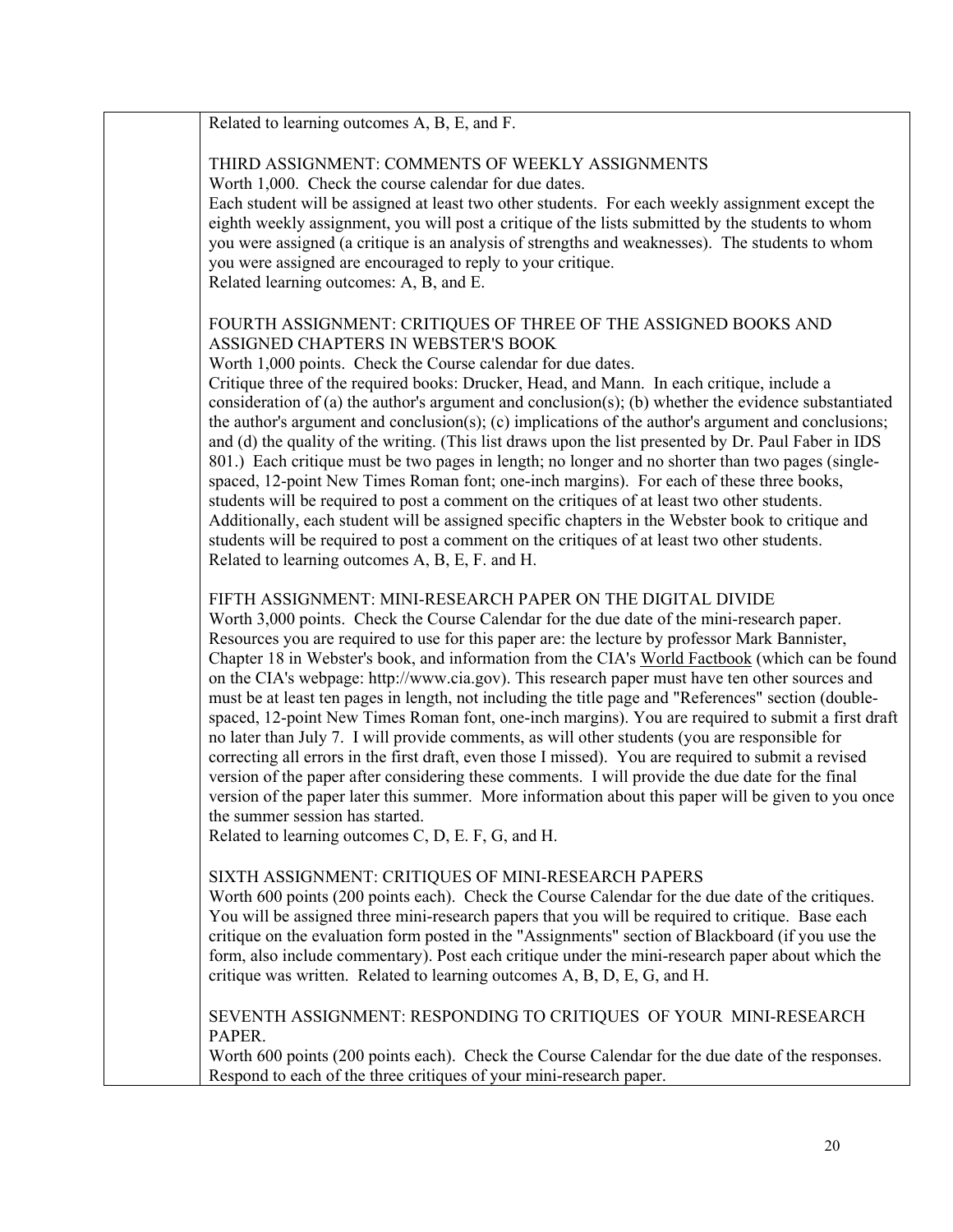Related to learning outcomes E, F, and H.

EIGHTH ASSIGNMENT: THE FINAL EXAM

Worth 600 points (each question is worth 200 points). Check the Course Calendar for the due date of the final exam.

Think about and work on the questions below throughout the summer. Your response to each question must be no longer and no shorter than two, single-spaced pages: that is, each response must be two pages in length. Post your responses in the appropriate forum in the Discussion Board. Related to learning outcomes E, F, and H.

- 1. Write an essay on how to develop the ability to deal with ambiguity.
- 2. Respond to the question: "How are the changes being experienced in the information society shaping how we know, learn, and grow - and how will they?"
- 3. What are the four most important things you learned because of this class?

#### **Instructions for a Formal Research Paper**

1. Think about how you might approach the topic.

2. Begin research. Find resources through

(a) the Forsyth library's on-line catalog and online search services;

(b) internet searches – see "Information About Online/virtual Sources," below; and

(c) indexes in the library, such as the Social Science Citation Index, The Reader's Guide to

Periodicals, Lexus-Nexus, the index to the New York Times, the Social Science Index, and so forth.

3. Begin writing the paper. Don't be afraid to write the middle before you write the beginning and end. Don't be afraid to revise. In fact, the less you revise, the more likely you are to have problems with your paper. You might find it helpful to create an outline at some point in the process that will help you understand the direction and emphasis of your paper.

4. Research, write, revise, write, revise, think, think, think, write, revise; consult with me if you wish.

5. Write the paper. Assume that the audience for the paper is relatively intelligent but has NOT taken IDS 803.

6. Check citations and quotes for accuracy. When citing sources, use the in-text citation technique (author year, page #). Don't plagiarize – see [http://www.fhsu.edu/~amorin/MLS\\_Plagiarism.html.](http://www.fhsu.edu/%7Eamorin/MLS_Plagiarism.html) See also FHSU's academic honesty policy at

<http://web.fhsu.edu/universitycatalog/gen/academichonesty.asp>. Make sure to use quote marks when you are quoting. Regarding quotes: Follow the 'string of four' rule (which is: use quote marks when you use four or more of the same words in the same order as found in a source you used). Include a citation in the following instances: whenever you quote (include the citation immediately after the quote), whenever you use information or an idea that you got from someone else, and whenever you paraphrase or summarize someone else's information or argument. If you use graphs or tables, place them between the body of the paper and the "References" section. Each graph and table should appear on a separate page. It doesn't make sense to use graphs or tables unless you refer to them in the body of the paper. Do not use more than one graph or table for every four pages of text in the body of the report. Make sure that all of your sources are cited in the paper; make sure that all of the sources cited in the paper appear in your "References" section at the back of the paper. If you list a resoure from the Internet in the "References" section, then you must include the date that you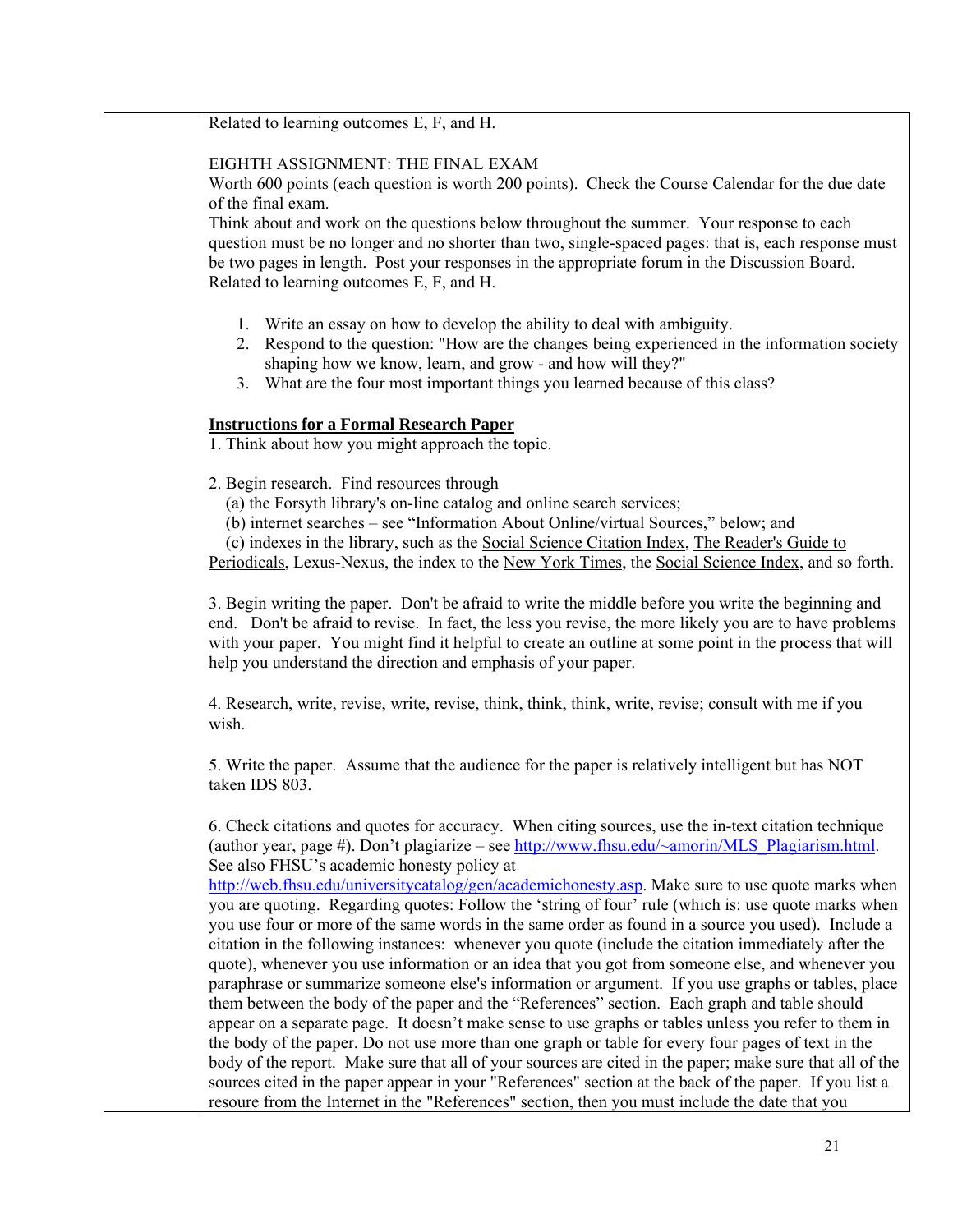| accessed that source. Failure to follow the instructions in this step could result in a "U" in the class.                                                                                                                                                                                                                                                                                                                                                                                                                                                                                                                                                                                                                                                  |
|------------------------------------------------------------------------------------------------------------------------------------------------------------------------------------------------------------------------------------------------------------------------------------------------------------------------------------------------------------------------------------------------------------------------------------------------------------------------------------------------------------------------------------------------------------------------------------------------------------------------------------------------------------------------------------------------------------------------------------------------------------|
| 7. Print the paper. Read the paper, looking for spelling and other mistakes (technical and<br>analytical). Revise. Aim for technical perfection - I expect the paper to be free of spelling,<br>punctuation, and other 'technical' errors.                                                                                                                                                                                                                                                                                                                                                                                                                                                                                                                 |
| 8. Re-print, re-read, re-vise. Aim for technical perfection - I expect the paper to be free of spelling,<br>punctuation, and other 'technical' errors.                                                                                                                                                                                                                                                                                                                                                                                                                                                                                                                                                                                                     |
| 9. Print the final version. Aim for technical perfection. The paper should have a title page, the body<br>of the paper, and a "References" section that lists all of the sources cited in the paper. Sources in the<br>"References" section should be alphabetized, following the 'author, date, title' format. Beginning<br>with the first page of the paper, pages should be numbered. Do not number the title page; begin page<br>numbering on the first page of text and continue to the end of the paper (including the "References"<br>section). The "References" section should not begin at the bottom of the last page of the body of the<br>text. Rather, the "References" section should start at the top of a new page. Make two copies of the |
| research paper: one for you and one for me.                                                                                                                                                                                                                                                                                                                                                                                                                                                                                                                                                                                                                                                                                                                |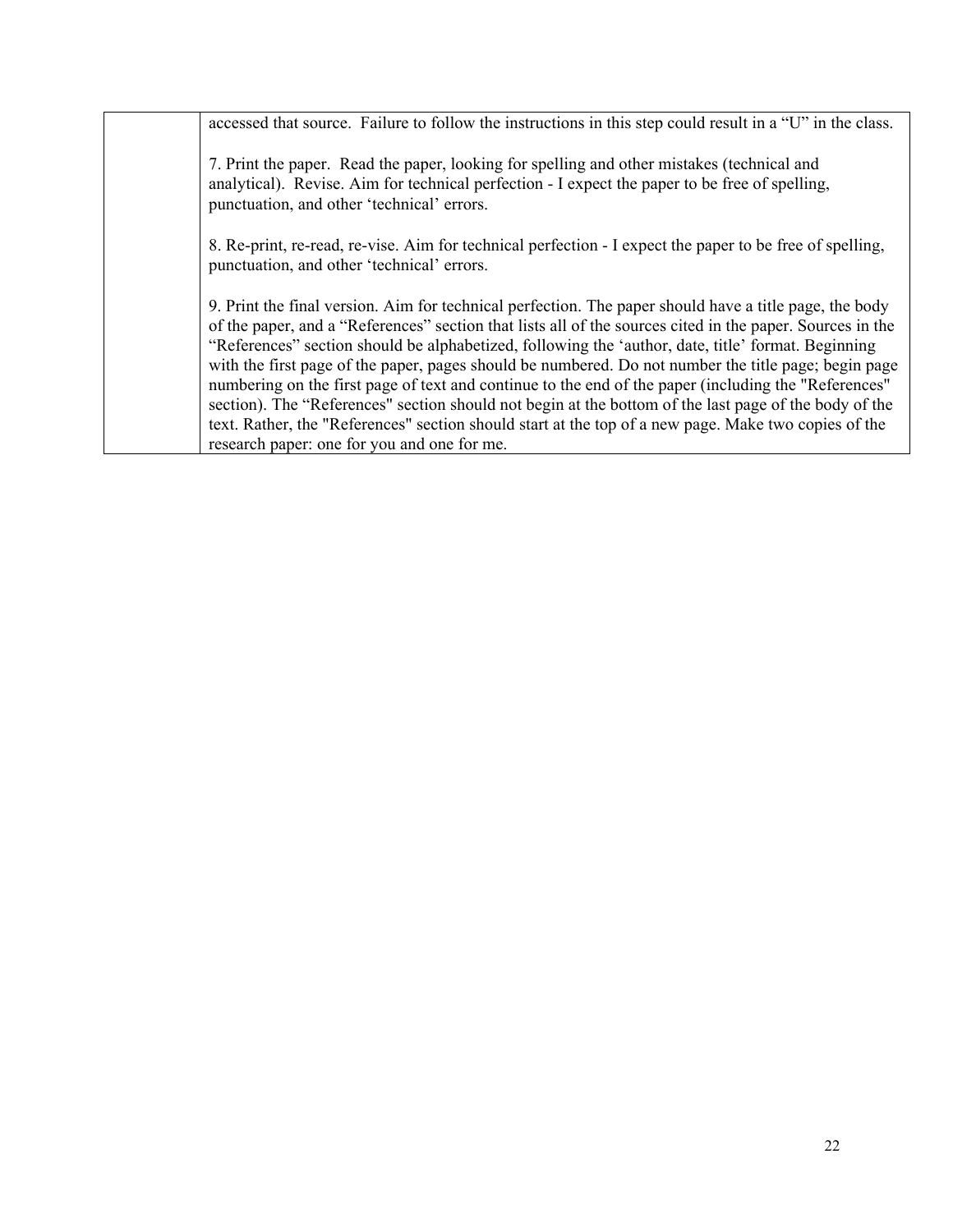<span id="page-28-0"></span>

| Course          | <b>WAYS OF KNOWING IN COMPARATIVE PERSPECTIVE</b>                                                                                                                                                                                                                                                                                                                                                                            |
|-----------------|------------------------------------------------------------------------------------------------------------------------------------------------------------------------------------------------------------------------------------------------------------------------------------------------------------------------------------------------------------------------------------------------------------------------------|
|                 | Professor Tim Murphy, Fort Hayes State University                                                                                                                                                                                                                                                                                                                                                                            |
|                 |                                                                                                                                                                                                                                                                                                                                                                                                                              |
| <b>Type</b>     | Core                                                                                                                                                                                                                                                                                                                                                                                                                         |
| Description     | A comparative, critical exploration of the nature, kinds, worth, and limits of human knowledge.<br>Roughly equal amounts of attention are given to (a) the sciences, (b) the arts and humanities, and<br>(c) a selection from a menu of such special topics as mathematical knowledge, epistemic<br>relativism, moral knowledge, religious knowledge, and the role of the search for knowledge in<br>well-lived human lives. |
|                 | <b>GOALS</b><br><b>Cognitively:</b>                                                                                                                                                                                                                                                                                                                                                                                          |
|                 | 1. To acquaint you with the nature, kinds, worth, and limits of human knowledge.<br>2. To help you to fashion insightfully, consistently, and coherently a holistic framework for<br>relating the various ways of knowing characteristic of the different disciplines and domains of life.<br>3. To help you to develop your ability to think critically.                                                                    |
|                 | <b>Affectively:</b><br>1. To encourage you to respect the past achievements, and to care to participate for yourself in the<br>future achievements, of humankind's quest for knowledge.<br>2. To encourage you to feel an appropriate humility about our own and our species' efforts to<br>sound the depths of things.                                                                                                      |
| Readings<br>and | 1. W.V. Quine and J.S. Ullian, The Web of Belief, Second Edition (New York: Random<br>House, 1978).                                                                                                                                                                                                                                                                                                                          |
| References      | 2. The WKCP Companion and Anthology, a Copley Custom Textbook                                                                                                                                                                                                                                                                                                                                                                |
|                 | 3. DVDs. Note: there are 56 recorded lectures, programs, or presentations                                                                                                                                                                                                                                                                                                                                                    |
|                 |                                                                                                                                                                                                                                                                                                                                                                                                                              |
| Schedule        |                                                                                                                                                                                                                                                                                                                                                                                                                              |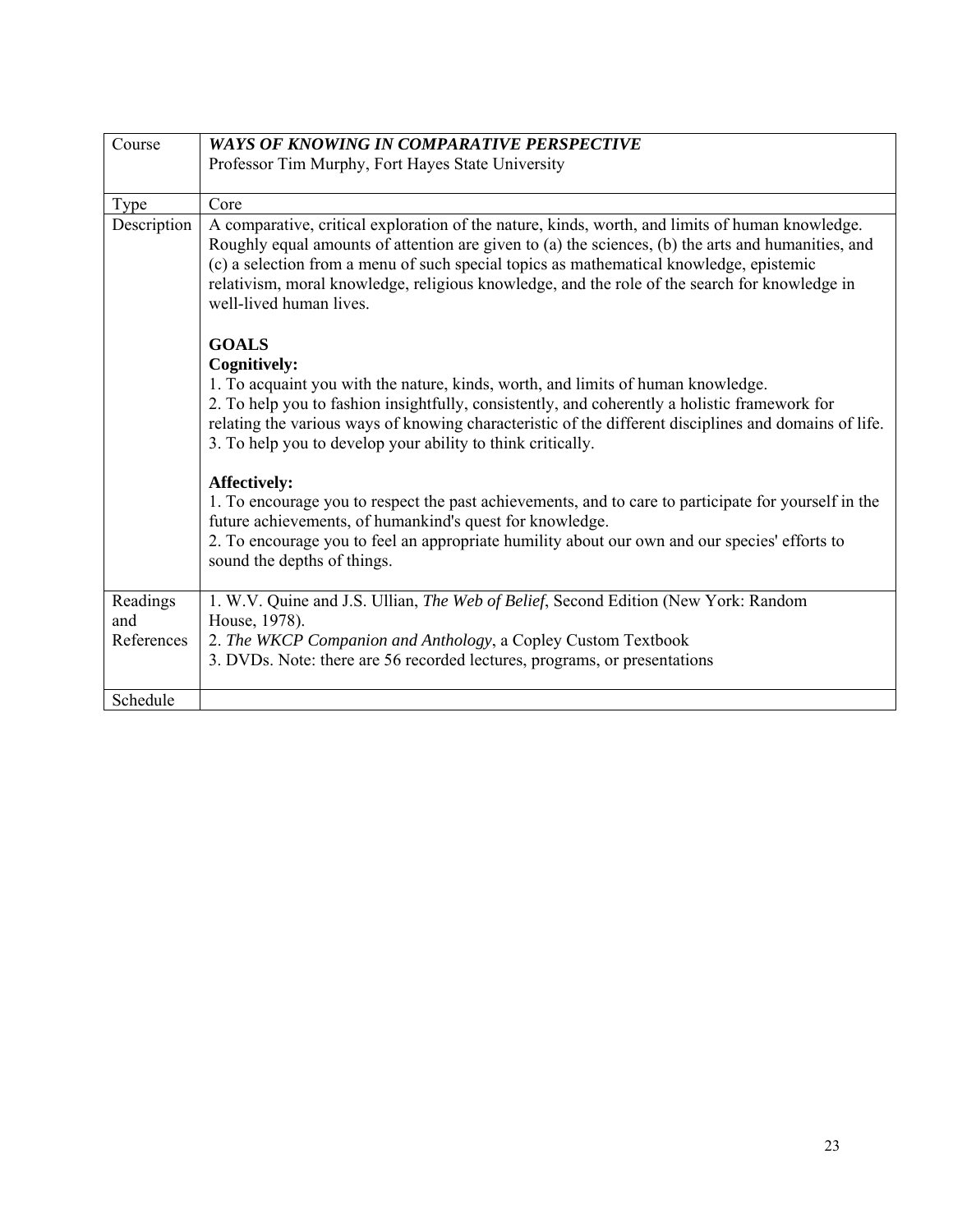<span id="page-29-0"></span>

| Course                        | <b>HOME: AN INTERDISCIPLINARY STUDY</b>                                                                                                                                                                                                                                                                                                                                                                                                                                                                                                                                                                                                                                                                                                                                                                                                                                                                                                                                                   |
|-------------------------------|-------------------------------------------------------------------------------------------------------------------------------------------------------------------------------------------------------------------------------------------------------------------------------------------------------------------------------------------------------------------------------------------------------------------------------------------------------------------------------------------------------------------------------------------------------------------------------------------------------------------------------------------------------------------------------------------------------------------------------------------------------------------------------------------------------------------------------------------------------------------------------------------------------------------------------------------------------------------------------------------|
|                               | Professor Julie Neraas, Hamline University                                                                                                                                                                                                                                                                                                                                                                                                                                                                                                                                                                                                                                                                                                                                                                                                                                                                                                                                                |
|                               |                                                                                                                                                                                                                                                                                                                                                                                                                                                                                                                                                                                                                                                                                                                                                                                                                                                                                                                                                                                           |
| Type                          | Core                                                                                                                                                                                                                                                                                                                                                                                                                                                                                                                                                                                                                                                                                                                                                                                                                                                                                                                                                                                      |
| Description                   | The purpose of home, wrote Gaston Bachelard, is to shelter the dreamer. "Home," wrote Emily<br>Dickinson, "is the definition of God." The physical body is a home. So is language. What does it<br>mean to be at home in a stupendously large universe? Whether we consider home from<br>psychological, architectural, political, racial, cosmological, or spiritual vantage points, its related<br>themes are heavy laden. Think: leaving home, homecoming, homelessness, exile. In this course we<br>explore the topic through the lenses of immigrants, artists, poets, writers, architects, a cosmologist,<br>and advocates for the homeless. Texts will include: Home, Rybczynsky; Lost in the City, Edward<br>Jones; Home: American Writers Remember Rooms, eds., Fifer; The House That Race Built,<br>Arnold Rampersad; Rachel and Her Children, Jonathan Kozol; Waist High in the World, Nancy<br>Mairs, selections from Minding the Body, Color Complex, other poems and essays. |
|                               | <b>Course Objectives:</b><br>1. To tap the rich emotional vein that is home, exploring the subject across many<br>disciplines and vantage points. We will learn from: an architect, mys-tic, cosmologist,<br>homeless advocate, immigrants, homeless advocate, and those writing about the politics of<br>home in Israel/Palestine.                                                                                                                                                                                                                                                                                                                                                                                                                                                                                                                                                                                                                                                       |
|                               | 2. To become familiar with, and confident in fulfilling the expectations in Graduate<br>Liberal Studies, including: writing an academic essay, a personal reflection paper, reading<br>texts as both critical and generous readers, taking leadership in classroom discussions,<br>becoming familiar with Bush Library and other resources in the CLICK NET system, and<br>to feel welcomed into the Hamline GLS community.                                                                                                                                                                                                                                                                                                                                                                                                                                                                                                                                                               |
|                               | 3. To explore the significance of our region of the country, not only for a sense of<br>belonging, but also in terms of commitment to stewardship that comes from familiarity<br>with and fondness for a particular geographical region.                                                                                                                                                                                                                                                                                                                                                                                                                                                                                                                                                                                                                                                                                                                                                  |
|                               | 4. To learn about homelessness in the Twin Cities, and efforts to end it.                                                                                                                                                                                                                                                                                                                                                                                                                                                                                                                                                                                                                                                                                                                                                                                                                                                                                                                 |
|                               | 5. To reflect on racial, political and class issues related to home, as well as psychological<br>and spiritual/religious dimensions of home.                                                                                                                                                                                                                                                                                                                                                                                                                                                                                                                                                                                                                                                                                                                                                                                                                                              |
| Readings<br>and<br>References | <b>Required Texts:</b><br>1. The Hidden Heart of the Cosmos, Brian Swimme<br>2. Home, Rybczynski<br>3. Imagining Home: Writers from the Midwest<br>4. Home: American Writers Remember Rooms, ed., Fifer and Fifer<br>5. Rachel and Her Children, Jonathan Kozol<br>6. Lost in the City, Edward P. Jones<br>7. Lost in Translation, Eva Hoffman<br>8. Days of Obligation, Richard Rodriguez<br>9. The Big House, Colt or The Lemon Tree, Solan<br>10. Waist High in the World, Nancy Mairs                                                                                                                                                                                                                                                                                                                                                                                                                                                                                                 |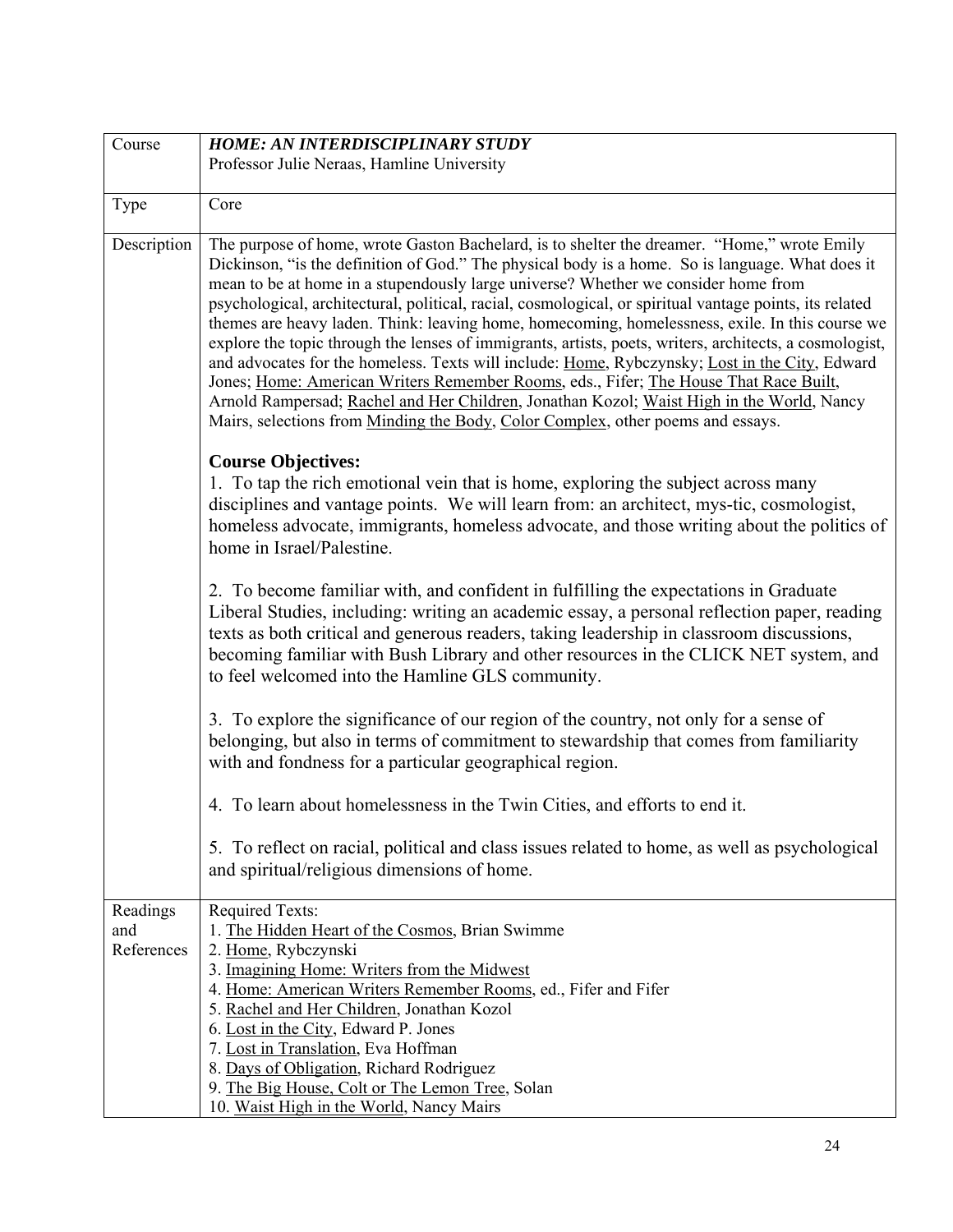|          | 11. The House That Race Built, Ampersand                                                                                                                                                                                                                                                                                                                                                                                                                                                                                                                     |
|----------|--------------------------------------------------------------------------------------------------------------------------------------------------------------------------------------------------------------------------------------------------------------------------------------------------------------------------------------------------------------------------------------------------------------------------------------------------------------------------------------------------------------------------------------------------------------|
|          | Articles:<br>"Becoming at Home in the Universe," Sharon Parks, from Big Questions, Worthy Dreams: "What<br>We Lost," Ray Suarez, from The Old Neighbo-rhood; "Stone Soup," from Barbara Kingsolver,<br>High Tide in Tucson;<br>"Introduction" to <i>The Male Bod,y and The Female Body</i> . Lawrence Gold-stein, "Alien Territory,"<br>Margaret Atwood, Bodybuilder Americanus," Sam Fussell, from. "The Female Body," Margaret<br>Atwood, "Mirrors," Lucy Greely, "Department of the Interior," Linda Hogan, in Minding the<br>Body.<br>Biblical passages. |
| Schedule | <b>Assignments</b>                                                                                                                                                                                                                                                                                                                                                                                                                                                                                                                                           |
|          | 1. A personal reflection paper/essay in which you reflect on your own experience of home, draw<br>from at least 3-4 of the following questions, one of the themes in $#8$ , and/or other relevant themes.<br>Suggested length: 5-6 pages, double spaced, with one inch margins, due on September $22nd$ .                                                                                                                                                                                                                                                    |
|          | a. In the house(s)/home(s) in which you grew up, what was the emotional center?                                                                                                                                                                                                                                                                                                                                                                                                                                                                              |
|          | b. How did the following <b>physical features</b> of the house impact your view and experience of<br>the world: its physical location, its design and ma-terials, its rooms, the neighborhood or<br>countryside around it, how your family used its spaces?                                                                                                                                                                                                                                                                                                  |
|          | c. Have you lived in places that may have been <b>houses</b> , but would not qualify as home?                                                                                                                                                                                                                                                                                                                                                                                                                                                                |
|          | d. How did your house(s)/home(s) reflect larger social issues, such as: class, race, ethnicity,<br>or other factors?                                                                                                                                                                                                                                                                                                                                                                                                                                         |
|          | e. When and were have you felt most at home in the world? When or where have you felt least<br>at home in the world?                                                                                                                                                                                                                                                                                                                                                                                                                                         |
|          | f. Are there <b>people</b> who are or have been "home" for you? How so?                                                                                                                                                                                                                                                                                                                                                                                                                                                                                      |
|          | g. To speak psychologically and spiritually, do you have a sense for the "inner home" within<br>you? If so, what supports this capacity? What takes away from experiencing an "inner home?"                                                                                                                                                                                                                                                                                                                                                                  |
|          | h. Choose one of the following categories to flesh out in terms of a significant life<br>theme/experience related to the subject of home:<br>* leaving home * homesickness * exile * homecoming * the body as home * home base *<br>the heart's home * homebody * homespun<br>* homestead * home schooled * home team * home run * home free * an eternal/ heavenly<br>home * a broken home                                                                                                                                                                  |
|          | 2. A critical review of one of the following texts: Home, Rybczynski, Imagining Home; Home:<br>American Writers Remember Rooms, Fifer; Lost in Translation, Hoffman; Days of Obligation,<br>Rodriguez; The House That Race Built, Ampersand; Lost in the City, Edward P. Jones, Due. Nov.<br>10 <sup>th</sup> . See attached Critical Review/Analytic Summary sheet.                                                                                                                                                                                         |
|          | 3. A combination research/experiential assignment that explores one of our themes in more<br>depth, or addresses a gap in our course, tapping a related theme that we did not explore.                                                                                                                                                                                                                                                                                                                                                                       |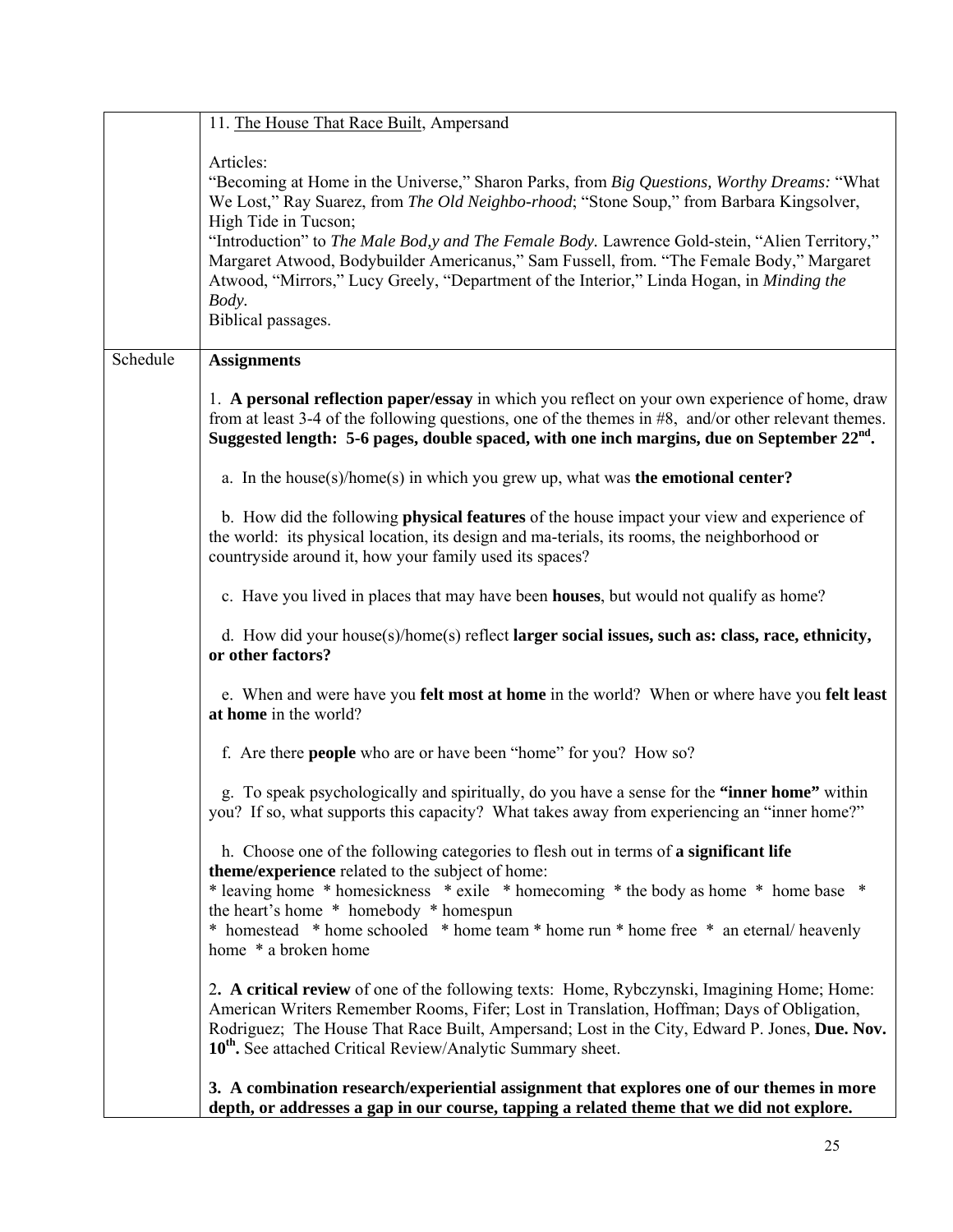There is a lot of latitude in this assignment, the goal being *to learn something about this broad subject both by combing written resources and to engage in hands-on learning in the community with real people. You are strongly encouraged to go beyond your comfort zones.* For example: you might interview someone who lives in a setting completely different from what you have experienced as home, and get inside that dwelling if possible. Visit/stay over night at a homeless shelter and interviewing its staff or residents; find a way to meet with someone who lives on the river (homeless), take a tour and talk with residents of: a gated community, a large suburban home, subsidized housing, a home built by Habitat for Humanity volunteers, a house or apartment that a refugee/ refugee family and/or families inhabit, a one room studio apartment, transit-ional housing, The Bridge for Runaway Youth, District 202 for GLBT youth, etc. Write up your learnings in **8- 10 pages**, drawing in our course learnings where possible. The final product should demonstrate that you have engaged in research (library based, web-based, etc.) and learning from people in the community. **Due on Dec. 1st.** 

**4**. **Final summary of learnings due on Dec. 8th.** This is an opportunity to go back over our course material, combing them for the most significant learnings for you. You will need to focus on just three or four, given the length of the paper. **Suggested length: 5-6 pages.** 

# **Calendar**

**Class #1 September 8th:** Introductions, syllabus, laying out our theme. Watch the Swimme video on the cosmos.

## **1. Introductions**

What they hopes for themselves in the MALS program

 Go around and have each person say something about their childhood/ growing up home, (or, if they lived in several or many homes, choose one to comment on)

a) its physical structure b) what the emotional center of it was if there was one

## 2. **Laying out the subject/why I am interested in it:**

**\*** it's a perfect theme in which to practice interdisciplinary and learning. (we need interconnected knowing in this day and age…)

## **HOME is an intersection of so many vital centers to life: We are going to explore it from all angles:**

**I am:** the daughter of an architect, the niece of an architect, the grand-daughter or a carpenter/builder…the daughter of an artistic mother who has done a lot of interior design, and not as much for people with means, but for people who want a lovely home of simple means…second generation Scandinavian…all four of my grandparents came to America in their late teens and early twenties, and have maintained close ties with relatives in Sweden and Norway,

**1. Cosmological:** the universe of which we are a part, and the earth as our particular home, about 2/3 out of the andromeda galaxy in the midst of the Milky Way.

This is the ultimate in contexts.

 **Education** is in part of a process of coming to understand some of the contexts in which we live……**how we frame things matters….** 

Given the complex and challenging/frightening world in which we live, we **must live as a global**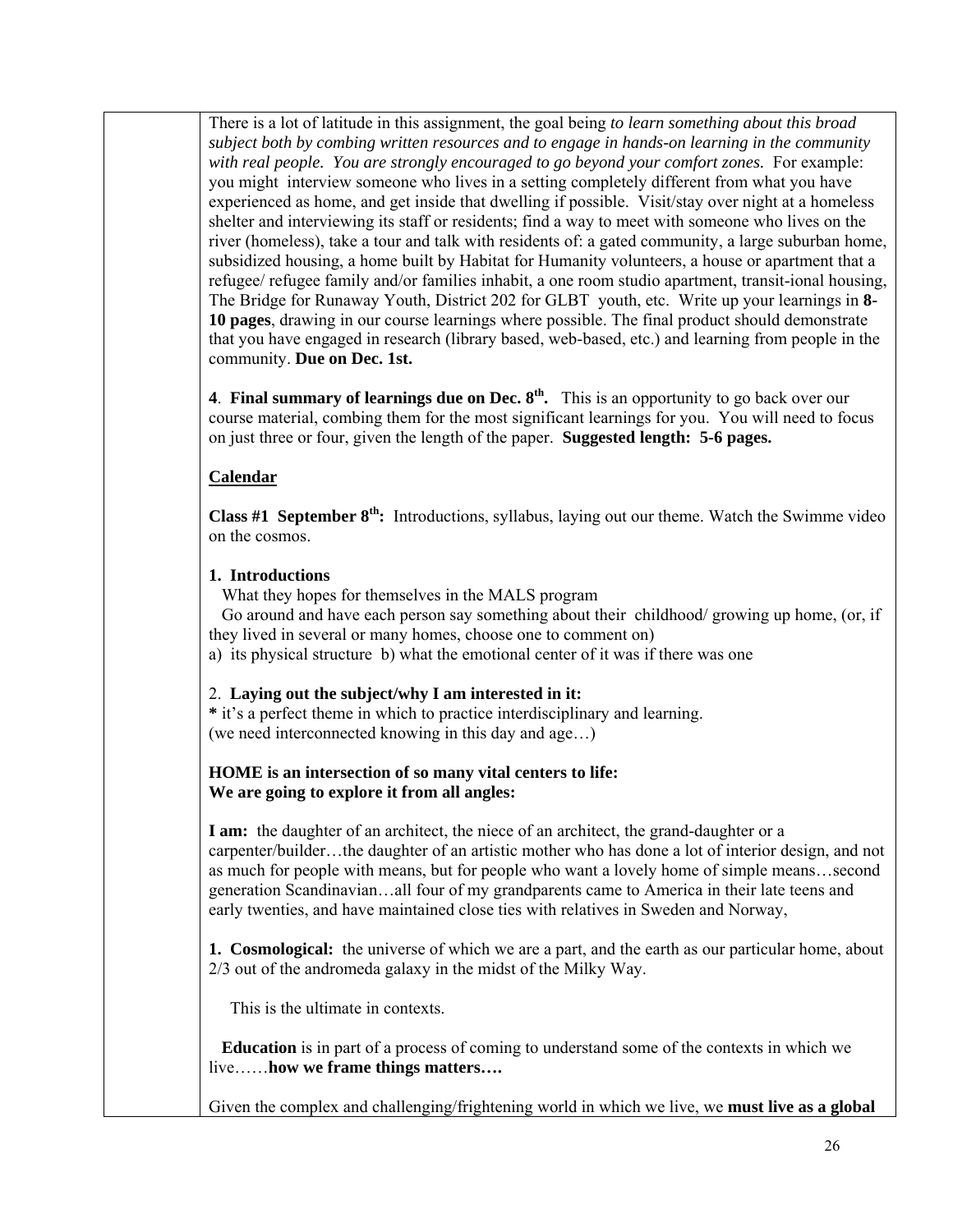**partner**, and expand our idea of home from the U.S., or a region of the U.S., to the earth...LIFE IS ALWAYS REVISING OUR BOUNDARIES OUTWARD (Douglas Steere, Quaker writer)

we have not been in relationship in the right way…and our home is suffering mightily because of it.

**2. biographical**/bio-regional; visa vis our region of the country, the particular MN, upper midwest, U.S. its unique features, what's endangered here?

**3. Architectural:** the **actual bricks and mortar of homes**…**the ideas** behind and within them…in the case of Rybczynsky, the idea of comfort, when it entered…the history of homes …and the **systemic forces** that impact home:

a) **the highway act in 1961** that paved the way for roads to suburbs

b) the **loss of neighborhood** and community that came with commuting (Ray Suarez's chapter on "What We Lost")

**4. Psychological:** the interior home, being at home with one's self…. if this is not healthy, there are a lot of ramifications.

Also...we in the west think of different seasons across the life span….in one's late teens and early 20's its time for **leaving home** (a natural step in the west, we send our kids off to college or trade school), **returning home…** 

**5. Biological**: our bodies as home…not only the cultural powers that shape our sense of gender and sexuality, but also what happens to one's sense of home when his or her body is ill.

**6. Race and home:** we are going to press our definition of home to include racial construction; the ways in which our imagination and politics view race. Toni Morrison writes as an African American woman about not accepting the house "rules," and by that she means of the all knowing white father or his mistress. "If I had to live in a racial house, it was important to rebuild it so that it was not a windowless prison into which I was forced, a thick walled container from which no cry could be heard, but an open house, …generous in its supply of windows and doors. i.e., it became imperative for her to transform the house completely."

"How to be both free and situated

"…convert a racist house into a non-racist home.

"These are questions of concept, of language, of habitation, of occupation, so much of what seems to lie about in discourses on race concerns legitimacy, authenticity, belonging, community, these discourses are about home; an intellectual home, a spiritual home, family and community as home, forced and displaced labor in the destruction of home, dislocation and alienation within the ancestral home; creative responses to exile, the devastations, pleasures and imperatives of homelessness…the body, estranged, violated, rejected, deprived," [and…my addition...the beloved body]

"in all of these formations, race magnifies the matter that matters?"

**7. Socio-political: nation, yes,** there is no example of the politics of home more poignant or troubling than Israel/Palestine…the politicization of land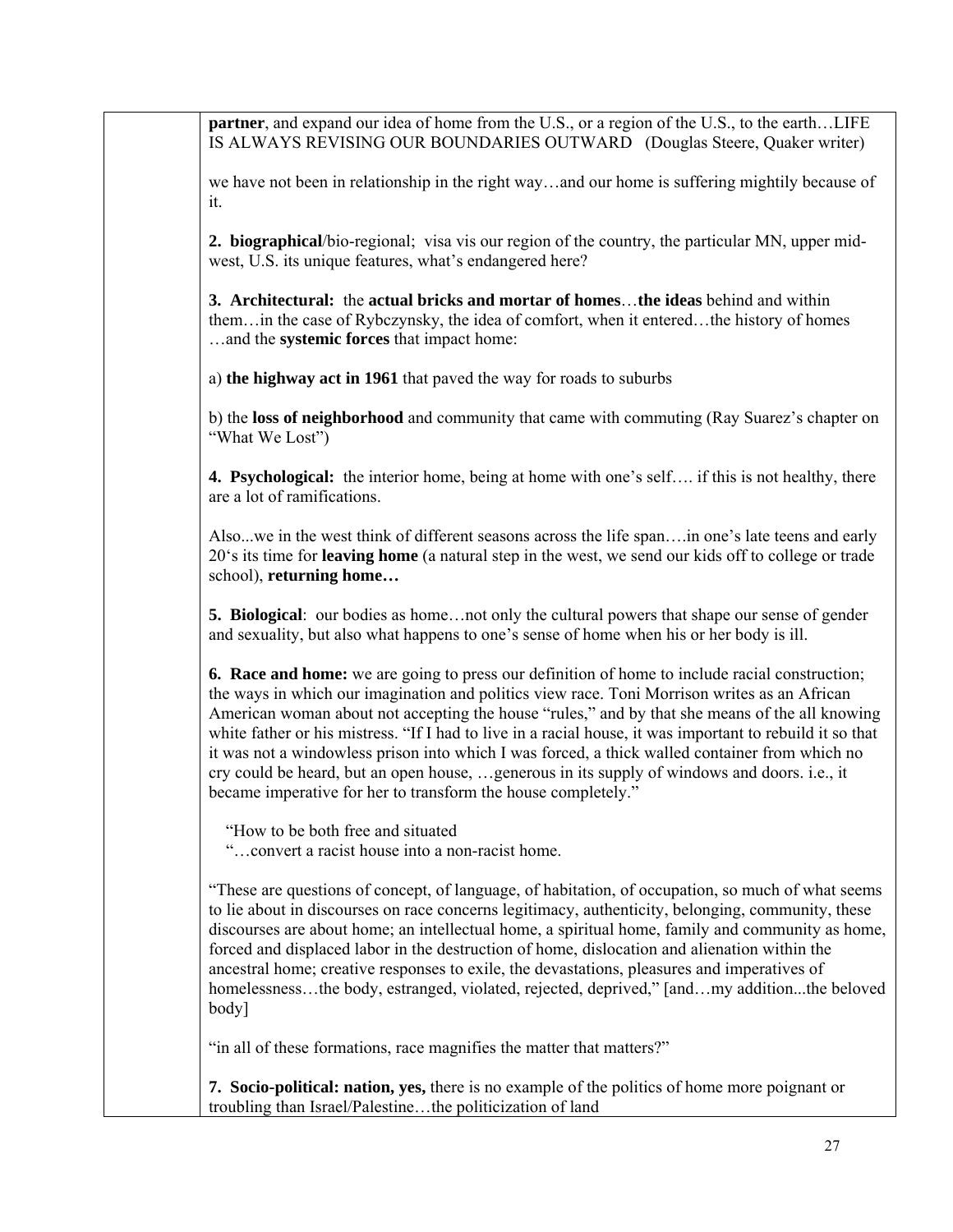**8. language as home**: here we will hear the **stories of immigrants**, the challenges of assimilation and integration

**HOME AS SANCTUARY, REFUGE, SAFETY** (9/11 world focused on this)

**9. spiritual/ religious:** religion AS home: **a community**, **a set of narratives** and **rituals and beliefs** and **activities and ways of making meaning** that provide a sacred canopy under which one lives…

 many people are spiritually homeless…what happens in that situation, where the canopy no longer provides shelter or meaning? (my article)

**Judaism:** the core story is about exile and homecoming…also the idea of the promised land given to the Jews…

**Christianity:** Jesus tells his disciples, who are afraid of his death, that heaven can be likened to a mansion with many rooms, one for each, that he will go ahead to prepare.

mystics: Teresa of Avila, spiritual life equated with an interior castle…in which one moves from the outer to the inner home with God

**10. economics:** oikoumene: care of the household…what a long way we have come from care of the household as an understanding of the work of economics…we would be living differently were this the case

look at the **crises related to home in our time:** \*mortgage crisis

\* zoning laws…..that often bring up class, race and ethnicity issues

**11. home is where the private world and the public world meet:** how are strangers treated, where are there open doors, closed doors, etc**. hospitality** – central the world's three monothesisms, because of the harshness of the desert in which they originated

#### **EXERCISE: writing**

**\* a place I have felt at home** 

**\* a place I have felt least at home** 

**\* an experience of homesickness** 

**\* an experience of creating home** 

**\* a person who has been home for me**

pick up a small item and a large item from the tray of shells, etc., write from them…with whatever comes…"here is a small traveling case, built to survive in the ocean…with wrap around ridges as protective layers, how did such a small creature live in such a tight house?"

#### **Read aloud**

**Social Location exercise: we name our vantage point, and some of the ways of seeing we bring to this subject because of our social location** 

I am a white American woman, the grandchild of four Scandinavian immigrants, who were born of humble means, yet found a way to recreate home on a different shore, with dignity and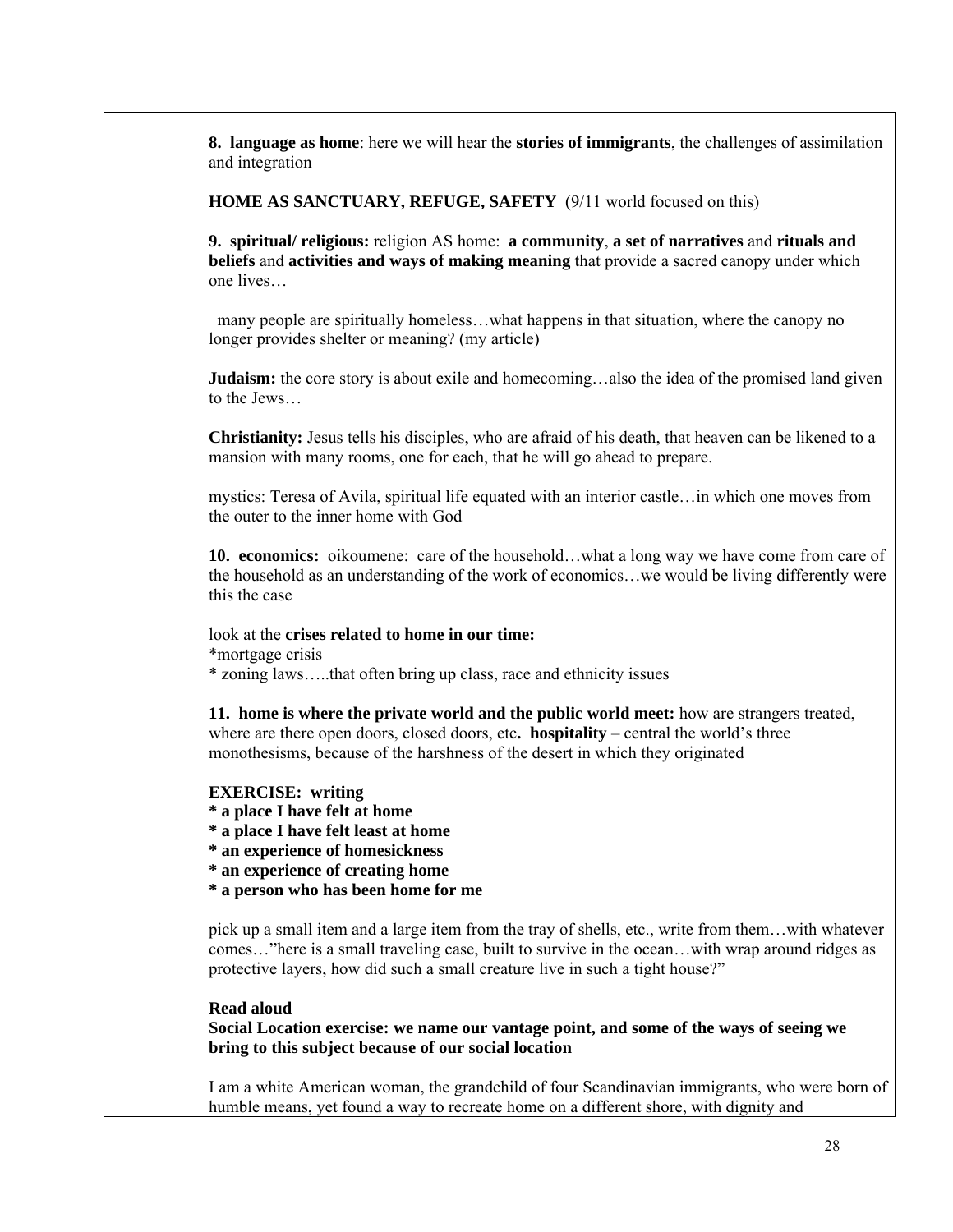pride…they built and owned their own homes, a real sign of having made it in a new country…I have been a Minnesotan for twenty five years, having moved from the pacific northwest, and in some ways Minnesota is home, in other ways it is not….

#### **4. Go over the syllabus**

#### **5. See the Brian Swimme clip**

 **Assignment for next time**: Read Swimme's book, *The Hidden Heart of the Cosmos*, Parks article: "Becoming at Home in the Universe," and begin your autobiographical reflection paper.

#### **THEME #1 THE UNIVERSE AS HOME**

**Class #2 September 15th:** Conversation about Swimme, Parks and library tour.

 **Assignment for next time:** *Read Imagining Home: Writing From the Midwest.* Come to class thinking about the distinct features of our bio-region in the upper Midwest. Finish your autobiographical paper.

**THEME #2 (BIO) REGION AS HOME Class #3 September 22nd:** Midwest writers, pop quiz.

 **Assignment for next time**: Read Rybcynzsky and "Stone Soup," B. Kingsolver.

## **THEME #3 HISTORY, ARCHITECTURE, AND HOME**

**Classs #4 September 29th:** architecture and the history of home in America.

 **Assignment for next time:** Read *Home: American Writers Remember Rooms of Their Own*, eds., Fifer and Fifer.

**Class #5 October 6th:** Conversation about the interior of houses.

 **Assignment for next time:** Read Nancy Mairs' *Waist High in the World,*  other chapters by: Greely and Mairs, complete your experiential assignment.

## **THEME #4 THE BODY AS HOME**

**Class #6 October 13th:** Conversation about Mairs and Greely.

 **Assignment for next time:** Read Eva Hoffman's *Lost in Translation and articles on the body as home be:* Goldstein, Atwood and Hogan.

#### **THEME #5 IMMIGRANTS, LANGUAGE AND HOME**

**Class #7 October 20th:** Conversation about Hoffman, Goldstein, At-wood, Hogan.

**Assignment for next time**: Read Richard Rodriguez's *Days of Obliga-tion.* 

**Class #8 October 27th:** Conversation about Rodriguez.

 **Assignment for next time:** Read Edward P. Jones' *Lost in the City and pages vii – 111 in The House That Race Built.* 

**THEME #6 RACE AND HOME**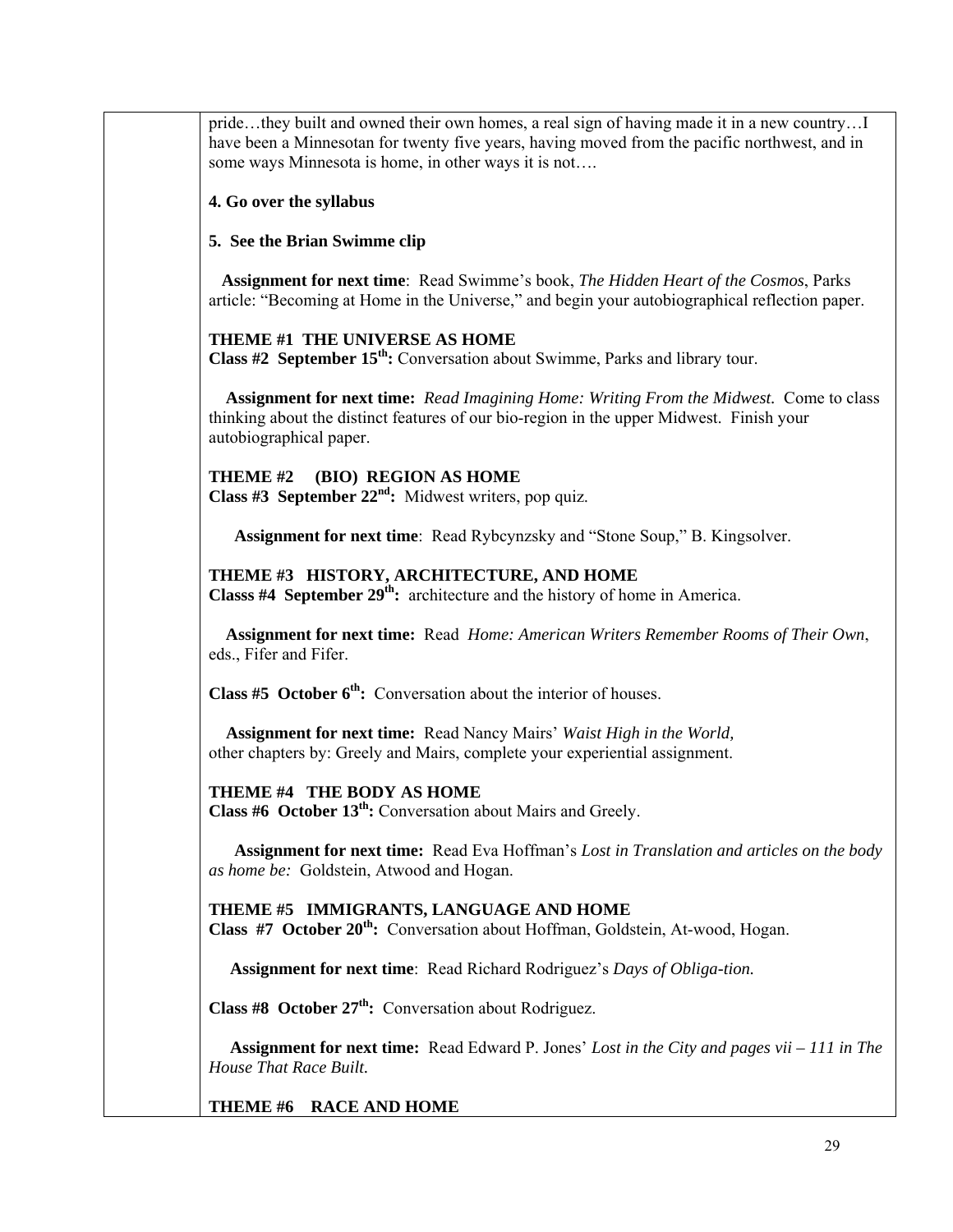**Class #9 November 3rd**: Conversation about Jones and Lubiano texts.

 **Assignment for next time**: Read pages 116-224 in *The House That Race Built,* chapters:

**Class #10 November**  $10^{th}$ **:** More about race.

 **Assignment for next time**: Read remainder of Lubiano,

**Class #11 November 17th:** 

 **Assignment for next time**: Read Kozol's Rachel and Her Children.

**THEME #7 HOMELESSNESS** 

**Class # 12 November 24th:** Conversation about Kozol, guest speaker.

 **Assignment for next time: Read Julie Neraas'** *"Being Between Stories, Religiously*," and the first half of Colt's *The Big House or The Lemon Tree by Sandy Tolan.* Finish your final project.

## **THEME #8 WORLDVIEW/STORY AS HOME**

**THEME #9 THE POLITICS OF HOME Class # 13 December 1st:** Learning from student projects.

 **Assignment for next time:** finish Colt or Tolen and your final summary of learnings. Read assigned biblical passages

**THEME #9 A HEAVENLY HOME Class #14 December 8th:** 

#### **Quiz on Homelessness in Minnesota and The Twin Cities**

1. What do you know about homelessness in Minnesota? How many homeless people are there, on any given night, in the Twin Cities?

2. How many individuals are known to have died while homeless last year in our state? Venture a guess.

3. What percentage of homeless people are employed?

4. What is the percentage of homeless people who have been diagnosed with mental illness?

5. What percentage of those experiencing homelessness are children?

6. What hourly wage/earnings must an individual earn to afford fair market rents in Minnesota?

7. Over the course of a year, how many youths living on their own will experience homelessness in Minnesota? How many of these youth would you guess are gay, lesbian, bi-sexual or transgender?

8. In the metro area, about how many low income families are competing for how many affordable units? (I'll give you the answer as of 2006: 39,000.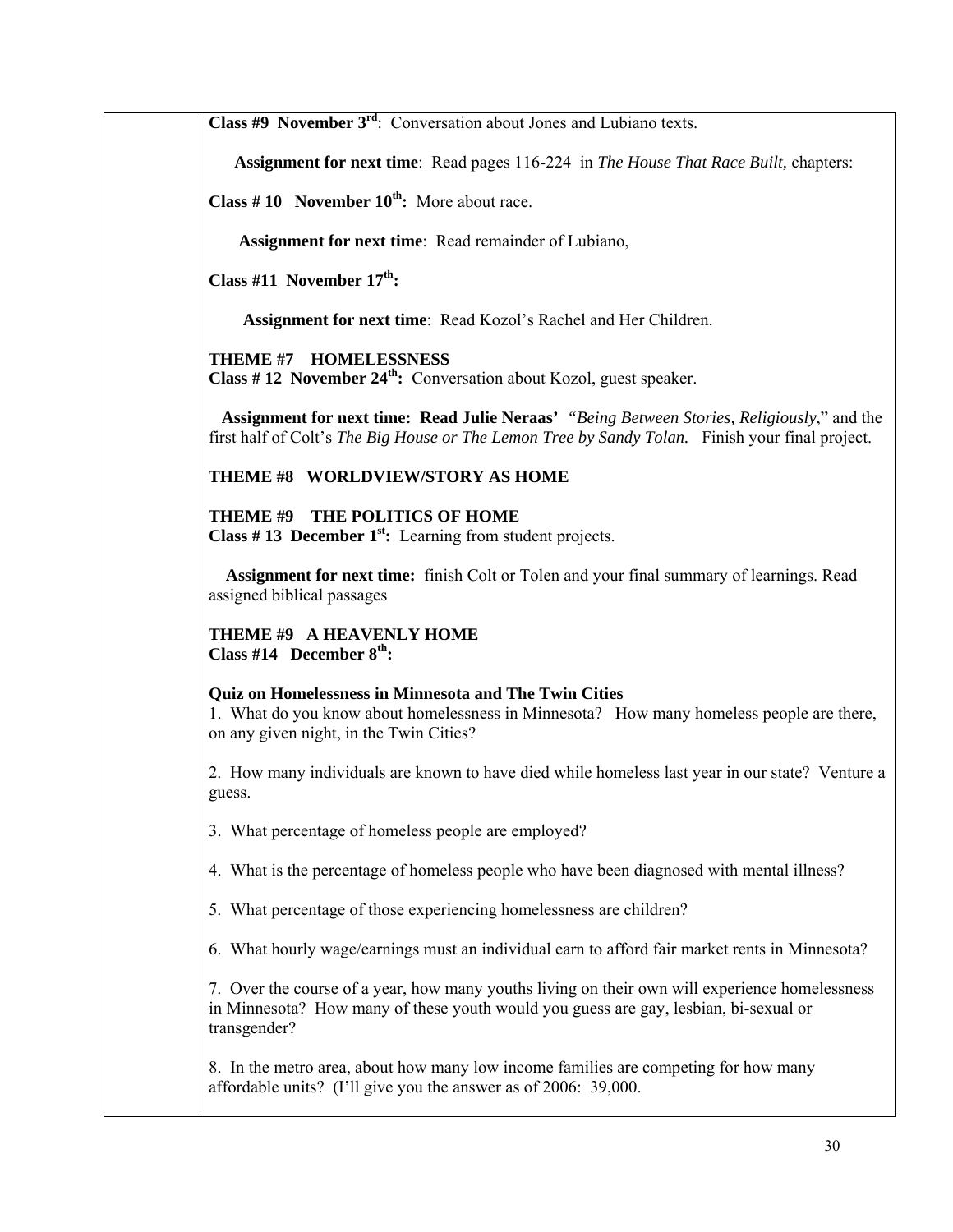|  | 9. How many people in the Twin Cities will sleep outside tonight in: St. Paul? Minneapolis? |
|--|---------------------------------------------------------------------------------------------|
|  |                                                                                             |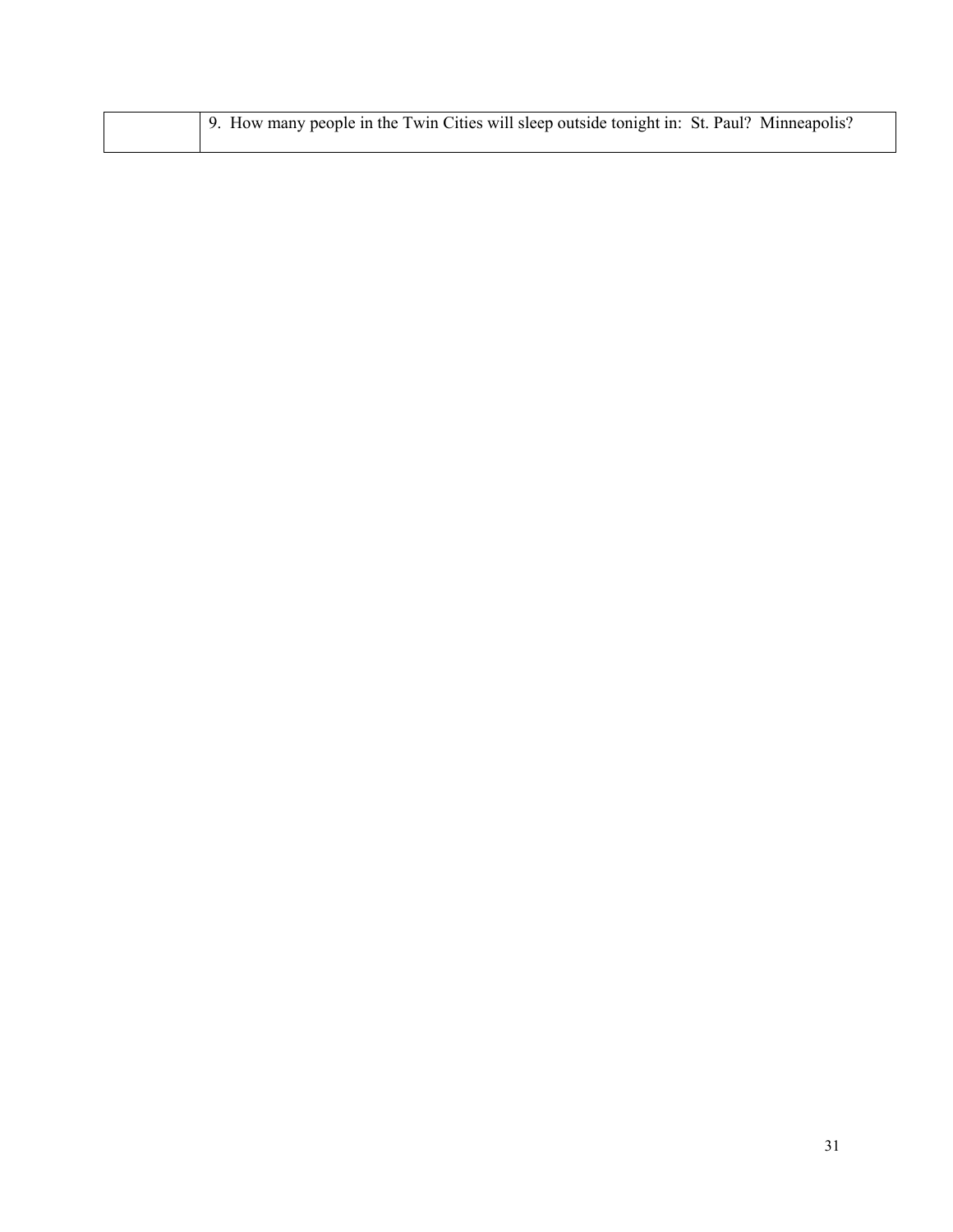| Course                        | <b>WRITING THE ESSAY</b>                                                                                                                                                                                                                                                                                                                                                                                                                                                                                                                                                                                                                                                                                                                                                                                                             |
|-------------------------------|--------------------------------------------------------------------------------------------------------------------------------------------------------------------------------------------------------------------------------------------------------------------------------------------------------------------------------------------------------------------------------------------------------------------------------------------------------------------------------------------------------------------------------------------------------------------------------------------------------------------------------------------------------------------------------------------------------------------------------------------------------------------------------------------------------------------------------------|
|                               | Professor Patricia Weaver Francisco, Hamline University                                                                                                                                                                                                                                                                                                                                                                                                                                                                                                                                                                                                                                                                                                                                                                              |
| Type                          | Core                                                                                                                                                                                                                                                                                                                                                                                                                                                                                                                                                                                                                                                                                                                                                                                                                                 |
| Description                   | In this course we will read and write toward an understanding of the broad range of possibilities in<br>the personal and critical essay. The essay is a versatile form for both scholarly and creative work, a<br>staple of academic discourse, and a form experiencing renewed vigor both for contemporary<br>readers and writers.                                                                                                                                                                                                                                                                                                                                                                                                                                                                                                  |
|                               | The root of the word essay is <i>essai</i> : a try or an attempt. Not only does this describe the tone of a<br>successful essay, it describes my approach to this course. In the first half of the course, we will<br>experiment with and develop material in several forms of the personal essay and focus on research<br>techniques and argumentation in the critical essay. Mid-semester, you will begin to draft and revise<br>a full-length essay of your choice. We will prepare by reading with an eye for what excellent<br>examples of the essay can teach and by examining best practices for structure, strategy,<br>argumentation, using research, and developing a personal voice.                                                                                                                                      |
|                               | Writers will participate in small groups to facilitate discussion of the reading and of student work.<br>In addition two of our class sessions will be conducted on line via Blackboard, and Blackboard will<br>be used occasionally to supplement face-to-face class sessions as well. Of particular importance to<br>the success of this course is the quality of your contribution to the community of reading and<br>discussion – both in class and online. Grades will be based on a separate evaluation of class<br>participation and of writing.                                                                                                                                                                                                                                                                              |
| Readings<br>and<br>References | One Hundred Great Essays (Penguin Academics Series) edited by Robert J. DiYanni, Longman,<br>2008                                                                                                                                                                                                                                                                                                                                                                                                                                                                                                                                                                                                                                                                                                                                    |
|                               | The Fourth Genre: Contemporary Writers of/on Creative Nonfiction, edited by Robert L. Root, Jr.<br>and Michael J. Steinberg, Longman, 2007                                                                                                                                                                                                                                                                                                                                                                                                                                                                                                                                                                                                                                                                                           |
|                               | Still Life with Oysters and Lemon, Mark Doty, Beacon Press, 2001                                                                                                                                                                                                                                                                                                                                                                                                                                                                                                                                                                                                                                                                                                                                                                     |
|                               | OPTIONAL: A Writer's Reference, Sixth Edition, edited by Diana Hacker, Bedford/St. Martin's,<br>2007                                                                                                                                                                                                                                                                                                                                                                                                                                                                                                                                                                                                                                                                                                                                 |
| Schedule                      | <b>SEPT 6</b><br>Intros<br>What is an essay?<br>"You might write a newspaper article about the Little Miss Blue Crab Festival of Franklin County,                                                                                                                                                                                                                                                                                                                                                                                                                                                                                                                                                                                                                                                                                    |
|                               | naming the contestants, the organizers, and the judges, describing the contest, announcing the<br>winner. If you undertook this same subject matter as a piece of creative nonfiction, your main<br>focus would not be the event itself but the revelation of something essential about the nature of<br>beauty contests, or children in competition, or the character of the fishing village, or coastal<br>society, or rural festivals. In a first-person essay, the focus might be on how you personally fit or<br>don't fit into this milieu, what memories of your own childhood it calls up, how it relates to your<br>experience of competition in general, or other structures in your life and, by extension, life in<br>general. You would have "distance on it," a perspective that embraces not just the immediate event |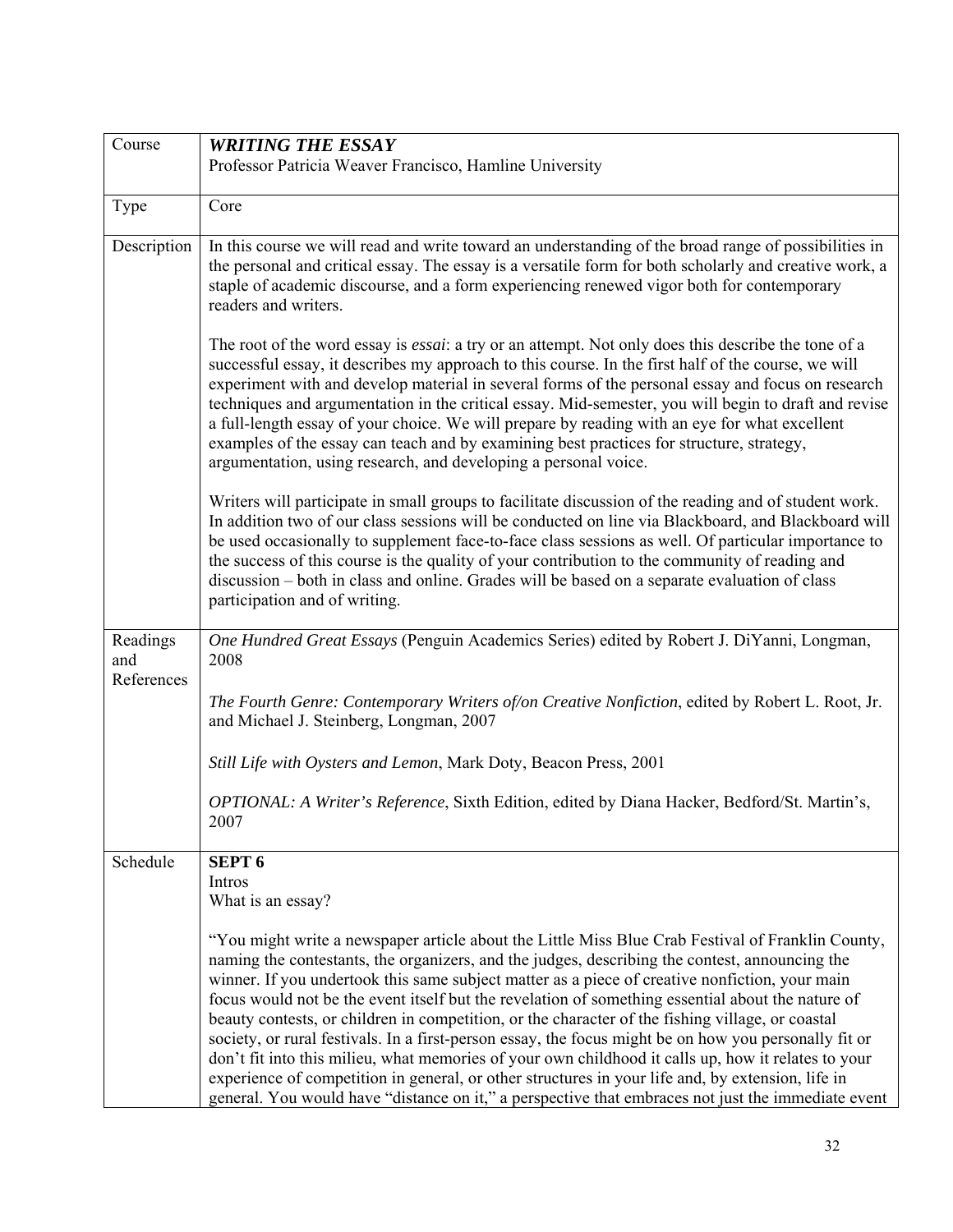| but its place in a human, social, historical, even cosmic context." - Janet Burroway                                                |
|-------------------------------------------------------------------------------------------------------------------------------------|
| <b>SEPT 13</b>                                                                                                                      |
| The writing process                                                                                                                 |
| The Personal Essay - Structural Elements                                                                                            |
| <b>ASSIGNMENTS DUE:</b>                                                                                                             |
| "I'm from" exercise/"Creed" exercise                                                                                                |
| List Essay<br><b>Blackboard Assignment</b>                                                                                          |
| <b>Reader Response Questions</b>                                                                                                    |
|                                                                                                                                     |
| <b>READING:</b><br>Xerox: Writing Process: Roorbach, Hunt, Des Pres, Dillard, Kearney, Lyon                                         |
| Xerox: The List Essay: Bliss                                                                                                        |
| Xerox: Essay structure: Sherlock<br>Fourth Genre - The Essay: All of Part 3, Lott, Foster, Gornick, Harvey,                         |
| <b>Lopate, Sanders, Singer</b>                                                                                                      |
| Fourth Genre - The List Essay: Black, Lamy, Saltzman                                                                                |
| A link to George Ella Lyon's poem "Where I'm From" http://                                                                          |
| www.georgeellalyon.com/where.html                                                                                                   |
| A link to http://writersalmanac.publicradio.org/index.php?date=2006/07/23                                                           |
|                                                                                                                                     |
| A link to Irene Sherlock's essay - please read for our discussion about structure next                                              |
| week.<br>http://www.nytimes.com/2005/01/23/fashion/23love.html?scp=1&sq=Modern+Love&st=nyt                                          |
|                                                                                                                                     |
| <b>SEPT 20</b>                                                                                                                      |
| The Personal Essay: Persuasive strategies<br>Group Presentations - The Personal Essay: The Meditation Essay                         |
|                                                                                                                                     |
| <b>ASSIGNMENTS DUE:</b>                                                                                                             |
| Meditation/ode essay exercise<br>Reading Response Questions for group presentations (Final preparation for presentations will be in |
| class on Sept 20.)                                                                                                                  |
| <b>READING:</b>                                                                                                                     |
| Xerox: Woiwode                                                                                                                      |
| Fourth Genre: Hampl, Iyer, Lopate                                                                                                   |
| 100 Great Essays: Introduction, Dillard (Living Like Weasels)<br>(See group readings below)                                         |
|                                                                                                                                     |
| Group 1-Idea - Baker, Barthes, Birkerts, Brownmiller,, Didion (On Self-Respect), Ehrlich,<br><b>Hazlitt, Montaigne</b>              |
|                                                                                                                                     |
| Group 2 - Anecdote - Barry, Dubus, Florey, Kleinzahler, Sedaris, Steele, Tan, Woolf                                                 |
| (Professions for Women)                                                                                                             |
| Group 3 – Image - Carter, Cooper, Donne, Kingston, Ozick, Quindlen, Sanders, White, Woolf                                           |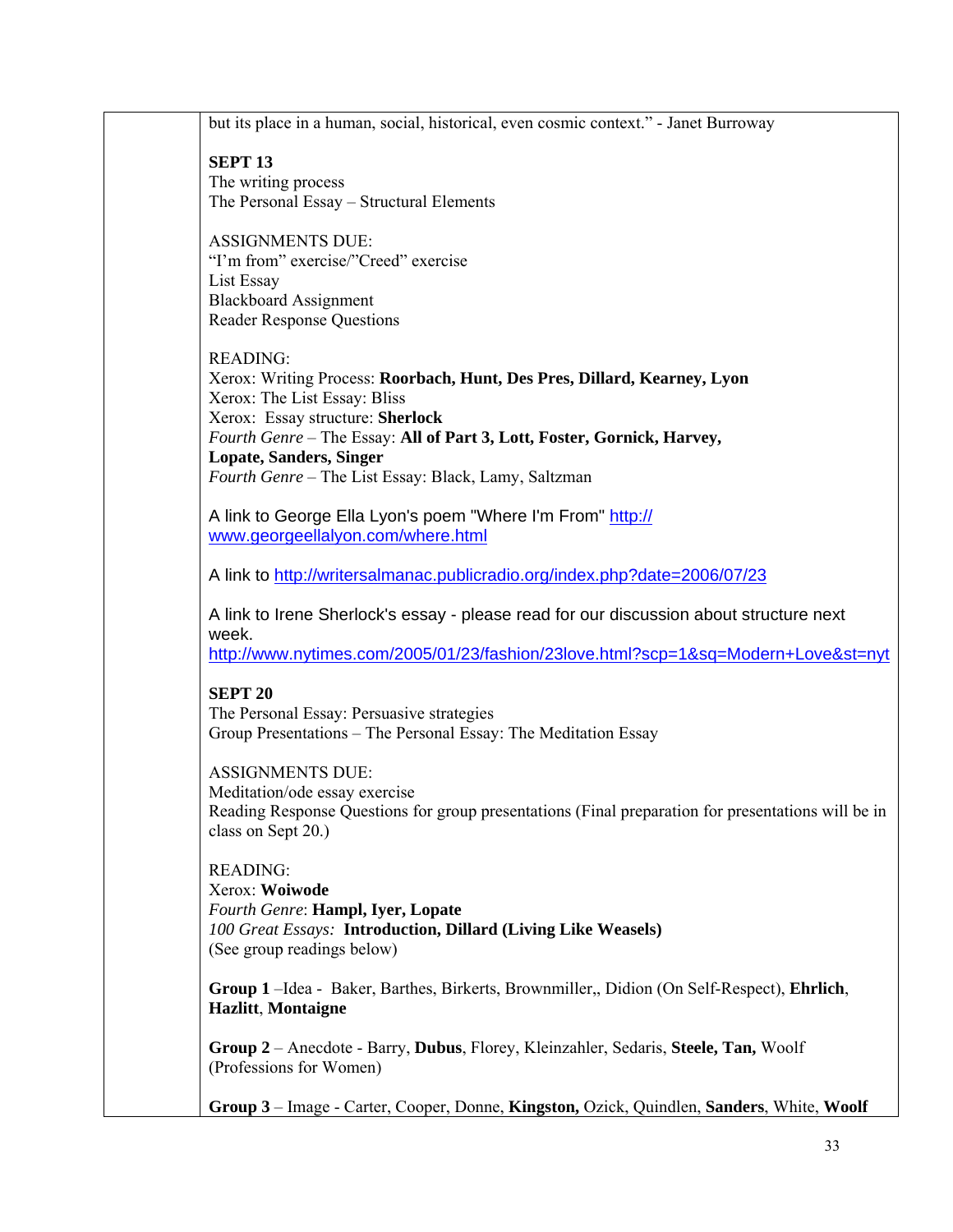(Death of a Moth) **SEPT 27**  The Critical Essay: Making an Argument ASSIGNMENTS DUE: Personal Essay: Persuasive Essay Exercise READING: Xerox: **Walker, Golberg, Personal Essay Strategies, Thesis Statements** *100 Great Essays* – **Anzaldua, Brady, Copeland, DuBois, Feynman, Franklin, Gaddis, Gilchrist,** Goodman, **Holland, King**, **Kincaid, Lawrence,** Mencken, **Miner, Orwell** (Both), Porter, Postman, Sontag, **Staples**, **Swift,** Talbot *Fourth Genre*: **Chavez** (*A Writer's Reference* – **A1,2,3,4) OCT 4**  The Critical Essay – Research Strategies **Part of our class will take place in the Hamline Library** with librarian Kate Borowske. Kate will present/answer questions about library resources to prepare for the Oct 11 assignment. **Please come to our classroom first.** ASSIGNMENTS DUE: Critical Essay: Work of Art Exercise/Toulmin Argument READING: XEROX: **James, Kael, Baldwin, Menken, Birkerts Toulmin Argument Sheet** *Fourth Genre:* **Lethem OCT 11**  The first draft process – mapping, question list, thesis statements ASSIGNMENTS DUE: Critical essay – Nature research essay exercise READING: Xerox: **Critical essay Structures and Strategies** *100 Great Essays*: **Davenport, Doyle**, Gordon, Lopez, Momaday, **Silko**, **Thomas**, Thoreau *Fourth Genre***: Barnes,** Hurd, Orlean, **Peterson, Raymo**, Root, **Sanders**, **Sayner (***A Writer's Reference***: R 1,2,3,4 ) OCT 18**  Workshop: First drafts Writing the Second Draft

ASSIGNMENTS DUE: First draft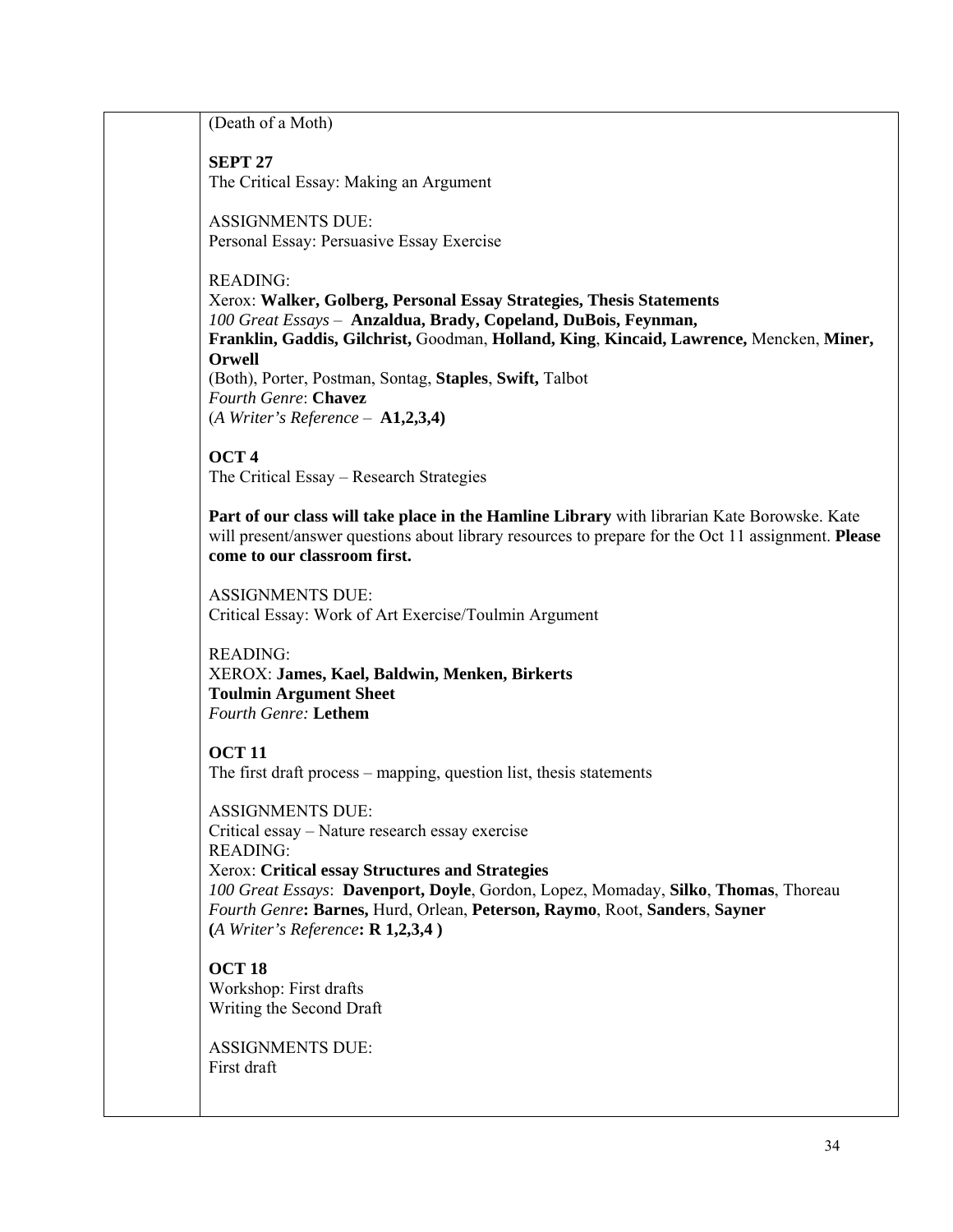**OCT 25 (on line) Course conducted on Blackboard - NO SATURDAY MEETING** Alternative Essay Structures: the lyric essay, the braided essay ASSIGNMENTS DUE: Structural Analysis: Due via Digital Dropbox on Blackboard Blackboard discussion and assignments READING: Xerox: Walker *Fourth Genre*: Structure: **White, Cofer, McPhee NOV 1 (on line) Course conducted on Blackboard – NO SATURDAY MEETING Second draft feedback**  ASSIGNMENTS DUE: Second draft – Due via Digital Dropbox on Blackboard to small group and to me. See Blackboard assignments. READING: Xerox: **Reader Response Questions, Second Draft Questions NOV 8**  Workshop: Second Drafts Revision ASSIGNMENTS DUE: Answer Reader Response Questions for small group members and bring copy for writers and for me. READING: Xerox**: Elbow 1 & 2, Cliché list, Hunt 2 (***A Writer's Reference* – **MLA 1, 2,3,4,5 ) NOV 15**  Proofing/ MLA Style/Citations Structural Analysis papers ASSIGNMENTS DUE: Revise a segment of your second draft Bring structural analysis papers to class READING: Doty **NOV 22**  Sending work into the world Essay Book Club ASSIGNMENTS DUE: TBA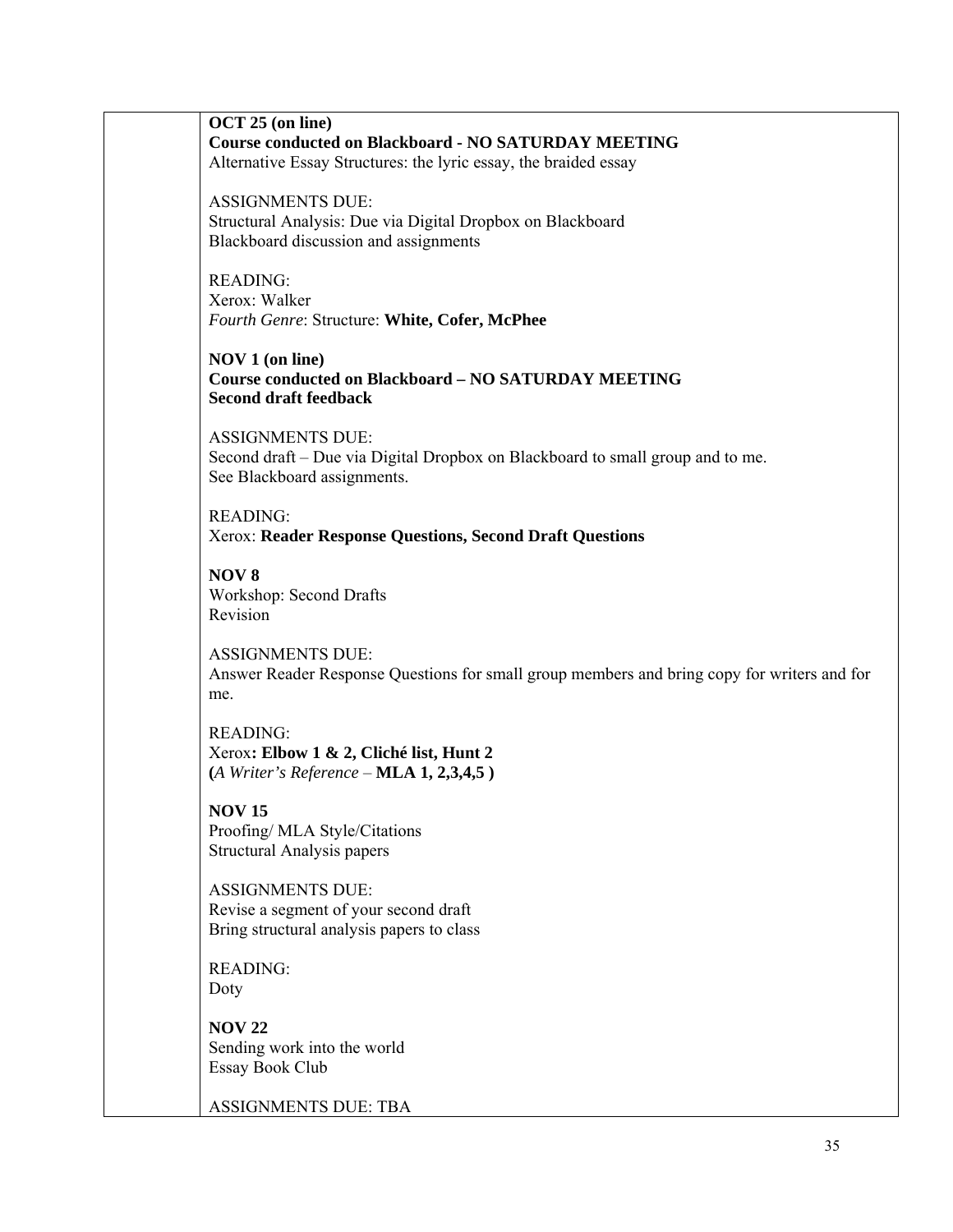| READING:<br>Essays from Confluence, River Teeth, American Scholar    |
|----------------------------------------------------------------------|
| NOV 29 (Thanksgiving break – happy pie!)                             |
| DEC 6 (last class)<br>Celebration<br>Reading of final essay excerpts |
| <b>ASSIGNMENTS DUE:</b><br><b>Portfolios due</b>                     |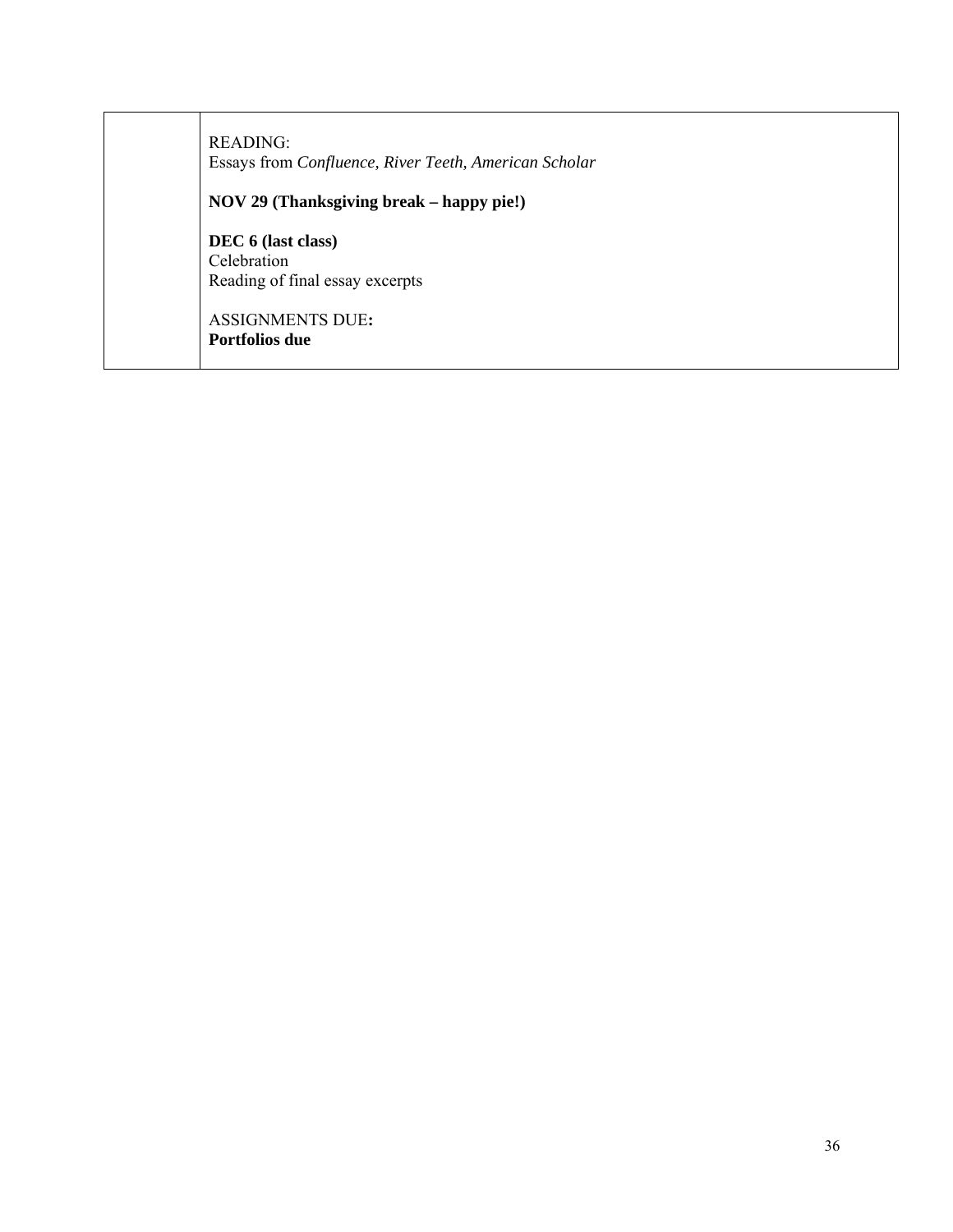| Course      | <b>BEING HUMAN</b>                                                                                         |
|-------------|------------------------------------------------------------------------------------------------------------|
|             | Professors Timothy Kneeland and Tim C. Bockes, Nazareth College                                            |
|             |                                                                                                            |
| Type        | Core                                                                                                       |
| Description | <b>Course Description</b>                                                                                  |
|             |                                                                                                            |
|             | "Being Human" is a graduate level seminar, and a core course in the Master of Arts in Liberal              |
|             | Studies program. Together, we will examine what it means to be a human being with the aid of               |
|             | many different lenses: the methods and assumptions that characterize different disciplines, our            |
|             | classmates, and ourselves.                                                                                 |
|             |                                                                                                            |
|             |                                                                                                            |
|             | Course Objectives                                                                                          |
|             | A seminar should engage participants in the spirit of inquiry as much as (or more than) the                |
|             | expectation of resolution. In that spirit, then, we may entertain more questions than answers, and         |
|             | our fundamental goal is to encourage and facilitate an appreciation for the challenge and fun of           |
|             | disciplined inquiry, including:                                                                            |
|             | 1.<br>An appreciation for multidisciplinary investigation,                                                 |
|             | 2.<br>An appreciation for interpretation, critique, debate, and revision of a point of view,               |
|             | An expanded, enriched perspective of what it means to be a human being.<br>3 <sub>1</sub>                  |
|             |                                                                                                            |
|             | How the course works                                                                                       |
|             |                                                                                                            |
|             | The <i>content</i> of the course is based loosely on a hierarchical organization of questions regarding    |
|             | what it means to be a human being. These questions begin with a biological theme, then progress            |
|             | through psychology, sociocultural considerations, and end with a projection into the future. Since         |
|             | meaning is derived from relatedness, we will often find ourselves comparing and contrasting                |
|             | humanity with various other states and systems: other species, machines, and even fictional                |
|             | organisms.                                                                                                 |
|             |                                                                                                            |
|             | Since the course is <i>structured</i> mainly as a seminar, the roles of students and instructors should be |
|             | explained. As your instructors, we expect to serve as guides, assistants, and resources while you          |
|             | sustain the direction and focus of specific discussions. This structure works to the extent that           |
|             | students assume responsibility and prepare for each meeting by reading and thinking about the              |
|             | assigned readings. In addition, you will have three basic assignments:                                     |
|             | Annotated Bibliography. Find 20 different sources that explore a topic of interest to you that             |
|             | relates to "being human," and write a one-paragraph description of each source. For example, if            |
|             | you are interested in the fine arts, you may explore how Expressionists portrayed our species. You         |
|             | could find movies, books, articles, television programs that discuss this area. (The what, where,          |
|             | when and how will be discussed in detail later in the course.) This assignment will receive two            |
|             | grades (see grading requirement below): one for an early draft, and another for the final draft.           |
|             |                                                                                                            |
|             | Question Responses. Along with most assigned readings, we will provide you with questions that             |
|             | are related to, or inspired by those readings. Questions will be posted on the Blackboard site, and        |
|             | your thoughtful, engaged, typed answers will be due the day the material is discussed. Your                |
|             | answers may serve to support your own participation in class discussions, and they may also be             |
|             | shared by us with the rest of the class.                                                                   |
|             |                                                                                                            |
|             | Class Facilitation. You and two partners will lead a class discussion for about 40 minutes. This           |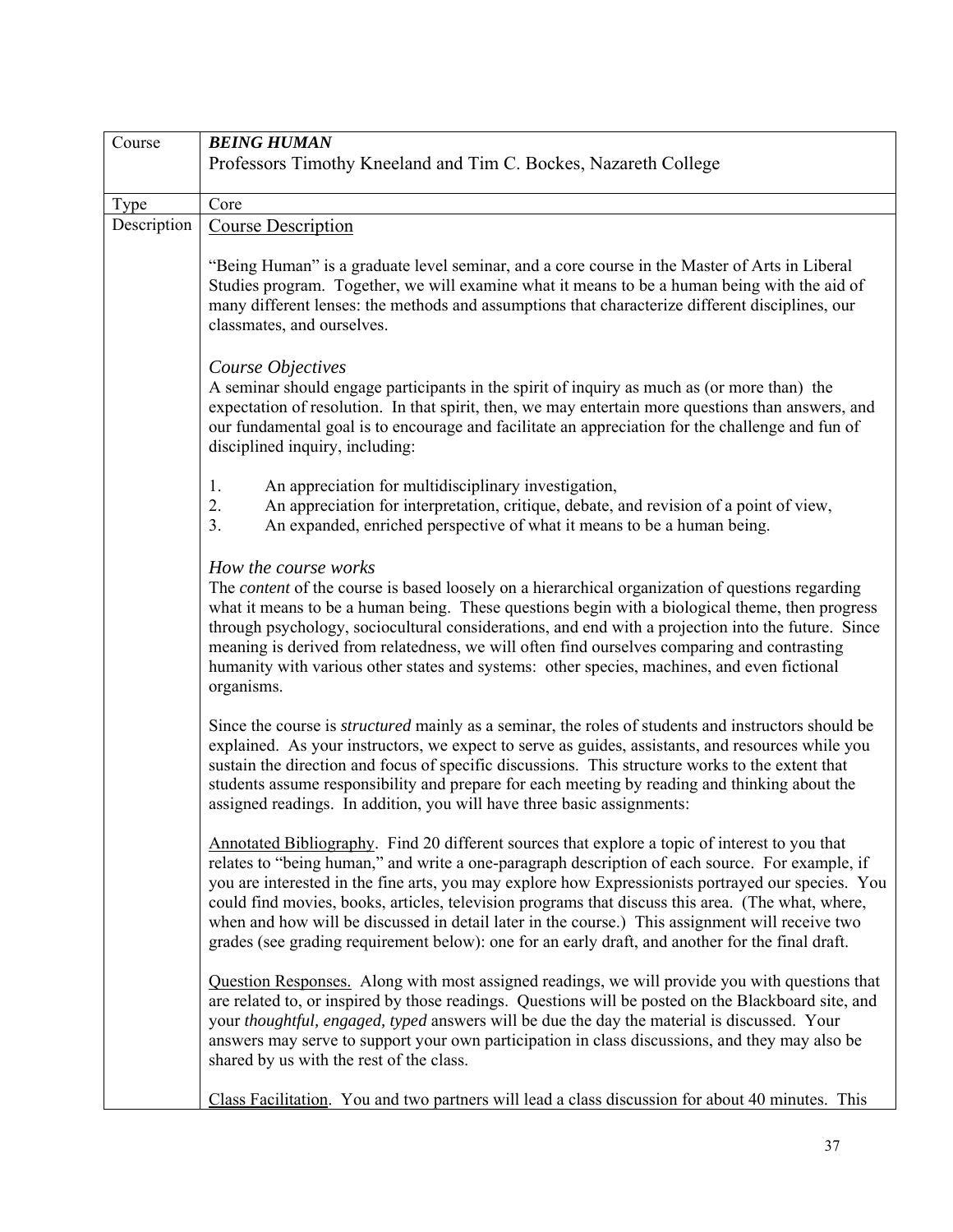|                               | will entail being prepared with not only the readings for that class, but also some secondary<br>material that you will present to the rest of us. Supporting material must include academic sources,<br>for which we have provided a partial list of acceptable journals.                                                                                                                                |
|-------------------------------|-----------------------------------------------------------------------------------------------------------------------------------------------------------------------------------------------------------------------------------------------------------------------------------------------------------------------------------------------------------------------------------------------------------|
|                               | Final Representation. As a capstone to the course, you will choose a way to represent what you<br>have discovered in this class. You should play to your strengths, choose a medium that best<br>represents whatever it is that you want to communicate: essay, sculpture, song, drama,<br>mathematical equation. The list may be endless.                                                                |
| Readings<br>and<br>References | <b>Required Texts:</b><br>Butler, O. E. (1988). Kindred. Boston, MA: Beacon.<br>Demos, J. (1994). Unredeemed Captive<br>Doi, T. (2001). The anatomy of self. (This book is currently out of print, though many<br>individual copies are available from on-line sources.)<br>Kress, N. (1998). Beaker's Dozen. NY: Tor. (This book is also currently out of print, and<br>available from on-line sources.) |
|                               | Readings on electronic reserve:<br>Bateson, G. (1972). Conscious purpose versus nature.<br>Dawkins, R. (1988). Selfish genes and selfish memes.<br>Hofstadter, D. (1988). PreludeAnt Fugue.<br>Introduction<br>Hopkins, J. (1998). Nirvana.<br>Conze, E. (trans.) (1998). from Buddhist Scriptures.<br>Additional reading material will be distributed and required as the semester progresses.           |
| Schedule                      | <b>ONE</b><br>1. Humanity & Philosophy - Genesis (In class)<br>2. Beginning Premises & Assumptions - Kress "Unto the Daughters"<br>3. Origins                                                                                                                                                                                                                                                             |
|                               | TWO<br>Culture (and Origins leftovers) - Dennett: pp. 3-16 "Introduction," (for 9/10),<br>Dawkins (for 9/10), Bateson (for 9/10), Demos: The Unredeemed Captive (for 9/17)                                                                                                                                                                                                                                |
|                               | <b>THREE</b><br>The Biology of Being Human - Kress: "Margin of Error,: and "Evolution" (for 9/24),<br>H&D: Ant Fugue                                                                                                                                                                                                                                                                                      |
|                               | <b>FOUR</b><br>The Psychology of Being Human - H&D: (a) Computing Machinery and Intelligence, (b) The<br>Turing Test: A Coffeehouse Conversation, (for 10/1)                                                                                                                                                                                                                                              |
|                               | Doi: The Anatomy of Self (for 10/8)                                                                                                                                                                                                                                                                                                                                                                       |
|                               | <b>FIVE</b><br>The Fine Arts - Butler: <i>Kindred</i> (for 10/15)<br>Kress:"Ars Longa" (for 10/22)<br>Kress: "Grant Us This Day" (for 10/22)                                                                                                                                                                                                                                                              |
|                               | <b>SIX</b>                                                                                                                                                                                                                                                                                                                                                                                                |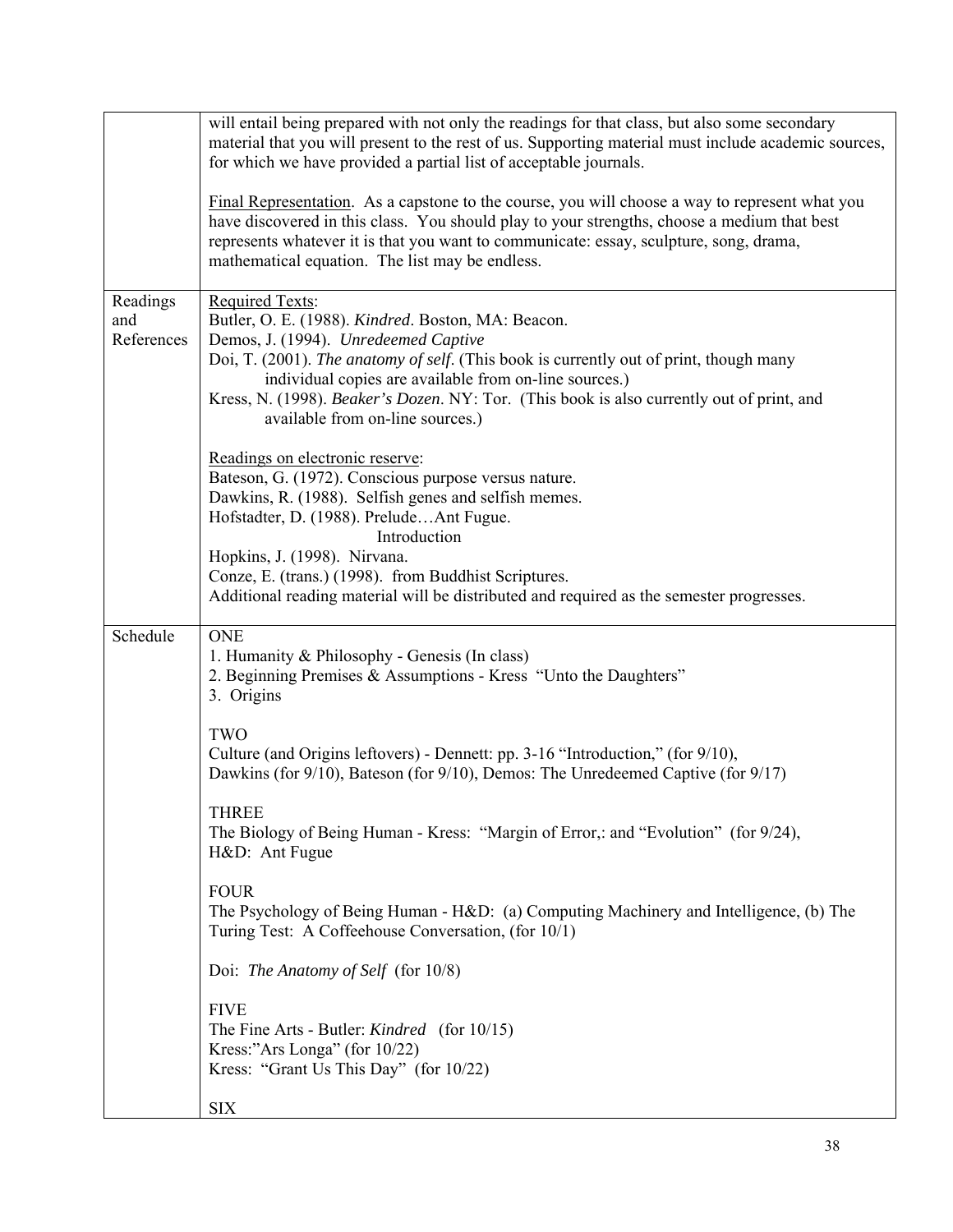|  | Humanity and Spirituality - Conze & Hopkins (for $10/29$ ), Songs of the Spirit (11/12)   |
|--|-------------------------------------------------------------------------------------------|
|  | <b>SEVEN</b><br>The Future                                                                |
|  | <b>EIGHT</b><br>Final Representations - Final Representations, $12/10 = a$ final exam day |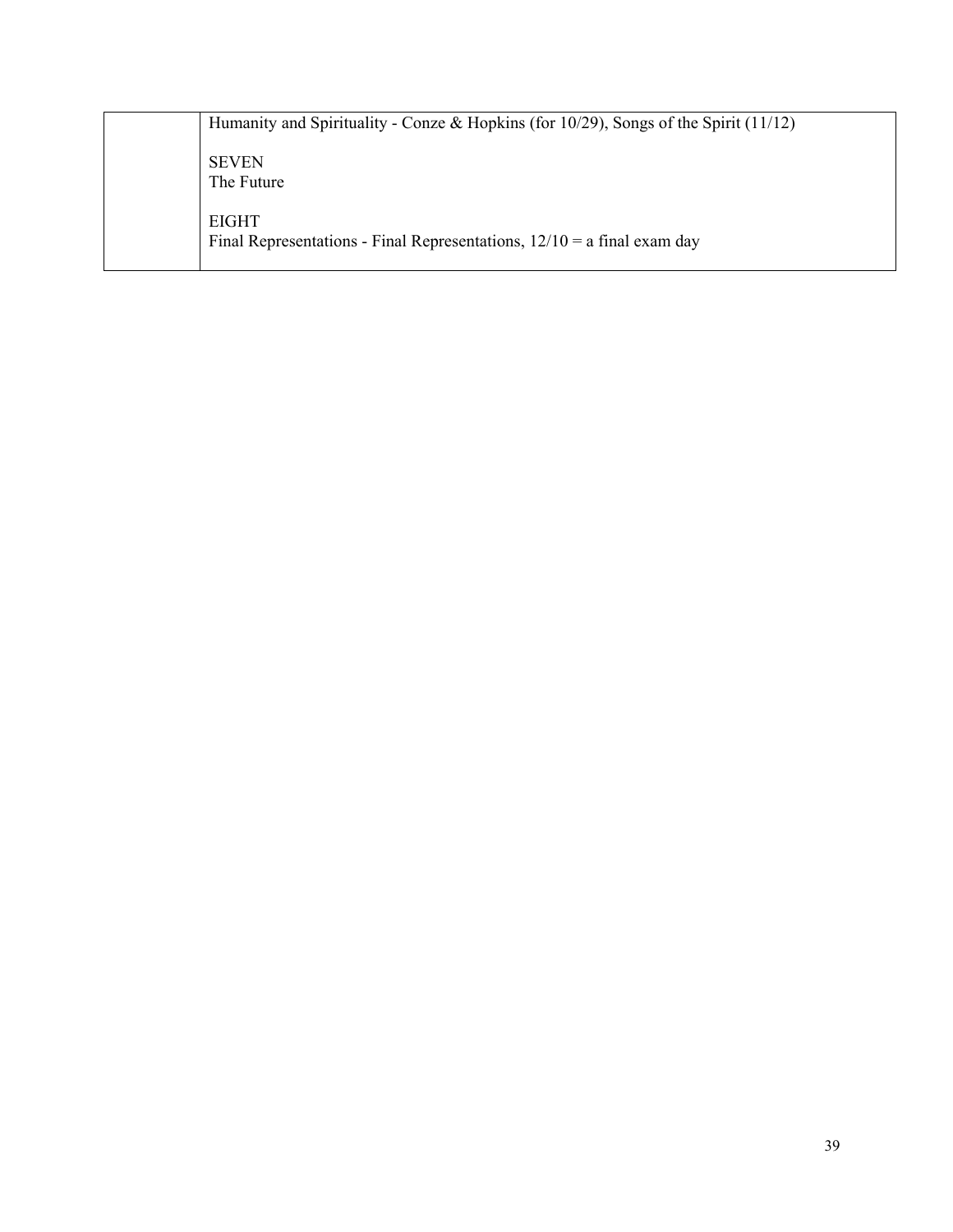| Course      | <b>KNOWLEDGE AND CULTURE</b>                                                                                                                                                                   |
|-------------|------------------------------------------------------------------------------------------------------------------------------------------------------------------------------------------------|
|             | Professors Candide Carrasco and Lindsay Reading Korth, Nazareth College                                                                                                                        |
|             |                                                                                                                                                                                                |
| Type        | Core                                                                                                                                                                                           |
|             |                                                                                                                                                                                                |
| Description | <b>COURSE DESCRIPTION:</b>                                                                                                                                                                     |
|             | What is knowledge? What is culture? How does culture affect how we know, and what is accepted                                                                                                  |
|             | as knowledge? What is the relationship between knowledge and experience? Knowledge and<br>wisdom? Knowledge and power? Through reading, viewing, discussion and writing, we will               |
|             | explore these and other absorbing questions from a variety of perspectives.                                                                                                                    |
|             |                                                                                                                                                                                                |
|             | What is the relationship between knowledge and culture, and chaos and order? What is chaos?                                                                                                    |
|             | When and where do we encounter it? In society? In our personal lives? How do we create order in                                                                                                |
|             | response to such chaos? How do different forms of order limit and free us?                                                                                                                     |
|             |                                                                                                                                                                                                |
|             | From sociologist Alan Johnson: "Living in a culture is something like participating in the                                                                                                     |
|             | magician's magic because all the while we think we're paying attention to what's 'really'                                                                                                      |
|             | happening, alternative realities unfold without even occurring to us." We really don't know our                                                                                                |
|             | own culture, which is the point of socialization into culture and then there's the problem of<br>'other' cultures. Enter ethnocentrism and the tendency (perhaps universal) to assume that the |
|             | ideas and practices of one's own culture are standard, normal, natural and even superior. Our                                                                                                  |
|             | course will ask us to examine critically and deeply our assumptions/practices as culturally situated                                                                                           |
|             | and consequences of our relationship to "others."                                                                                                                                              |
|             |                                                                                                                                                                                                |
|             | Course Goals:                                                                                                                                                                                  |
|             | Enhance critical thinking, writing, listening skills in the process of interdisciplinary study.                                                                                                |
|             | Integrate personal experience with the material of the course.                                                                                                                                 |
|             | Develop the ability to look at arguments critically rather than just taking them at face                                                                                                       |
|             | value.                                                                                                                                                                                         |
|             | Increase tolerance for ambiguity, understanding that acquiring knowledge is a matter of<br>dialogue and process, not an end result.                                                            |
|             | Examine ethnocentricity and related phenomena as embodied in cultural beliefs, practices<br>$\bullet$                                                                                          |
|             | and products, with a view toward improving the acuity of our perception, the depth and                                                                                                         |
|             | breadth of our understanding, and the sophistication and deftness of our judgment.                                                                                                             |
|             | Explore how various representations of reality, including texts verbal and visual, artistic                                                                                                    |
|             | and otherwise, embody cultural values and pressures, as well as mask them, convey them,                                                                                                        |
|             | reinforce them, and challenge and subvert them.                                                                                                                                                |
|             |                                                                                                                                                                                                |
|             | <b>Outcomes</b>                                                                                                                                                                                |
|             | A successful student will be able to:                                                                                                                                                          |
|             | 1. demonstrate new understanding about our society and its strengths and weaknesses in<br>relationship to knowledge, thinking and truth                                                        |
|             | 2. demonstrate new understanding of foreign cultures and subcultures                                                                                                                           |
|             | 3. draw conclusions about society and culture and support their conclusions in formal and                                                                                                      |
|             | informal writing, formal presentations and informal discussion                                                                                                                                 |
|             | 4. after having reflected about their personal involvement in their culture,                                                                                                                   |
|             | identify their historical roots<br>a.                                                                                                                                                          |
|             | Identify hidden aspects of cultural influence on their life style<br>$b_{-}$                                                                                                                   |
|             | be able to incorporate these issues into their own vision of Truth<br>c.                                                                                                                       |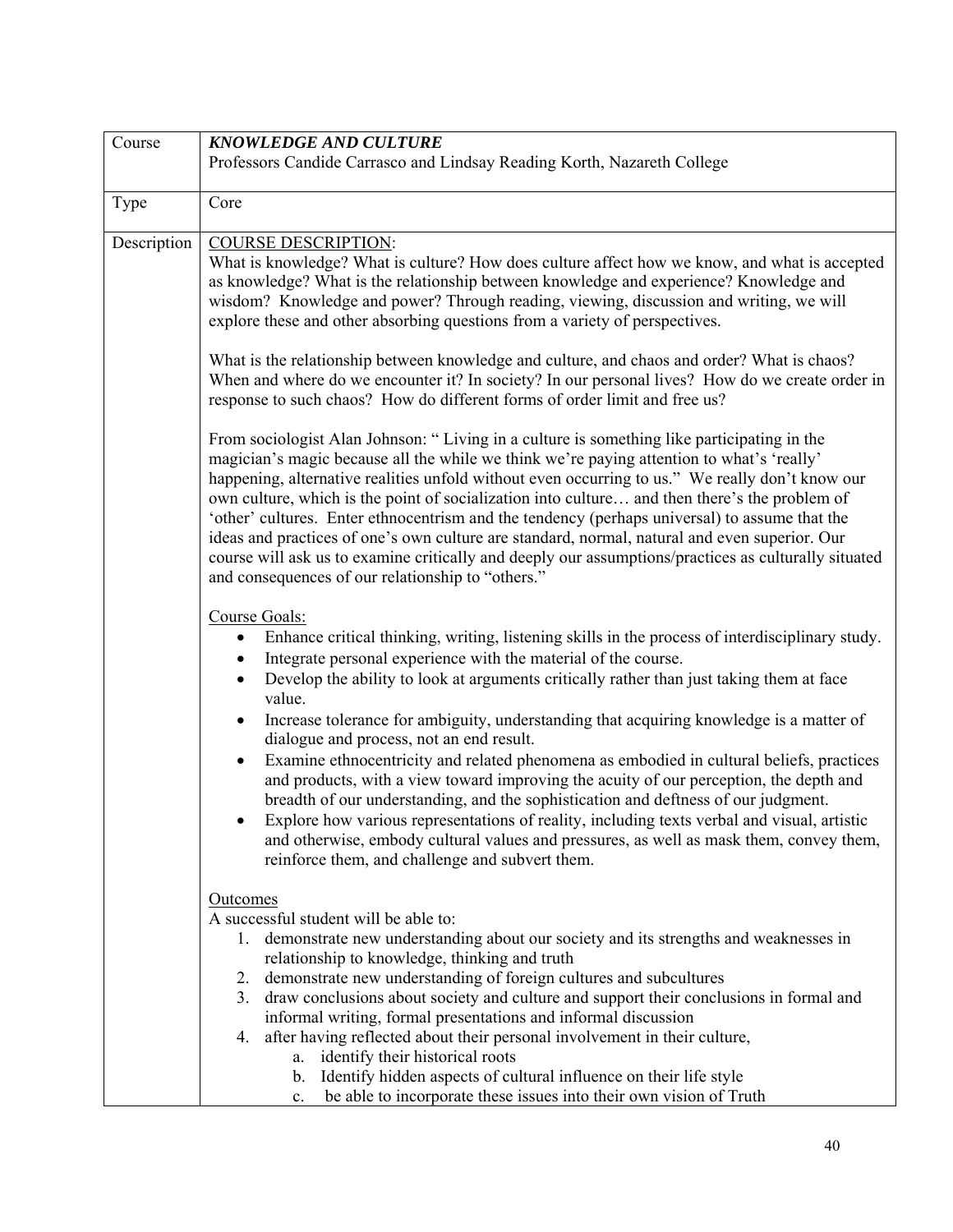|                               | Course Structure:<br>Our course is designed to be interdisciplinary in spirit and in fact, drawing on the material and<br>methods of the humanities, especially literary, dramatic and film studies, and the social sciences,<br>especially gender and gay studies. The style of the class will be primarily participatory with in-<br>class viewing, directed discussion and oral presentations. We wish to encourage and foster<br>ownership of learning, critical thinking, and effective communication. We hope that the education<br>experience of the course will be cumulative and lasting and that it will have impact beyond this<br>place and this time. |
|-------------------------------|--------------------------------------------------------------------------------------------------------------------------------------------------------------------------------------------------------------------------------------------------------------------------------------------------------------------------------------------------------------------------------------------------------------------------------------------------------------------------------------------------------------------------------------------------------------------------------------------------------------------------------------------------------------------|
| Readings<br>and<br>References | The Immoralist by Andre Gide<br>Plato's Republic, Book 7 (the Allegory of the Cave)<br>The Kite Runners by Khaled Hosseini                                                                                                                                                                                                                                                                                                                                                                                                                                                                                                                                         |
| Schedule                      | August 29:<br>Knowledge defined<br><b>Culture Defined</b><br>Cutting of "Discreet Charm of the Bourgeoisie"<br>"Nacirema"                                                                                                                                                                                                                                                                                                                                                                                                                                                                                                                                          |
|                               | September 5: (labor day) alternate date See Pilobolus September 30:                                                                                                                                                                                                                                                                                                                                                                                                                                                                                                                                                                                                |
|                               | September 12: Plato's Republic, Book 7 (the Allegory of the Cave)<br>(Electronic reserve)                                                                                                                                                                                                                                                                                                                                                                                                                                                                                                                                                                          |
|                               | September 19: Video: "The Buried Mirror"                                                                                                                                                                                                                                                                                                                                                                                                                                                                                                                                                                                                                           |
|                               | September 26: "Internet visit to the Louvre"                                                                                                                                                                                                                                                                                                                                                                                                                                                                                                                                                                                                                       |
|                               | ****September 30 special class on Friday see "Pilobolus"                                                                                                                                                                                                                                                                                                                                                                                                                                                                                                                                                                                                           |
|                               | October 3: Special guest Lorraine about dance and high culture versus pop culture                                                                                                                                                                                                                                                                                                                                                                                                                                                                                                                                                                                  |
|                               | October 10: Deconstructing the Other: Gender and Society film TBA                                                                                                                                                                                                                                                                                                                                                                                                                                                                                                                                                                                                  |
|                               | October 17: The Impact of culture on knowledge<br>***** Student presentations                                                                                                                                                                                                                                                                                                                                                                                                                                                                                                                                                                                      |
|                               | October 24: The Impact of culture on knowledge<br>*****Student presentations                                                                                                                                                                                                                                                                                                                                                                                                                                                                                                                                                                                       |
|                               | October 31: Waking up<br>Reading: The Immoralist by Andre Gide                                                                                                                                                                                                                                                                                                                                                                                                                                                                                                                                                                                                     |
|                               | November 7: Gender Identity: "Ma Vie en Rose"                                                                                                                                                                                                                                                                                                                                                                                                                                                                                                                                                                                                                      |
|                               | November 14: Sexual Identity: "Brokeback Mountain"<br>****Due: Deconstructing the Other Papers                                                                                                                                                                                                                                                                                                                                                                                                                                                                                                                                                                     |
|                               | <b>Thanksgiving Break</b>                                                                                                                                                                                                                                                                                                                                                                                                                                                                                                                                                                                                                                          |
|                               | November 28: Race:                                                                                                                                                                                                                                                                                                                                                                                                                                                                                                                                                                                                                                                 |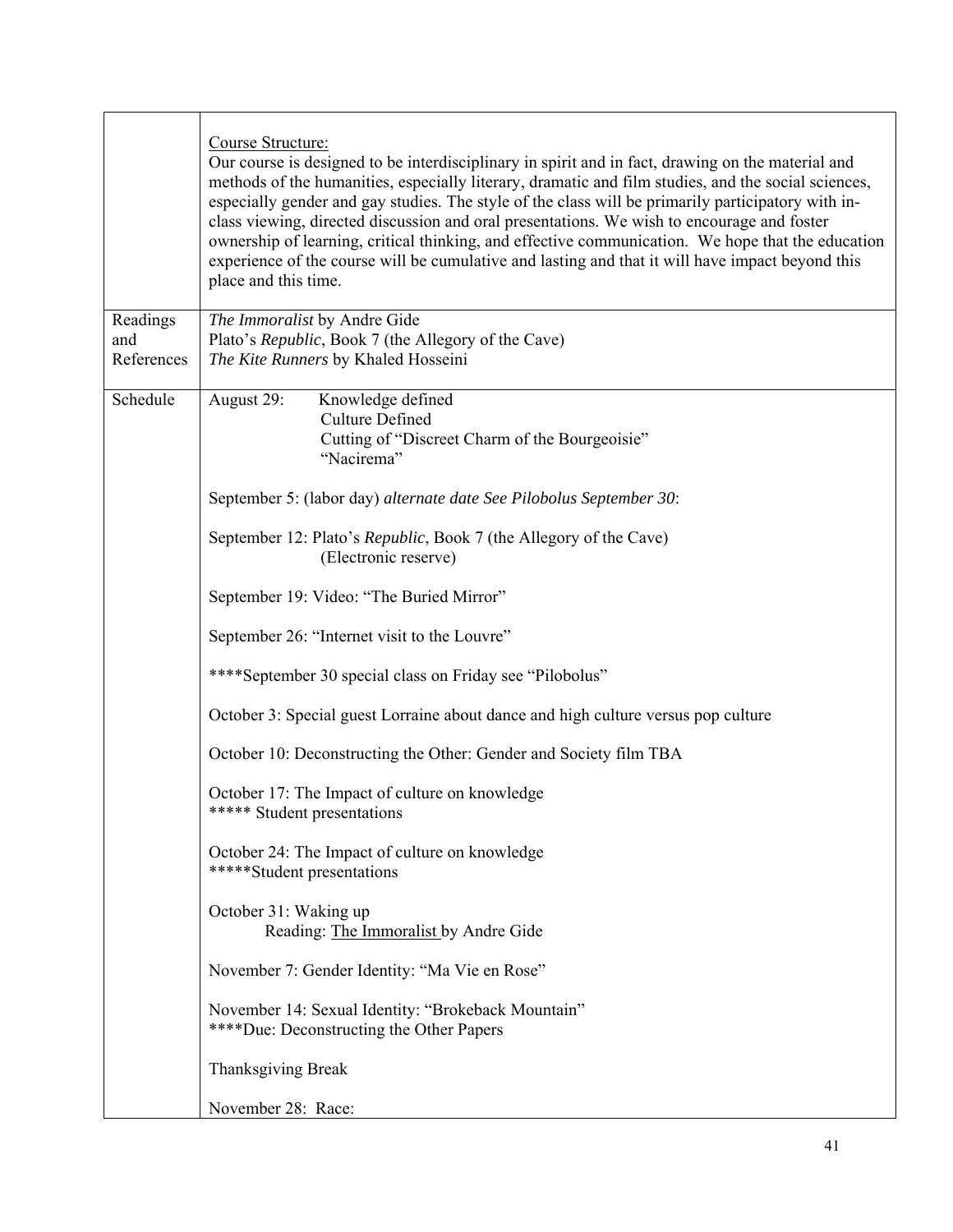| Reading: Class: The Kite Runners                                                                                                                                                                                                                                                                                                                                                                                                                                                                                                                                                                                                                                                                                                                                                                                                                                                                                                                                                                                                                                                                                                                                                                                                                                                                                                                                                                                                                                                                                                                                                                                                 |
|----------------------------------------------------------------------------------------------------------------------------------------------------------------------------------------------------------------------------------------------------------------------------------------------------------------------------------------------------------------------------------------------------------------------------------------------------------------------------------------------------------------------------------------------------------------------------------------------------------------------------------------------------------------------------------------------------------------------------------------------------------------------------------------------------------------------------------------------------------------------------------------------------------------------------------------------------------------------------------------------------------------------------------------------------------------------------------------------------------------------------------------------------------------------------------------------------------------------------------------------------------------------------------------------------------------------------------------------------------------------------------------------------------------------------------------------------------------------------------------------------------------------------------------------------------------------------------------------------------------------------------|
| December 5: TBA                                                                                                                                                                                                                                                                                                                                                                                                                                                                                                                                                                                                                                                                                                                                                                                                                                                                                                                                                                                                                                                                                                                                                                                                                                                                                                                                                                                                                                                                                                                                                                                                                  |
| December 12: Wrap up at French House – Student Video Selections about<br>The power of food<br>****Due: Formal Portfolio                                                                                                                                                                                                                                                                                                                                                                                                                                                                                                                                                                                                                                                                                                                                                                                                                                                                                                                                                                                                                                                                                                                                                                                                                                                                                                                                                                                                                                                                                                          |
| Grading Rubric: Weekly Reflections<br>Objective: As a consciousness raising class, reflection about course material and discussion is<br>essential. The goals of this course are to move the student forward in his or her thinking about:<br>1. the impact (positive and negative) the culture and society have on knowledge, thinking<br>and behavior<br>the nature of other societies' cultural bias and strengths<br>2.<br>how our culture directly impacts the student personally in thinking and behavioral choices<br>3.<br>how it serves our culture and society to keep us unconscious<br>4.<br>how in examining other cultures we can understand our own culture better<br>5.<br>6. the role of art in society<br>7. elements of human society that are universal                                                                                                                                                                                                                                                                                                                                                                                                                                                                                                                                                                                                                                                                                                                                                                                                                                                      |
| Reflections: suggested length 1-3 pages typed, 12 point font.<br>writing style – informal, but easy to understand. Corrected for grammar, spelling and sense.<br>Informal in that there no need to revise for impact or to cite references – these are reflections – the<br>audience is yourself and the professors.<br>Due: every week, beginning of class                                                                                                                                                                                                                                                                                                                                                                                                                                                                                                                                                                                                                                                                                                                                                                                                                                                                                                                                                                                                                                                                                                                                                                                                                                                                      |
| <b>Weekly Reflection Questions</b><br>1. Explore how culture enhances knowledge and how it may impede it. Use specific<br>examples.<br>2. Buried Mirror: What is cultural imperialism? How do you see it at work in today's world?<br>3. Plato: Are our leaders people who have emerged from the cave and returned?<br>Visit to the Louvre: Many critics are opposed to the concept of museum that separates Art<br>4.<br>from the people. How do you see the relation between High Art and the masses? Is there<br>confluence or total divorce? How could we resolve this separation?<br>5. Pilobolus: How does the culture (society) influence the way we feel about our bodies?<br>6. Deconstructing the Other: gender and society – What are your ideas for your research<br>paper<br>The Immoralist: If you are born as the "other" gay, black, Jewish, woman, physically or<br>7.<br>mentally challenged etchow do you deal with the culture that marginalize you? What do<br>you do to solve your predicament?<br>8. Ma Vie En Rose: How would you, as a parent, have dealt with this situation? What would<br>you do if your child were like Ludovic?<br>9. Brokeback Mountain: Cinema and minorities. Why do you think minorities are so eager to<br>see themselves on screen? Does cinema influences culture or culture regulates cinema?<br>10. The Kite Runners: What are the elements that are not mentioned in the Kite Runner?<br>What aspects of Afghan life does the author omit and how do you they think they impact<br>the situation? Is pathos a valuable instrument or just an instrument of manipulation? |
| The Impact of High/Popular Culture on Knowledge<br><b>Student Presentations</b>                                                                                                                                                                                                                                                                                                                                                                                                                                                                                                                                                                                                                                                                                                                                                                                                                                                                                                                                                                                                                                                                                                                                                                                                                                                                                                                                                                                                                                                                                                                                                  |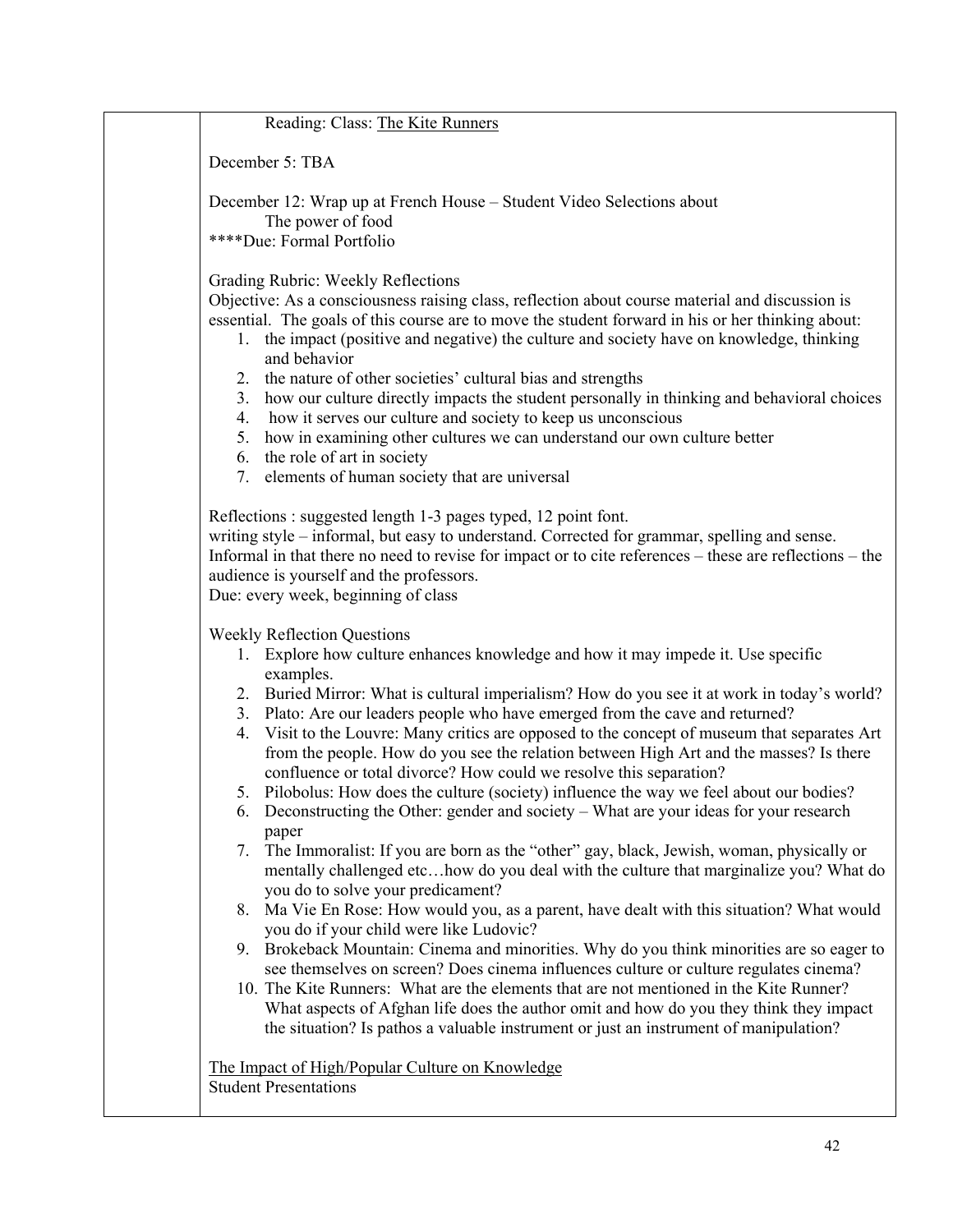In your environment analyze an aspect(s) of culture that impact the way you know things. Format: 7-10 minutes (you will be timed) Visual Aids are encouraged but must be factored into the timing of your over-all presentation. Power point Video Over head transparency Charts Posters Audio Support Due: October 16 & 23 To date we have examined cultural imperialism, the emergence of consciousness, the impact of culture on knowledge and perspective as demonstrated in visual art and in dance. Turn your attention to your own environment and how the social values and norms in your own world impact the way you and those around you interpret the events, and the behavior of those around us. 1. Analyze the interface between society and knowledge that you want to explore 2. Discover personal and universal examples to support your claim 3. Find a dynamic way to communicate your illustration to the class You will be graded on: Analysis Logic of argument Suitability of example(s) Depth of analysis Support for argument Presentation Clarity of presentation Power of communication including: Shape of presentation Build to compelling summation Visual and audio support Effective speaking (word choice, voice modulation, performance) Research Paper: Deconstructing the Other: Affirming Woman's Voice This assignment will be introduced October 9 Due: November 13 Format: 5-7 pages (plus bibliography), double spaced, 12 pt font. Please use the MLA format in making citations Purpose: Analyze how culture from the Middle Ages to today Has constructed and stigmatized the feminine identity Audience: the instructors and a wider reading public – aim for publication in a scholarly journal Self: your voice Subject: Society and gender roles Final Portfolio Objective: As a consciousness raising class, formal reflection about course material and discussion is essential.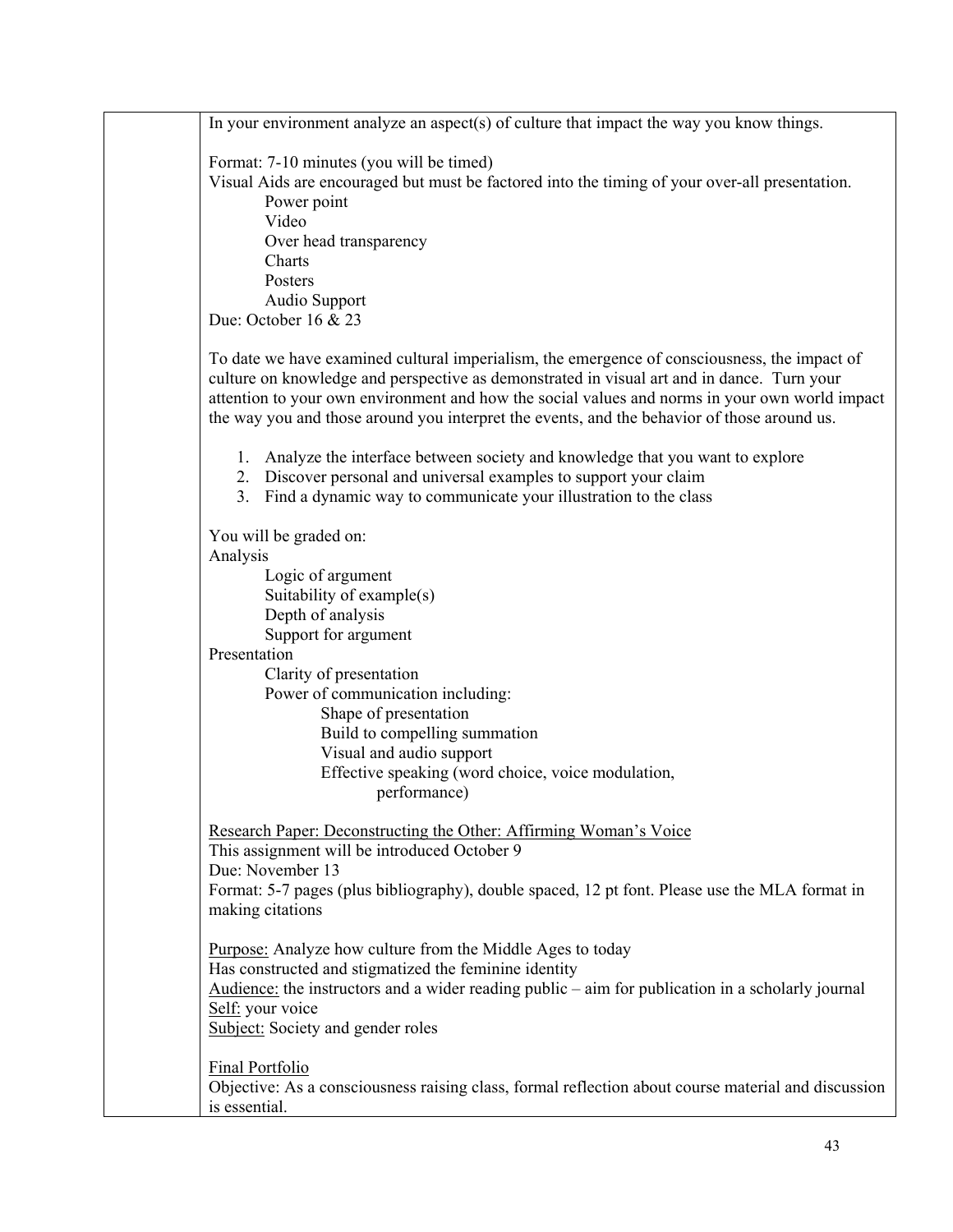| The goals of this course are to move the student forward in his or her thinking about<br>the impact (positive and negative) the culture and society have on knowledge, thinking                                                                                 |
|-----------------------------------------------------------------------------------------------------------------------------------------------------------------------------------------------------------------------------------------------------------------|
| and behavior                                                                                                                                                                                                                                                    |
| the nature of other society's cultural bias and strengths<br>$\bullet$                                                                                                                                                                                          |
| how our culture directly impacts the student personally in thinking and behavioral choices<br>$\bullet$                                                                                                                                                         |
| how it serves our culture and society to keep us unconscious<br>$\bullet$                                                                                                                                                                                       |
| how in examining other cultures we can understand our own culture better<br>$\bullet$                                                                                                                                                                           |
| the role of art in society<br>$\bullet$                                                                                                                                                                                                                         |
| elements of human society that are universal<br>$\bullet$                                                                                                                                                                                                       |
| Portfolio:                                                                                                                                                                                                                                                      |
| After having reviewed your reflections, your presentations and your notes from class discussion,<br>Select reflections and notes that illustrate the growth of your thinking during the<br>course of the semester which support the evolution of your thinking. |
| Write a formal 4-5 page paper answering the following question<br>$\bullet$                                                                                                                                                                                     |
| Considering the path that we have followed and the questions we have addressed during the<br>course, is it possible to define Truth?                                                                                                                            |
| Place selected reflections and paper in a folder and submit during the final class<br>session                                                                                                                                                                   |
| Format:                                                                                                                                                                                                                                                         |
| Suggested length 4-5 pages typed, 12 point font.                                                                                                                                                                                                                |
| Writing style - formal. Your audience is your professors. You will be graded on both form and<br>content.                                                                                                                                                       |
| Content:                                                                                                                                                                                                                                                        |
| Clarity of idea                                                                                                                                                                                                                                                 |
| Progression of logic                                                                                                                                                                                                                                            |
| Support for concepts (using course materials)                                                                                                                                                                                                                   |
| Form:                                                                                                                                                                                                                                                           |
| Attention to grammar, spelling and syntax<br>$\bullet$                                                                                                                                                                                                          |
| Ease of comprehension<br>$\bullet$                                                                                                                                                                                                                              |
| Power of rhetoric<br>$\bullet$                                                                                                                                                                                                                                  |
| Supportive materials are properly cited<br>$\bullet$                                                                                                                                                                                                            |
|                                                                                                                                                                                                                                                                 |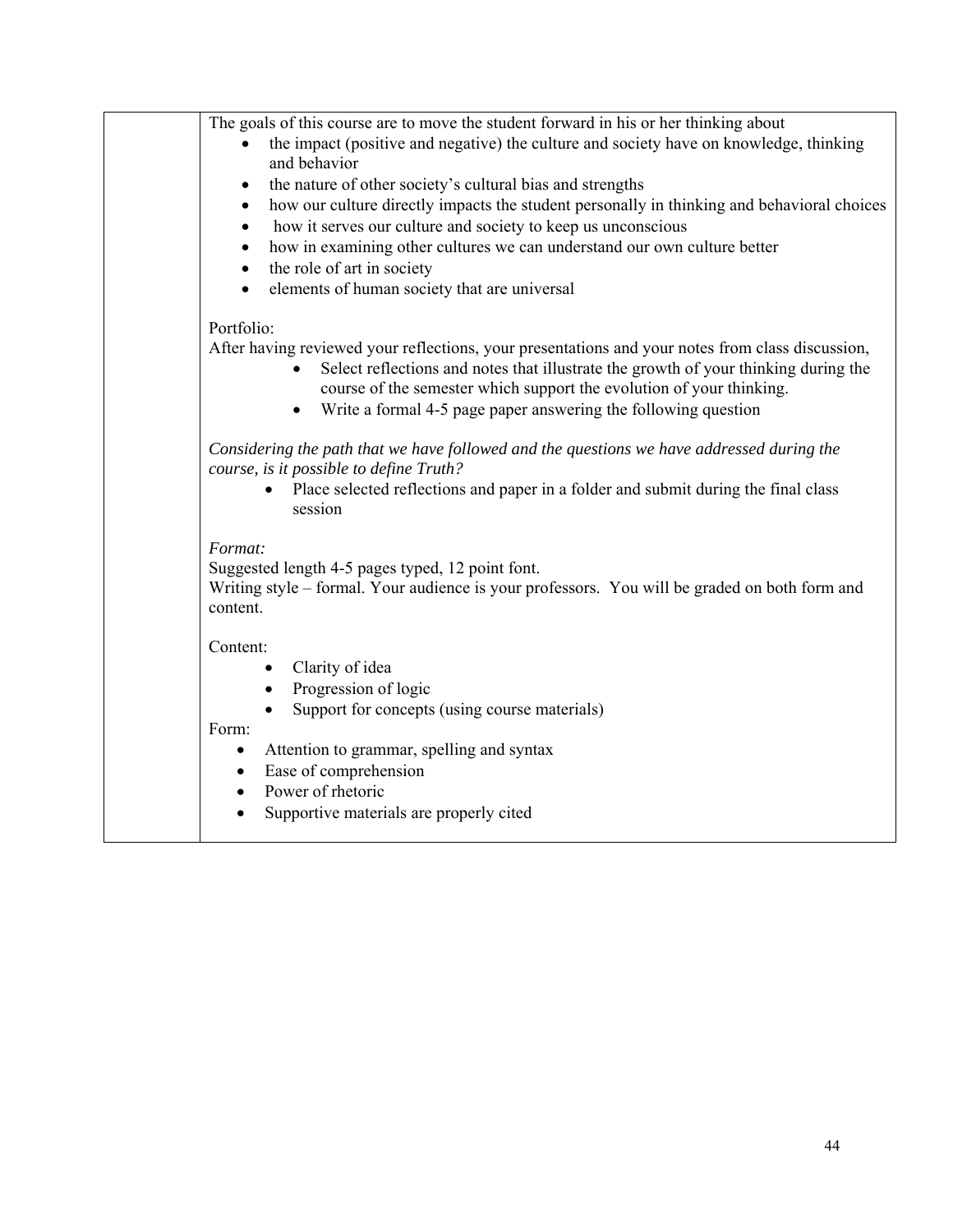| Course                        | <b>VALUES AND ACTION</b>                                                                                                                                                                                                                                                                                                                                                                                                                                                                                                                                                                                                                                                                                                                                                                                                                                                                                                                                                                                                                                                                                                                                                                                                                                                                                                                                                                                                                                                                                                                                                                                                                                                                                          |
|-------------------------------|-------------------------------------------------------------------------------------------------------------------------------------------------------------------------------------------------------------------------------------------------------------------------------------------------------------------------------------------------------------------------------------------------------------------------------------------------------------------------------------------------------------------------------------------------------------------------------------------------------------------------------------------------------------------------------------------------------------------------------------------------------------------------------------------------------------------------------------------------------------------------------------------------------------------------------------------------------------------------------------------------------------------------------------------------------------------------------------------------------------------------------------------------------------------------------------------------------------------------------------------------------------------------------------------------------------------------------------------------------------------------------------------------------------------------------------------------------------------------------------------------------------------------------------------------------------------------------------------------------------------------------------------------------------------------------------------------------------------|
|                               | Professors April Laskey Aerni and Alec Sutherland, Nazareth College                                                                                                                                                                                                                                                                                                                                                                                                                                                                                                                                                                                                                                                                                                                                                                                                                                                                                                                                                                                                                                                                                                                                                                                                                                                                                                                                                                                                                                                                                                                                                                                                                                               |
| Type                          | Core                                                                                                                                                                                                                                                                                                                                                                                                                                                                                                                                                                                                                                                                                                                                                                                                                                                                                                                                                                                                                                                                                                                                                                                                                                                                                                                                                                                                                                                                                                                                                                                                                                                                                                              |
| Description                   | This course can be summarized like this: Are there ethical and aesthetic dimensions to life which<br>help us determine what we value and why? This course explores the relationship between moral<br>aspirations and daily life, between what we say we value and how we live. It emphasizes self-<br>reflective possibilities.                                                                                                                                                                                                                                                                                                                                                                                                                                                                                                                                                                                                                                                                                                                                                                                                                                                                                                                                                                                                                                                                                                                                                                                                                                                                                                                                                                                   |
|                               | As a Liberal Studies course, Values and Action is by its nature interdisciplinary. It is both the joy<br>and the challenge of such a course that we will embrace the subject matter and methodologies<br>developed in history, sociology, literature, philosophy, theology, economics, anthropology, and<br>other disciplines.                                                                                                                                                                                                                                                                                                                                                                                                                                                                                                                                                                                                                                                                                                                                                                                                                                                                                                                                                                                                                                                                                                                                                                                                                                                                                                                                                                                    |
|                               | Skill development advanced by this course will include: listening, reading, critical thinking and<br>writing in the process of interdisciplinary study; recognizing and learning to trace the implications<br>of personal and social values; and examining critically the beliefs, values, and actions which<br>express persons' or cultures' world views.                                                                                                                                                                                                                                                                                                                                                                                                                                                                                                                                                                                                                                                                                                                                                                                                                                                                                                                                                                                                                                                                                                                                                                                                                                                                                                                                                        |
|                               | <b>FORMAT AND RESOURCES</b><br>We will make use of a wide variety of resources and classroom activities, including: brief lectures<br>and in-class discussions; a variety of readings; films, art and music; informal writing exercises;<br>and formal writing.                                                                                                                                                                                                                                                                                                                                                                                                                                                                                                                                                                                                                                                                                                                                                                                                                                                                                                                                                                                                                                                                                                                                                                                                                                                                                                                                                                                                                                                   |
|                               | <b>COURSE REQUIREMENTS</b><br>Weekly formal papers - These papers will respond to directed questions and will be a<br>combination of analysis and reflection. Papers must conform to the standards of good<br>college writing at this level. Unsatisfactory papers may be rewritten for a compromise<br>grade after a conference with the instructor. 25% of course grade.<br><b>Reading "Dia-Log"</b> – This requirement will involve a journal in which you will write<br>$\bullet$<br>weekly responses to the readings, at least one paragraph per reading. In the absence of<br>more detailed guidance you will characterize and summarize the reading in question, give<br>your assessment of it, its implications, its impact upon you, etc. You will bring your<br>journal to class each Wednesday, at which time you will exchange it with another student<br>(a different student each week), who will in turn write a response to your entry. This<br>reading/writing dialogue will occur in class so that journals may be returned to their<br>owners for weekend use. 25% of course grade.<br>Class participation – Participation will include whole class and small group discussion,<br>$\bullet$<br>individual and/or group reports, and small group and individual in-class writing activities.<br>Each person's experience will depend upon his/her attitude, attendance, engagement, and<br>preparation as well as his/her own participation with other members of the class. 25% of<br>course grade.<br>Final portfolio – This will be the capstone of the course and will involve a cumulative<br>$\bullet$<br>response to the work of the term. More details to follow. 25% of course grade. |
| Readings<br>and<br>References | Epic of Gilgemesh<br>The Moon and Sixpence by Somerset Maugham<br>Disgrace by J.M. Coetzee                                                                                                                                                                                                                                                                                                                                                                                                                                                                                                                                                                                                                                                                                                                                                                                                                                                                                                                                                                                                                                                                                                                                                                                                                                                                                                                                                                                                                                                                                                                                                                                                                        |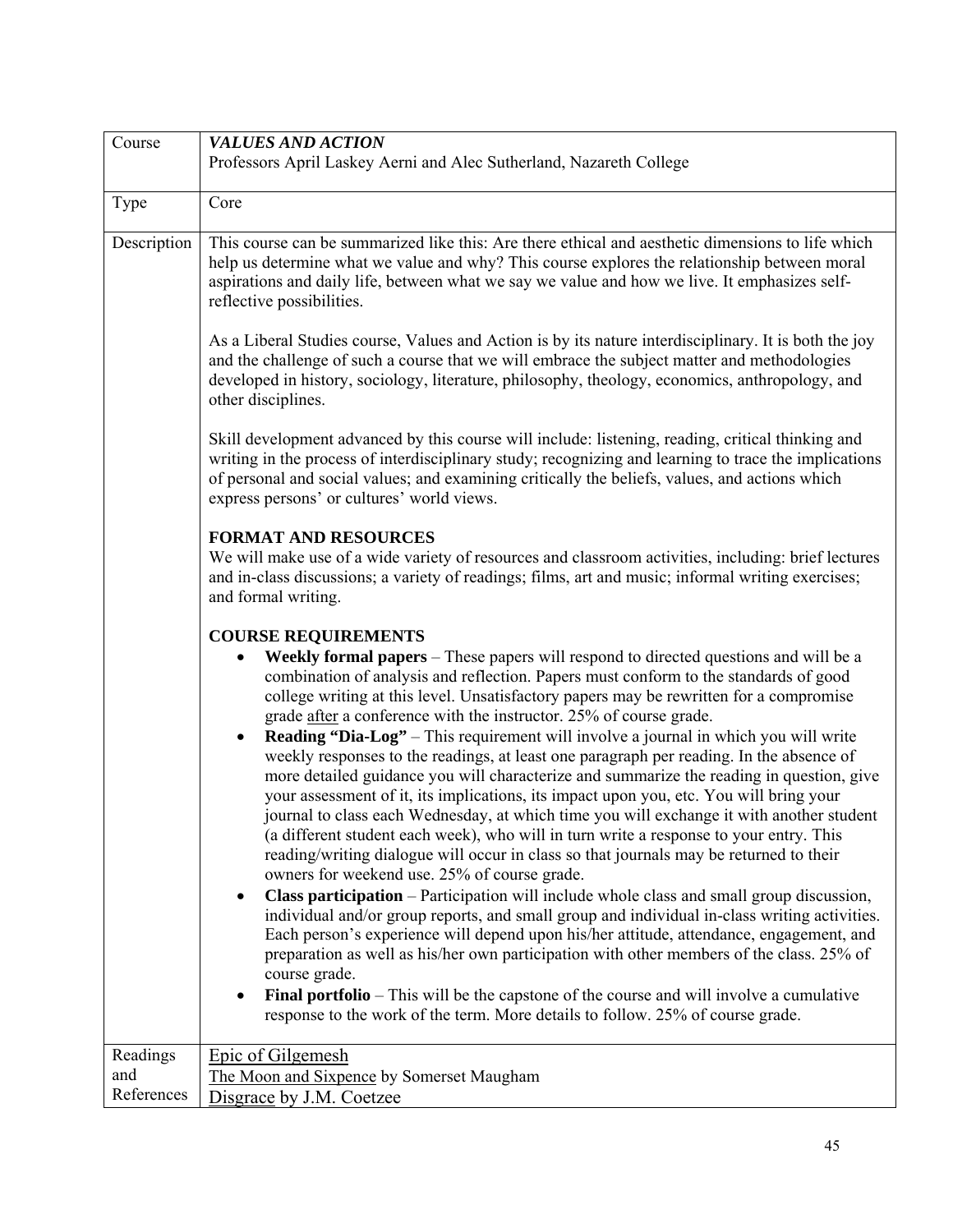|          | Reinventing the Bazaar by John McMillan                       |
|----------|---------------------------------------------------------------|
|          | Happiness: Lessons from a New Science, Richard Layard         |
|          | What's Your Life Worth?, David Dranove                        |
|          | Your Money or Your Life, Joe Dominguez & Vicki Robins         |
|          | Walden by H.D. Thoreau                                        |
|          | The Plague by Albert Camus                                    |
|          | Ethics for the New Millenium by the Dalai Lama                |
|          |                                                               |
| Schedule | Intro to course - Film: Rashomon                              |
|          | Truth and character - Epic of Gilgemesh                       |
|          | Truth and character – Maugham, Moon and Six-Pence             |
|          | Truth and character - Coetzee, Disgrace                       |
|          | Humans as economic beings - McMillan, Reinventing Chs 1-6     |
|          | Humans as economic beings - McMillan, Reinventing Chs 1-6     |
|          | Humans as economic beings - Camus, Plague                     |
|          | Humans as economic beings – Film- The Seventh Seal (Bergmann) |
|          | Happiness – Layard, Happiness                                 |
|          | Happiness – Layard, Happiness, Readings on Bhutan             |
|          | Happiness and markets - Thoreau, Walden                       |
|          | Happiness and markets - Dominguez, Your Money or Your Life    |
|          | Humans as political beings - Dranove, What's Your Life Worth? |
|          | Presentations - As selected by individuals and professors     |
|          | Conclusion - Dalai Lama, Ethics for a New Millenium           |
|          |                                                               |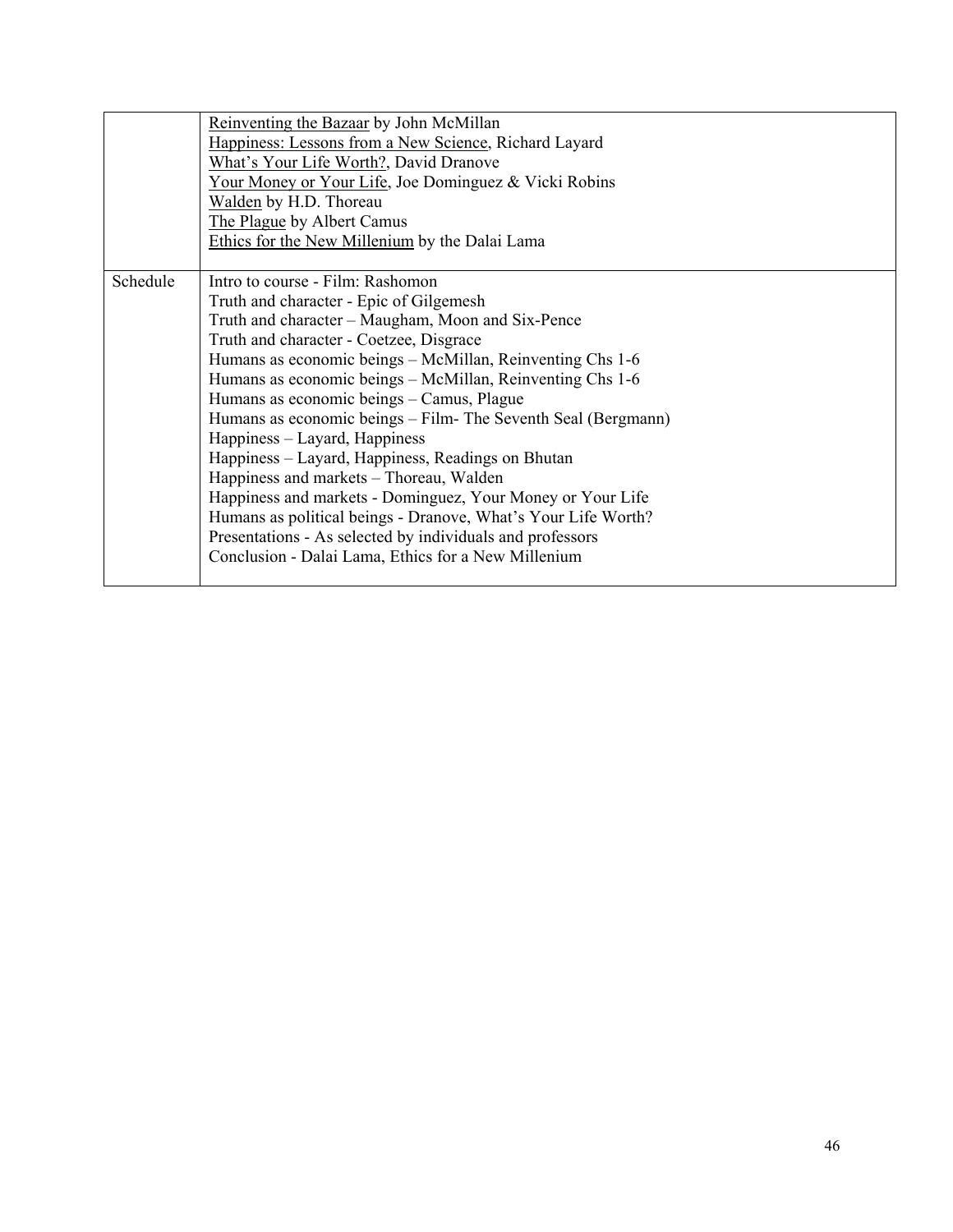| Course                        | <b>THE SEARCH FOR MEANING</b>                                                                                                                                                                                                                                                                                                                                                                                                                                                                                                                                                                                                                                                                                                                                                                                                             |
|-------------------------------|-------------------------------------------------------------------------------------------------------------------------------------------------------------------------------------------------------------------------------------------------------------------------------------------------------------------------------------------------------------------------------------------------------------------------------------------------------------------------------------------------------------------------------------------------------------------------------------------------------------------------------------------------------------------------------------------------------------------------------------------------------------------------------------------------------------------------------------------|
|                               | Dr. Anthony T. Padovano, Ramapo College of New Jersey                                                                                                                                                                                                                                                                                                                                                                                                                                                                                                                                                                                                                                                                                                                                                                                     |
| Type                          | Core                                                                                                                                                                                                                                                                                                                                                                                                                                                                                                                                                                                                                                                                                                                                                                                                                                      |
| Description                   | This course on meaning is structured around five themes: GOD, SELF, COMMUNITY,<br>DARKNESS, DEATH and LIGHT. We shall explore these themes over fifteen sessions.<br>We shall integrate philosophy, sociology, theology, psychology and film in the search for<br>meaning.                                                                                                                                                                                                                                                                                                                                                                                                                                                                                                                                                                |
| Readings<br>and<br>References | See below.                                                                                                                                                                                                                                                                                                                                                                                                                                                                                                                                                                                                                                                                                                                                                                                                                                |
| Schedule                      | I. GOD<br>There can be no comprehensive discussion of meaning which avoids the God question. Whether<br>we affirm, deny or evade the God question, we are obliged to consider it.<br>January 17:<br>Introduction to the semester<br>$\bullet$<br>Lecture and Discussion: Religious Experience and Religion<br>January 24:<br>Film: Babette's Feast<br>January 31:<br>Man's Search for Meaning: Victor Frankl<br>Decalogue I: A Film<br>The following two items must be read and included in the FIRST PAPER due February<br>7:<br>Sidhartha Herman Hess (a fast-read classic on the 'search for salvation')<br>The Questions of King Melinda<br>٠                                                                                                                                                                                         |
|                               | <b>II. SELF</b><br>All questions of meaning center on the self and on the experiences the individual must engage.<br>February 7:<br><b>Essay on Civil Disobedience:</b> Thoreau<br>Letter from a Birmingham Jail and On Forgiveness: Martin Luther King, Jr.<br>February 14:<br>· Film: Priest<br>February 21:<br>Art of Loving: Erich Fromm<br>$\bullet$<br>Discussion: Merleau-Ponty on World as Self<br>$\bullet$<br>This film must be seen and included in the <b>SECOND PAPER</b> due on Feb. 28.<br>Film: Solaris (Sci-Fi classic on love-relations as the primary human reality)<br><b>III. COMMUNITY</b><br>There can be no meaning without the other. Indeed, paradoxically, the other is an essential element<br>in the emergence of self-consciousness.<br>February 28:<br>The Plague: Albert Camus<br><b>SECOND PAPER DUE</b> |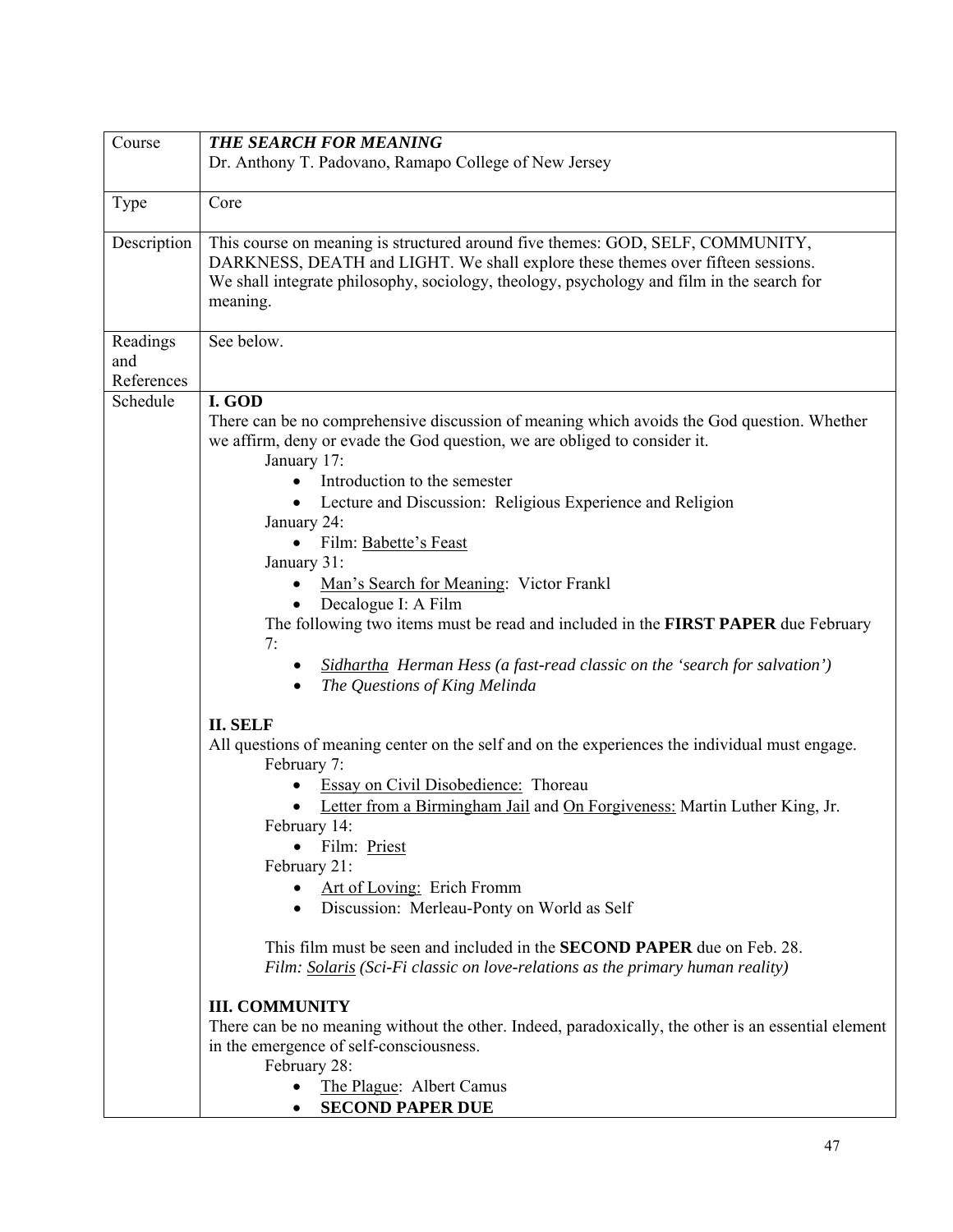| March 7:                                                                                               |
|--------------------------------------------------------------------------------------------------------|
| Film: Decalogue 5 and Decalogue 10<br>$\bullet$                                                        |
| March 21:                                                                                              |
| Wealth Addiction: Philip Slater<br>٠                                                                   |
| Universal Declaration of Human Rights<br>$\bullet$                                                     |
| Film: Wall Street (Spring Break but film must be viewed at home)<br>$\bullet$                          |
|                                                                                                        |
| <b>IV. DARKNESS</b>                                                                                    |
|                                                                                                        |
| An exploration of factors that destroy meaning as a credible alternative for many people.<br>March 28: |
|                                                                                                        |
| Trauma and Recovery: Judith Herman<br>$\bullet$                                                        |
| <b>THIRD PAPER DUE</b><br>$\bullet$                                                                    |
| April 4:                                                                                               |
| Film: Seven                                                                                            |
| April 11:                                                                                              |
| <b>Existential Psychotherapy: Yalom (Selections)</b>                                                   |
|                                                                                                        |
| These two items must be read over the weekend and included in the <b>FOURTH PAPER</b>                  |
| due on April 18:                                                                                       |
| 'Ontological Insecurity' chapter from RD Lang's 1962 masterpiece in Philosophical                      |
| 'existential' Psychopathology "The Divided Self." He argues that modernity madly posits                |
| the self as an external object and parenting/education that denigrates subjective personal             |
| experience contributes to a sense of unsure existence—ontological insecurity—a                         |
| pathology endemic to modernity. 20 pages roughly? Not unreadable.                                      |
|                                                                                                        |
| How to Kill an Elephant George Orwell (Short story on how, as a colonial Burmese                       |
| police officer, a native crowd coaxed Orwell into shooting a stray elephant to death. How              |
| immorality, and loss of self, is situated in social context.)                                          |
|                                                                                                        |
| <b>V. DARKNESS and LIGHT</b>                                                                           |
| April 18:                                                                                              |
| Death of Ivan Ilich: Tolstoy                                                                           |
| <b>FOURTH PAPER DUE</b><br>$\bullet$                                                                   |
| April 25:                                                                                              |
| Film: Shawshank Redemption                                                                             |
|                                                                                                        |
| May 2:                                                                                                 |
| <b>Book of Job</b>                                                                                     |
| The Wall J-P Sartre (A short story of a captured Spanish anarchist sentenced to<br>$\bullet$           |
| the firing squad during the Spanish Civil War. He comes to accept his death and                        |
| the absurdity of clinging to life, experiences the liberating truth of life in the face                |
| of death, and is suddenly, unexpectedly, and randomly released from prison.                            |
|                                                                                                        |
| A FIVE PAGE REACTION PAPER will be expected at four different points throughout the                    |
| semester. There will be no final exams or research paper. Class attendance and participation count     |
| substantially in grading.                                                                              |
|                                                                                                        |
| Throughout the semester, we shall deal with 20 pages total of student writing. We shall read nine      |
| books and view eight films.                                                                            |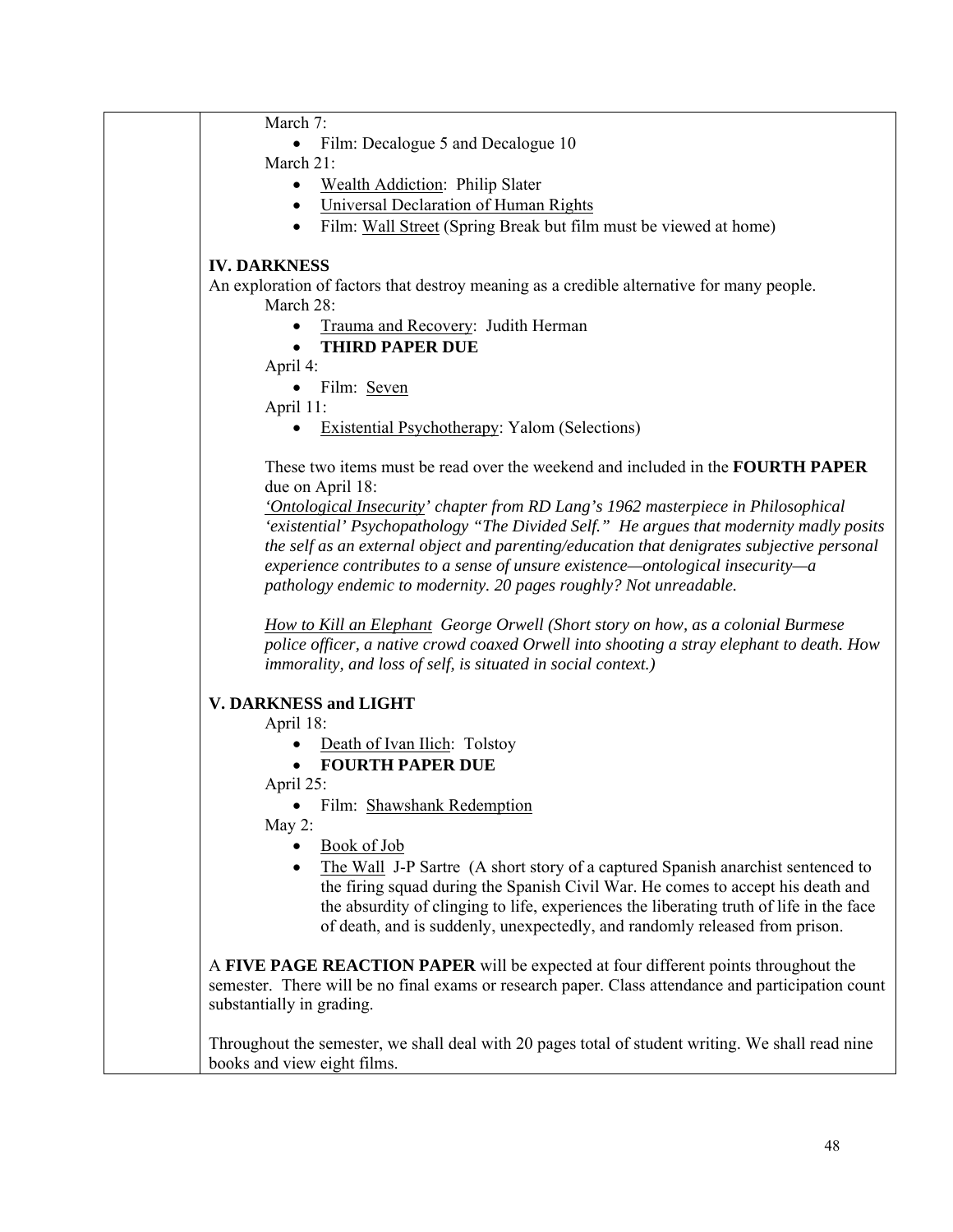| Course                        | THE UNITED STATES IN A CHANGING WORLD                                                                                                                                                                                                                                                                                                                                                                                                                                                                                                                                      |
|-------------------------------|----------------------------------------------------------------------------------------------------------------------------------------------------------------------------------------------------------------------------------------------------------------------------------------------------------------------------------------------------------------------------------------------------------------------------------------------------------------------------------------------------------------------------------------------------------------------------|
|                               | Professors Martha Ecker and Yolanda Prieto, Ramapo College of New Jersey                                                                                                                                                                                                                                                                                                                                                                                                                                                                                                   |
| Type                          | Core                                                                                                                                                                                                                                                                                                                                                                                                                                                                                                                                                                       |
| Description                   | The events of September 11, 2001 precipitated a renewed interest in global studies. In order to<br>better understand the context in which this tragedy occurred, we will focus on the economic,<br>political, ideological, and cultural changes of the past three decades.<br>In the 1970s, increasing economic competition from Europe and Japan challenged American<br>power. Since then, the reorganization of the world economy by multi-national corporations and<br>new information technologies, and the collapse of the Soviet Union have reshaped global politics |
|                               | and the global economy. This world reorientation has been accompanied by an increase in<br>religious and nationalist movements. As we will see in the last part of the course, these<br>international changes have had domestic consequences. The significant gains of the social<br>movements of the 1960s and 1970s--the civil rights, women's, and gay rights movements--have<br>been negotiated through the narrowing economic opportunities facing most Americans.                                                                                                    |
|                               | In a world so radically different from that of the 1950s and 1960s, what "knowledge" means has<br>also changed. We begin with a unit that examines our categories and methods. Our discussions<br>throughout the course will question the male, European-oriented canon on which liberal western<br>education has long been based.                                                                                                                                                                                                                                         |
| Readings<br>and<br>References | Barbara Ehrenreich and Arlie R. Hochschild, Global Woman: Nannies, Maids, and Sex Workers<br>in the New Economy, Henry Holt & Co. LLC, New York, N.Y. 2002.                                                                                                                                                                                                                                                                                                                                                                                                                |
|                               | David C. Korten, The Great Turning: From Empire to Earth Community, Kumarian Press,<br>Bloomfield, Ct. 2006.                                                                                                                                                                                                                                                                                                                                                                                                                                                               |
|                               | Additional readings will be distributed to students in advance and are listed below.                                                                                                                                                                                                                                                                                                                                                                                                                                                                                       |
|                               | Ahmad, Eqbal, "Roots of the Religious Right" Dawn (January 24, 1999).<br>"Religion in Politics" Dawn (January 31, 1999).                                                                                                                                                                                                                                                                                                                                                                                                                                                   |
|                               | Davis, Mike, "Planet of Slums," Double Standards, (March-April 2004).                                                                                                                                                                                                                                                                                                                                                                                                                                                                                                      |
|                               | Harrison, Faye, V. "The Persistent Power of "Race" in the Cultural and Political Economy of<br>Racism" Annual Review of Anthropology, 1995.                                                                                                                                                                                                                                                                                                                                                                                                                                |
|                               | E.J. Hobsbawm, Nations and Nationalism Since 1780 (excerpt) (London, 1990).                                                                                                                                                                                                                                                                                                                                                                                                                                                                                                |
|                               | Ankie Hoogvelt, Globalization and the Postcolonial World (excerpt) (Baltimore, 1997).                                                                                                                                                                                                                                                                                                                                                                                                                                                                                      |
|                               | Huntington, Samuel, "The Clash of Civilizations?" Foreign Affairs, (Summer, 1993) 22-49.                                                                                                                                                                                                                                                                                                                                                                                                                                                                                   |
|                               | Kennedy Paul, Preparing for the $21^{\underline{st}}$ Century (excerpt) (New York, 1994).                                                                                                                                                                                                                                                                                                                                                                                                                                                                                  |
|                               | Kurz, Kathleen and Cyntia Prather, Improving the Quality of Life of Girls, UNICEF, 1995<br>(on reserve at the library)                                                                                                                                                                                                                                                                                                                                                                                                                                                     |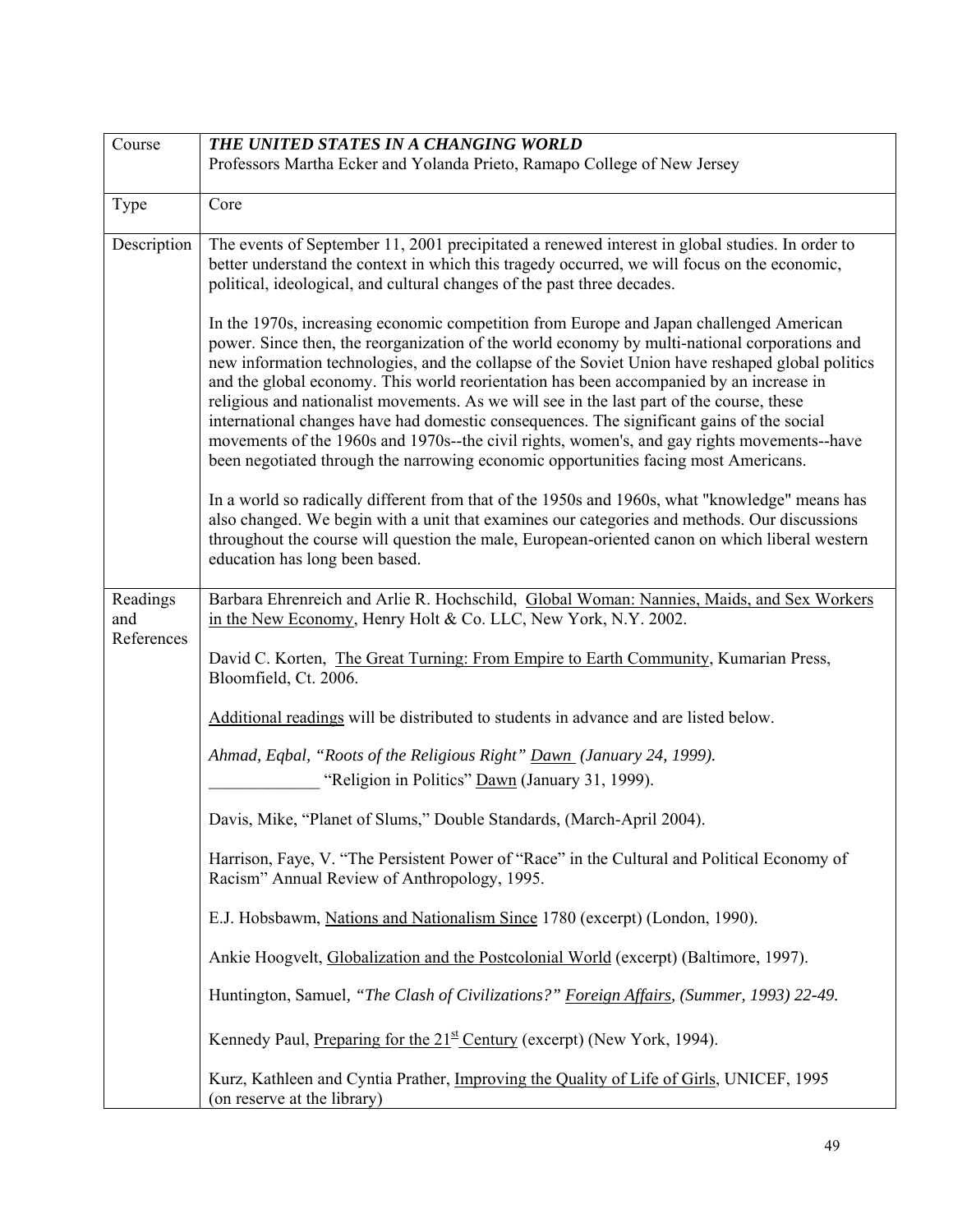|          | Luker, Kristin, Dubious Conceptions: The Politics of Teenage Pregnancy excerpt (New York,<br>1996)                                                                                                                                                                                                                                                                                                                                                                                                                |
|----------|-------------------------------------------------------------------------------------------------------------------------------------------------------------------------------------------------------------------------------------------------------------------------------------------------------------------------------------------------------------------------------------------------------------------------------------------------------------------------------------------------------------------|
|          | Mann, Michael, "Globalization and September 11," New Left Review (November, December<br>2001) 51-73.                                                                                                                                                                                                                                                                                                                                                                                                              |
|          | Marks, Jonathan, "Science and Race," American Behavioral Scientist, Nov/Dec, 1996.                                                                                                                                                                                                                                                                                                                                                                                                                                |
|          | Marx, Karl, "The Communist Manifesto" (excerpt) in Charles LeMert (ed.) Social Theory:<br>The Multicultural and Classical Readings (Boulder, Colorado, 1999).                                                                                                                                                                                                                                                                                                                                                     |
|          | Moghadam, Valentine, "Revolution, Religion, and Gender Politics: Iran and Afghanistan<br>Compared," Journal of Women's History (Winter, 1999) 172-195.                                                                                                                                                                                                                                                                                                                                                            |
|          | Said, Edward W. "The Clash of Ignorance," ZNET                                                                                                                                                                                                                                                                                                                                                                                                                                                                    |
|          | Sanjek, Roger, "The Enduring Inequalities of Race,"                                                                                                                                                                                                                                                                                                                                                                                                                                                               |
|          | Scott, Joan "The Evidence of Experience," Critical Inquiry, (summer, 1991) 773-797.                                                                                                                                                                                                                                                                                                                                                                                                                               |
| Schedule | <b>Course Requirements</b><br>--attendance (for course credit, no more than three classes missed)<br>--having an e-mail account (if you don't, this is easily done at the computer center, E Bldg)<br>--full weekly participation in class discussions<br>--two written projects, one (about 10-12pp.) a discussion of course readings in response to<br>questions supplied by the instructors; the other, of similar length, a more open-ended project<br>using course materials as well as additional research. |
|          | I. Introduction: Course Theory and Content                                                                                                                                                                                                                                                                                                                                                                                                                                                                        |
|          | January 22 Introductory meeting-content, context and course requirements                                                                                                                                                                                                                                                                                                                                                                                                                                          |
|          | January 29 and February 5<br><b>Modernity:</b>                                                                                                                                                                                                                                                                                                                                                                                                                                                                    |
|          | Samuel P. Huntington, "The Clash of Civilizations?"                                                                                                                                                                                                                                                                                                                                                                                                                                                               |
|          | http://history.club.fatih.edu.tr/103%20Huntington%20Clash%20of%20Civilizations%20full%20text.htm<br>Edward Said, "The Clash of Ignorance" www.zmag.org/saidclash.htm                                                                                                                                                                                                                                                                                                                                              |
|          | Ahmad, Eqbal, "Roots of the Religious Right"<br>http://www.geocities.com/CollegePark/Library/9803/eqbal ahmad/eqbal roots religious.html                                                                                                                                                                                                                                                                                                                                                                          |
|          | Karl Marx, The Communist Manifesto (excerpt)                                                                                                                                                                                                                                                                                                                                                                                                                                                                      |
|          | http://www.anu.edu.au/polsci/marx/classics/manifesto.html<br>First 4 chapters in Korten's The Great Turning                                                                                                                                                                                                                                                                                                                                                                                                       |
|          |                                                                                                                                                                                                                                                                                                                                                                                                                                                                                                                   |
|          | February 12<br>Transformed Horizons: The US at the end of the Twentieth Century:                                                                                                                                                                                                                                                                                                                                                                                                                                  |
|          | Article re 9/11/01-Bernard Barber, "Beyond Jihad vs McWorld," The Nation,                                                                                                                                                                                                                                                                                                                                                                                                                                         |
|          | January 21, 2002. www.thenation.com/doc.mhtml?i=20020121&s=barber<br>E.J. Hobsbawm, Nations and Nationalism Since 1780, pp. 1-45.<br>Michael Mann, Globalization and September 11                                                                                                                                                                                                                                                                                                                                 |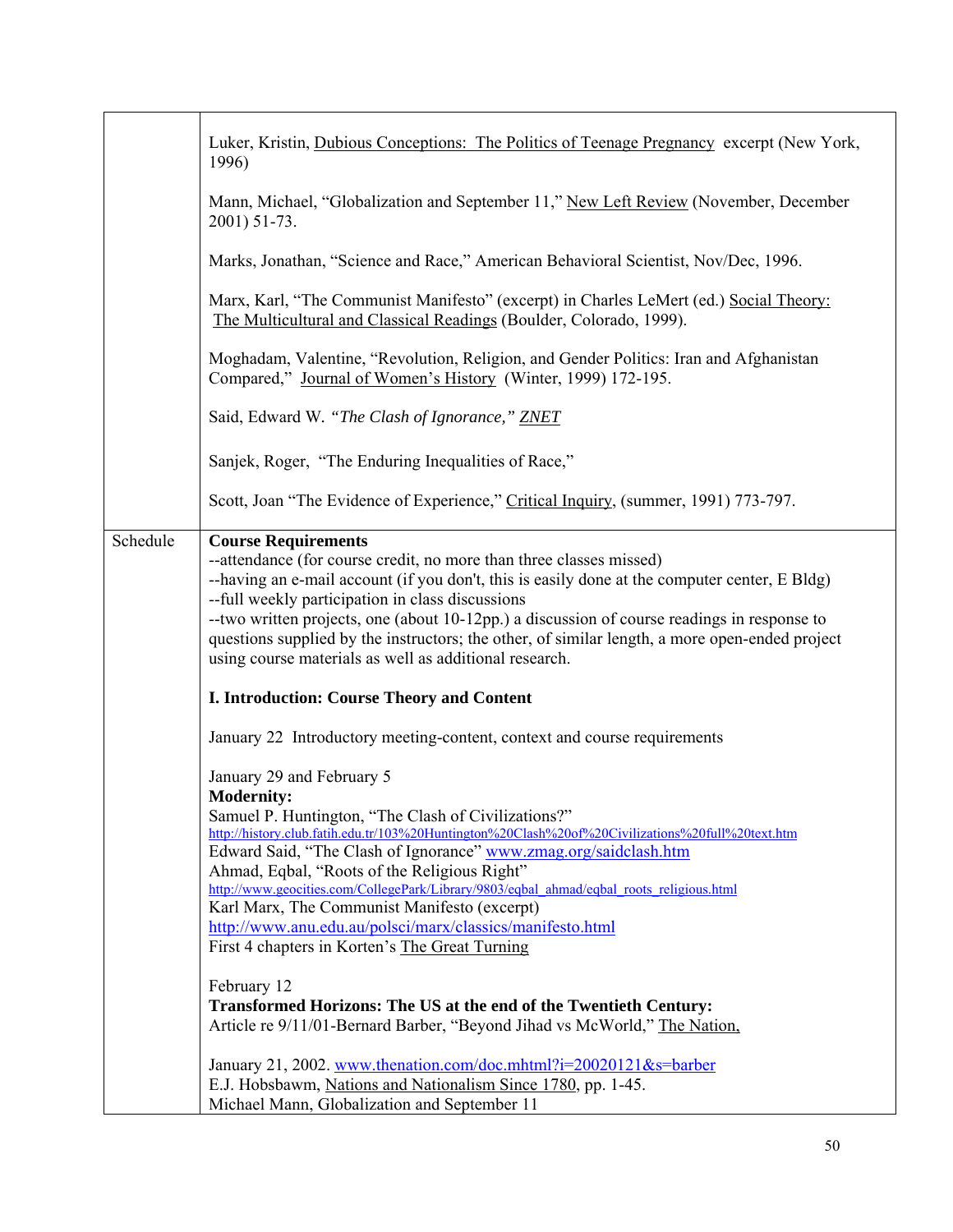| Ehrenreich and Hochschild, Introduction to Global Woman and first chapter                                                                                                                                                                                                                                                                                                                                       |
|-----------------------------------------------------------------------------------------------------------------------------------------------------------------------------------------------------------------------------------------------------------------------------------------------------------------------------------------------------------------------------------------------------------------|
| II. Global Contexts: Nation-States, Economies and Ideologies                                                                                                                                                                                                                                                                                                                                                    |
| February 19<br><b>The New Economies</b><br>Paul Kennedy, Preparing for the Twenty-First Century (Vintage Books, 1995), 47-64.                                                                                                                                                                                                                                                                                   |
| February 26<br><b>Nation States</b><br>Korten, Part III, America, the Unfinished Product.<br>Excerpt from E.J. Hobsbawm, Nations and Nationalism Since 1780: Programme, Myth and<br>Reality. (Cambridge, 1990) pp. 163-183.<br>Ehrenreich & Hochschild, The Care Crisis in the Philippines and Filipina Workers in Hong Kong<br>Homes.                                                                          |
| <b>III. Race, Gender and Religion</b>                                                                                                                                                                                                                                                                                                                                                                           |
| March 4<br>Rest of Ehrenreich and Hochschild.<br>Kurz and Prather, Improving the Quality of Life of Girls, pp. 1-5                                                                                                                                                                                                                                                                                              |
| March 11 Spring Recess                                                                                                                                                                                                                                                                                                                                                                                          |
| March 18 & 25<br>Women, Men, and Fundamentalism<br>Excerpt from Ankie Hoogvelt, Globalization and the Postcolonial World (Baltimore, 1997),<br>pp. 182-200.<br>Valentine M. Moghadam, "Revolution, Religion and Gender Politics: Iran and Afghanistan<br>Compared," Journal of Women's History (Vol 10, No. 4: Winter, 1999) 172-195.<br>Mike Davis, Planet of Slums http://www.doublestandards.org/davis2.html |
| <b>March 25: FIRST ASSIGNMENT DUE</b>                                                                                                                                                                                                                                                                                                                                                                           |
| V. Changing World, Changing Knowledge                                                                                                                                                                                                                                                                                                                                                                           |
| April 1<br><b>Thinking New Questions</b><br>Scott, "The Evidence of Experience"                                                                                                                                                                                                                                                                                                                                 |
| VI. Building on Shifting Ground: Life in the US Today                                                                                                                                                                                                                                                                                                                                                           |
| April 8<br><b>Race and Economic Crisis</b><br>Articles on Race by Harrison, Marks, and Sanjek and Cornell West, Race Matters (on reserve)                                                                                                                                                                                                                                                                       |
| April 15<br><b>Teenage Girls: Sex and Pregnancy</b><br>Luker, Dubious Conceptions (excerpt)<br>Video: "Looking for Love"                                                                                                                                                                                                                                                                                        |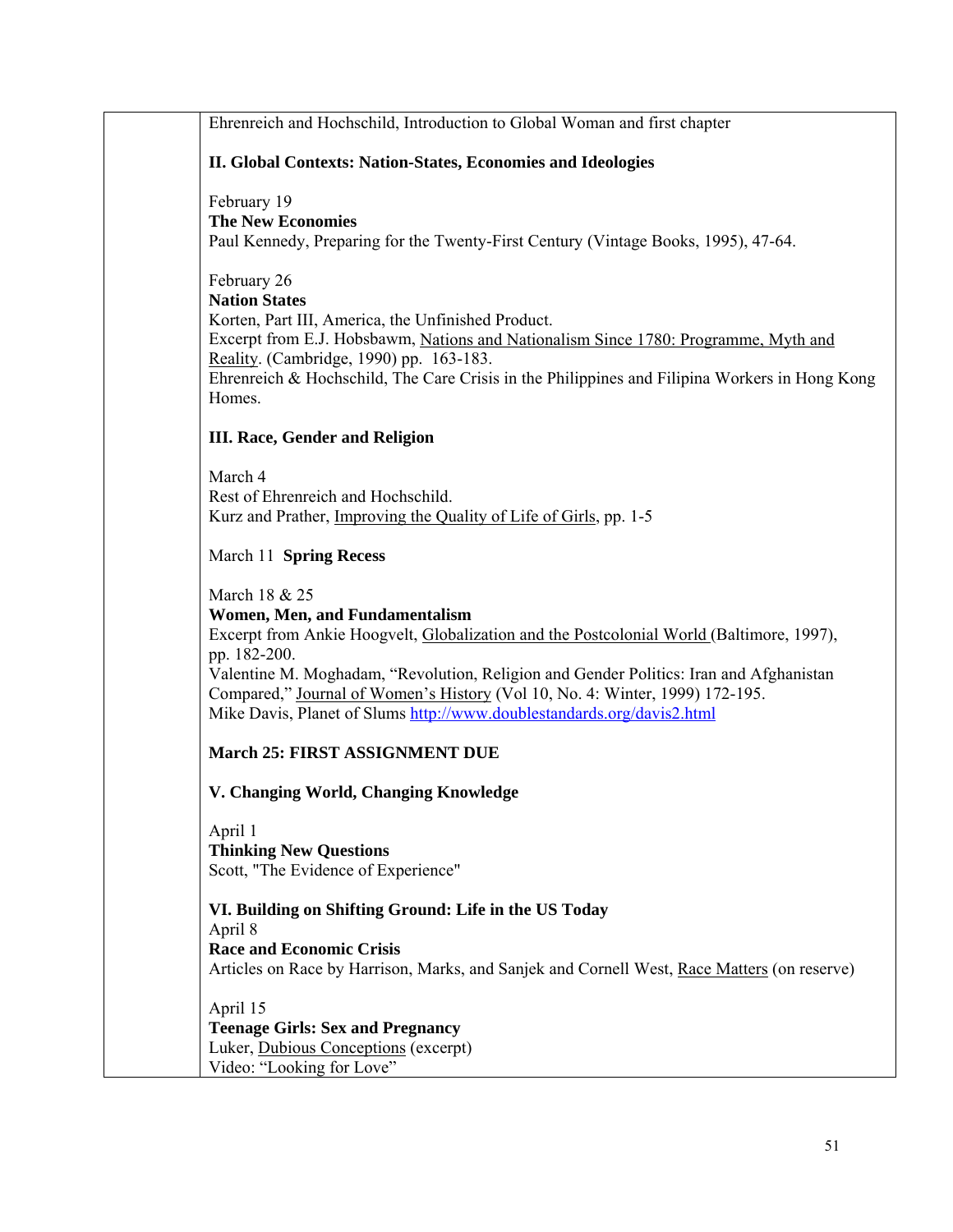| <b>VII. Constructing Conclusions</b>                                                                                                                                              |
|-----------------------------------------------------------------------------------------------------------------------------------------------------------------------------------|
| April 22<br><b>Implications for Policy</b><br>Kurz and Prather, Improving the Quality of Life of Girls, pp. 31-65<br>Last part of Korten                                          |
| April 29<br>Open discussion time                                                                                                                                                  |
| May 6<br>Exam week: class will not meet formally, but instructors will be available to consult with students<br>and to receive assignments:<br><b>SECOND ASSIGNMENT DUE TODAY</b> |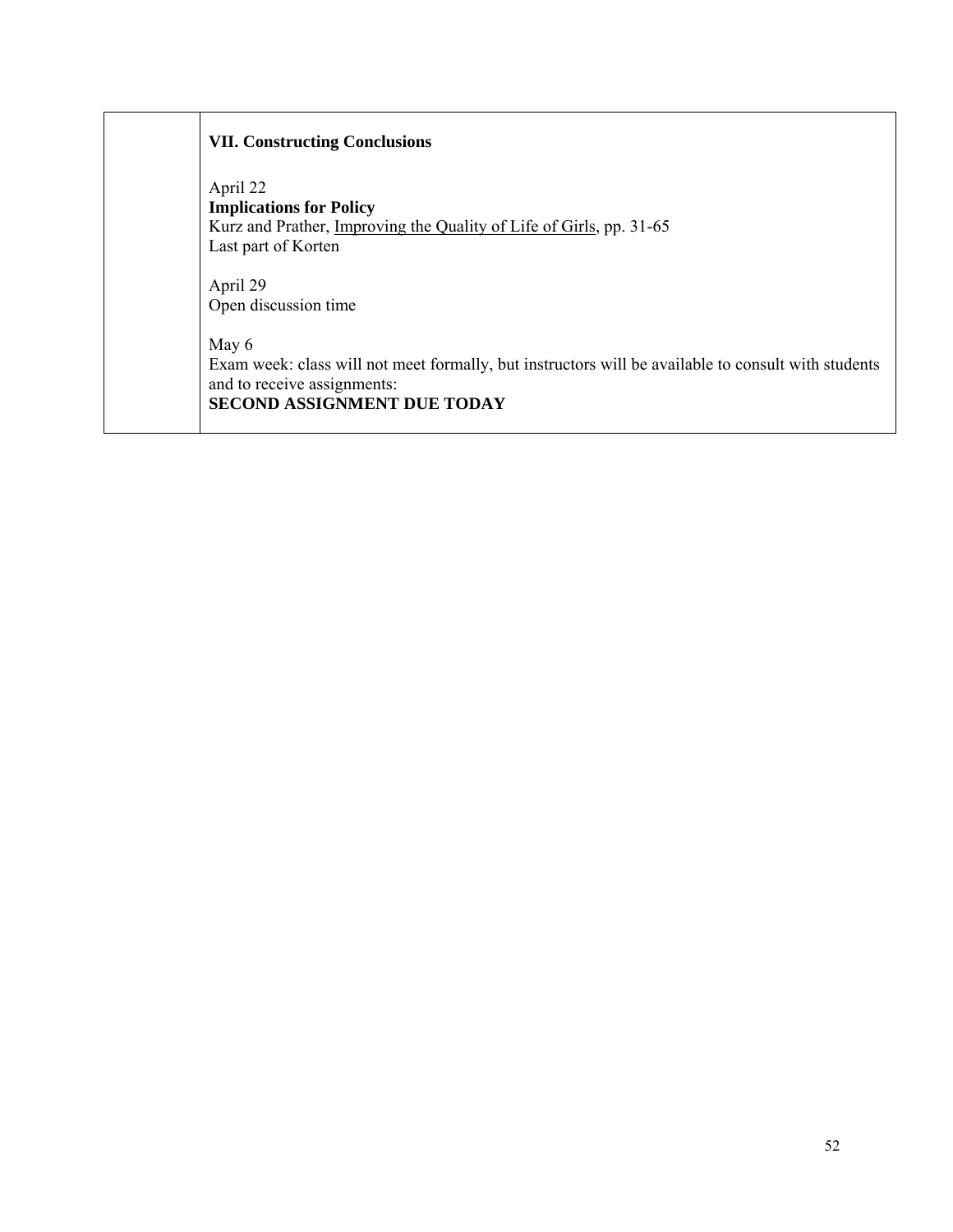| Course                        | ENGENDERING HISTORY: HISTORIOGRAPHY OF MASCULINITY AND FEMININITY                                                                                                                                                                                                                                                                                                                                                                                                                                                                                                                                                                                                                                                                                                                                                                                                                                                                 |
|-------------------------------|-----------------------------------------------------------------------------------------------------------------------------------------------------------------------------------------------------------------------------------------------------------------------------------------------------------------------------------------------------------------------------------------------------------------------------------------------------------------------------------------------------------------------------------------------------------------------------------------------------------------------------------------------------------------------------------------------------------------------------------------------------------------------------------------------------------------------------------------------------------------------------------------------------------------------------------|
|                               | Professor Jacqueline Dirks, Reed College                                                                                                                                                                                                                                                                                                                                                                                                                                                                                                                                                                                                                                                                                                                                                                                                                                                                                          |
|                               |                                                                                                                                                                                                                                                                                                                                                                                                                                                                                                                                                                                                                                                                                                                                                                                                                                                                                                                                   |
| Type                          | Core                                                                                                                                                                                                                                                                                                                                                                                                                                                                                                                                                                                                                                                                                                                                                                                                                                                                                                                              |
| Description                   | More than thirty years ago, academic historians began a systematic study of women's lives and<br>experiences. This body of work in turn generated new understandings of public and private life,<br>and influenced the formation of other fields of historical inquiry, including the history of sexuality<br>and disability studies. In this course, we will read key works in the fields of women's history and<br>the history of gender, alternating between historical monographs and historiographical essays that<br>have caused us to re-examine our views of what counts as history.                                                                                                                                                                                                                                                                                                                                      |
|                               | "Historiography" refers to the writing of history, to the changing debates about the past among<br>historians. "Gender" is used to designate the socially and culturally constructed meanings assigned<br>to biologically male and female individuals. Many though not all of the historians we will read<br>have been influenced by feminist theory, and all of them lived through and were influenced by the<br>women's movements of the late twentieth century.                                                                                                                                                                                                                                                                                                                                                                                                                                                                |
|                               | The course will focus on works in American history, and will move chronologically from the<br>colonial period into the twentieth century. The focus will be on key case studies in American<br>history that both embodied and changed the ways we think about private and public life, the<br>relations between women and men, and the shifting constructions of femininity and masculinity.                                                                                                                                                                                                                                                                                                                                                                                                                                                                                                                                      |
| Readings<br>and<br>References | See below                                                                                                                                                                                                                                                                                                                                                                                                                                                                                                                                                                                                                                                                                                                                                                                                                                                                                                                         |
| Schedule                      | <b>Week One</b><br><b>Some Ways to Think About Women and History</b><br>1. Ellen Carol Dubois, "Three Decades of Women's History,"<br>Women's Studies, 35:1 (2006): 47-64<br>Linda Gordon, "What's New in Women's History?" in Teresa de Lauretis, ed., Feminist<br>Studies, Critical Studies (Indiana University Press, 1986)<br>2. Laurel Thacher Ulrich, A Midwife's Tale: The Life of Martha Ballard, Based on Her<br>Diary, 1785-1812 (New York, Knopf: 1990), Introduction, Chapters 1-5 (to page 204)<br>3. Ulrich, A Midwife's Tale, Chapters 6 through the Epilogue<br>4. "A Midwife's Tale," U.S. 1998 [dir. Richard P. Rogers; written and produced by Laurie<br>Kahn-Leavitt; Blueberry Hill] color 88 minutes<br>To be screened and discussed in class.<br><b>Week Two</b><br><b>History Through Families</b><br>1. Article<br>2. Brenda Stevenson, Life in Black and White: Family and Community in the Slave South |
|                               | (Oxford U. Press, 1996), Preface, Introduction, Part I (through page 158)                                                                                                                                                                                                                                                                                                                                                                                                                                                                                                                                                                                                                                                                                                                                                                                                                                                         |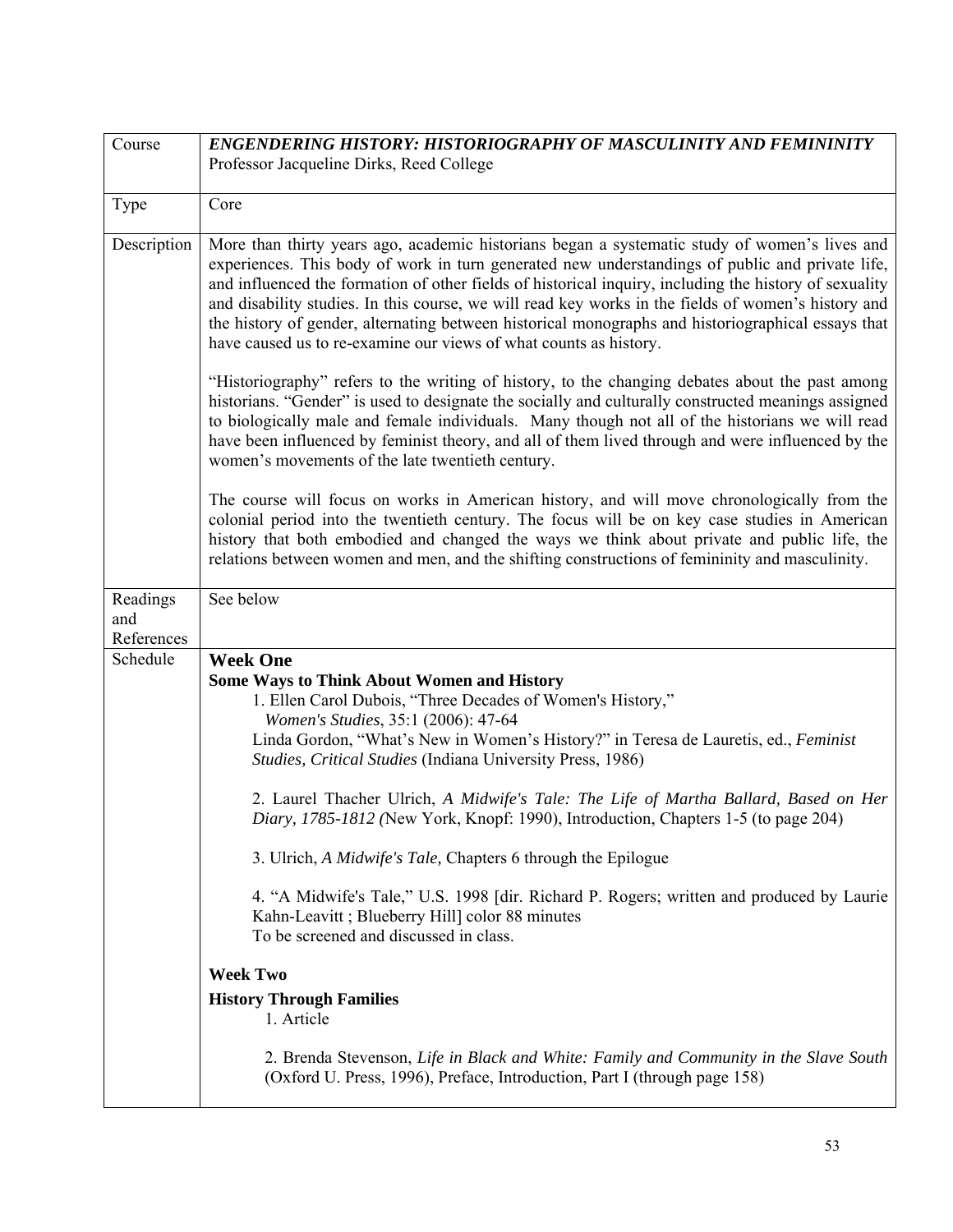| 3. Stevenson, Life in Black and White, Part II (through page 257)                                                                                                                                                                                                                                       |
|---------------------------------------------------------------------------------------------------------------------------------------------------------------------------------------------------------------------------------------------------------------------------------------------------------|
| 4. Stevenson, Life in Black and White, Part II (through page 328)                                                                                                                                                                                                                                       |
| <b>Week Three</b><br><b>Gender and Class in Nineteenth Century America</b><br>Readings will include articles from Mark C. Carnes and Clyde Griffen, eds., Meanings for<br>Manhood: Constructions of Masculinity in Victorian America (U. Chicago Press, 1990)                                           |
| <b>Week Four</b>                                                                                                                                                                                                                                                                                        |
| Gender and Politics in the fin de siecle United States<br>Joan Wallach Scott, "Gender: A Useful Category of Historical Analysis," in Scott, " in<br>1.<br>Gender and the Politics of History (Columbia U. Press, 1988): 28-50.                                                                          |
| Gail Bederman, Manliness and Civilization: A Cultural History of Gender and Race in<br>2.<br>the United States, 1880-1917 (U. Chicago Press, 1995), Chapters 1-3 (to page 120)                                                                                                                          |
| Bederman, Manliness and Civilization, Chapters 4-Conclusion (through page 239)<br>3.                                                                                                                                                                                                                    |
| 4. Documents: Theodore Roosevelt, "The Strenuous Life," (1899); Ida B. Wells-Barnett,<br>"On Lynching"; Charlotte Perkins Gilman, "The Yellow Wall-Paper". We will also<br>screen and discuss the first "Tarzan of the Apes" film, a silent movie from 1918 based<br>on the Edgar Rice Burroughs story. |
| <b>Week Five</b>                                                                                                                                                                                                                                                                                        |
| <b>Gendering the Great Depression</b><br>1. Alice Kessler Harris, "Designing Women and Old Fools: The Construction of the<br>Social Security Amendments of 1939," in Linda M. Kerber et.al. eds, U.S. History as<br>Women's History: New Feminist Essays (UNC Press, 1995): 87-106                      |
| 2. Linda Gordon, "Dorothea Lange: The Photographer as Agricultural Sociologist,"<br>Journal of American History 2006 93(3): 698-727.                                                                                                                                                                    |
| $&4.$ TBA<br>3.                                                                                                                                                                                                                                                                                         |
| <b>Week Six</b><br><b>Gender Conservatism in the 1950s</b><br>Elaine Tyler May, <i>Homeward Bound: American Families in the Cold War Era</i> (1985)<br>1.<br>(through Chapter 6 to page 161)                                                                                                            |
| May, <i>Homeward Bound</i> , Chapter 7 through Epilogue<br>2.                                                                                                                                                                                                                                           |
| 3. K.A. Cuordileone, Manhood and American Political Culture in the Cold War<br>(Routledge, 2005) (through Chapter 3, page 96)                                                                                                                                                                           |
| 4. Documents: Arthur Schlesinger, Jr., "The Crisis in American Masculinity" (1958)<br>reprinted in Schlesinger, The Politics of Hope (Houghton Mifflin, 1963): 237-246.<br>Eleanor Harris, "Men Without Women," Look, November 22, 1960, 124-30<br>http://historymatters.gmu.edu/d/6564                 |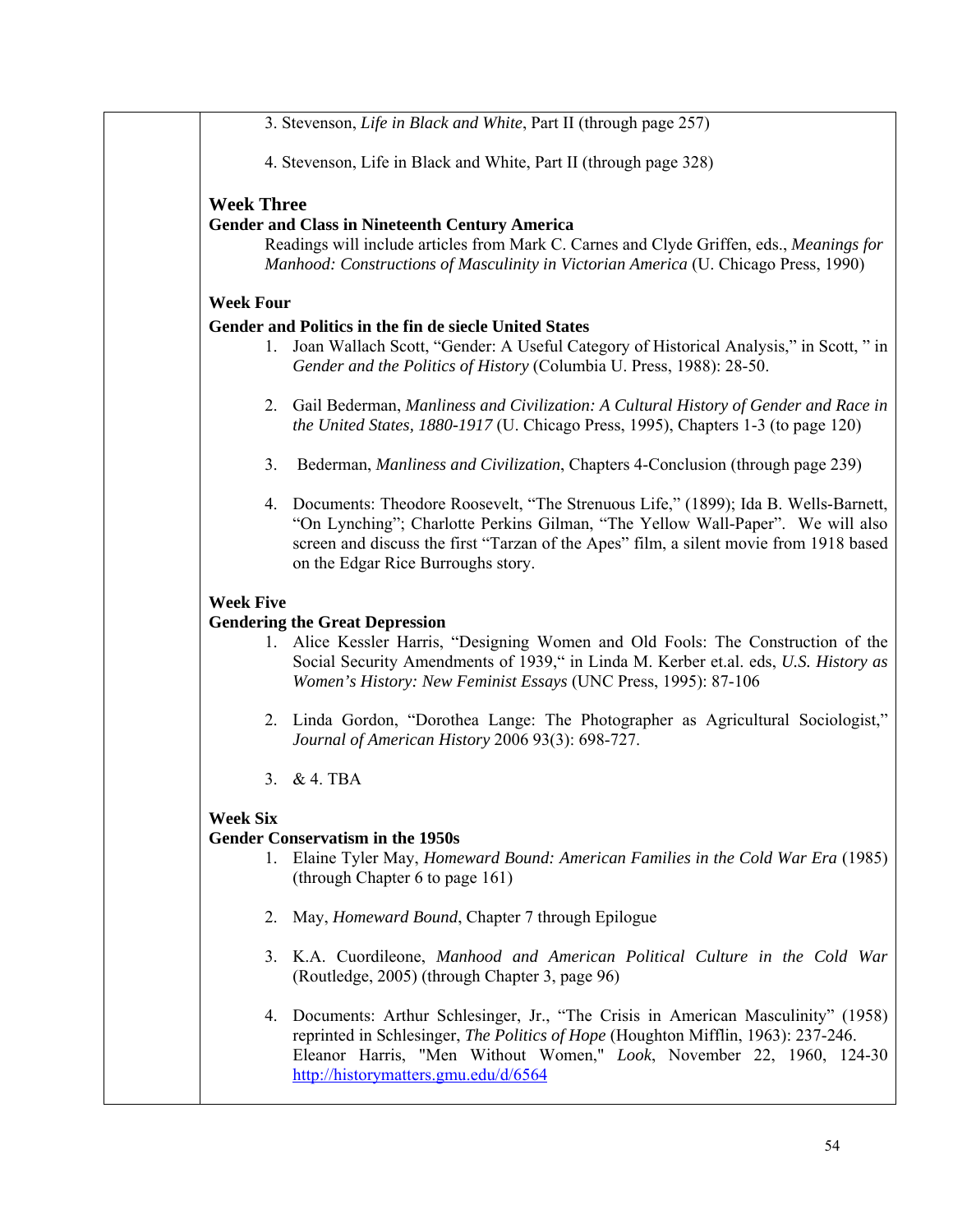|  | "The Apartment" (1960, dir. Billy Wilder, U.S., 125 min. b/w) (Students will need to |
|--|--------------------------------------------------------------------------------------|
|  | screen this outside of class.)                                                       |
|  |                                                                                      |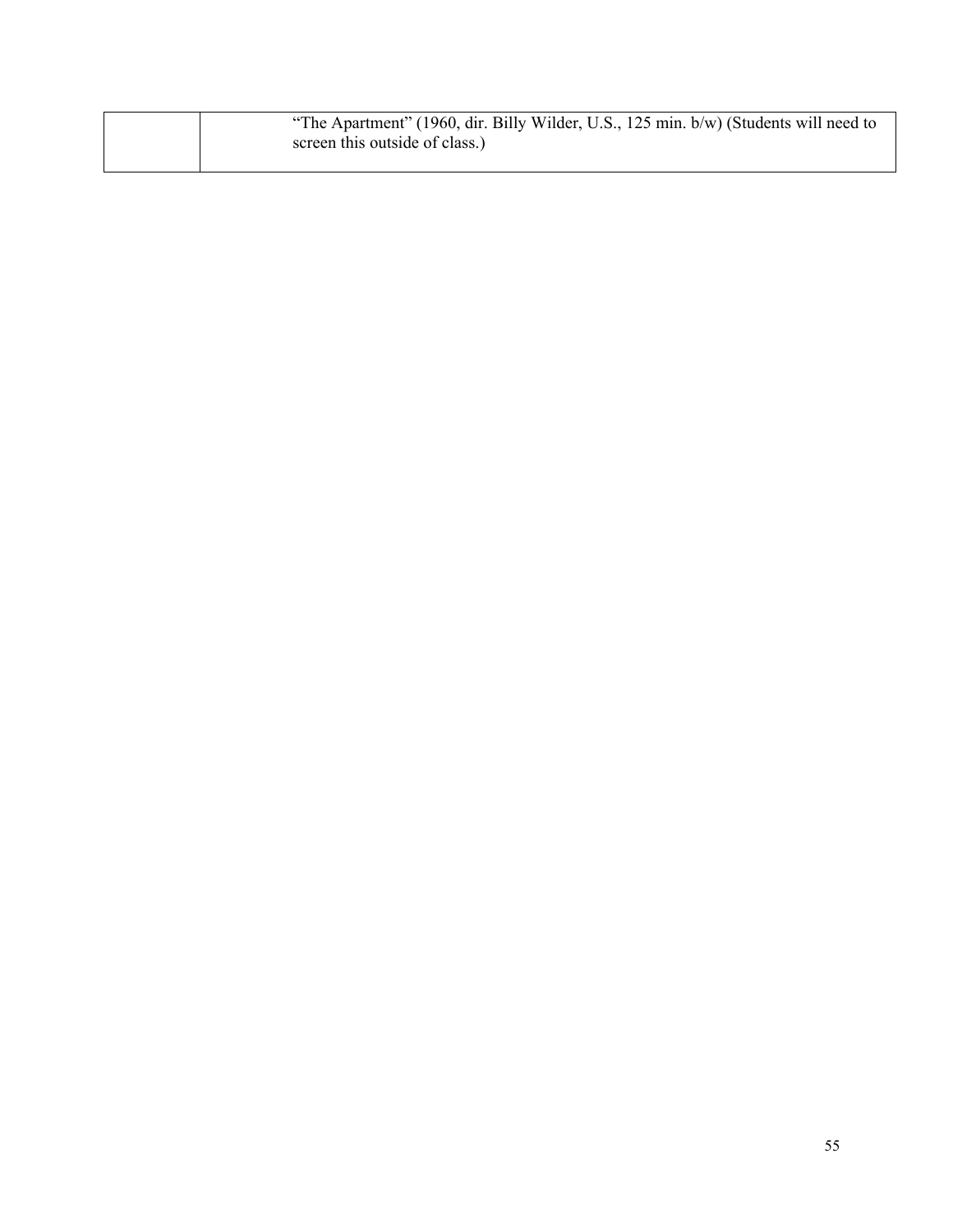| Course            | <b>EXILE: LITERARY AND THEORETICAL CONFIGURATIONS</b>                                                                                                                                                                                                                                                                                                                                                                                                                                                                                                                                                                                                                                                                                                                                                                                                                                                                                                                                                                                                                                                                                                                                                                                                                                                                                                                                                                                                                                                                                                                                         |
|-------------------|-----------------------------------------------------------------------------------------------------------------------------------------------------------------------------------------------------------------------------------------------------------------------------------------------------------------------------------------------------------------------------------------------------------------------------------------------------------------------------------------------------------------------------------------------------------------------------------------------------------------------------------------------------------------------------------------------------------------------------------------------------------------------------------------------------------------------------------------------------------------------------------------------------------------------------------------------------------------------------------------------------------------------------------------------------------------------------------------------------------------------------------------------------------------------------------------------------------------------------------------------------------------------------------------------------------------------------------------------------------------------------------------------------------------------------------------------------------------------------------------------------------------------------------------------------------------------------------------------|
|                   | Professor Ülker Gökberk, Reed College                                                                                                                                                                                                                                                                                                                                                                                                                                                                                                                                                                                                                                                                                                                                                                                                                                                                                                                                                                                                                                                                                                                                                                                                                                                                                                                                                                                                                                                                                                                                                         |
| Type              | Core                                                                                                                                                                                                                                                                                                                                                                                                                                                                                                                                                                                                                                                                                                                                                                                                                                                                                                                                                                                                                                                                                                                                                                                                                                                                                                                                                                                                                                                                                                                                                                                          |
|                   |                                                                                                                                                                                                                                                                                                                                                                                                                                                                                                                                                                                                                                                                                                                                                                                                                                                                                                                                                                                                                                                                                                                                                                                                                                                                                                                                                                                                                                                                                                                                                                                               |
| Description       | Half course for one semester. The course explores multifaceted experiences of exile represented in<br>twentieth-century literature and theory. A small selection of film screenings complements textual<br>analyses. Through selected readings, we will distinguish between various modes of displacement,<br>such as exoteric and esoteric forms of exile, voluntary and involuntary exile, individual<br>transplantation and the dislocation of large groups. Differences between the representation of exile<br>in men's and women's writing will be addressed. Varying definitions of exile, ranging from<br>catastrophe to a new state of freedom, will be compared. The link between expatriotism,<br>marginality, and modernity will be among the themes we will discuss. The writers' actual<br>experiences as exiled persons often have a profound impact on the themes and techniques of their<br>works. The autobiographical aspects of exilic texts will be a major tenet of the course. We will<br>investigate categories such as dislocation, isolation, oppression, and alienation as they emerge in<br>the discourse of exile. For many authors, writing in an uprooted state necessitates the shift from<br>one language and audience to another. We will inquire after linguistic and syntactical disruptions<br>as literary devices which may subvert official versions of reality and experiment with new<br>constellations. While emphasizing the heterogeneity of the approaches, we will also aim at<br>establishing a working definition of an "aesthetics of exile." |
|                   | Literary readings include works by Kafka, Nabokov, Ingeborg Bachmann, Christa Wolf, Edward<br>Said, Salman Rushdie, and Turkish expatriates in Germany. Studies of exile associated with the<br>Frankfurt School, postcolonial theory, poststructuralism, and new feminist thought constitute the<br>theoretical framework. Rainer Werner Fassbinder's Ali and the Italian-Turkish production Steam:<br>The Turkish Bath are the films to be discussed. Conference.                                                                                                                                                                                                                                                                                                                                                                                                                                                                                                                                                                                                                                                                                                                                                                                                                                                                                                                                                                                                                                                                                                                           |
| Readings          | Said, Edward. Reflections on Exile. Cambridge, Massachusetts: Harvard, 2000.                                                                                                                                                                                                                                                                                                                                                                                                                                                                                                                                                                                                                                                                                                                                                                                                                                                                                                                                                                                                                                                                                                                                                                                                                                                                                                                                                                                                                                                                                                                  |
| and<br>References | Milbauer, Asher. Transcending Exile. Gainesville: University Press of Florida, 1985.                                                                                                                                                                                                                                                                                                                                                                                                                                                                                                                                                                                                                                                                                                                                                                                                                                                                                                                                                                                                                                                                                                                                                                                                                                                                                                                                                                                                                                                                                                          |
|                   | Broe, Mary Lynn & Angela Ingram, eds. Women's Writing in Exile. Chapel Hill and London: The                                                                                                                                                                                                                                                                                                                                                                                                                                                                                                                                                                                                                                                                                                                                                                                                                                                                                                                                                                                                                                                                                                                                                                                                                                                                                                                                                                                                                                                                                                   |
|                   | University of North Carolina P, 1989. (Reserve only.)                                                                                                                                                                                                                                                                                                                                                                                                                                                                                                                                                                                                                                                                                                                                                                                                                                                                                                                                                                                                                                                                                                                                                                                                                                                                                                                                                                                                                                                                                                                                         |
|                   | Knapp, Bettina. Exile and the Writer. University Park: Pennsylvania: The Pennsylvania State U P,                                                                                                                                                                                                                                                                                                                                                                                                                                                                                                                                                                                                                                                                                                                                                                                                                                                                                                                                                                                                                                                                                                                                                                                                                                                                                                                                                                                                                                                                                              |
|                   | 1991. (Handout.)                                                                                                                                                                                                                                                                                                                                                                                                                                                                                                                                                                                                                                                                                                                                                                                                                                                                                                                                                                                                                                                                                                                                                                                                                                                                                                                                                                                                                                                                                                                                                                              |
|                   | Kafka, Franz. Amerika. New York: Schocken, 1996.                                                                                                                                                                                                                                                                                                                                                                                                                                                                                                                                                                                                                                                                                                                                                                                                                                                                                                                                                                                                                                                                                                                                                                                                                                                                                                                                                                                                                                                                                                                                              |
|                   | Euripides. Medea. Chicago: Ivan R. Dee, 2000.                                                                                                                                                                                                                                                                                                                                                                                                                                                                                                                                                                                                                                                                                                                                                                                                                                                                                                                                                                                                                                                                                                                                                                                                                                                                                                                                                                                                                                                                                                                                                 |
|                   | Müller, Heiner. Medeaplay, Despoiled Shore, Medeamaterial, and Landscape with Argonauts, in:                                                                                                                                                                                                                                                                                                                                                                                                                                                                                                                                                                                                                                                                                                                                                                                                                                                                                                                                                                                                                                                                                                                                                                                                                                                                                                                                                                                                                                                                                                  |
|                   | Hamletmachine. New York: Performing Arts Journal Publications, 1984.                                                                                                                                                                                                                                                                                                                                                                                                                                                                                                                                                                                                                                                                                                                                                                                                                                                                                                                                                                                                                                                                                                                                                                                                                                                                                                                                                                                                                                                                                                                          |
|                   | Wolf, Christa. Medea. New York: Doubleday, 1998. (Reserve only.)                                                                                                                                                                                                                                                                                                                                                                                                                                                                                                                                                                                                                                                                                                                                                                                                                                                                                                                                                                                                                                                                                                                                                                                                                                                                                                                                                                                                                                                                                                                              |
|                   | Rushdie, Salman. East, West. New York: Pantheon, 1994.                                                                                                                                                                                                                                                                                                                                                                                                                                                                                                                                                                                                                                                                                                                                                                                                                                                                                                                                                                                                                                                                                                                                                                                                                                                                                                                                                                                                                                                                                                                                        |
|                   | Imaginary Homelands. London: Granta/Penguin, 1992.                                                                                                                                                                                                                                                                                                                                                                                                                                                                                                                                                                                                                                                                                                                                                                                                                                                                                                                                                                                                                                                                                                                                                                                                                                                                                                                                                                                                                                                                                                                                            |
|                   | Nabokov, Vladimir. The Real Life of Sebastian Knight. New York: Vintage, 1992.                                                                                                                                                                                                                                                                                                                                                                                                                                                                                                                                                                                                                                                                                                                                                                                                                                                                                                                                                                                                                                                                                                                                                                                                                                                                                                                                                                                                                                                                                                                |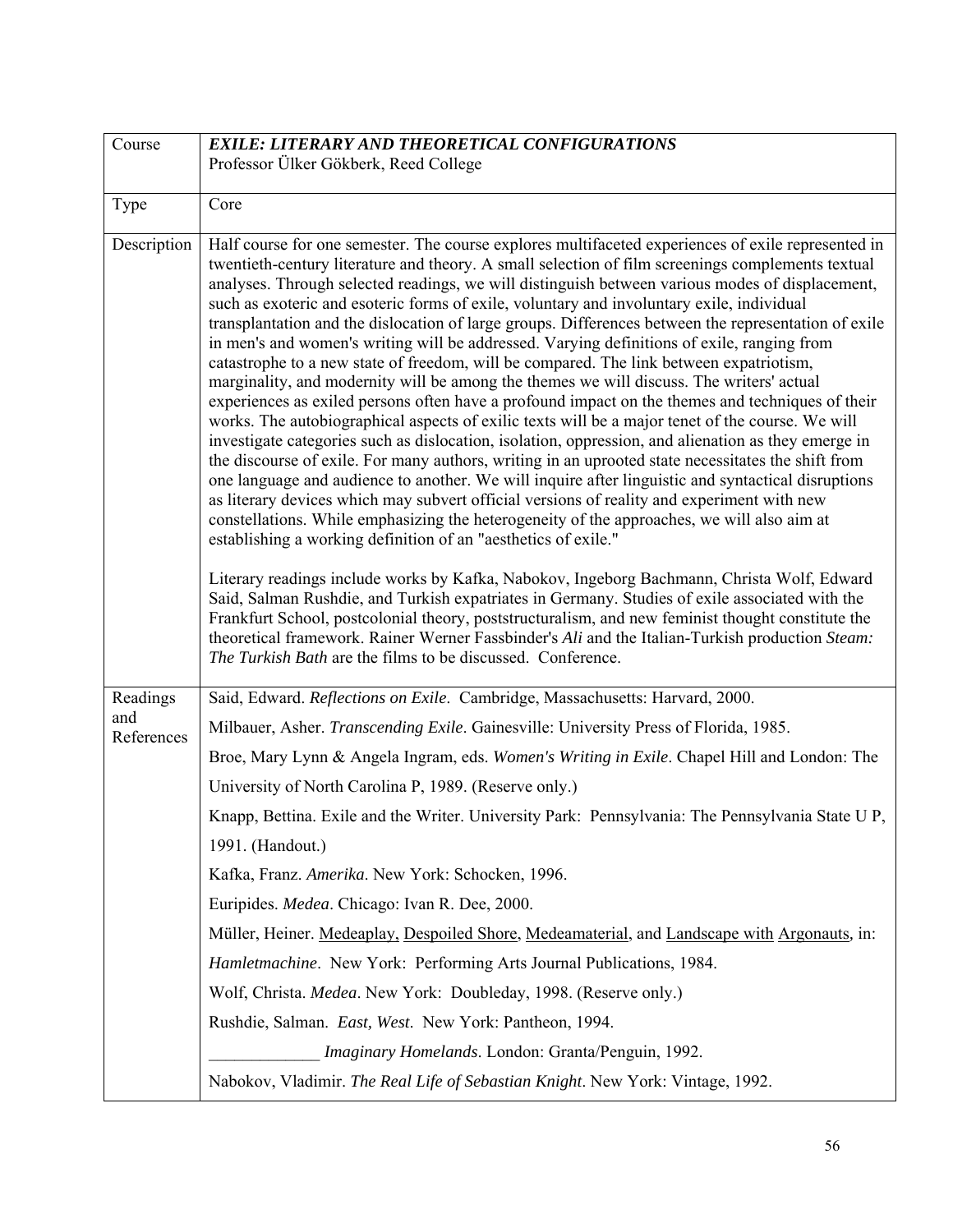|          | Özdamar, Emine Sevgi. Mother Tongue. Consortium Book Sales & Distribution, 1994. (Reserve                                                       |
|----------|-------------------------------------------------------------------------------------------------------------------------------------------------|
|          | and hand-out.)                                                                                                                                  |
|          | Bhabha, Homi. The Location of Culture. New York: Routledge, 1994.                                                                               |
|          | Senocak, Zafer. Atlas of a Tropical Germany. University of Nebraska Press, 2000.                                                                |
|          | Wallraff, Günter. Lowest of the Low. (Reserve and hand out.)                                                                                    |
|          | Bachmann, Ingeborg. Malina. New York, London: Holmes & Meier Publishers, 1999.                                                                  |
|          | <b>Films</b><br>Rainer Werner Fassbinder, Ali.                                                                                                  |
|          | Ferzan Özpetek: Steam: The Turkish Bath.                                                                                                        |
|          | The time for the film screenings: TBA (outside of the regular class hours). We may include<br>Passolini's Medea, if there is time and interest. |
| Schedule | Week 1. August 29: Reflections on Exile                                                                                                         |
|          | Introduction to the Course;                                                                                                                     |
|          | Said, "Introduction," xi-xxxv, "Reflections on Exile," pp. 173-86, in: RE.<br>Milbauer, Transcending Exile, "Preface," xi-xv.                   |
|          | Women's Writing in Exile, "Introduction," pp. 1-15.                                                                                             |
|          | Knapp, <i>Exile and The Writer</i> , "Introduction," pp. 1-19.                                                                                  |
|          | Assignment: Amerika, Chs 1-6.                                                                                                                   |
|          | Week 2. September 5: The American Dream                                                                                                         |
|          | Amerika, Chs 1-6.                                                                                                                               |
|          | Assignment: Amerika, Chs 6-8.                                                                                                                   |
|          | Week 3. September 12: America: Freedom or Captivity?                                                                                            |
|          | Amerika, Chs 6-8.<br><b>Assignment:</b> Euripides, <i>Medea</i> ; Müller, all <i>Medea</i> variations, as indicated in the list of              |
|          | texts; Wolf, <i>Medea</i> , "Introduction" by Margaret Atwood; Chs 1-5 (pp. 5-102).                                                             |
|          |                                                                                                                                                 |
|          | Week 4. September 19: Mythos of Exile<br>Euripides, Müller, Wolf: Medea.                                                                        |
|          | Assignment: Wolf, Medea, pp. 103-186.                                                                                                           |
|          | Shari Benstock, "Expatriate Modernism," in: Women's Writing, pp. 20-40.                                                                         |
|          | Week 5. September 26: Expatriated Matria<br>Wolf, Medea; "Expatriate Modernism."                                                                |
|          | Assignment: Said, RE: Ch 10 "Bitter Dispatches from the Third World "(pp. 98-104), Ch                                                           |
|          | 19 "Orientalism Reconsidered" (pp. 198-215), Ch 27 "Representing the Colonized" (pp.<br>$293 - 316$ ).                                          |
|          | Rushdie, East West (selections).                                                                                                                |
|          |                                                                                                                                                 |
|          | Week 6. October 3: Postcolonial Representations of Exile<br>Said and Rushdie.                                                                   |
|          | <b>Assignment:</b> Rushdie, <i>Imaginary Homelands</i> : "Imaginary Homelands" (pp. 9-21),                                                      |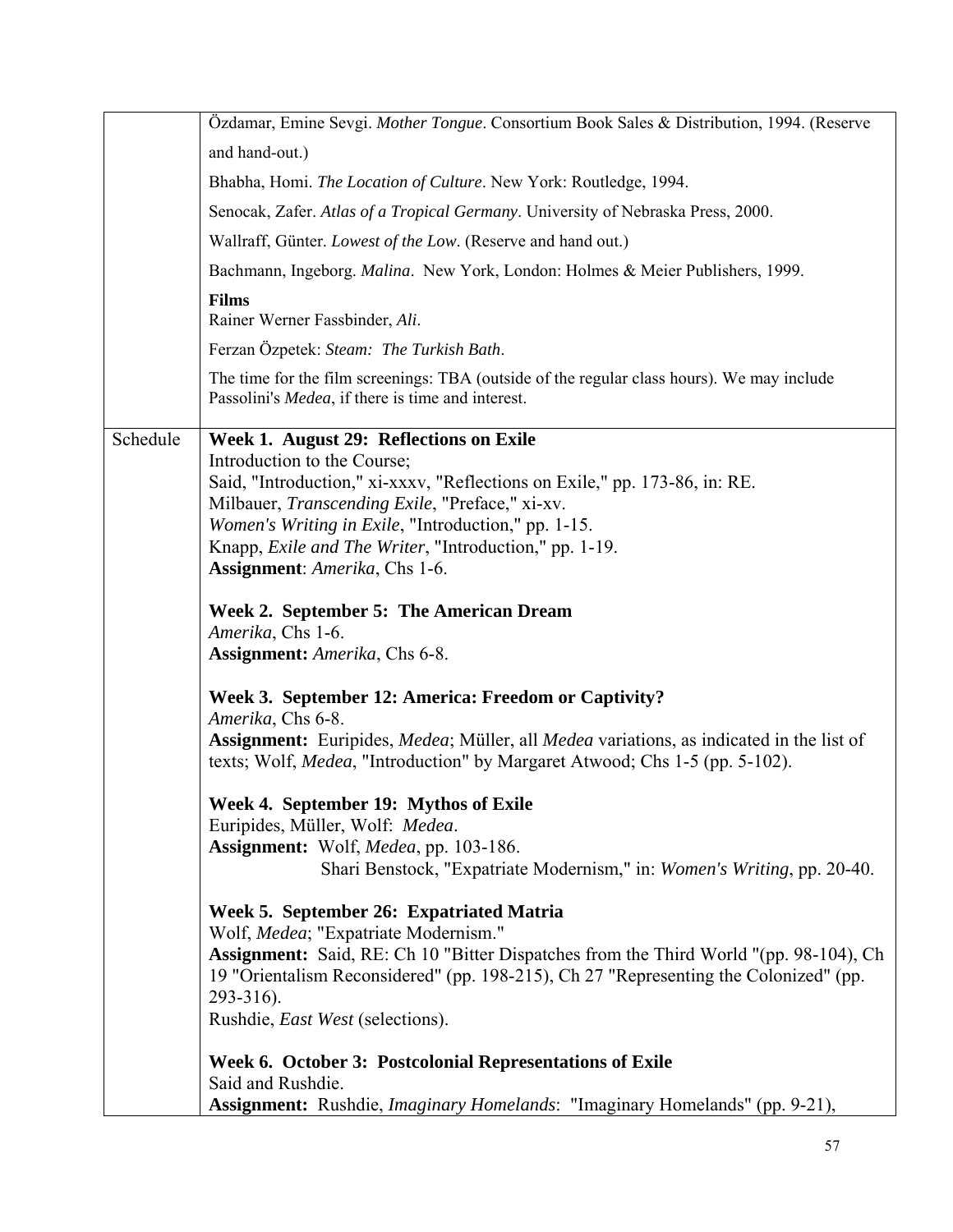"'Commonwealth Literature' Does Not Exist" (pp. 61-70), "The New Empire Within Britain" (pp. 129-138), "Homefront" (pp. 143-7), "On Palestinian Identity: A Conversation with Edward Said" (pp. 166-84--recommended), "John Berger" (pp. 209-12- -recommended). **Week 7. October 10: Hegemony and the Literature of the Powerless** Rushdie. **Assignment**: Nabokov, *Sebastian Knight*. **Fall Break (October 13-21). Week 8. October 24: Writing in Translation** Nabokov, Sebastian Knight. Transcending Exile, pp. 39-54. **Assignment:** Özdamar, Mother Tongue (the stories: Mother Tongue and Grandfather's Tongue). Bhabha, The Location of Culture, "Introduction: Locations of Culture," and other selections TBA. **Week 9. October 31: Migration, Border Lives, and Hybridity**  Özdamar, Bhabha. **Assignment:** Senocak, *Atlas of A Tropical Germany* (selections). Wallraff, *Lowest of the Low* (selections). **Week 10. November 7: Representing the Other**  Senocak, Wallraff. **Film:** Fassbinder, *Ali*. **Week 11. November 14: The Exiled Insider**  Wallraff and critical readings of *Lowest of the Low*. **Assignment:** Bachmann, *Malina*. Ingeborg Majer O'Sickey, "Mystery Stories: The Speaking Subject in Exile," in: *Women's Writing*, pp. 369-94. **Week 12. November 21: Fascism in the Family**  *Malina*. **Assignment:** Completion of *Malina*. **Week 13. November 28: Symbolic Language: 'The Weapon that Murders'**  *Malina*. **Week 14. December 5: Displacement as Death and Rebirth**  Özpetek, *Steam: The Turkish Bath*. **Conclusion.**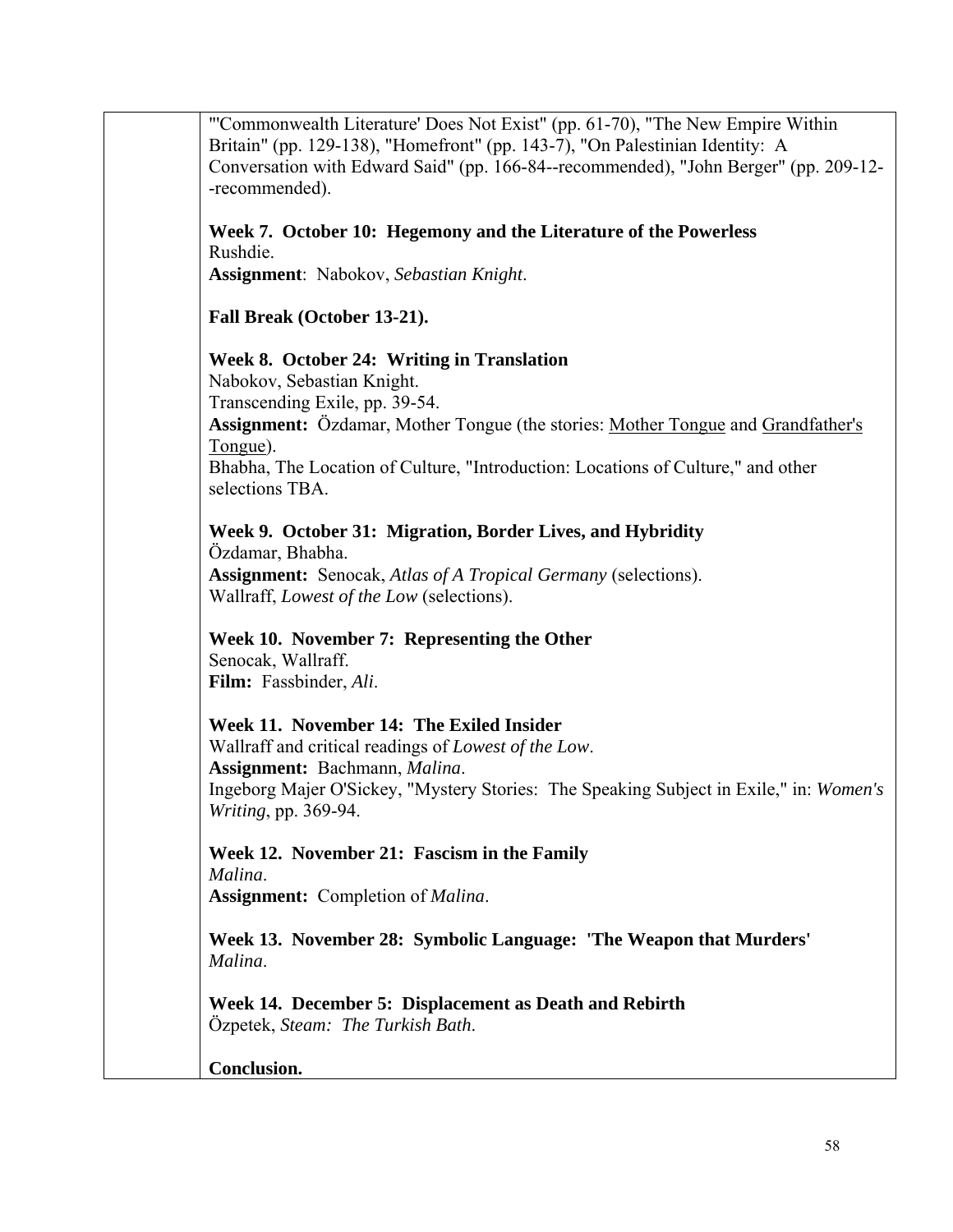| Course                        | <b>RAILWAYS AND MODERNITY</b>                                                                                                                                                                                                                                                                                                                                                                                                                                                                                                                                                                                                                                                                                                                                                                                                                                                                                                                                                                                                                                                                                                                                                                                                                                                                                                                                                                                                                       |
|-------------------------------|-----------------------------------------------------------------------------------------------------------------------------------------------------------------------------------------------------------------------------------------------------------------------------------------------------------------------------------------------------------------------------------------------------------------------------------------------------------------------------------------------------------------------------------------------------------------------------------------------------------------------------------------------------------------------------------------------------------------------------------------------------------------------------------------------------------------------------------------------------------------------------------------------------------------------------------------------------------------------------------------------------------------------------------------------------------------------------------------------------------------------------------------------------------------------------------------------------------------------------------------------------------------------------------------------------------------------------------------------------------------------------------------------------------------------------------------------------|
|                               | Professor Paul A. Silverstein, Reed College                                                                                                                                                                                                                                                                                                                                                                                                                                                                                                                                                                                                                                                                                                                                                                                                                                                                                                                                                                                                                                                                                                                                                                                                                                                                                                                                                                                                         |
| Type                          | Core                                                                                                                                                                                                                                                                                                                                                                                                                                                                                                                                                                                                                                                                                                                                                                                                                                                                                                                                                                                                                                                                                                                                                                                                                                                                                                                                                                                                                                                |
| Description                   | The intimate link between transportation, communication, and social imagination is nowhere more<br>exulted than with the oft-claimed causal effects attributed to recent technological developments –<br>particularly air travel and the Internet – for global integration. In order to explore this relation<br>between mobility and (post)modernity, I propose to examine an earlier historical period of travel<br>and spatial cohesion associated with the railway. In particular, the course will explore how the<br>growth of railway systems from the mid-19th through the mid-20th century contributed to colonial<br>expansion, urbanization, national integration, and the spread of world capitalism. Drawing on<br>literary sources, we will look at representations of the railway journey as a salient trope for the<br>speed and uncertainty of modern life. Decidedly interdisciplinary in its approach, the course will<br>draw on theoretical approaches to transportation and communication from throughout the social<br>sciences and humanities. It will supplement these theoretical readings with concrete historical and<br>ethnographic materials that focus primarily on the United States, Britain, France, and India. In the<br>end, while no specific disciplinary training or prior knowledge is assumed, the course seeks to be<br>rigorous in its approach and coverage of the time-period and subject in question. |
| Readings<br>and<br>References | See below.                                                                                                                                                                                                                                                                                                                                                                                                                                                                                                                                                                                                                                                                                                                                                                                                                                                                                                                                                                                                                                                                                                                                                                                                                                                                                                                                                                                                                                          |
| Schedule                      | N.B. Readings marked with an asterisk (*) are available for purchase at the bookstore. Those<br>marked with a plus sign $(+)$ are recommended readings. All others are required.                                                                                                                                                                                                                                                                                                                                                                                                                                                                                                                                                                                                                                                                                                                                                                                                                                                                                                                                                                                                                                                                                                                                                                                                                                                                    |
|                               | Assignments: One short (1-2 page) response paper engaging with a theme emerging from the<br>assigned readings will be due each week in class. In addition, a longer (7-8 page) seminar paper<br>based on some minimal outside research and expanding on one of the course topics will be due on<br>April 26. Proposals, including a five entry bibliography, for the seminar paper will be due on<br>March 7.                                                                                                                                                                                                                                                                                                                                                                                                                                                                                                                                                                                                                                                                                                                                                                                                                                                                                                                                                                                                                                       |
|                               | Railways as Modernity                                                                                                                                                                                                                                                                                                                                                                                                                                                                                                                                                                                                                                                                                                                                                                                                                                                                                                                                                                                                                                                                                                                                                                                                                                                                                                                                                                                                                               |
|                               | Weeks One-Two: Urban Modernities (1/24, 1/31)                                                                                                                                                                                                                                                                                                                                                                                                                                                                                                                                                                                                                                                                                                                                                                                                                                                                                                                                                                                                                                                                                                                                                                                                                                                                                                                                                                                                       |
|                               | *Berman, Marshall. 1982. All That Is Solid Melts Into Air. New York: Penguin, pp. 5-36, 131-<br>171.                                                                                                                                                                                                                                                                                                                                                                                                                                                                                                                                                                                                                                                                                                                                                                                                                                                                                                                                                                                                                                                                                                                                                                                                                                                                                                                                                |
|                               | Baudelaire, Charles. 1947 [1869]. Paris Spleen. New York: New Directions. Poems: "A Wag,"<br>"One O'Clock in the Morning," "Crowds," "Evening Twilight," "The Eyes of the Poor,"<br>"Loss of a Halo," "Comes the Charming Evening."<br>Le Corbusier. 1987 [1929]. The City of Tomorrow and Its Planning. New York: Dover, pp. xxi-<br>xxvii, 5-25, 43-53, 84-103, 163-193.                                                                                                                                                                                                                                                                                                                                                                                                                                                                                                                                                                                                                                                                                                                                                                                                                                                                                                                                                                                                                                                                          |
|                               | Week Three: Modernity and Communication (2/7)                                                                                                                                                                                                                                                                                                                                                                                                                                                                                                                                                                                                                                                                                                                                                                                                                                                                                                                                                                                                                                                                                                                                                                                                                                                                                                                                                                                                       |
|                               | *Mattelart, Armand. 1996. The Invention of Communication. Minneapolis: University of<br>Minnesota Press, pp. xiii-xvii, 26-53, 85-111, 163-178.<br>De Certeau, Michel. 1984. Practice of Everyday Life. Berkeley: University of California Press<br>pp. 111-114.<br>+Virilio, Paul. 1977. Speed and Politics. New York: Semiotext(e).                                                                                                                                                                                                                                                                                                                                                                                                                                                                                                                                                                                                                                                                                                                                                                                                                                                                                                                                                                                                                                                                                                               |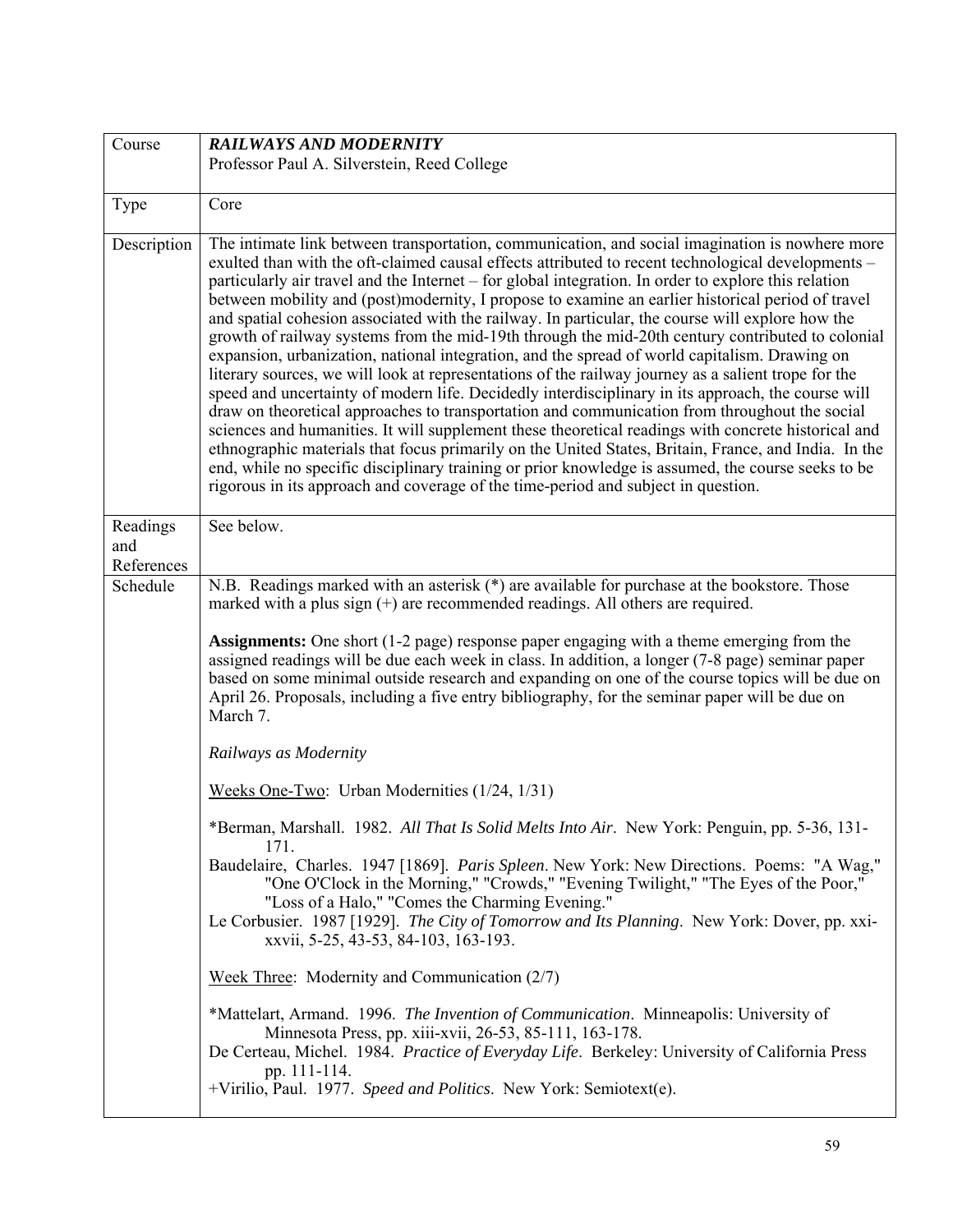| Week Four: Railways and the Modern Imagination $(2/14)$                                                                                                                                                                                       |
|-----------------------------------------------------------------------------------------------------------------------------------------------------------------------------------------------------------------------------------------------|
| *Schivelbusch, Wolfgang. 1977. The Railway Journey. Berkeley: University of California Press.<br>+Faith, Nicholas. 1990. The World the Railways Made. New York: Carroll and Graff.                                                            |
| The European Nation-State                                                                                                                                                                                                                     |
| Week Five: Railways in Victorian Britain $(2/21)$                                                                                                                                                                                             |
| *Freeman, Michael. 1999. Railways and the Victorian Imagination. New Haven: Yale<br>University Press.                                                                                                                                         |
| Dickens, Charles. 1900 [1866]. "The Signal Man." In Christmas Stories. New York: Scribners.                                                                                                                                                   |
| Week Six: Railways in Fin-de-Siècle France (2/28)                                                                                                                                                                                             |
| Weber, Eugen. 1976. Peasants Into Frenchmen. Stanford: Stanford University Press, pp. 195-<br>220.                                                                                                                                            |
| *Zola, Emile. 1999 [1890]. La Bête Humaine. Oxford: Oxford University Press.<br>+Carter, Ian. 2001. Railways and Culture in Britain: The Epitome of Modernity. Manchester:<br>Manchester University Press. (Chapters One and Five (on Zola)). |
| Railways and Imperialism                                                                                                                                                                                                                      |
| Week Seven: Railways and the Raj $(3/7)$ .                                                                                                                                                                                                    |
| Davis, Clarence and Kenneth Wilburn, Jr. 1991. Railway Imperialism. New York: Greenwood<br>Press, pp. 1-6, 103-120, 175-196.                                                                                                                  |
| Kerr, Ian. 2001. Railways in Modern India. New York: Oxford University Press, pp. 1-67, 304-<br>327.                                                                                                                                          |
| +Kerr, Ian. 2000. Building the Railways of the Raj, 1850-1900. New York: Oxford University<br>Press.                                                                                                                                          |
| Week Eight: Railways in Latin America (3/21)                                                                                                                                                                                                  |
| *Zanetti, Oscar and Alejandro Garcia. 1998 [1987]. Sugar and Railroads. A Cuban History, 1837-<br>1959. Chapel Hill: University of North Carolina Press.                                                                                      |
| Railways and Transnationalism                                                                                                                                                                                                                 |
| Week Nine: The New Britain $(3/28)$                                                                                                                                                                                                           |
| *Darian-Smith, Eve. 1999. Bridging Divides: The Channel Tunnel and English Legal Identity in<br>the New Europe. Berkeley: University of California Press.                                                                                     |
| +Axel, Brian Keith. 2000. The Nation's Tortured Body. Durham: Duke University Press, pp.158-<br>196.                                                                                                                                          |
| The American Experience                                                                                                                                                                                                                       |
| Week Ten: American Pastoralism I $(4/4)$                                                                                                                                                                                                      |
| *Marx, Leo. 2000 [1964]. The Machine in the Garden: Technology and the Pastoral Ideal in<br>America. Oxford: Oxford University Press, esp. pp. 3-33, 145-353.                                                                                 |
| +Kasson, John F. 1976. Civilizing the Machine. Technology and Republican Values in America,                                                                                                                                                   |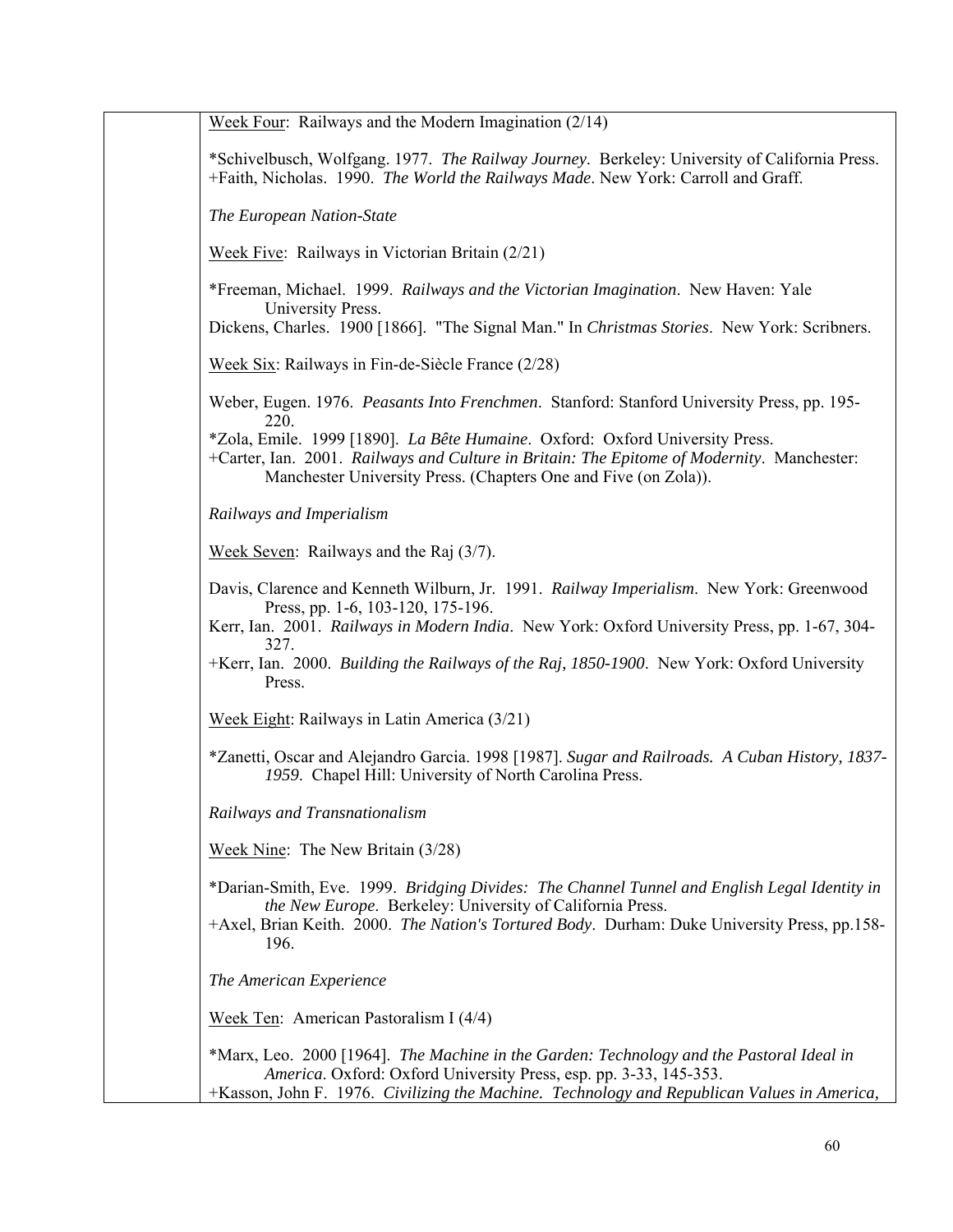| 1776-1900. New York: Hill and Wang.                                                                                                                                          |
|------------------------------------------------------------------------------------------------------------------------------------------------------------------------------|
| Week Eleven: American Pastoralism II $(4/11)$                                                                                                                                |
| *Stilgoe, John R. 1983. Metropolitan Corridor: Railroads and the American Scene. New Haven:<br>Yale University Press.                                                        |
| Hawthorne, Nathaniel. 1937 [1843]. "The Celestial Railroad." In The Complete Novels and<br>Selected Tales of Nathaniel Hawthorne. New York: Random House.                    |
| Twain, Mark. 1903 [1875]. "Cannibalism and the Cars." In Sketches, New and Old. New York:<br>Harper and Bros.                                                                |
| Crane, Stephen. 1963 [1898]. "The Bride Comes to Yellow Sky," The Complete Stories and<br>Sketches of Stephen Crane. Thomas Gullason, ed. Garden City: Doubleday.            |
| Eco, Umberto. 1992 [1991]. "How to Travel on American Trains." In How to Travel with a<br>Salmon. New York: Harcourt Brace, pp. 111-114.                                     |
| +McLuhan, T.C. Dream Tracks: The Railroad and the American Indian, 1890-1930.                                                                                                |
| Week Twelve: Chicago $(4/18)$                                                                                                                                                |
| Cronon, William. 1991. Nature's Metropolis. New York: Norton, pp. 55-93.<br>D'Eramo, Marco. 2002. The Pig and the Skyscraper. London: Verso, pp. 11-24, 95-110, 195-<br>209. |
| +Lindsey, Almont. 19442. The Pullman Strike: The Story of a Unique Experiment and of a<br>Great Labor Upheaval. Chicago: University of Chicago Press.                        |
| Week Thirteen: California $(4/25)$                                                                                                                                           |
| *Deverell, William. 1994. Railroad Crossing: Californians and the Railroad, 1850-1910.<br>Berkeley: University of California Press.                                          |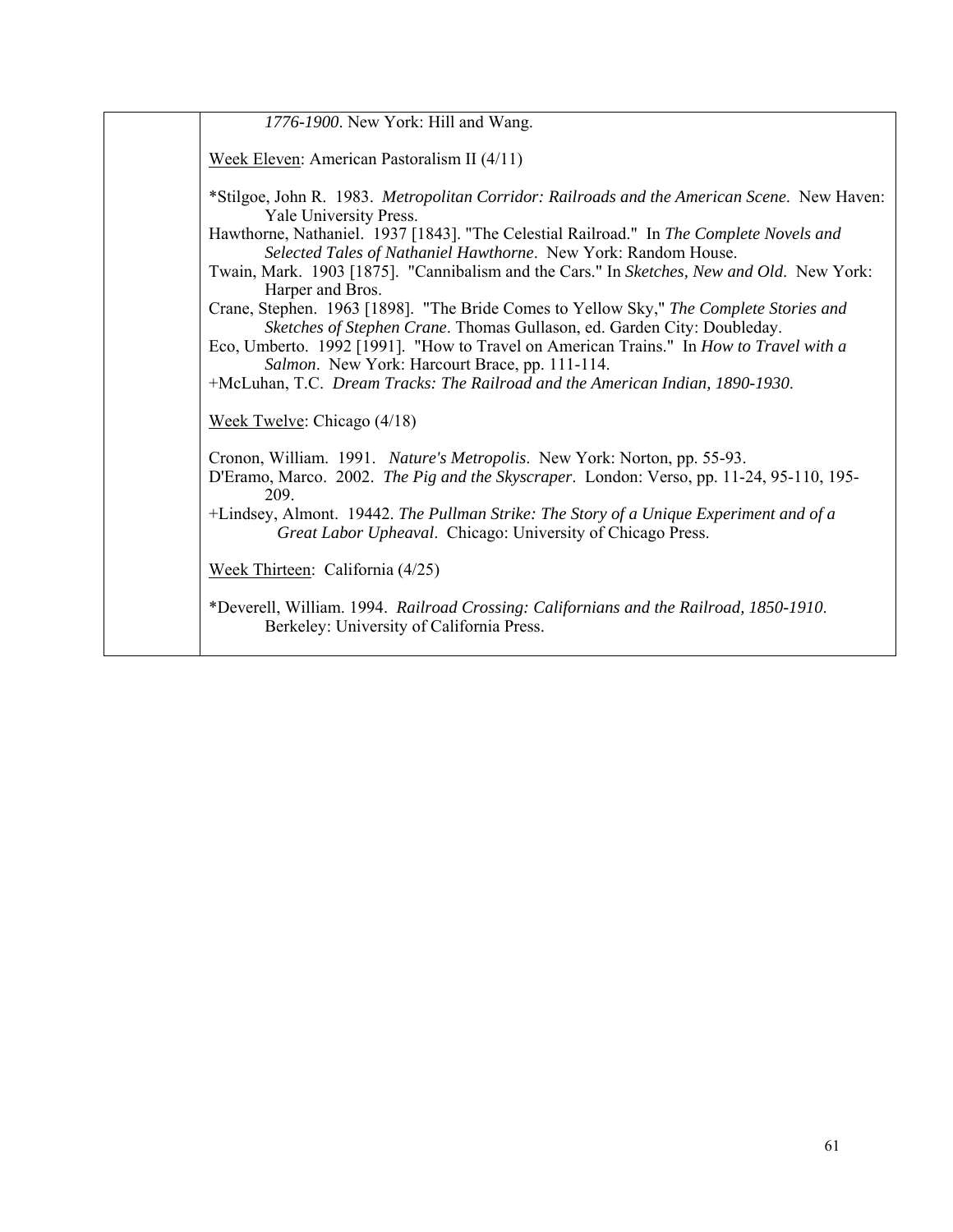| Course                        | <b>MASTERPIECES OF MODERN LITERATURE</b>                                                                                                                                                                                                                                                                                                                                                                                                                                                                                                                                                                                                                                                                                                                                                                                                                                                                                                                                                                                                                                                                                                                                                                                                                                                                                                                                                                                                                                                                                                                                                                                                                                                                                                                                |
|-------------------------------|-------------------------------------------------------------------------------------------------------------------------------------------------------------------------------------------------------------------------------------------------------------------------------------------------------------------------------------------------------------------------------------------------------------------------------------------------------------------------------------------------------------------------------------------------------------------------------------------------------------------------------------------------------------------------------------------------------------------------------------------------------------------------------------------------------------------------------------------------------------------------------------------------------------------------------------------------------------------------------------------------------------------------------------------------------------------------------------------------------------------------------------------------------------------------------------------------------------------------------------------------------------------------------------------------------------------------------------------------------------------------------------------------------------------------------------------------------------------------------------------------------------------------------------------------------------------------------------------------------------------------------------------------------------------------------------------------------------------------------------------------------------------------|
|                               | Professor Ed Cohen, Rollins College                                                                                                                                                                                                                                                                                                                                                                                                                                                                                                                                                                                                                                                                                                                                                                                                                                                                                                                                                                                                                                                                                                                                                                                                                                                                                                                                                                                                                                                                                                                                                                                                                                                                                                                                     |
| Type                          | Core                                                                                                                                                                                                                                                                                                                                                                                                                                                                                                                                                                                                                                                                                                                                                                                                                                                                                                                                                                                                                                                                                                                                                                                                                                                                                                                                                                                                                                                                                                                                                                                                                                                                                                                                                                    |
| Description                   | In responding to modern literature, we tend to value invention above imitation, expression<br>above reflection, idiosyncrasy above convention. But modern literature (in any age) is a<br>compromise between innovation and tradition. In this course, we will focus on literary<br>memory, on literary inheritance, on the historical sense that T. S. Eliot describes as "a<br>perception, not only of the pastness of the past, but of its presence." In pursuing these<br>motifs, we will also consider how modern literature reflects modern themes, including the<br>separation of thought from emotion, the isolation of the self from community, and the<br>dissolution of established concepts of order.                                                                                                                                                                                                                                                                                                                                                                                                                                                                                                                                                                                                                                                                                                                                                                                                                                                                                                                                                                                                                                                       |
| Readings<br>and<br>References | Conrad, Heart of Darkness<br>Eliot, "Tradition and the Individual Talent"<br>Faulkner, Go Down, Moses<br>Flaubert, Madame Bovary<br>Hartley, The Go-Between<br>Ibsen, Hedda Gabler<br>Joyce, Portrait of the Artist as a Young Man<br>Kafka, "The Metamorphosis"<br>Lawrence, Sons and Lovers<br>Lindsay, Picnic at Hanging Rock<br>Marquez, Story of a Shipwrecked Sailor<br>Spark, The Prime of Miss Jean Brodie<br>Steinbeck, The Grapes of Wrath<br>selected readings in modern literature<br><b>Assignments</b><br>The principal readings assigned this term have been selected not only because they reflect<br>significant themes in modern literature but also because most of them illustrate in various<br>ways a focus of the course, the relationship between the past and the present. Supplementary<br>texts will be distributed in class the meeting before they are to be discussed.<br>All written work must be prepared on a word processor, and any revisions requested must<br>have the previous drafts attached to them. When you consult published sources to support<br>your ideas, they must be documented according to the format prescribed in the MLA or<br>Turabian styles.<br>Final versions of all written work must be submitted by December 8.<br>Focus Papers (40%)<br>Four focus papers are required. Focus papers are informal responses (two or three pages in<br>length) evaluated on their cogency of thought and expression. Submit each focus paper no<br>later than the night before the Monday when we will discuss the text that your paper<br>interprets. You may write as many focus papers as you wish. Each is worth 10% of your<br>final grade, and the four highest grades will count toward your grade in the course. |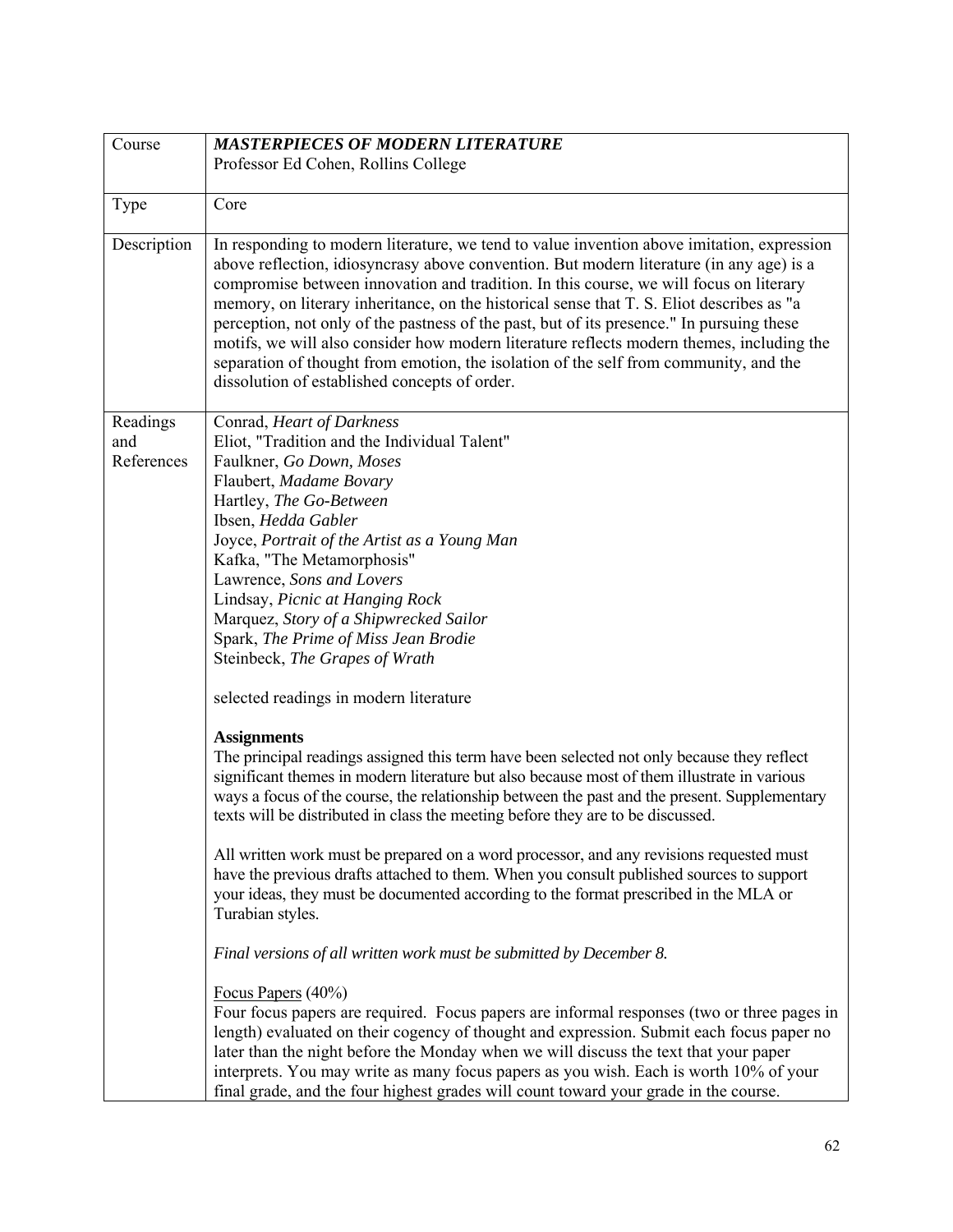|          | Guidelines for the preparation of focus papers appear on pages 4 and 5 of this syllabus.                                                                                                                                                                                                                                                                                                                                                                                 |
|----------|--------------------------------------------------------------------------------------------------------------------------------------------------------------------------------------------------------------------------------------------------------------------------------------------------------------------------------------------------------------------------------------------------------------------------------------------------------------------------|
|          | Presentation $(20\%)$<br>For each major text that we are reading this term, one or two students will be responsible for<br>leading the class discussion. Please prepare to shape the conversation by (1) consulting<br>scholarly studies of the work, (2) suggesting or eliciting interdisciplinary approaches to the<br>text, and (3) suggesting how one might link the text and its historical context.                                                                |
|          | Research Paper (40%)<br>This paper establishes a relationship between a literary text and its historical context. You<br>must assert a connection between the text of your choice and the world in which it was<br>conceived, composed, or published. The paper is a formal study (12-15 pages) graded on the<br>quality of the thesis, the analysis, the research, and the written expression. A first draft of your<br>research paper is due on or before November 17. |
| Schedule | A 25 "Tradition and the Individual Talent"                                                                                                                                                                                                                                                                                                                                                                                                                               |
|          | S<br>$\overline{1}$<br>The Go-Between<br>8<br>15 Madame Bovary<br>22 Sons and Lovers<br>29<br>O 6 The Grapes of Wrath<br>13 Heart of Darkness<br>20 Hedda Gabler<br>27 A Portrait of the Artist as a Young Man<br>N <sub>3</sub><br>10 Go Down, Moses<br>17 The Prime of Miss Jean Brodie<br>24 The Metamorphosis<br>D 1 The Story of a Shipwrecked Sailor<br>8 Picnic at Hanging Rock                                                                                   |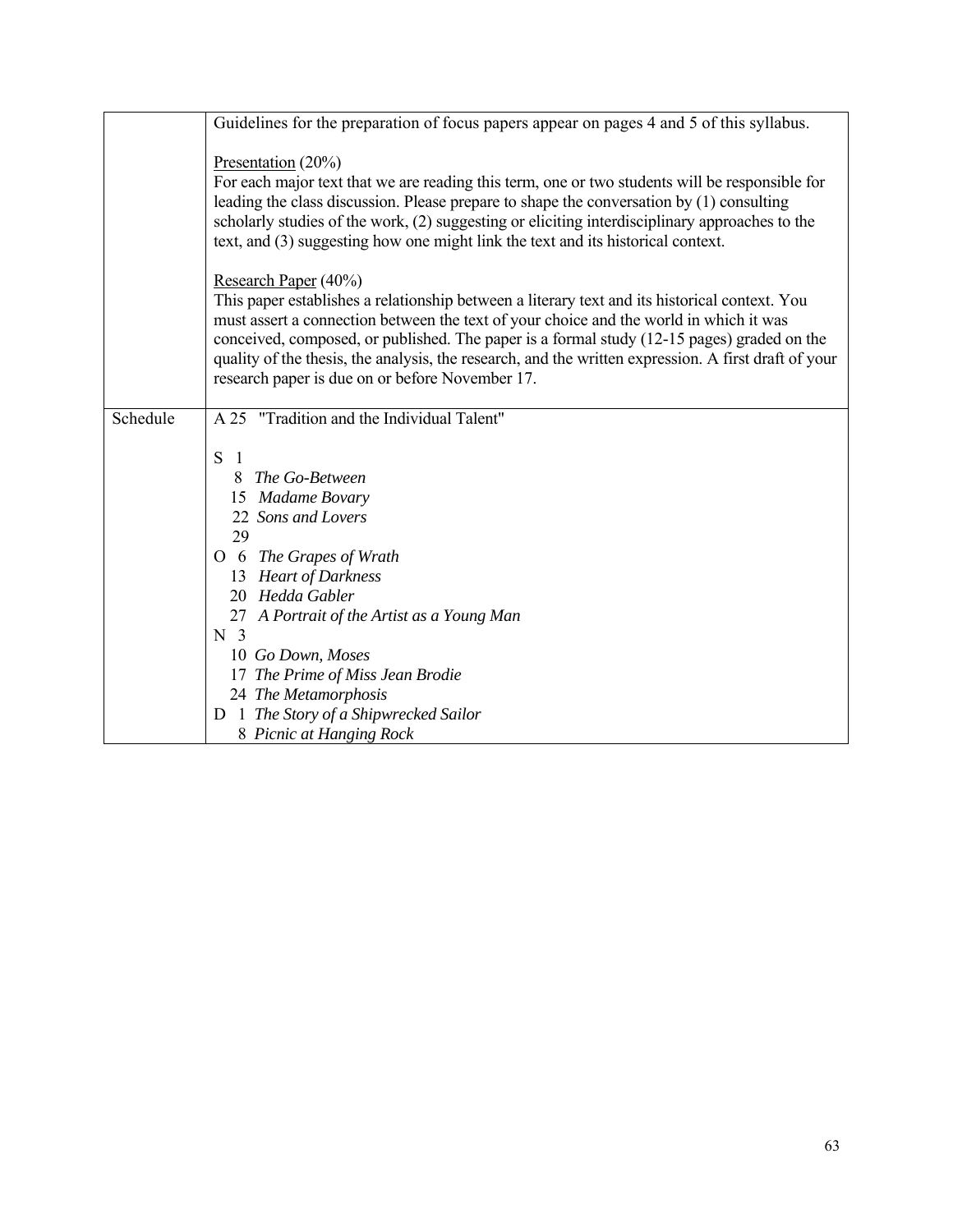| Course                        | <b>MILESTONES OF MODERN SCIENCE</b>                                                                                                                                                                                                                                                                                                                                                                                                                                                                                                                                                                                                                                                                                                                                                                                                                                                                                                                                                                                                  |
|-------------------------------|--------------------------------------------------------------------------------------------------------------------------------------------------------------------------------------------------------------------------------------------------------------------------------------------------------------------------------------------------------------------------------------------------------------------------------------------------------------------------------------------------------------------------------------------------------------------------------------------------------------------------------------------------------------------------------------------------------------------------------------------------------------------------------------------------------------------------------------------------------------------------------------------------------------------------------------------------------------------------------------------------------------------------------------|
|                               | Professor Joseph Siry, Rollins College                                                                                                                                                                                                                                                                                                                                                                                                                                                                                                                                                                                                                                                                                                                                                                                                                                                                                                                                                                                               |
|                               |                                                                                                                                                                                                                                                                                                                                                                                                                                                                                                                                                                                                                                                                                                                                                                                                                                                                                                                                                                                                                                      |
| Type                          | Core                                                                                                                                                                                                                                                                                                                                                                                                                                                                                                                                                                                                                                                                                                                                                                                                                                                                                                                                                                                                                                 |
| Description                   | Modern science amounts to an ongoing inquiry into what we know and what we remain ignorant<br>about in the universe. Seen as a journey from the past, scientists' endeavors are a pathway littered<br>with signs appearing as mileposts that both alert and confuse the traveler concerning how far we<br>must yet travel to solve underlying mysteries of material existence.<br>This class is an inquiry into the meaning of a few great contemporary ideas in the history of<br>science in the last two centuries that alert us to our own dubious role in the origins, essence and<br>character of experience. Our discourse is built around the great intellectual revolutions that mark<br>the development of scientific thought, particularly the events associated with Newton, Darwin,                                                                                                                                                                                                                                      |
|                               | Freud and Einstein who were great harbingers of our modern worldview.<br>The course explores the concept of empirical knowledge as one revolutionary ingredient in natural<br>history and natural philosophy. By emphasizing the importance of how and when scientists change<br>their ideas about existence, our pursuit encourages you to reflect on how we acquire knowledge of<br>the universe. We examine milestones in detail in the popular works of Feynman and Kaku in<br>physics, Mayr, and Margulis in biology. These books relate to the earlier milestones representing<br>the contributions of Kepler, Darwin, and geneticists.<br>Through the use of primary documents, commentaries, poetry, plays and allegories this<br>investigation of contemporary scientific thought's foundations conveys both the complexity of<br>technical details and the simplicity of methods used to distinguish errors from certainties about<br>nature. Thus we explore the treatment of science in rhetoric, literature, and drama. |
|                               | To demonstrate this dual character of science three thematic threads through this labyrinth of<br>physical existence are represented by the words: Cosmos, Bios, Lux - Order, life and light,<br>respectively, are applied to the course's numerous details as an organizational framework. This<br>orderliness conveys the pervasive magnitude of science's contributions to the intellectual,<br>commercial, political, social, and moral life of our times.                                                                                                                                                                                                                                                                                                                                                                                                                                                                                                                                                                       |
| Readings<br>and<br>References | <b>Required Texts</b><br>Mircea Eliade, The Sacred and the Profane.<br>Richard Feynman, The Meaning Of It All. $\sqrt{ }$<br>Bertolt Brecht, "Galileo."<br>$\bullet$<br>Deirdre N. McCloskey, The Rhetoric of Economics. √<br>Rene Dubos, The White Plague.<br>٠<br>Leo Marx, The Machine in the Garden. $\sqrt{ }$<br>$\bullet$<br>Ernst Mayr, One Long Argument. $\sqrt{ }$<br>$\bullet$<br>David Bainbridge, The X in Sex: How the X Chromosome Controls our Lives. $\sqrt{ }$<br>$\bullet$<br>Lynn Margulis, Symbiotic Planet. $\sqrt{}$<br>$\bullet$<br>Karen Horney, Neurosis and Human Growth. $\sqrt{ }$<br>$\bullet$<br>Michio Kaku, Beyond Einstein. (Anchor Books; RANDOM House, 1995). √<br>$\bullet$<br>Michael Frayn, "Copenhagen."<br>$\bullet$                                                                                                                                                                                                                                                                       |
|                               | Dramas:<br>Bertolt Brecht, Galileo. & Eric Bentley's essay.                                                                                                                                                                                                                                                                                                                                                                                                                                                                                                                                                                                                                                                                                                                                                                                                                                                                                                                                                                          |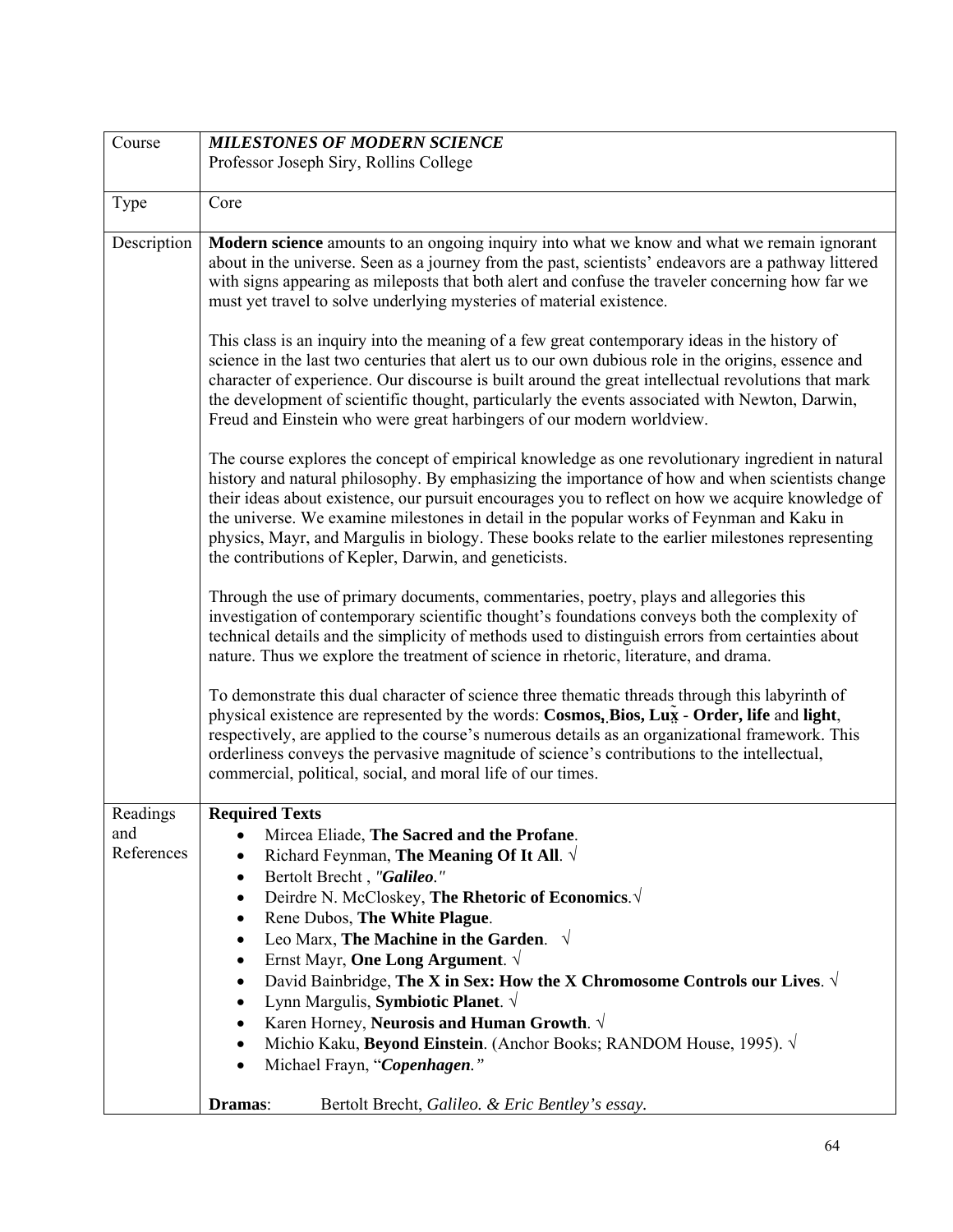|          | Michael Frayn, Copenhagen.                                                                                                                                                                                                                                                                                                                                                                                                                                                                                  |
|----------|-------------------------------------------------------------------------------------------------------------------------------------------------------------------------------------------------------------------------------------------------------------------------------------------------------------------------------------------------------------------------------------------------------------------------------------------------------------------------------------------------------------|
| Schedule | <b>January</b><br>Who are we, & what ought we to know about this world? <i>zeitgeist</i> & themes of <b>Cosmos</b> ,<br>17<br>Life, & Light.                                                                                                                                                                                                                                                                                                                                                                |
|          | 24<br>Cosmic worldviews and hierophany, The Sacred and the Profane, by M. Eliade.<br>Research ideas due.                                                                                                                                                                                                                                                                                                                                                                                                    |
|          | <b>Describing a cosmos:</b> Brecht, "Galileo" & The Rhetoric of Economics, D. McKloskey,<br>31<br>pp. xi-34. 107-111.                                                                                                                                                                                                                                                                                                                                                                                       |
|          | <b>February</b><br>Worldviews, <i>zeitgeist</i> , & methods: The Meaning of it All, R. Feynman<br>7                                                                                                                                                                                                                                                                                                                                                                                                         |
|          | The Machine in the Garden, by Leo Marx. Do worldviews shape technology? Research<br>14<br>proposal due.                                                                                                                                                                                                                                                                                                                                                                                                     |
|          | Life: The White Plague, by Rene Dubos the personal quest for health and public sanitas.<br>21                                                                                                                                                                                                                                                                                                                                                                                                               |
|          | 28<br>Life: Shattering complacent worldviews & Ernst Mayr, One Long Argument.                                                                                                                                                                                                                                                                                                                                                                                                                               |
|          | <b>March</b><br><b>Life</b> : The X in Sex: How the X Chromosome Controls our Lives by David Bainbridge.<br>6<br><b>Essay Due</b>                                                                                                                                                                                                                                                                                                                                                                           |
|          | 13<br>Spring Break:                                                                                                                                                                                                                                                                                                                                                                                                                                                                                         |
|          | 20<br>Life, its five or six kingdoms? and Lynn Margulis, Symbiotic Planet. Research<br>bibliography due.                                                                                                                                                                                                                                                                                                                                                                                                    |
|          | 27<br>The human predicament and Karen Horney, Neurosis and Human Growth.                                                                                                                                                                                                                                                                                                                                                                                                                                    |
|          | <b>April</b><br>3<br>Light: quantum relativity's paradox & Beyond Einstein, by Michio Kaku                                                                                                                                                                                                                                                                                                                                                                                                                  |
|          | Michael Frayn, Copenhagen. Research Draft due.<br><b>10</b>                                                                                                                                                                                                                                                                                                                                                                                                                                                 |
|          | 17<br>Microcosm: quarks, genes & <i>uncertainty</i> in our post-modern <i>zeitgeist</i> : Ernst Mayr, One<br>Long Argument.                                                                                                                                                                                                                                                                                                                                                                                 |
|          | 24<br>FINAL oral presentations, a 5-minute, succinct rehearsed talk to us.<br>Reports on research essays concerning a profound scientific idea: What did you learn?<br>May 1 FINAL oral presentations, a 5-minute, succinct rehearsed talk to us.<br>Reports on research essays concerning a profound scientific idea: What did you learn?                                                                                                                                                                  |
|          | <b>Welcome</b> to our inquiry about the great ideas, discoveries and influences in science that have<br>shaped our current knowledge of the order, origins and behavior of existence. Science is that facet<br>of the quest for order, meaning and predictability in reality, dominating our lives today. As the<br>heirs of an unfathomable ancient legacy of dreams, mistakes and hunches gone wrong, modern<br>science is a method of detecting errors as we discover a sublime meaning to our conscious |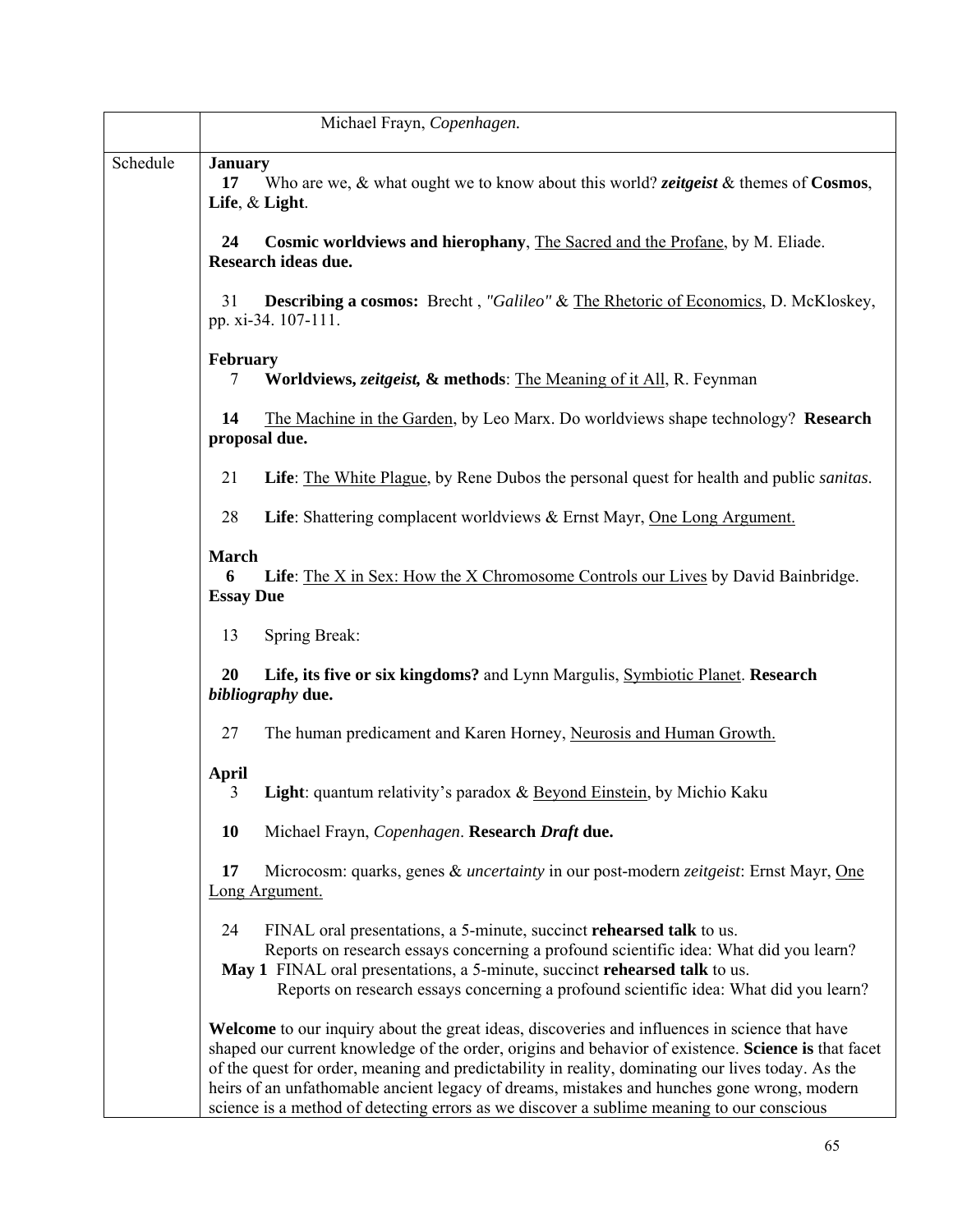existence in an immense universal emptiness.

## **What must you accomplish in this class? value.**

Attendance, speaking in class about questions from the texts, active participation: **20%**

**Two Response papers** (short): 2-3 pages typed (books of your choice) due the days indicated: [Feynman, 2/7; Marx, 2/14; Dubos/White Plague, 2/21; Mayr, 2/28; Genetics, 3/6; Margulis, 3/20; Horney, 3/27; Kaku, 4/3;.]**20%**

**Mid-term essay** (long) : 6-7 pages typed, **due 3/6**: How have ideas associated with Newton, Darwin, Einstein, or technology changed your thoughts about the cosmos? **Use the texts** (Eliade, Feynman, Brecht, Bentley, McCloskey, Marx, Mayr) to support your views. **20%** 

**Term-long research paper** on a scientific topic of your choice: 10-12 pages typed (excluding the footnotes, timeline & bibliography); use the readings to support your views!

**Thesis** statement & timeline due: one page typed, a paragraph and ten to twelve dates explained.

**Abstract** and **bibliography** (due 3/20) one page abstract on the scope and focus, an annotated bibliography of at least six sources not from the world wide web and three or four from the web.

**Orally report** on the essay, a rehearsed 5-minute concise oral presentation discussing what you learned about a significant scientific idea of some importance. (4/24 or 5/1)

**Final draft due** – for every web based source of information you should have two print research sources, preferably one from a periodical and one from a book (4/10-17). I return these drafts to you and you have until 5/1 to turn in the redraft –should you chose to do so.

Both the **Study Guide** (posted on the MLS web page) and many sections of **my web site** are there for you to use and refer to with respect to definitions, the times and people we are studying.

If you would like to have and get credit for a threaded discussion in the class, please let me know so that I can set that up in Blackboard, a software program the College hosts for just such a purpose.The history of science is studied: internally as discoveries or externally as social influences.

| methods of science      |            |           |  |
|-------------------------|------------|-----------|--|
| subject of study        | analytical | synthetic |  |
| macrocosm<br>[universe] |            |           |  |
| microcosm               |            |           |  |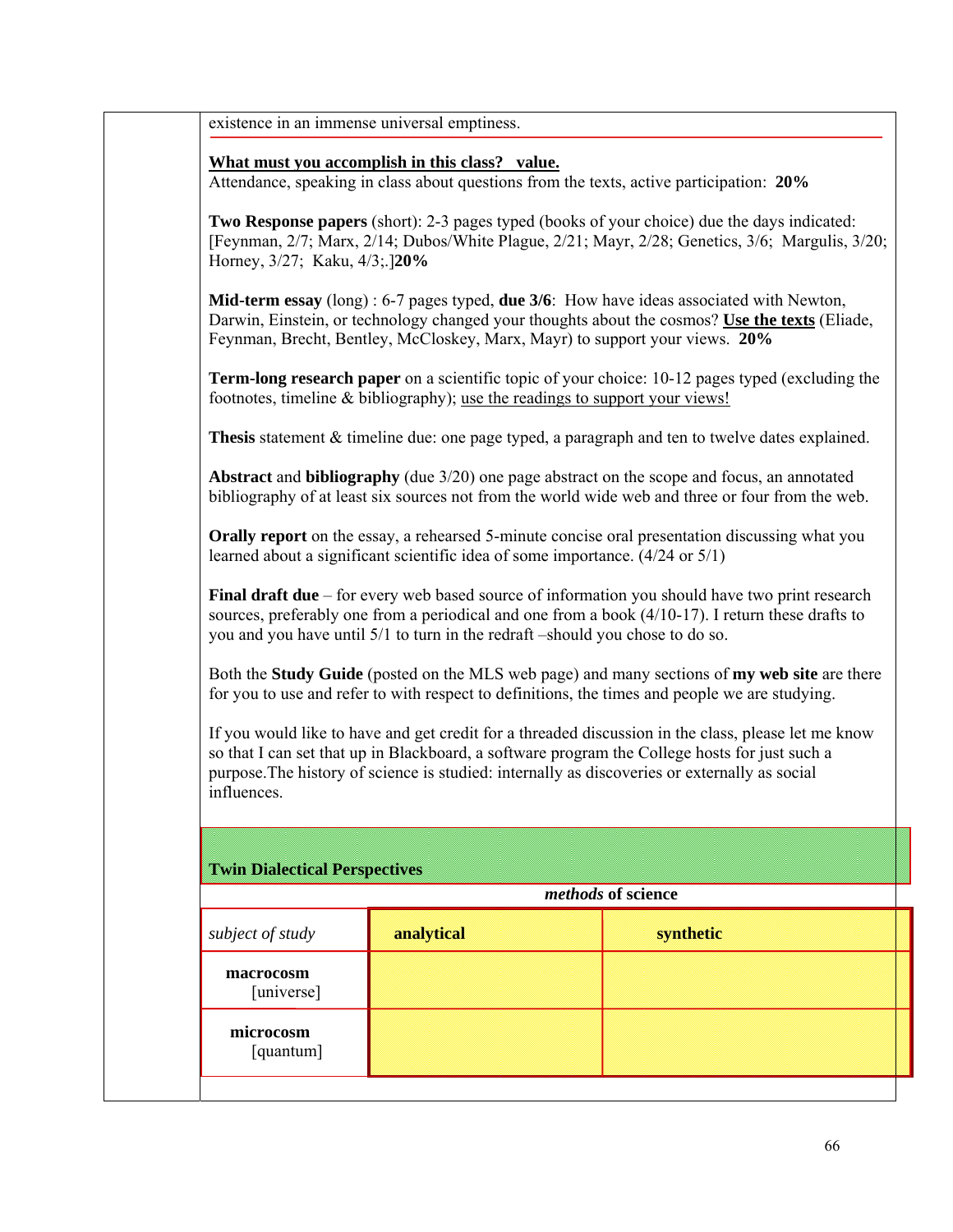| You may select any topic related to science, biographies of scientists or the influence of events on<br>science or science on events as a focus of your research. The ideal is for you to write a research<br>essay of some length to inform us about some important facet of science.                                                                                                                                                                                                                                                                                                                                                                                                                                                                                                                                                                                                                                                                                                                                                                                                                                               |
|--------------------------------------------------------------------------------------------------------------------------------------------------------------------------------------------------------------------------------------------------------------------------------------------------------------------------------------------------------------------------------------------------------------------------------------------------------------------------------------------------------------------------------------------------------------------------------------------------------------------------------------------------------------------------------------------------------------------------------------------------------------------------------------------------------------------------------------------------------------------------------------------------------------------------------------------------------------------------------------------------------------------------------------------------------------------------------------------------------------------------------------|
| Although any topic that has a corresponding article in Scientific American, or Nature, or Isis, or<br>Zygon, may be the focus of your term-long research paper here are some suggestions for you to<br>consider. Both you and I should concur on any choice you make:                                                                                                                                                                                                                                                                                                                                                                                                                                                                                                                                                                                                                                                                                                                                                                                                                                                                |
| Internal history of science (ideas about the accurate rendering of nature)<br>What are revolutions in science? (Thomas Kuhn and I. Bernard Cohen)<br>Was Galileo or the Church more wrong in the trial of Galileo in 1633?<br>How is cosmology different today from Newton's time? (Hawking,<br>Who was Isaac Newton and what did he achieve in his lifetime? (Christianson)<br>Who were the precursors of Darwin? (Eisley)<br>How did Darwin change our view of life? (Gould, Mayr, Ghiselin)<br>Conquest of chemistry compounds [search for a periodic table of elements]. (Lavoisier,<br>Mendeleev)<br>What did Marie and Pierre Curie accomplish? $(E=Mc^2)$<br>How time and space are depicted in western thought as opposed to eastern concepts (Capra).<br>What is the measure of matter in the Quantum universe? (Hawking, Lederman, Gell-Mann)<br>The coming of genetics and twentieth century ideas of inheritance (Watson, Lewontin, Keller).<br>The search for the molecules of inheritance, Rosalind Franklin & Barbara Maclintock.<br>Reductionism & specialization in science, (some specific example of); 1780-1980. |
| External history of science (influences of scientific discovery on society)<br>Did the Renaissance create scientific thought or did scientific practices create a renaissance?<br>Newton, the bible, and a mechanistic view of God as clockmaker.<br>Was the secularization of modern society due to science or due to commercial culture?<br>Women's work and "separate spheres" as a response to professional specialization in 19th century.<br>The Industrial Revolution as a fruit on the Newtonian tree of science (Leo Marx).<br>Opposition to Darwin from the scientific and religious communities.<br>Social Darwinism and the reconfiguration of ethnic politics 1860-1960.<br>Atomic scientists and the uses of power and policy of mass destruction 1939-1999.<br>Eugenics and the perfection of the human race 1880-1950.<br>The rise of an ethical concern for wildlife, animals and our Earth (Rene Dubos).<br>The loss of species and the destruction of ecosystems (E. O. Wilson).<br>The influence of empirical science on applied science, technology $\&$ engineering (Leo Marx).                                |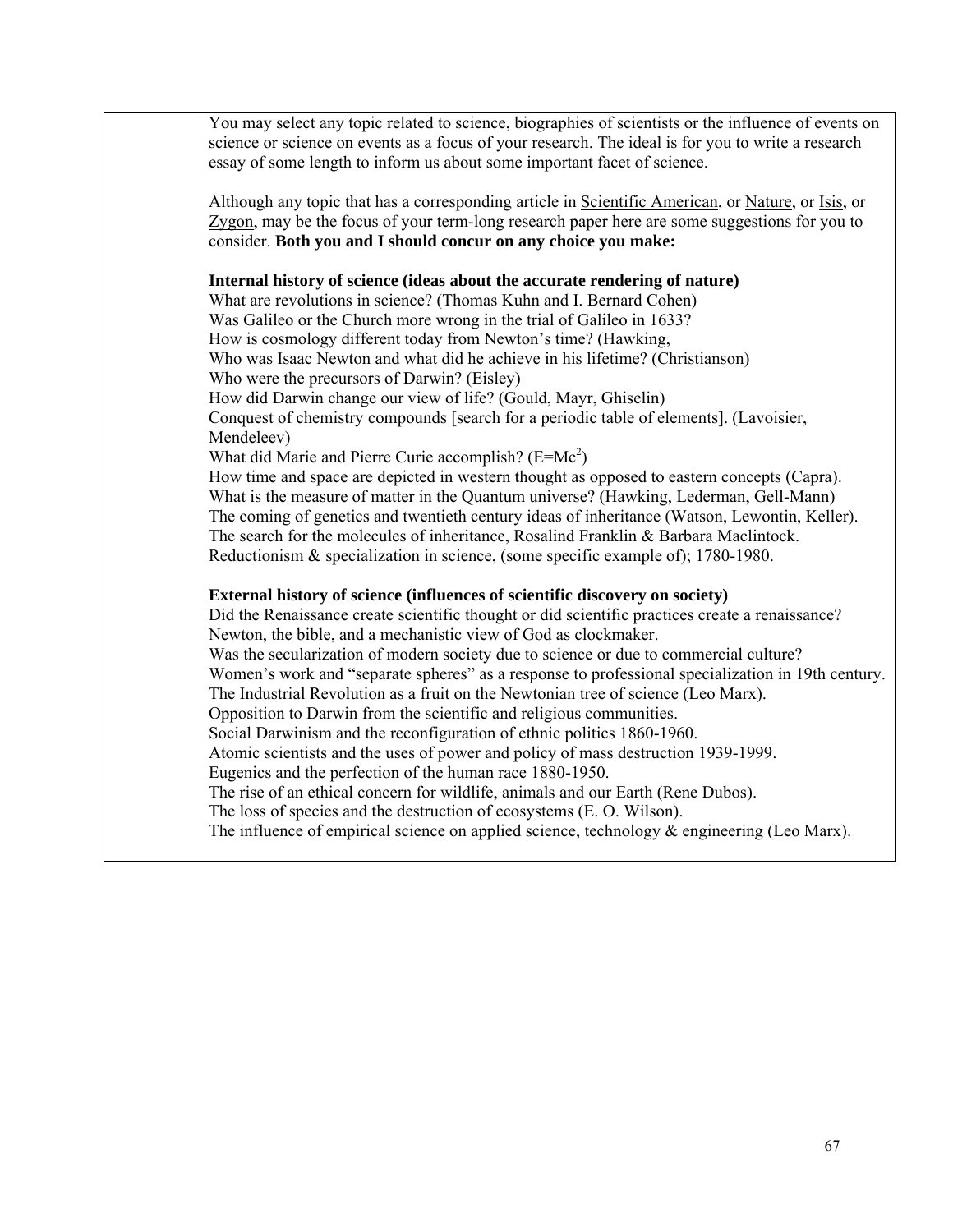| Course                        | <b>RELIGION AND WESTERN CULTURE</b>                                                                                                                                                                                                                                                                                                                                                                                                                                                                                                                                                                                                                                                                                                                                                                                                                                                                                                                                                                                                                                                                                                                                                          |
|-------------------------------|----------------------------------------------------------------------------------------------------------------------------------------------------------------------------------------------------------------------------------------------------------------------------------------------------------------------------------------------------------------------------------------------------------------------------------------------------------------------------------------------------------------------------------------------------------------------------------------------------------------------------------------------------------------------------------------------------------------------------------------------------------------------------------------------------------------------------------------------------------------------------------------------------------------------------------------------------------------------------------------------------------------------------------------------------------------------------------------------------------------------------------------------------------------------------------------------|
|                               | Professor R. Barry Levis, Rollins College                                                                                                                                                                                                                                                                                                                                                                                                                                                                                                                                                                                                                                                                                                                                                                                                                                                                                                                                                                                                                                                                                                                                                    |
|                               |                                                                                                                                                                                                                                                                                                                                                                                                                                                                                                                                                                                                                                                                                                                                                                                                                                                                                                                                                                                                                                                                                                                                                                                              |
| Type                          | Core                                                                                                                                                                                                                                                                                                                                                                                                                                                                                                                                                                                                                                                                                                                                                                                                                                                                                                                                                                                                                                                                                                                                                                                         |
| Description                   | With the fall of the Roman Empire and the end of the Ancient World, Europe began a long<br>transitional period which concluded with the dawning of the modern period. Once regarded as an<br>age of darkness and stagnation, the Middle Ages more recently has been perceived as an era of<br>remarkable intellectual and cultural vitality. Perhaps the main influence on medieval thought and<br>civilization has been the church. Christianity became the single most preponderant institution in<br>Europe in intellectual, political, social, economic, as well as religious spheres. In this course, we<br>will explore the impact of Christianity on Europe, how it came to dominate thought and culture<br>and then how other factors replaced it in the fifteenth and sixteenth century. Finally we will<br>explore the growth of modern attitudes and the triumph of secularism.                                                                                                                                                                                                                                                                                                   |
|                               | <b>Course Goals</b><br>1.<br>To explore the emergence of religious influence on Western culture and its blending with<br>the pre-existing ancient culture.<br>2.<br>To assess the impact that religion had on the emergence of modern western culture.<br>To examine the impact of secularism on the decline of religious influence.<br>3 <sub>1</sub><br>To develop research skills appropriate to graduate study.<br>4.                                                                                                                                                                                                                                                                                                                                                                                                                                                                                                                                                                                                                                                                                                                                                                    |
|                               | <b>Essays</b><br>For three reading assignments, students are required to complete an essay of approximately<br>750 words dealing with a specific aspect of the material. The essay should consider a single<br>ideal or point which attracts the student, in which that idea is fully explored, showing its<br>relevance not only to the period under consideration but also to what has been studied<br>previously. It must not merely review the entire assignment, but explore a single idea in depth.<br>These essays will be used as the basis for class discussion and a select few may be read each<br>week. Essays will be collected and evaluated weekly.                                                                                                                                                                                                                                                                                                                                                                                                                                                                                                                           |
|                               | <b>Term Paper</b><br>Each student will produce a fifteen-page term paper on a topic of his or her own choosing. The<br>topic should be narrowly defined and focus on a specific aspect of the material we cover in<br>this course. The paper will be based on an extensive bibliography utilizing primary resources<br>as well as current scholarship. Nevertheless, the finished product should concentrate on the<br>original analysis of the student. Because students may not have undertaken a project of this<br>nature in some time, we will devote some class time to general hints about research<br>techniques, and students will confer frequently with the instructor. By February 11, students<br>must meet with the instructor to select a topic. A preliminary bibliography will be submitted<br>on February 18. Sample note cards must be submitted on March 3. By April 21, students must<br>review with the instructor a thesis statement, opening paragraph, and outline of the paper. The<br>final paper must be submitted by May 5. Students must follow all of the steps of the<br>research project exactly as directed in order to receive credit for the assignment. |
| Readings<br>and<br>References | John Dominic Crossan, Jesus, A Revolutionary Biography (Harper SanFrancisco)<br>Augustine, The Confessions (Mentor)<br>Sir Gawain and the Green Knight (Norton)<br>Thomas Aquinas, <i>Politics and Ethics</i> (Norton)                                                                                                                                                                                                                                                                                                                                                                                                                                                                                                                                                                                                                                                                                                                                                                                                                                                                                                                                                                       |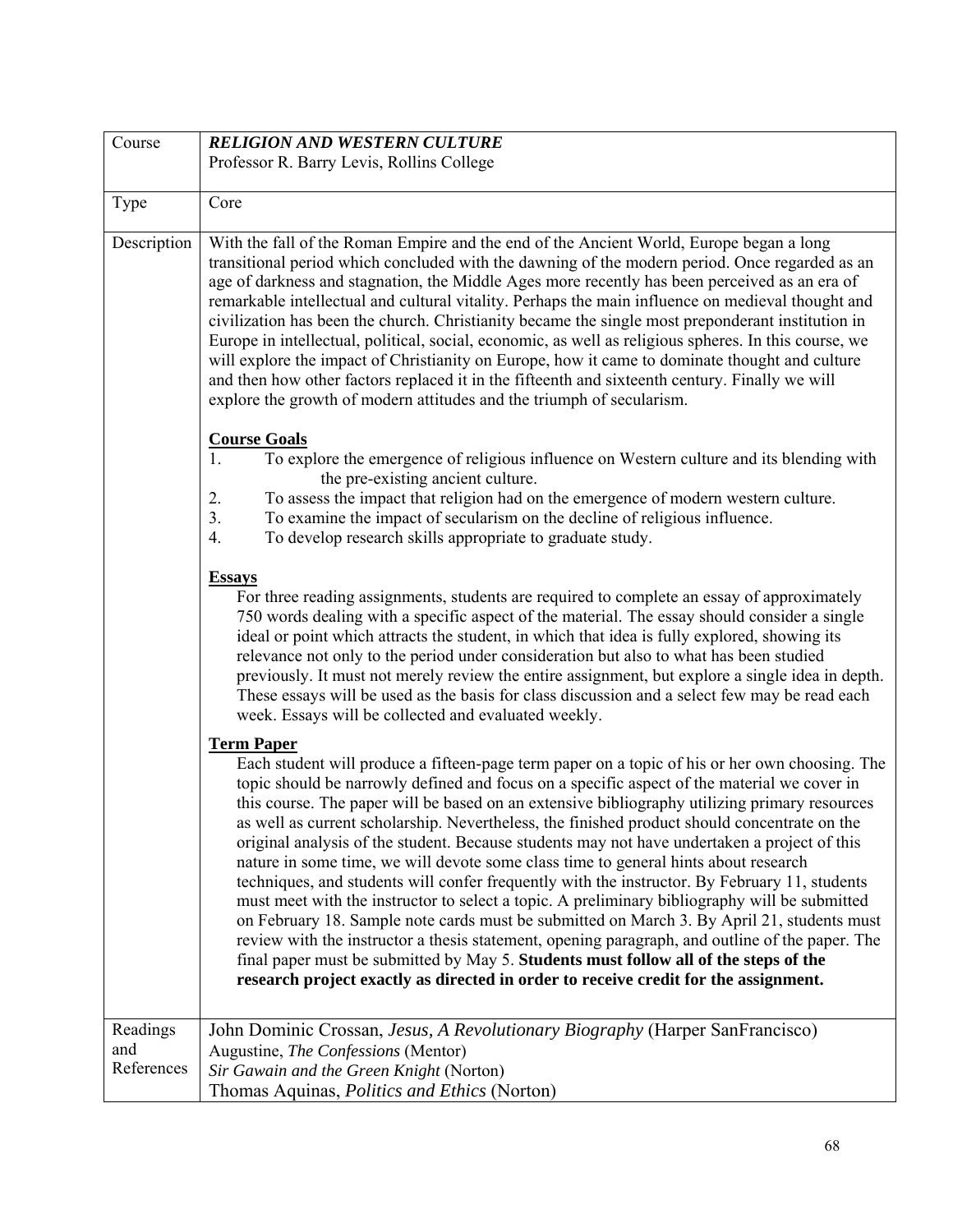|                                                                                                                    | Christine de Pizan, The Book of the City of Ladies (Persea Books)<br>Erasmus, The Praise of Folly (Norton)<br>Galileo, Discoveries and Opinions (Doubleday)<br>Pascal, Selections from the Thoughts (Dover)<br>Swift, Tale of a Tub (Oxford Press)<br>Julian of Norwich, Revelation of Divine Love (Penguin) |  |
|--------------------------------------------------------------------------------------------------------------------|--------------------------------------------------------------------------------------------------------------------------------------------------------------------------------------------------------------------------------------------------------------------------------------------------------------|--|
| Castiglione, <i>Book of the Courtier</i> (Penguin)<br>Kate Turabian, A Manual for Writers of Term Papers (Chicago) |                                                                                                                                                                                                                                                                                                              |  |
| Schedule<br>Introduction<br>Library Orientation                                                                    |                                                                                                                                                                                                                                                                                                              |  |
|                                                                                                                    | The Beginnings of Christianity<br>Crossan                                                                                                                                                                                                                                                                    |  |
|                                                                                                                    | The Triumph of Christianity<br>The Gospel According to John; The Epistle of Paul to the Romans                                                                                                                                                                                                               |  |
|                                                                                                                    | The Church Fathers<br>Augustine, Confessions                                                                                                                                                                                                                                                                 |  |
|                                                                                                                    | The Age of Chivalry<br>Sir Gawain                                                                                                                                                                                                                                                                            |  |
|                                                                                                                    | Research Break; No Class                                                                                                                                                                                                                                                                                     |  |
|                                                                                                                    | The Medieval Synthesis<br>Aquinas, Politics & Ethics                                                                                                                                                                                                                                                         |  |
| <b>Spring Break</b>                                                                                                |                                                                                                                                                                                                                                                                                                              |  |
|                                                                                                                    | Medieval Mysticism<br>Julian of Norwich                                                                                                                                                                                                                                                                      |  |
|                                                                                                                    | Medieval Women<br>Christine de Pizan, The Book of the City of Ladies                                                                                                                                                                                                                                         |  |
|                                                                                                                    | The Italian Renaissance<br>Castiglione, Book of the Courtier                                                                                                                                                                                                                                                 |  |
|                                                                                                                    | The Northern Renaissance<br>Erasmus, The Praise of Folly                                                                                                                                                                                                                                                     |  |
|                                                                                                                    | The Reformation<br>Martin Luther and John Calvin (R)                                                                                                                                                                                                                                                         |  |
|                                                                                                                    | The Impact of Science<br>Galileo, The Starry Messenger                                                                                                                                                                                                                                                       |  |
|                                                                                                                    | Religious Reaction to the New Thought<br>Pascal, Selections from The Thoughts; Bach, St. John                                                                                                                                                                                                                |  |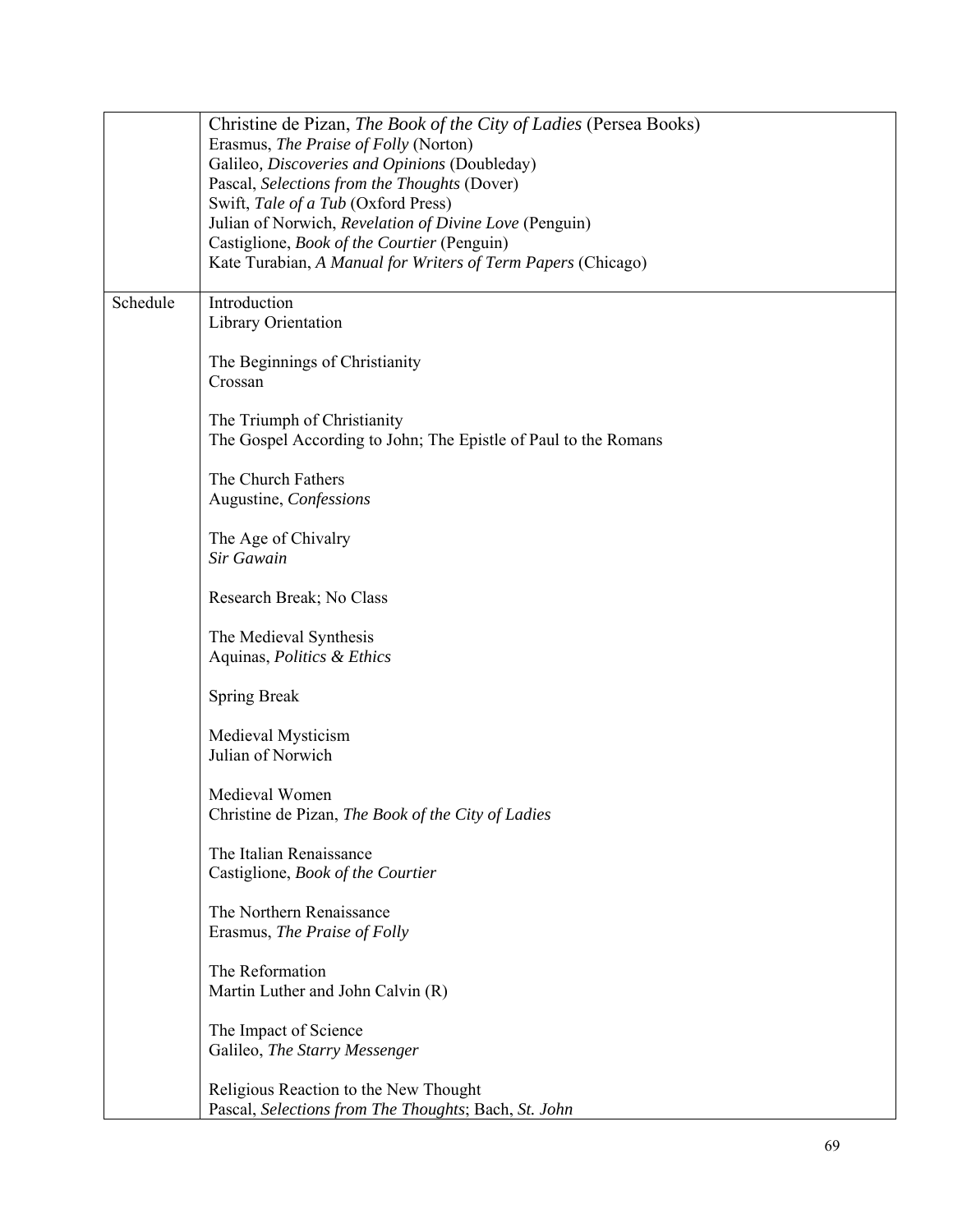| The Enlightenment      |
|------------------------|
| Swift, Tale of a Tub   |
| <b>Term Papers Due</b> |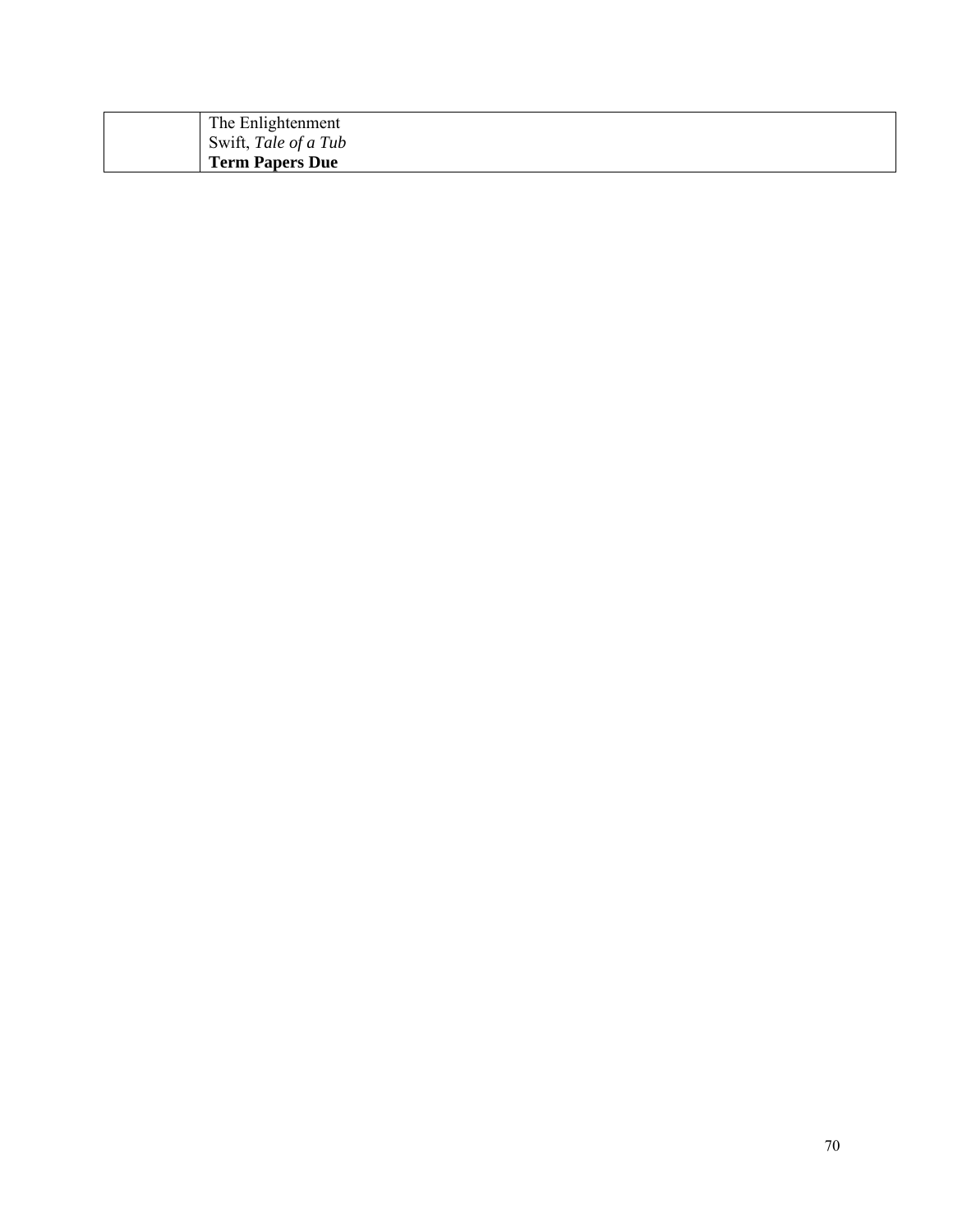| Course      | <b>RELIGION AND WESTERN CULTURE - 2</b>                                                                                                                                                                                                                                                                                                                                                                                                                                                                                                                                                                                                                                                                                                                |  |  |  |
|-------------|--------------------------------------------------------------------------------------------------------------------------------------------------------------------------------------------------------------------------------------------------------------------------------------------------------------------------------------------------------------------------------------------------------------------------------------------------------------------------------------------------------------------------------------------------------------------------------------------------------------------------------------------------------------------------------------------------------------------------------------------------------|--|--|--|
|             | Professor Steve Phelan, Rollins College                                                                                                                                                                                                                                                                                                                                                                                                                                                                                                                                                                                                                                                                                                                |  |  |  |
|             |                                                                                                                                                                                                                                                                                                                                                                                                                                                                                                                                                                                                                                                                                                                                                        |  |  |  |
| Type        | Core                                                                                                                                                                                                                                                                                                                                                                                                                                                                                                                                                                                                                                                                                                                                                   |  |  |  |
| Description | The Judaeo-Christian culture of Europe with its mixtures of Greek philosophy and modern<br>science/technology is in crisis, or at least on trial, in the current conflicts of the Middle East<br>and across the globe. This course will move quickly over three millennia on the stepping<br>stones of the great books—the Torah, the Bible, and the Koran backed up by their rich oral<br>and critical traditions—to discover in the Roman Empire, the Middle Ages, the Renaissance,<br>and the Enlightenment how those traditions are embodied in some of the most powerful and<br>creative voices of western culture.                                                                                                                               |  |  |  |
|             | Our initial questions will revolve around the universal religious impulse and the<br>manifestations of it in creation mythology (Aristotle: $mythos =$ story). Here we see oral<br>cultures evolving concepts of divinity in poetic forms conducive to ritual and sacrifice. In the<br>second phase, religion and God become embodied in a text which has both a letter and a spirit.<br>In this phase of the course, we will investigate the modes of interpretation.                                                                                                                                                                                                                                                                                 |  |  |  |
|             | Both of these manifestations of religion exist inside the political and social dimensions of a<br>changing human society. In the third phase of the course we will study some of these<br>"external" factors. How do the three religions of the inspired book react to the Golden Age of<br>Greek culture and its relatively secular stance? What happens when indigenous religion meets<br>up with nation and empire, with collapse of empire and expansion to new worlds? As<br>philosophy and science grow, how does religion adapt? What do feudalism and democracy<br>have to do with religion? Why does religious fervor seem always eventually to divide the<br>congregation? How important or even tenable are the basic theological concepts? |  |  |  |
|             | In the process of building this foundation for our entire body of knowledge, we will focus on<br>the questions of peace, conflict, war, holy land, proselytism, exclusion/inclusion, community,<br>and social justice. All three religions have profound understanding and rich textures of ideals<br>for human growth and development. So where do the crusades and holocausts and suicide<br>bombings fit in?                                                                                                                                                                                                                                                                                                                                        |  |  |  |
|             | <b>GOALS OF THE COURSE:</b><br>To erect the scaffold on which to arrange the history of western civilization.<br>To learn how to read a book of religion.<br>1.<br>To follow the evolution of religious concepts through historical change.<br>2.<br>To learn how to focus a course and a question into a project of research with depth and<br>3.<br>clarity.<br>4. To learn how to write a term paper at the graduate level.<br>5. To bridge the period between the classical era of Greece and the modern age of<br>science and technology.<br>6. Better to understand the roots of the current crisis and its religious heritage.<br>7. To grow lasting friendships through appreciation of our differences.                                       |  |  |  |
|             | <b>COURSEWORK:</b><br>Each student will sign up for two or three focus papers during the term. These papers (600-800)<br>words) will focus on a single idea suggested by the readings for the week and valuable for the<br>student's own research project. The focus paper must have a clear and unified approach while                                                                                                                                                                                                                                                                                                                                                                                                                                |  |  |  |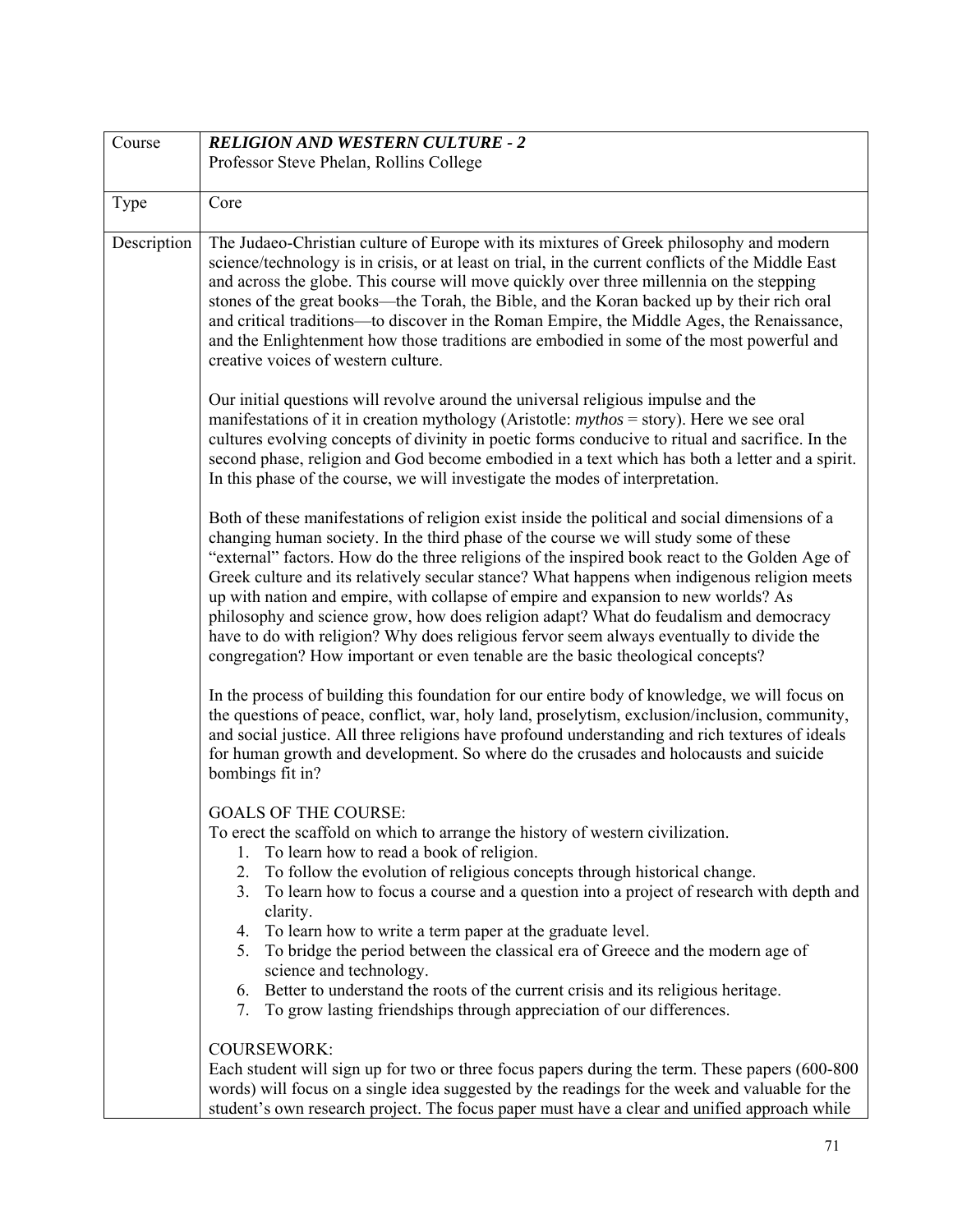|                        | demonstrating critical perspective. During the class period, the student will summarize the<br>focus paper as a way of initiating discussion. If you are thoroughly familiar with the reading<br>for the week, you may do your focus paper or give an introductory report on an alternate item<br>indicated by the asterisk. Please negotiate this in advance so that we don't have more than one<br>student doing the switch in any given week.<br>A term paper of 10-12 pages will be due on April 19 ( <i>nota bene</i> : not a class day) on a subject<br>of personal choice relevant both to the course and the issues of our times. Choose a topic for<br>which you have some passion or concern. The paper should have a clear focus and deal |
|------------------------|------------------------------------------------------------------------------------------------------------------------------------------------------------------------------------------------------------------------------------------------------------------------------------------------------------------------------------------------------------------------------------------------------------------------------------------------------------------------------------------------------------------------------------------------------------------------------------------------------------------------------------------------------------------------------------------------------------------------------------------------------|
|                        | reasonably with the historical context. In other words, even if you focus on one author or text,<br>you are required through your library and internet research to give evidence from outside the<br>author and text. Suggested deadlines to give yourself: topic and prospectus by week 3 (email<br>to me for comments), bibliography by week 6, thesis statement and outline for the workshop at<br>week 9, and first full draft by week 11. The final draft in MLA documentation, including a<br>bibliography, is due in my office by 7 pm, Thursday, April 19 <sup>th</sup> .                                                                                                                                                                    |
| Readings<br>and        | See below.                                                                                                                                                                                                                                                                                                                                                                                                                                                                                                                                                                                                                                                                                                                                           |
| References<br>Schedule | Introduction and Library Orientation                                                                                                                                                                                                                                                                                                                                                                                                                                                                                                                                                                                                                                                                                                                 |
|                        | Emergence: Your Story of Creation                                                                                                                                                                                                                                                                                                                                                                                                                                                                                                                                                                                                                                                                                                                    |
|                        | Ancient Israel, Judaism, and The Story of Creation<br>The Bible: <i>Genesis</i> , chaps. 1-11 read carefully, then scan the rest<br>Karen Armstrong: Holy War, vii-75<br>Creation mythology: bring in one, non-western creation account                                                                                                                                                                                                                                                                                                                                                                                                                                                                                                              |
|                        | The Formation of Christianity: From the Gospels to Irenaeus<br>The Bible: John's Gospel<br>John D. Crosson: Jesus: A Revolutionary Biography<br>Matthew, Mark, Luke, or Thomas                                                                                                                                                                                                                                                                                                                                                                                                                                                                                                                                                                       |
|                        | Christianity, Empire, and Neoplatonism:<br>Aurelius Augustine: The Confessions, Books 1-10, scan rest<br>Augustine: The City of God                                                                                                                                                                                                                                                                                                                                                                                                                                                                                                                                                                                                                  |
|                        | The Formation of Islam and its Medieval Influences<br>Armstrong: 147-274<br>The Koran: everyone bring some excerpts                                                                                                                                                                                                                                                                                                                                                                                                                                                                                                                                                                                                                                  |
|                        | The Age of Chivalry:<br>Sir Gawain and the Green Knight<br>The Song of Roland or Chretien de Troyes (Percival)                                                                                                                                                                                                                                                                                                                                                                                                                                                                                                                                                                                                                                       |
|                        | Gothic Architecture and Scholasticism:<br>Thomas Aquinas: On Politics and Ethics, 3-111<br>Panofsky, M^le                                                                                                                                                                                                                                                                                                                                                                                                                                                                                                                                                                                                                                            |
|                        | <b>SPRING BREAK</b>                                                                                                                                                                                                                                                                                                                                                                                                                                                                                                                                                                                                                                                                                                                                  |
|                        | The Medieval World View:                                                                                                                                                                                                                                                                                                                                                                                                                                                                                                                                                                                                                                                                                                                             |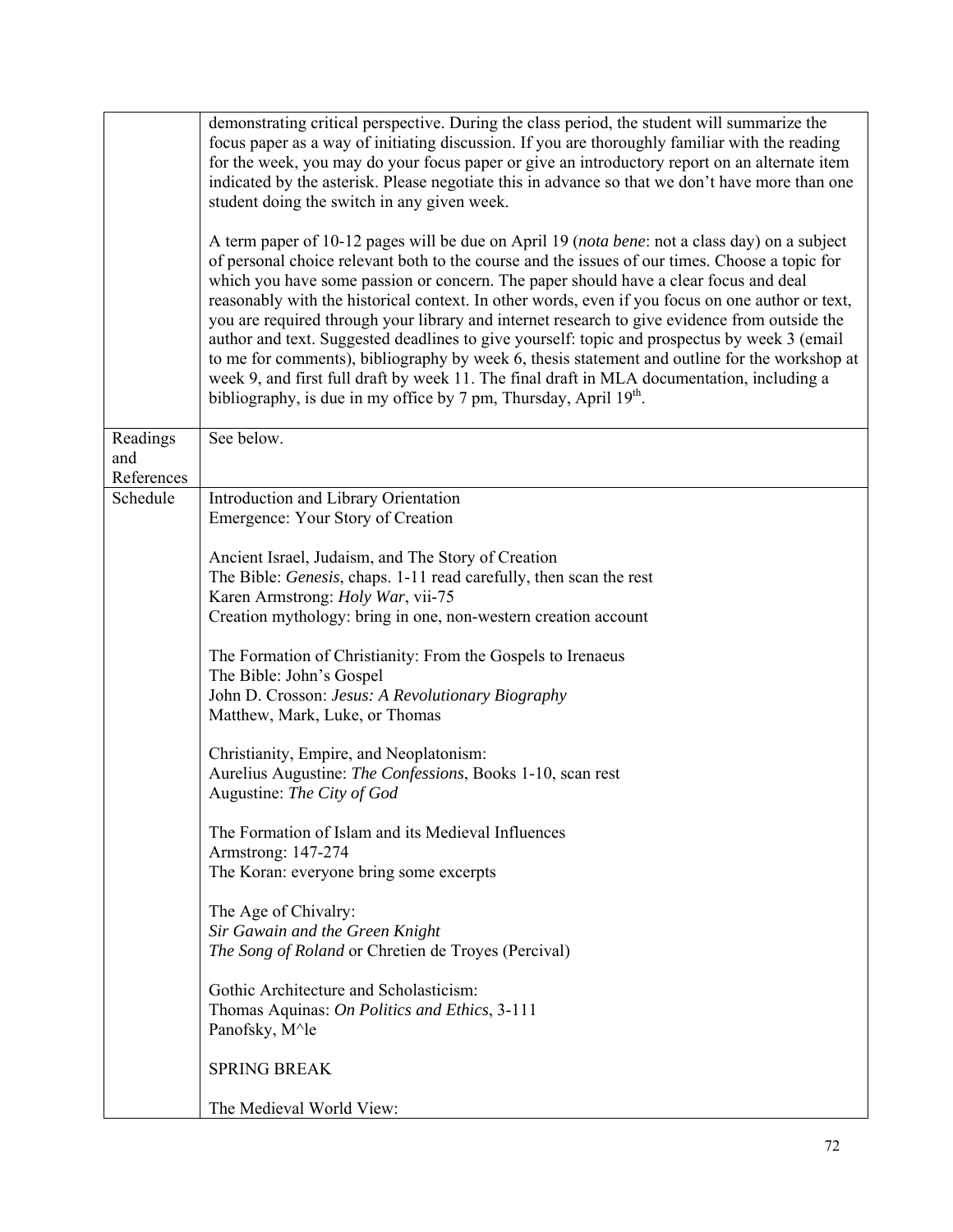| Dante Alighieri: The Inferno                                                                |
|---------------------------------------------------------------------------------------------|
| Geoffrey Chaucer: The Canterbury Tales                                                      |
|                                                                                             |
| Medieval Mysticism:                                                                         |
| Julian of Norwich: Revelations of Divine Love                                               |
| Meister Eckhart: Selections to be provided                                                  |
|                                                                                             |
| Workshop on research papers:                                                                |
| Bring your stuff: notecards, outlines, definitions, thesis statement, unanswered questions, |
| laptop, rough drafts                                                                        |
|                                                                                             |
| Humanism and The Northern Renaissance:                                                      |
| Desiderius Erasmus: The Praise of Folly                                                     |
| Thomas More: Utopia                                                                         |
|                                                                                             |
| The Reformation:                                                                            |
| Martin Luther: Selections, 42-98, 166-206, 363-503                                          |
| John Calvin, George Fox, Cotton Mather, etc.                                                |
| Full paper due with all drafts and readers' comments                                        |
|                                                                                             |
| Science and the Enlightenment: Galileo's Telescope of Creation                              |
| Galileo Galilei: Discoveries and Opinions, first three parts with intros                    |
| William Bartram: selections provided                                                        |
|                                                                                             |
| Christian Humanism and the End of the Epic                                                  |
| John Milton: Paradise Lost, esp. Books I-II, VIII-IX, outline                               |
| Johann Sebastian Bach:                                                                      |
|                                                                                             |
| Final: feast or fast?                                                                       |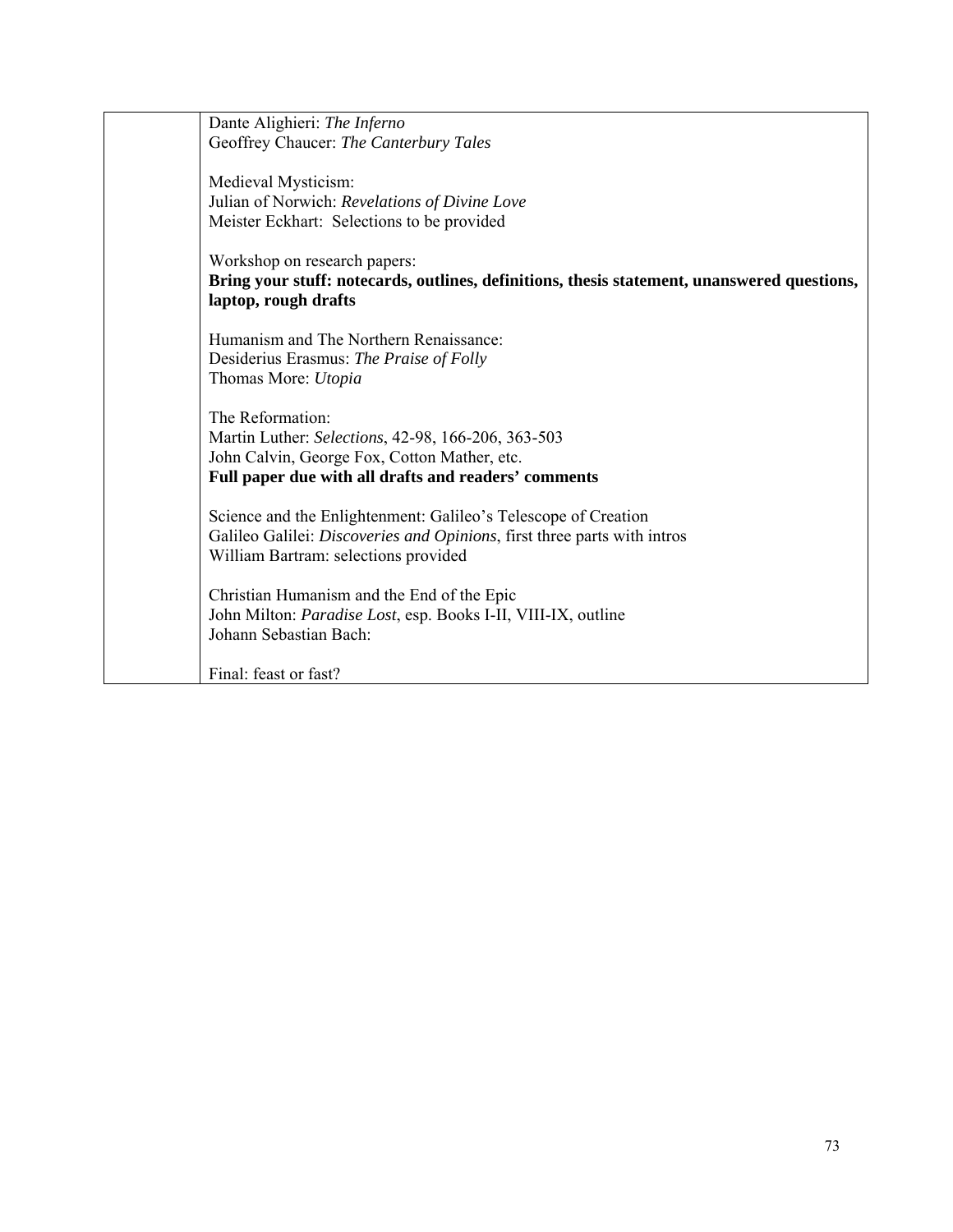| Course      | <b>THE HUMAN ORDER</b>                                                                                                                                                                                                                                                                                                                                                                                                                                                                                                                                                                                                                                                                                                                                                                                                                                                                            |  |  |  |
|-------------|---------------------------------------------------------------------------------------------------------------------------------------------------------------------------------------------------------------------------------------------------------------------------------------------------------------------------------------------------------------------------------------------------------------------------------------------------------------------------------------------------------------------------------------------------------------------------------------------------------------------------------------------------------------------------------------------------------------------------------------------------------------------------------------------------------------------------------------------------------------------------------------------------|--|--|--|
|             | Professor Scott M. Rubarth, Rollins College                                                                                                                                                                                                                                                                                                                                                                                                                                                                                                                                                                                                                                                                                                                                                                                                                                                       |  |  |  |
| Type        | Core                                                                                                                                                                                                                                                                                                                                                                                                                                                                                                                                                                                                                                                                                                                                                                                                                                                                                              |  |  |  |
| Description | The social and political philosophies of the ancient world reflect the effort to shape the human<br>community according to a universal order in which human beings have a natural place and a<br>natural purpose. In this course, students explore the social and political thought of ancient Greece<br>and Rome in the context of the culture in which that thought arose. The course also examines the<br>cosmology and science of the ancient world, with an emphasis on the attempt to direct the powers<br>of reason to the discovery of a natural order.                                                                                                                                                                                                                                                                                                                                   |  |  |  |
|             | Focus papers:<br>You are required to write EIGHT focus papers on the assigned readings. All students must write a<br>paper on the <i>Iliad</i> . The purpose of the focus paper is to facilitate a critical and thoughtful response<br>to the text and to cultivate one's ability to write clear and persuasive argumentative essays. Each<br>paper must have a clearly articulated thesis. Evidence and argument supporting the thesis should<br>be drawn from the text and be properly cited. Focus papers are NOT summaries or journal entries,<br>though both activities may be useful in <i>generating</i> a tenable thesis and organizing your thought.<br>Your paper must present a reasoned argument in support of a clear and interesting thesis. This<br>genre of writing will most likely be unfamiliar to you so please pay careful attention to the Focus<br>Paper evaluation guide. |  |  |  |
|             | The focus papers are due in class on the date of the assigned reading. You may be asked to share<br>your papers with fellow students who will offer constructive comments. The length of the papers<br>varies (see below). Papers exceeding the assigned length by more than 100 words will not be<br>accepted. Failure to adhere to the formal requirements of the assignment will affect the grade. All<br>written work must conform to MLA style and word counts must be listed at the end of the paper.<br>Please identify the focus paper number on the title (e.g. "Focus Paper 1: Homer's Love of War").                                                                                                                                                                                                                                                                                   |  |  |  |
|             | The following are the length parameters for the assigned focus papers:<br>Focus Papers 1-2<br>(500 words)<br>Focus Papers 3-4<br>$(750 \text{ words})$<br>Focus Papers 5-6<br>(1000 words)<br>Focus Papers 7-8<br>(1250 words)                                                                                                                                                                                                                                                                                                                                                                                                                                                                                                                                                                                                                                                                    |  |  |  |
|             | Summary & Response Sheets:<br>On the days that you choose not to write a focus paper you are required to bring in a "Summary $\&$<br>Response" [S&R] for the assigned reading. This consists of a brief summary of the entire reading<br>accompanied by observations, comments and questions. In addition to the S&R paper, you must<br>generate three possible theses that you would consider supporting had you written the Focus<br>Paper. All work must be typed and show care and pride. The S&R papers are graded as Credit/No<br>Credit and should not be less than 200 words. I will not be giving feedback or comments on the<br>S&R papers so please keep a copy for yourself. You may turn in no more than two S&R papers in<br>a row (this helps to evenly distribute the focus papers).                                                                                              |  |  |  |
|             | Throughout the course we will discuss the characteristics of a well-written essay/paper. Be<br>prepared to share part or all of your Focus Paper or S&R in class. Both lavish praise and<br>constructive criticism are encouraged by fellow students as we analyze each other's work and<br>ideas.                                                                                                                                                                                                                                                                                                                                                                                                                                                                                                                                                                                                |  |  |  |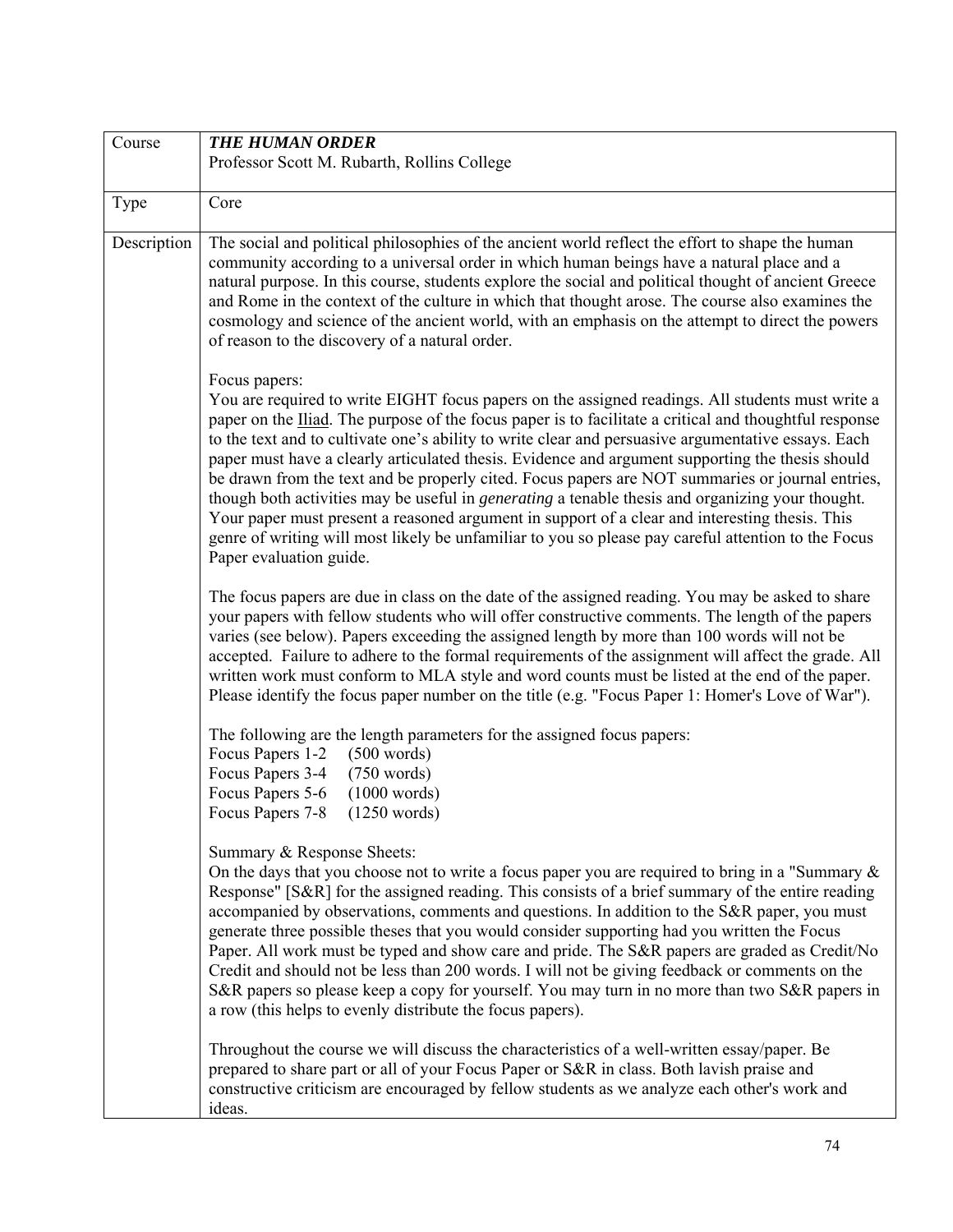| Readings          | Homer. The Iliad. Trans. Robert Fagles. New York: Penguin, 1990.<br>$\circ$                                                                                                                      |  |  |  |  |
|-------------------|--------------------------------------------------------------------------------------------------------------------------------------------------------------------------------------------------|--|--|--|--|
| and<br>References | Wender, Dorthea, ed. Hesiod and Theognis. New York: Penguin, 1973.<br>$\circ$                                                                                                                    |  |  |  |  |
|                   | Grene, David and Richmond Latimore, ed. Greek Tragedies 1. Chicago: University of Chicago<br>$\circ$<br>Press, 1991.]                                                                            |  |  |  |  |
|                   | Arrowsmith, William, ed. Four Plays by Aristophanes: The Clouds, Birds, Lysistrata, Frogs.<br>$\circ$                                                                                            |  |  |  |  |
|                   | New American Library, 1984.                                                                                                                                                                      |  |  |  |  |
|                   | Barnes, Jonathan ed. Early Greek Philosophy. New York: Penguin, 2002.<br>O                                                                                                                       |  |  |  |  |
|                   | Plato, Five Dialogues. 2nd ed. Trans. Grube, G. M. A.: Indianapolis: Hackett, 2002.<br>O                                                                                                         |  |  |  |  |
|                   | Plato. Symposium and Phaedrus. Trans. Benjamin Jowett: Dover, 1994.<br>O                                                                                                                         |  |  |  |  |
|                   | McKeon, Richard, ed. Introduction to Aristotle. Modern Library, 1965.<br>$\circ$<br>Inwood, Brad and Lloyd Gerson. The Epicurus Reader: Selected Writings and Testimonia:<br>$\circ$             |  |  |  |  |
|                   | Hackett, 1994.                                                                                                                                                                                   |  |  |  |  |
|                   | Seneca, Dialogues and Letters. Trans. Costa, C.D.N.: Penguin Classics, 1997.<br>$\circ$                                                                                                          |  |  |  |  |
|                   | Virgil. The Aeneid. Trans. Robert Fitzgerald: Vintage Classics, 1990.<br>$\circ$                                                                                                                 |  |  |  |  |
|                   | Ovid. Metamorphoses. Trans. David Raeburn. New York: Penguin Classics, 2004.<br>$\circ$                                                                                                          |  |  |  |  |
|                   | *This is a reading intensive course. The texts are numerous however many are quite thin. These                                                                                                   |  |  |  |  |
|                   | are some of the most important texts underlying our Western literary heritage. They are also the<br>backbone of any well-rounded library.                                                        |  |  |  |  |
|                   | Alternative (Optional) Texts:                                                                                                                                                                    |  |  |  |  |
|                   | Those who wish to build a serious liberal arts library should consider purchasing the complete                                                                                                   |  |  |  |  |
|                   | works of Plato and Aristotle instead of (or in addition to) the selections listed above. The works                                                                                               |  |  |  |  |
|                   | below are the standard scholarly editions of the complete works of Plato and Aristotle. Talk to me                                                                                               |  |  |  |  |
|                   | if you have any questions. These are books which you will want to keep for life.<br>Cooper, John and D.S. Hutchinson, ed. Plato: Complete Works. Indianapolis: Hackett, 1997.<br>$\circ$         |  |  |  |  |
|                   | Barnes, Jonathan, ed. The Complete Works of Aristotle. 2 vols: Princeton University Press, 1995.<br>$\circ$                                                                                      |  |  |  |  |
|                   |                                                                                                                                                                                                  |  |  |  |  |
|                   | Recommended Outside Reading:                                                                                                                                                                     |  |  |  |  |
|                   | Gottlieb, Anthony. The Dream of Reason: A History of Philosophy from the Greeks to the<br>$\circ$<br>Renaissance. W.W. Norton & Company, 2002. *** HIGHLY RECOMMENDED FOR ALL<br><b>STUDENTS</b> |  |  |  |  |
|                   | Boardman, John, Jasper Griffin, and Oswyn Murray, ed. The Oxford Illustrated History of<br>$\circ$                                                                                               |  |  |  |  |
|                   | Greece and the Hellenistic World. Oxford: Oxford University Press, 2001.                                                                                                                         |  |  |  |  |
|                   | Boardman, John, Jasper Griffin, and Oswyn Murray, ed. The Oxford Illustrated History of                                                                                                          |  |  |  |  |
|                   | Roman World. Oxford: Oxford University Press, 2001.                                                                                                                                              |  |  |  |  |
|                   | Denby, David. Great Books. New York: Simon & Schuster, 1996.<br>$\circ$                                                                                                                          |  |  |  |  |
|                   | Teachers, Joint Association of Classical. The World of Athens: An Introduction to Classical<br>$\circ$<br>Athenian Culture. Cambridge: Cambridge University Press, 1984.                         |  |  |  |  |
|                   |                                                                                                                                                                                                  |  |  |  |  |
| Schedule          | <b>Week 1</b> [Aug. 21]                                                                                                                                                                          |  |  |  |  |
|                   | Read: Homer, The Iliad 1-8                                                                                                                                                                       |  |  |  |  |
|                   | <b>Week 2</b> [Aug. 27]                                                                                                                                                                          |  |  |  |  |
|                   | Homer, The Iliad 9-18                                                                                                                                                                            |  |  |  |  |
|                   |                                                                                                                                                                                                  |  |  |  |  |
|                   | Week $3$ [Sept. 4]                                                                                                                                                                               |  |  |  |  |
|                   | Labor Day - No Class                                                                                                                                                                             |  |  |  |  |
|                   | Homer, The Iliad 19-24                                                                                                                                                                           |  |  |  |  |
|                   | Recommended: Ovid, Metamorphoses 12-13                                                                                                                                                           |  |  |  |  |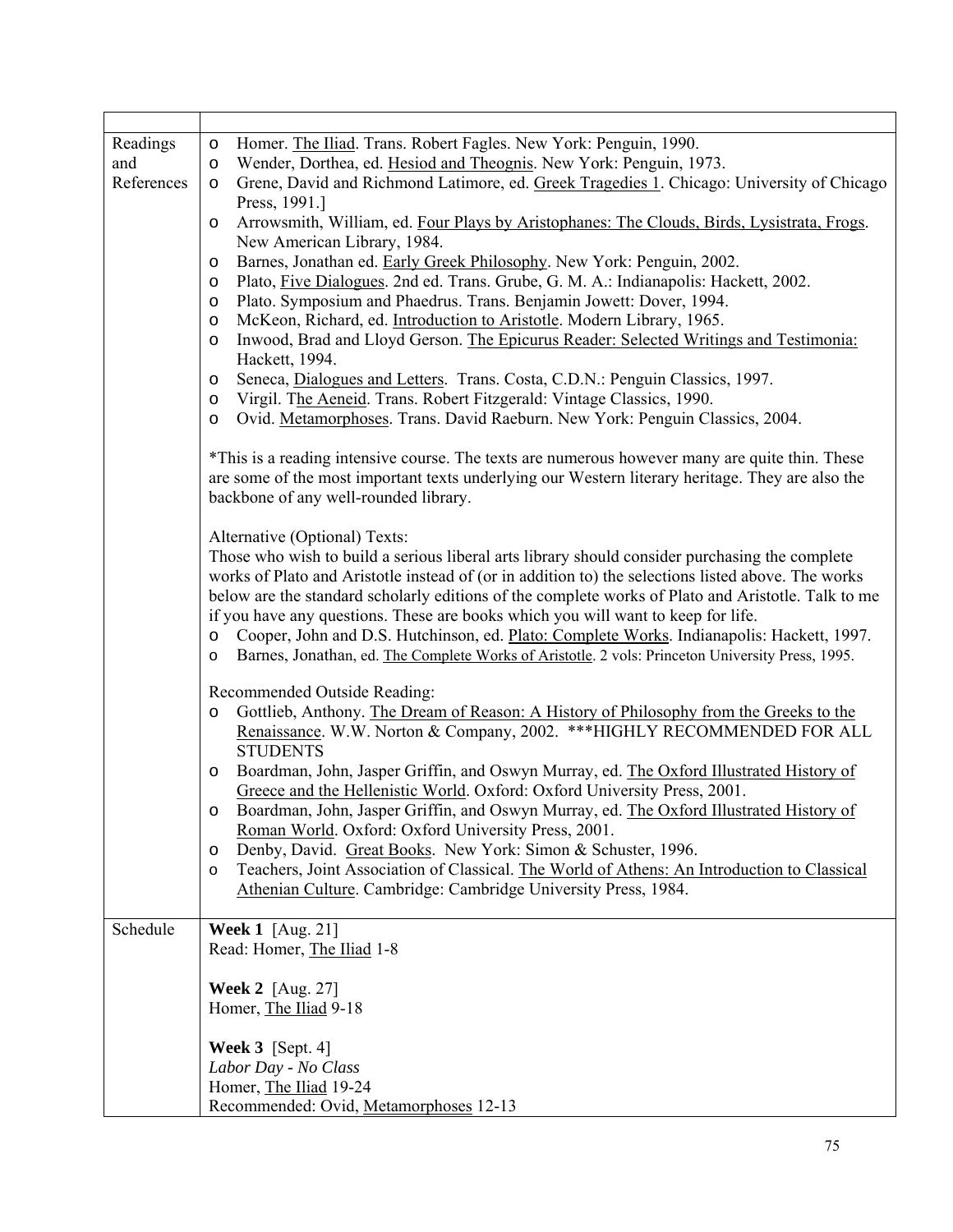**Week 4** [Sept. 11] Hesiod, Works and Days Theognis, Elegies Sappho, Selected poems [see on-line "Course Materials"]

**Week 5** [Sept. 18] Aeschylus, Agamemnon Sophocles, Oedipus the King

**Week 6** [Sept. 25] Aeschylus, Prometheus Bound Sophocles, Antigone Euripides, Hippolytus

**Week 7** [Oct. 2] Aristophanes, Lysistrata Aristophanes, Clouds

**Week 8** [Oct. 9] Presocratics (fragments and testamonia) Hippocrates, On the Sacred Disease [see "Course Materials"] Recommended: Gottlieb, Dream of Reason pp. 3-128.

**Week 9** [Oct. 16] Plato, Apology, Meno, (required) and EITHER (a) Phaedo (b) Euthyphro and Crito Recommended: Gottlieb, Dream of Reason pp. 130-219 (for this week and next week).

**Week 10** [Oct. 23] Plato, Republic (selections), Symposium, and Phaedrus Recommended: See previous week

**Week 11** [Oct. 30] Aristotle, De Anima, Physics III, and Metaphysics I, XII Recommended: Gottlieb, Dream of Reason pp. 220-279 (for this week and next week)

**Week 12** [Nov. 6] Aristotle, (Selections) Nicomachean Ethics 1, 2, 10 and Politics) Recommended: See previous week

**Week 13** [Nov. 13] Epicurus, Letter to Menoeceus, Principal Maxims and Vatican Sayings Epictetus, Handbook [See "Course Materials"] Seneca, Essays Recommended: Gottlieb, Dream of Reason pp. 283-345.

**Week 14** [Nov. 20] Virgil, The Aeneid (1-4, 6, 8-9, 12)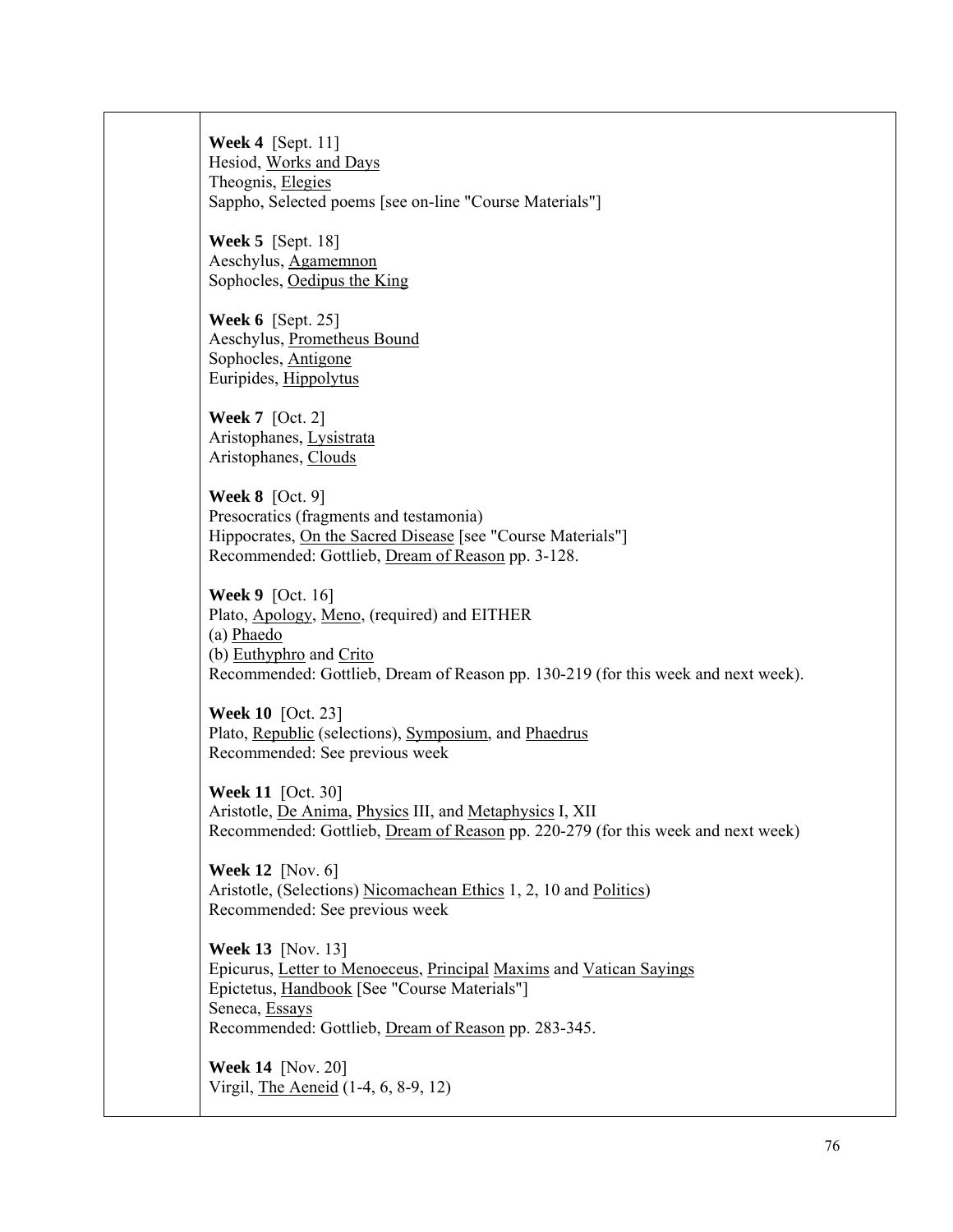| <b>Week 15</b> [Nov. 27]<br>Ovid, Metamorphoses (1-4, 10-11, 15) |
|------------------------------------------------------------------|
| <b>Week 16</b> [Dec. 4]<br><b>ROMAN THEME PARTY</b>              |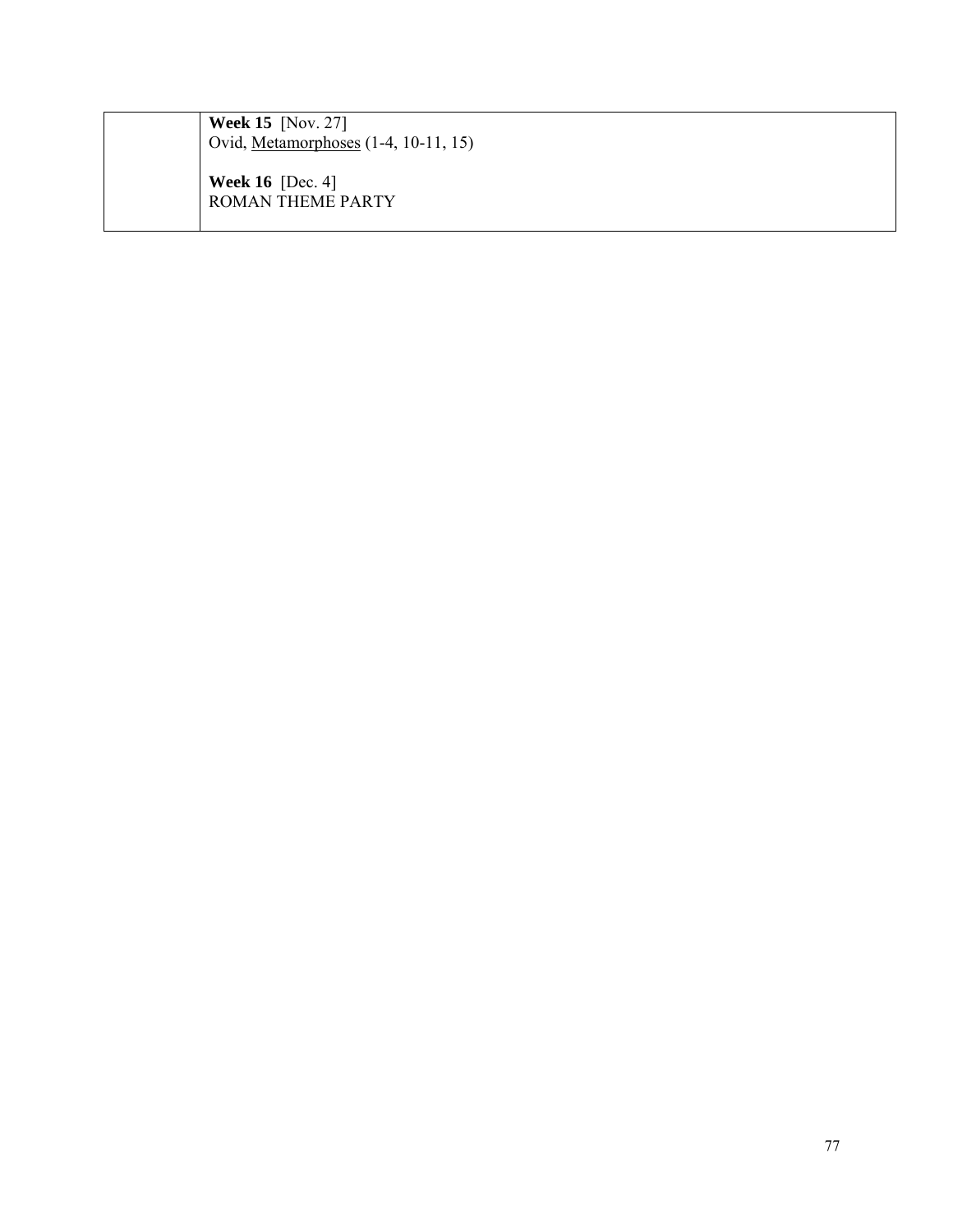| Course      | <b>THE ORIGINS OF MODERNITY</b>                                                                             |                                                                                                                                                                                                          |  |  |
|-------------|-------------------------------------------------------------------------------------------------------------|----------------------------------------------------------------------------------------------------------------------------------------------------------------------------------------------------------|--|--|
|             |                                                                                                             | Professor Patricia Lancaster, Rollins College                                                                                                                                                            |  |  |
|             |                                                                                                             |                                                                                                                                                                                                          |  |  |
| Type        | Core                                                                                                        |                                                                                                                                                                                                          |  |  |
| Description | <b>Course Objectives:</b>                                                                                   |                                                                                                                                                                                                          |  |  |
|             |                                                                                                             | To explore the roots of modernity by studying and discussing classic works of philosophy,                                                                                                                |  |  |
|             |                                                                                                             | political theory, literature and art. e will focus on the themes of individuality and freedom, reason                                                                                                    |  |  |
|             |                                                                                                             | and personal expression, paying special attention to increasing secularization and to the ways in                                                                                                        |  |  |
|             |                                                                                                             | which changing conceptions of nature relate to changing views of the individual and society.                                                                                                             |  |  |
|             | Requirements:                                                                                               |                                                                                                                                                                                                          |  |  |
|             |                                                                                                             | Regular class attendance and participation. Students are expected to arrive in class prepared to                                                                                                         |  |  |
|             |                                                                                                             | participate by having completed the assigned readings.                                                                                                                                                   |  |  |
|             |                                                                                                             |                                                                                                                                                                                                          |  |  |
|             |                                                                                                             | Three short papers: two presentations in class and one response paper. One presentation will focus<br>on the historical and/or social context and one will relate the issues and arguments raised in the |  |  |
|             |                                                                                                             | reading to contemporary events or concerns. The presenter will also prepare questions that                                                                                                               |  |  |
|             |                                                                                                             | stimulate class discussion of the evening's topic. The presentations should be accompanied by a                                                                                                          |  |  |
|             |                                                                                                             | written document of 2 to 4 pages. I will pass around a sign-up sheet to ensure that we have at least                                                                                                     |  |  |
|             |                                                                                                             | two presentations each week to use as discussion-starters. The response paper is a personal                                                                                                              |  |  |
|             |                                                                                                             | reflection on a particular text or topic. I will read and comment on these three assignments.                                                                                                            |  |  |
|             | Two 6-8 page analytical/critical papers – the first due on October 18, the second on                        |                                                                                                                                                                                                          |  |  |
|             | December 13.                                                                                                |                                                                                                                                                                                                          |  |  |
|             |                                                                                                             |                                                                                                                                                                                                          |  |  |
| Readings    |                                                                                                             | Edgar Knoebel (ed.), Classics of Western Thought: The Modern World (HBJ)                                                                                                                                 |  |  |
| and         | John Stuart Mill, On Liberty (Hackett)                                                                      |                                                                                                                                                                                                          |  |  |
| References  | Alexander Pope, Essay on Man (Dover)                                                                        |                                                                                                                                                                                                          |  |  |
|             | Voltaire, Candide (Hackett)<br>Mary Wollstonecraft, A Vindication of the Rights of Woman (Penguin Classics) |                                                                                                                                                                                                          |  |  |
|             |                                                                                                             | Roy Porter, The Enlightenment (Palgrave)                                                                                                                                                                 |  |  |
|             |                                                                                                             | Pierre de Beaumarchais, The Barber of Seville; The Marriage of Figaro (Penguin Classics)                                                                                                                 |  |  |
|             |                                                                                                             | Jane Austen, Sense and Sensibility (Penguin Classics)                                                                                                                                                    |  |  |
|             | Emile Zola, Germinal (Penguin Classics)<br>Jeffrey Meyers, Impressionist Quartet                            |                                                                                                                                                                                                          |  |  |
|             |                                                                                                             |                                                                                                                                                                                                          |  |  |
| Schedule    | 9/3                                                                                                         | Labor Day Holiday – no class                                                                                                                                                                             |  |  |
|             | 9/10                                                                                                        | Hobbes and Locke in Knoebel; Leibniz (hand-out); begin Voltaire                                                                                                                                          |  |  |
|             |                                                                                                             |                                                                                                                                                                                                          |  |  |
|             | 9/17                                                                                                        | Voltaire's Candide and Pope in Knoebel; hand-out on Hogarth                                                                                                                                              |  |  |
|             | 9/24                                                                                                        | The Enlightenment - Porter                                                                                                                                                                               |  |  |
|             | 10/1                                                                                                        | Rousseau in Knoebel and Wollstonecraft, 18 <sup>th</sup> century art                                                                                                                                     |  |  |
|             |                                                                                                             |                                                                                                                                                                                                          |  |  |
|             | 10/8                                                                                                        | Beaumarchais - Barber of Seville and Marriage of Figaro                                                                                                                                                  |  |  |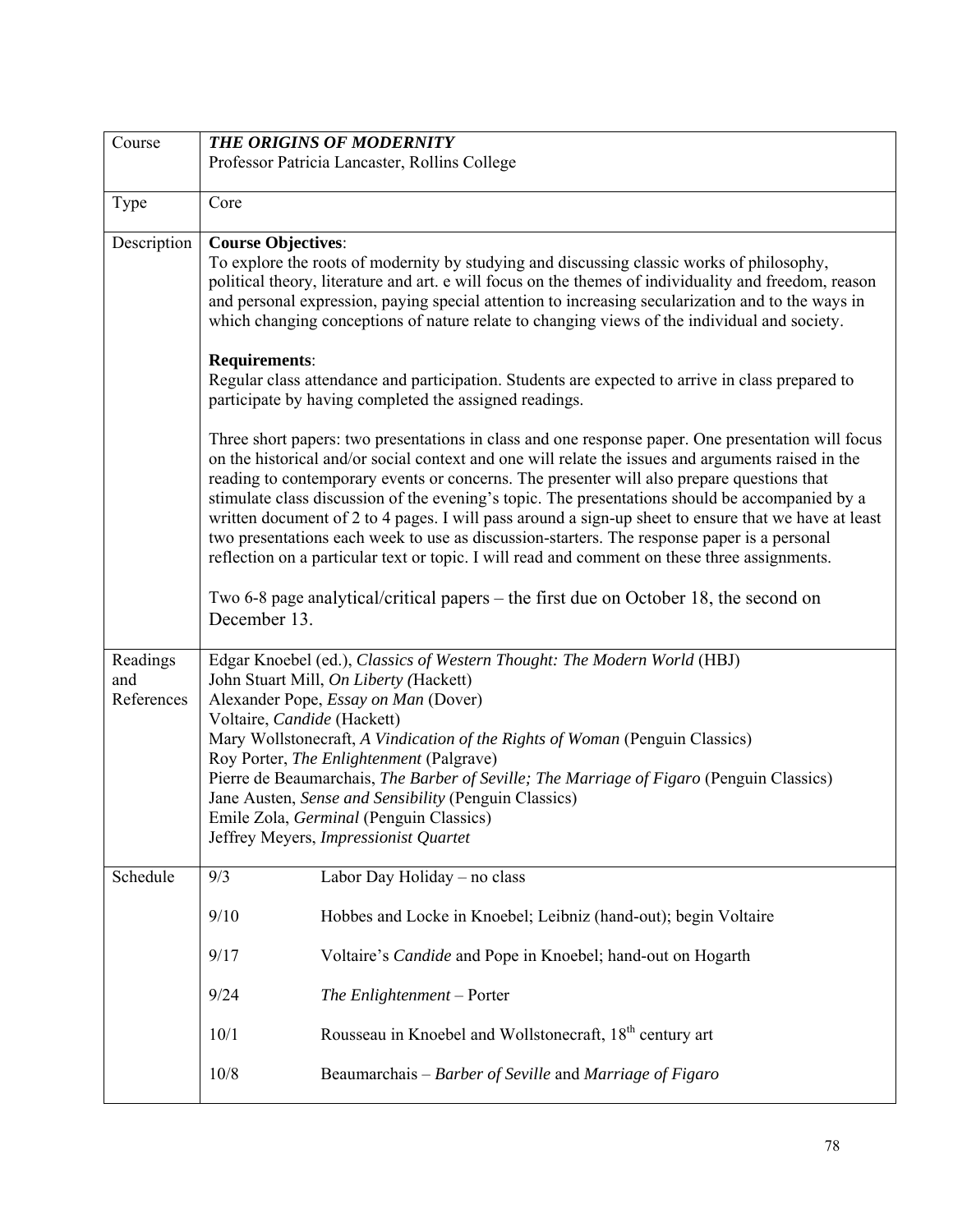| Final paper due by 12/13. |                                                                           |
|---------------------------|---------------------------------------------------------------------------|
| 12/10                     | Ibsen, Hedda Gabler                                                       |
| 12/3                      | Meyers, Impressionist Quartet                                             |
| 11/26                     | Marx in Knoebel and Zola (Germinal, J'accuse)                             |
| 11/19                     | John Stuart Mill's <i>On Liberty</i> and Alexis de Tocqueville in Knoebel |
| 11/12                     | Jane Austen – Sense and Sensibility                                       |
| 11/5                      | Goethe and Romantic poets in Knoebel; Delacroix and Géricault             |
| 10/29                     | Condorcet and Burke in Knoebel                                            |
| 10/22                     | Mozart – Marriage of Figaro and film-clip of Don Giovanni                 |
| 10/15                     | (no class) first paper due by Thursday October 18                         |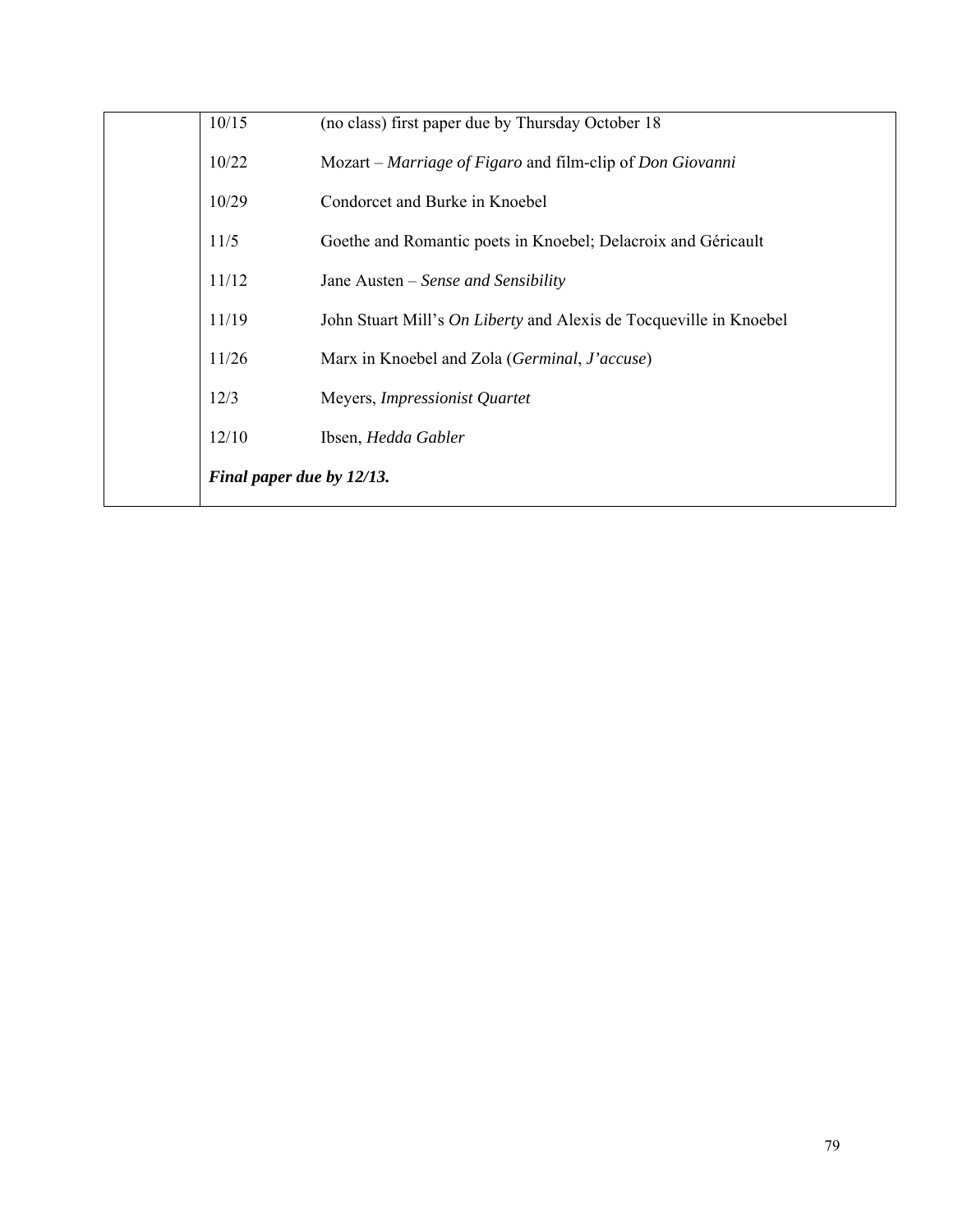| Course                        | <b>READING AND SEEING</b>                                                                                                                                                                                                                                                                                                                                                                                                                                                                                                                                                                                                                                                                                                                                                                                                                                                                                                                                                                                                                                                                                                                                                                                                                                                                                                                                                                                                                                     |
|-------------------------------|---------------------------------------------------------------------------------------------------------------------------------------------------------------------------------------------------------------------------------------------------------------------------------------------------------------------------------------------------------------------------------------------------------------------------------------------------------------------------------------------------------------------------------------------------------------------------------------------------------------------------------------------------------------------------------------------------------------------------------------------------------------------------------------------------------------------------------------------------------------------------------------------------------------------------------------------------------------------------------------------------------------------------------------------------------------------------------------------------------------------------------------------------------------------------------------------------------------------------------------------------------------------------------------------------------------------------------------------------------------------------------------------------------------------------------------------------------------|
|                               | Professor Marc-André Wiesmann, Skidmore College                                                                                                                                                                                                                                                                                                                                                                                                                                                                                                                                                                                                                                                                                                                                                                                                                                                                                                                                                                                                                                                                                                                                                                                                                                                                                                                                                                                                               |
| Type                          | Core                                                                                                                                                                                                                                                                                                                                                                                                                                                                                                                                                                                                                                                                                                                                                                                                                                                                                                                                                                                                                                                                                                                                                                                                                                                                                                                                                                                                                                                          |
| Description                   | Nature of the course: Through Western culture, one can trace a long tradition of written literary<br>texts -- lyric and epic poems, novels, critical essays -- that describe visual works of art and that<br>force their readers to reflect about the fundamentally different natures of reading and seeing. On<br>the other hand, innumerable paintings and statues use scenes and characters from written works as<br>a topic for visual representation. In this seminar, we will explore this fascinating interplay between<br>the written and the visual arts historically and thematically. To grasp more specifically the shape<br>and intricacies of the topic, we will first examine how the written/visual interaction surfaces in<br>certain 20th century texts. We will then go back to the first major text of Western Literature,<br>Homer's Iliad, and analyze how, in book XVIII (description of the shield that Hephaïstos crafts for<br>Achilles), the written/visual interplay finds its original articulation. At this point we will follow the<br>phenomenon chronologically, bringing our investigations into the twentieth and twenty-first<br>centuries.                                                                                                                                                                                                                                                                               |
|                               | Goals of the course: The seminar is designed to underline the continuity of the Western Literary<br>tradition through exposure to texts ranging from Antiquity to the present. It does so by addressing<br>a theme becoming ever more compelling (cf. the burgeoning number of books and articles on the<br>topic) to literary and art scholars, to psychologists and sociologists, and to host of other<br>disciplines. One obvious reason for its contemporary currency is the increasingly visual nature of<br>our culture: for better or worse, reading is losing out, seeing is winning, or so it seems. Thinking<br>about the written/visual divide is enormously difficult, and our survey of the phenomenon in<br>question will enable the seminar's participants to anchor their grasp of it into discrete places in the<br>continuum of Western culture. The process of studying the written/visual interaction involves<br>multiple and overlapping domains of inquiry: visual and verbal arts, political ideology, gender<br>studies, religious studies, commercial advertisement, psychology and psychiatry, education,<br>technologies then and now. This list can be lengthened almost indiscriminately, as it reflects the<br>interconnectedness of all human intellectual and/or creative endeavors. I will encourage all<br>participants to use their own experience and interests and find how they relate to the theme of the<br>seminar. |
| Readings<br>and<br>References | Homer, The Iliad, Richmond Lattimore translation.<br>Virgil, The Aeneid, Allan Mandelbaum translation.<br>Ovid, The Metamorphoses<br>Oscar Wilde, Portrait of Dorian Gray.<br>Emile Zola, The Masterpiece.<br>Lessing, Laocoon.<br>Shakespeare, The Rape of Lucrece                                                                                                                                                                                                                                                                                                                                                                                                                                                                                                                                                                                                                                                                                                                                                                                                                                                                                                                                                                                                                                                                                                                                                                                           |
| Schedule                      | Day one:<br>1) Introduction: W. H. Auden: "Musée des Beaux-Arts"<br>2) Marguerite Yourcenar: "How Wang-Fô was saved" (short-story)<br>William Carlos Williams: Pictures from Bruegel (poems)<br>3) Homer, Illiad, Book 18 (Shield of Achilles). Virgil, Aeneid, Book 8 (Shield of Aeneas).                                                                                                                                                                                                                                                                                                                                                                                                                                                                                                                                                                                                                                                                                                                                                                                                                                                                                                                                                                                                                                                                                                                                                                    |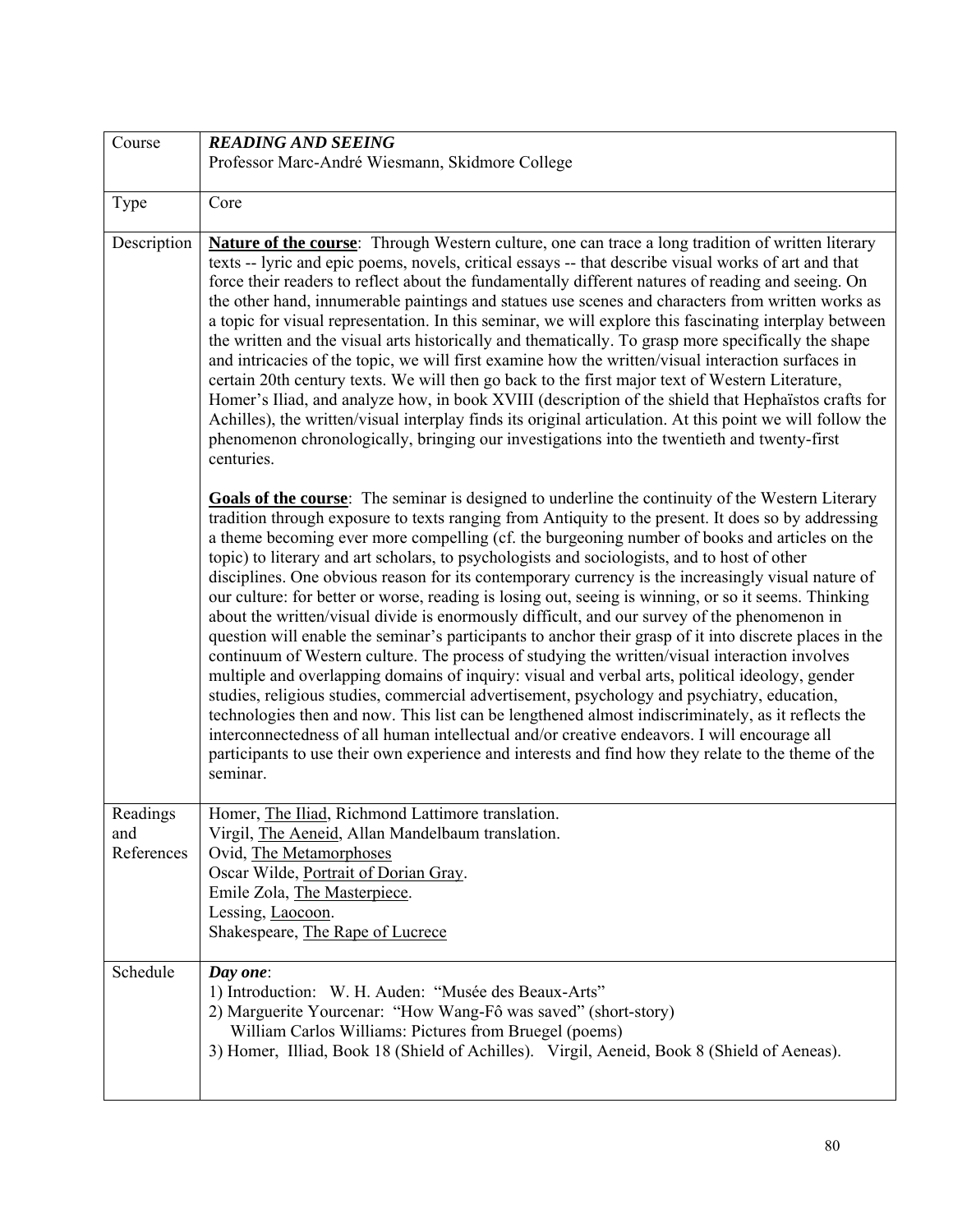| 1) Ovid, Metamorphoses, Arachne and Minerva, Narcissus, Pygmalion, Daedalus and Icarus<br>4) Ekphrasis in twelfth-century Romance: Chrétien de Troyes, Roman de la Rose, Marie de |
|-----------------------------------------------------------------------------------------------------------------------------------------------------------------------------------|
|                                                                                                                                                                                   |
|                                                                                                                                                                                   |
|                                                                                                                                                                                   |
|                                                                                                                                                                                   |
|                                                                                                                                                                                   |
|                                                                                                                                                                                   |
|                                                                                                                                                                                   |
|                                                                                                                                                                                   |
|                                                                                                                                                                                   |
|                                                                                                                                                                                   |
|                                                                                                                                                                                   |
|                                                                                                                                                                                   |
|                                                                                                                                                                                   |
|                                                                                                                                                                                   |
|                                                                                                                                                                                   |
|                                                                                                                                                                                   |
|                                                                                                                                                                                   |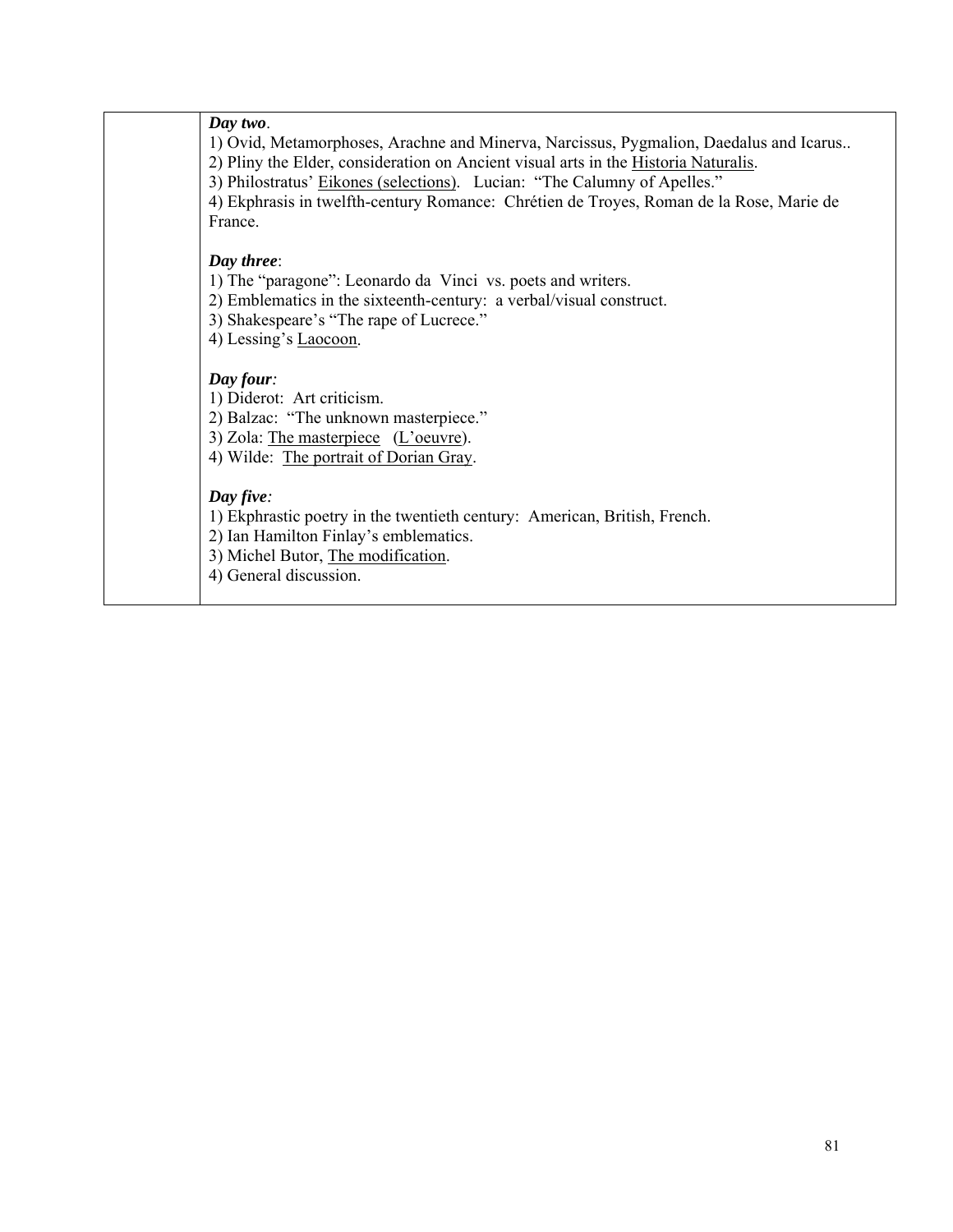| Course                        | THE GREEK AESTHETIC AND DEMOCRATIC IDEOLOGY IN THE AGE OF PERICLES                                                                                                                                                                                                                                                                                                                                                                                                                                                                                                                                                                                                                                                                                                                                                                                                                                                                                                               |
|-------------------------------|----------------------------------------------------------------------------------------------------------------------------------------------------------------------------------------------------------------------------------------------------------------------------------------------------------------------------------------------------------------------------------------------------------------------------------------------------------------------------------------------------------------------------------------------------------------------------------------------------------------------------------------------------------------------------------------------------------------------------------------------------------------------------------------------------------------------------------------------------------------------------------------------------------------------------------------------------------------------------------|
|                               | Professor Michael Arnush, Skidmore College                                                                                                                                                                                                                                                                                                                                                                                                                                                                                                                                                                                                                                                                                                                                                                                                                                                                                                                                       |
|                               |                                                                                                                                                                                                                                                                                                                                                                                                                                                                                                                                                                                                                                                                                                                                                                                                                                                                                                                                                                                  |
| Type                          | Core                                                                                                                                                                                                                                                                                                                                                                                                                                                                                                                                                                                                                                                                                                                                                                                                                                                                                                                                                                             |
| Description                   | Innovative artistic movements coincide with political transformations in this seminar on the golden<br>age of ancient Athens. We begin with an investigation into the dramatic metamorphosis from an<br>Athens ruled by aristocratic families to the assumption of power by the people – the <i>demos</i> . After<br>we witness – in historical, artistic and fictional forms – the challenges to democracy by the<br>invasion of the Persian empire, we turn our attention to the explosion of artistic and political<br>movements during the age of Pericles: the great tragedies, comedies, and histories that gave<br>testimony to innovation and introspection; the Parthenon and its adornment on the Acropolis; and<br>the realization of full political power of the people. Our deliberations conclude with the downfall<br>of Athens, the waning of artistic output, and reflections on the merits and demerits of investing the<br>citizenry with ultimate authority. |
|                               | Seminar students will evaluate multiple genres of Greek literature (histories, dramatic works and<br>political philosophy), two modern presentations of Greek culture (Frank Miller's film 300 and<br>Steven Pressfield's historical novel The Gates of Fire), and the artistic production of fifth century<br>Athens. Seminar papers will focus on critical analyses of the ancient literary and artistic evidence.                                                                                                                                                                                                                                                                                                                                                                                                                                                                                                                                                             |
| Readings<br>and<br>References | Books to be purchased:<br>Aristotle. The Athenian Constitution. Translated by P.J. Rhodes. England: Penguin Books,<br>1984.<br>2. Herodotus. On the War for Greek Freedom: Selections from the Histories. Trans. S. Shirley.<br>Hackett, 2003.<br>Hurwitt, Jeffrey M. The Acropolis in the Age of Pericles. Cambridge, 2004.<br>3 <sub>1</sub><br>Pressfield, Steven. Gates of Fire: An Epic Novel of the Battle of Thermopylae. Bantam, 1999.<br>4.<br>Robinson, Eric W. Ancient Greek Democracy: Readings and Sources. Blackwell, 2003.<br>5.<br>Thucydides. On Justice, Power, and Human Nature: Selections from The History of the<br>6.<br>Peloponnesian War. Trans. P. Woodruff. Hackett, 1993.<br>Readings provided (scanned onto CD-ROMs):<br>Aristophanes. Wasps (Meineck translation).<br>➤<br>Euripides. The Trojan Women (Chicago translation).<br>➤<br>Sophocles. Antigone (Chicago translation).<br>➤<br>Camp, John McK. The Athenian Agora (excerpts)<br>➤        |
| Schedule                      | Main topic<br>Readings, guest instructors, events<br>Origins of democracy<br>Aristotle Athenian Constitution<br>Persian wars<br>Herodotus Histories<br>Film: Frank Miller's 300<br>Guest: Prof. John Anzalone, MALS director, Pressfield Gates of Fire                                                                                                                                                                                                                                                                                                                                                                                                                                                                                                                                                                                                                                                                                                                           |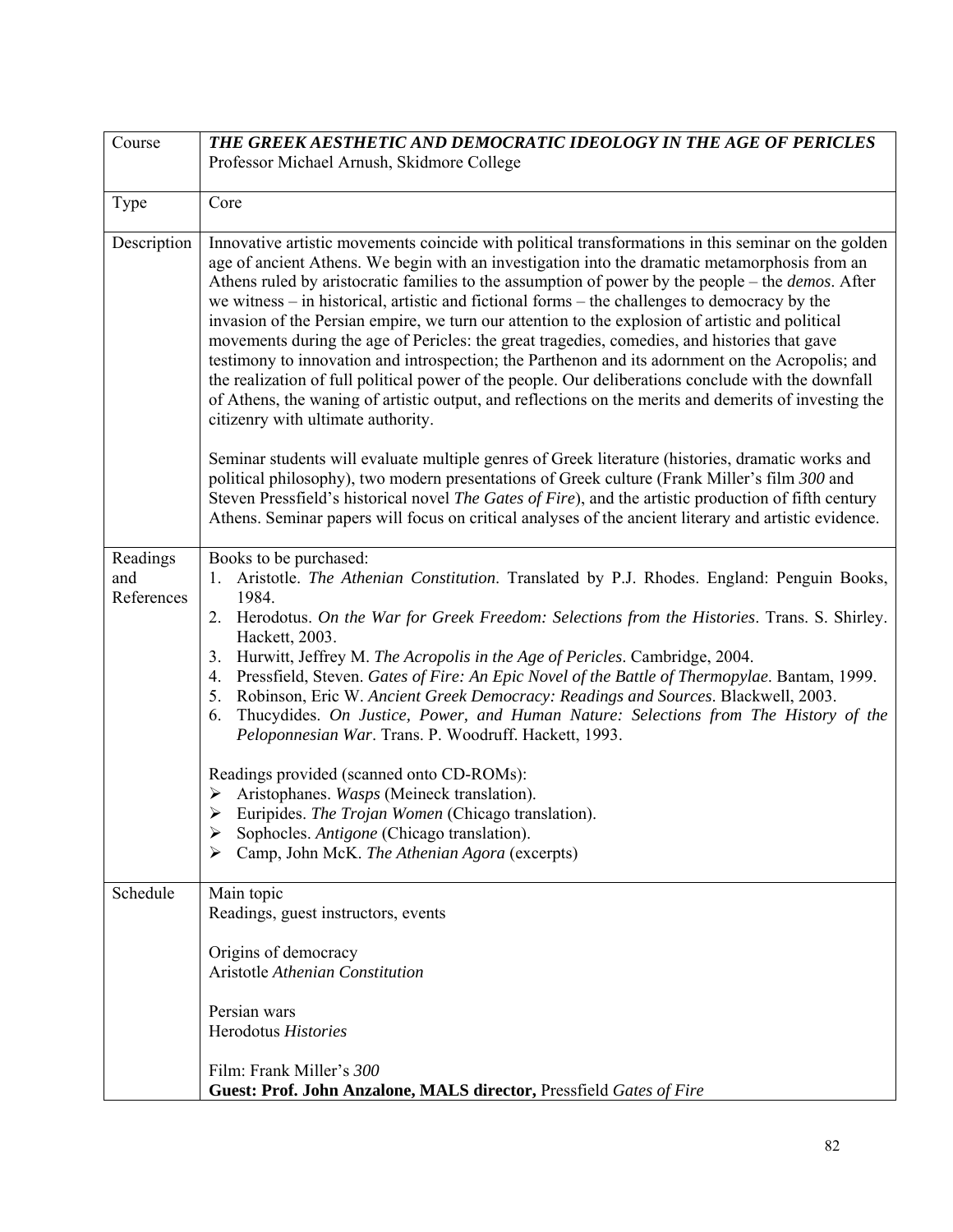Periclean age: politics Thucydides *History of the Peloponnesian War* 

Periclean age: art **Guest: Leslie Mechem, Lecturer, Classics**  Hurwitt, *Acropolis in the Age of Pericles* Camp, *Athenian Agora* 

Peloponnesian war: politics Thucydides *History of the Peloponnesian Wa r* 

Fifth century drama **Guest: Prof. Dan Curley, Classics**  Sophocles *Antigone*  Euripides *The Trojan Women* Aristophanes *Wasps* 

The end of democracy Thucydides *History of the Peloponnesian War* 

Critique of democracy **Guest: Prof. Frank Gonzalez, Philosophy**  Plato *Republic*

Final project presentations Presenters: members of the class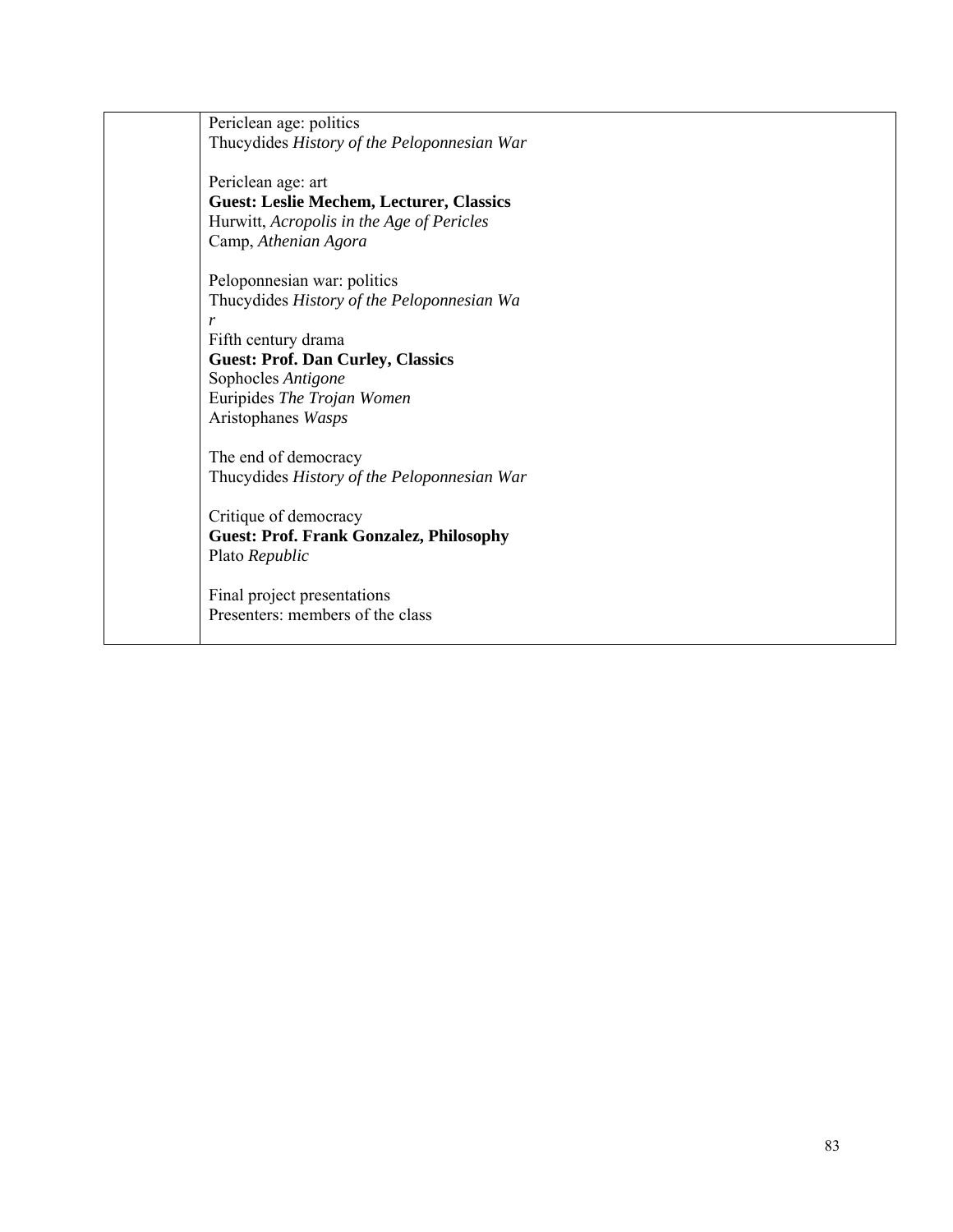| Course                        | <b>WHAT'S LEFT OF ENLIGHTENMENT?</b>                                                                                                                                                                                                                                                                                                                                                                                                                                                                                                                                                                                                                                                                   |
|-------------------------------|--------------------------------------------------------------------------------------------------------------------------------------------------------------------------------------------------------------------------------------------------------------------------------------------------------------------------------------------------------------------------------------------------------------------------------------------------------------------------------------------------------------------------------------------------------------------------------------------------------------------------------------------------------------------------------------------------------|
|                               | Professors Grace Burton, Mimi Hellman, Erica Bastress-Dukehart, Skidmore College                                                                                                                                                                                                                                                                                                                                                                                                                                                                                                                                                                                                                       |
| Type                          | Core                                                                                                                                                                                                                                                                                                                                                                                                                                                                                                                                                                                                                                                                                                   |
| Description                   | If one examines carefully the mid-point of the century in which we live, the events which excite us<br>or at any rate occupy our minds, our customs, our achievements, and even our diversions, it is<br>difficult not to see that in some respects a very remarkable change in our ideas is taking place, a<br>change whose rapidity seems to promise an even greater transformation to come. Time alone will<br>tell what will be the goal, the nature, and the limits of this revolution whose shortcomings and<br>merits will be better known to posterity than to usOur century is called, accordingly, the century<br>of philosophy par excellence.<br>-d'Alembert, Elements of Philosophy, 1759 |
|                               | Sapere aude! Have the courage to use your own understanding!<br>-Immanuel Kant, An Answer to the Question: What is Enlightenment?, 1784                                                                                                                                                                                                                                                                                                                                                                                                                                                                                                                                                                |
|                               | Today when a periodical asks its readers a question, it does so in order to collect opinions on some<br>subject about which everyone has an opinion already; there is not much likelihood of learning<br>anything new. In the eighteenth century, editors preferred to question the public on problems that<br>did not yet have solutions. I don't know whether or not that practice was more effective; it was<br>unquestionably more entertaining.<br>-Michel Foucault, What is Enlightenment? 1984                                                                                                                                                                                                  |
|                               | <b>Course Description</b><br>The intellectual and cultural movement known as the Enlightenment shaped not only eighteenth-<br>century Europe, but also much of the modern world. This graduate seminar will introduce students<br>to this important movement and the continuing disagreements over its interpretations and its<br>legacies. We will read works that predate the Enlightenment, but which foreshadow many of the<br>events and ideas that would come out of this period. We will also read works written in the<br>eighteenth century, along with modern discussions about the art, history, science, and philosophy<br>of the age.                                                     |
|                               | What is unique to the Enlightenment is that the questions it raised about values of culture, politics,<br>science, religion, nature, humanity, and even the definitions of modernity and now post-<br>modernism, have continued to resonate with later ages searching for their own intellectual and<br>cultural identities. As a result, the Enlightenment has been both admired for its innovative ideals<br>and blamed for the revolutionary events those new ideals sparked.                                                                                                                                                                                                                       |
| Readings<br>and<br>References | Charles Seife, Zero: The Biography of a Dangerous Idea<br>Miguel de Cervantes, Don Quixote de la Mancha (first half only)<br>Alexis de Tocqueville, The Old Regime and the French Revolution<br>Jean-Jacques Rousseau, The Social Contract<br>Voltaire, Candide<br>Thomas Crow, Painters and Public Life in Eighteenth-Century Paris (Introduction and chapter 7)                                                                                                                                                                                                                                                                                                                                      |
|                               | <b>Packet</b> (our office will send this packet to students before the seminar)<br>Immanuel Kant, "An Answer to the Question: What is Enlightenment?"<br>Michel Foucault, "What is Enlightenment?"<br>Rene Descartes, Discourse on Method, Chapters 1, 2                                                                                                                                                                                                                                                                                                                                                                                                                                               |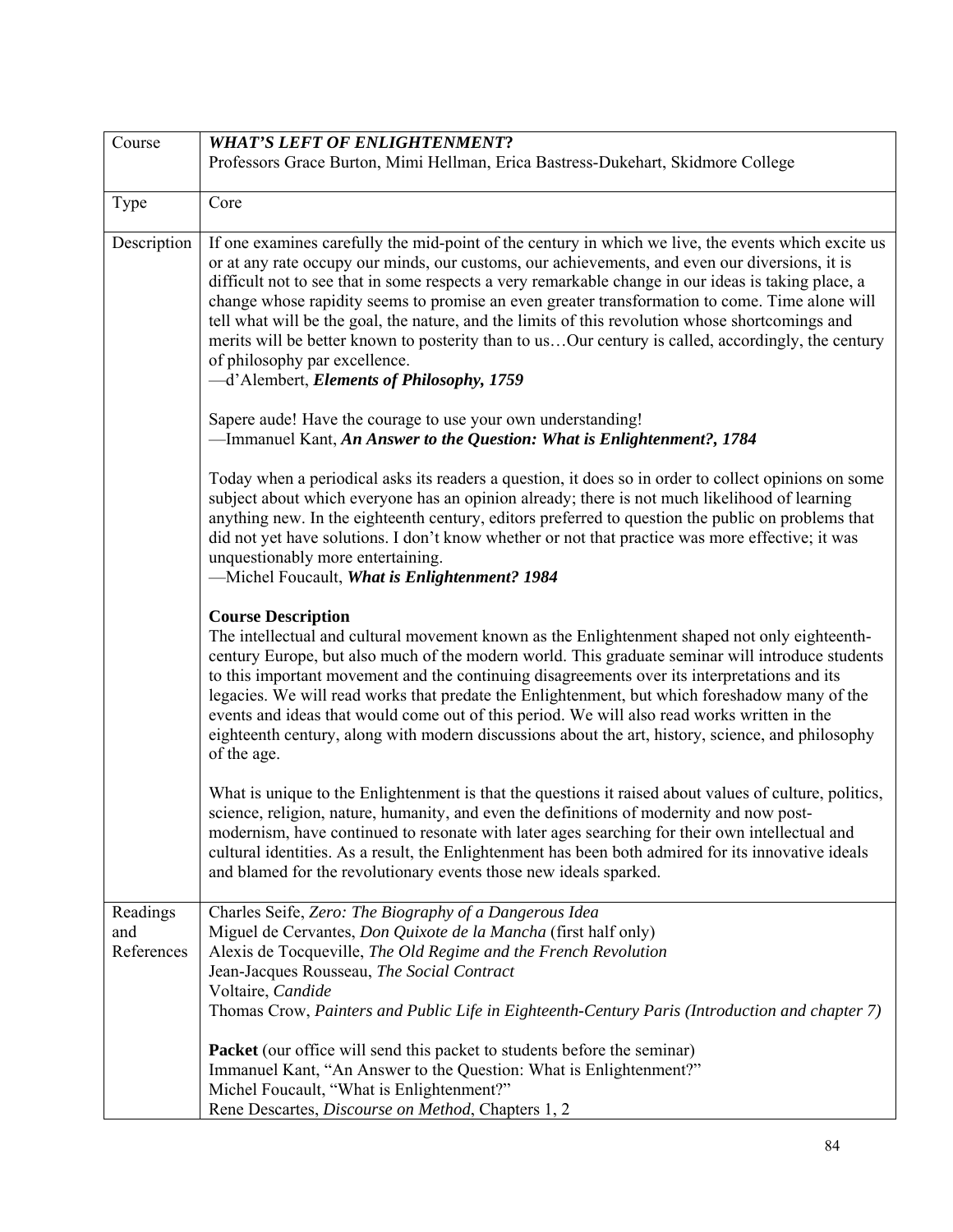|          | Denis Diderot, excerpts from "Salon of 1763"                                                    |
|----------|-------------------------------------------------------------------------------------------------|
|          | Etienne La Font de Saint-Yenne, "Reflections on some Causes of the Present State of Painting in |
|          | France"                                                                                         |
|          | Mary D. Sheriff, Fragonard: Art and Eroticism, (a) introduction, "Presenting Fragonard" (1-29)  |
|          | and (b) chapter 2, "The Dynamics of Decoration"                                                 |
|          | Selections from Keith Michael Baker and Peter Reill, Eds., What's Left of Enlightenment?        |
|          |                                                                                                 |
| Schedule | Mon: Dean Grace Burton: Introduction to the Age of Enlightenment                                |
|          | <b>Reading:</b> Don Quixote (First half only)                                                   |
|          | The Biography of a Dangerous Idea                                                               |
|          | Discourse on Method (Packet)                                                                    |
|          |                                                                                                 |
|          | Tues: Professor Erica Bastress-Dukehart: The History of Enlightened Thought;                    |
|          | <b>Reading:</b> The Old Regime and the French Revolution                                        |
|          | Wed: Professor Erica Bastress-Dukehart: The Politics of Enlightened Thought                     |
|          | <b>Reading:</b> The Social Contract                                                             |
|          | Candide                                                                                         |
|          | Evening session: Movie, Ridicule                                                                |
|          |                                                                                                 |
|          | Thurs: Professor Mimi Hellman: Modes of Image Production and                                    |
|          | Reception in 18 <sup>th</sup> Century France                                                    |
|          | Reading: Painters and Public Life in Eighteenth-Century Paris (Introduction and chapter         |
|          | 7)                                                                                              |
|          | "Salon of 1763"                                                                                 |
|          | "Reflections on some Causes of the                                                              |
|          | Present State of Painting in France"                                                            |
|          | Fragonard: Art and Eroticism, (a) introduction,                                                 |
|          | "Presenting Fragonard" (1-29) and (b) chapter 2, "The Dynamics of Decoration"                   |
|          | (Packet readings)                                                                               |
|          |                                                                                                 |
|          | Fri: Professor Erica Bastress-Dukehart: What is Left of Enlightenment?                          |
|          | Reading: Michel Foucault, "What is Enlightenment?" (Packet)                                     |
|          | David Hollinger, "The Enlightenment and the Genealogy of Cultural Conflict                      |
|          | In the United States" (Packet)                                                                  |
|          | Michael Meranze, "Critique and Government: Michel Foucault and the                              |
|          | Question 'What is Enlightenment?'" (Packet)                                                     |
|          | Dena Goodman, "Difference: An Enlightenment Concept" (Packet)                                   |
|          |                                                                                                 |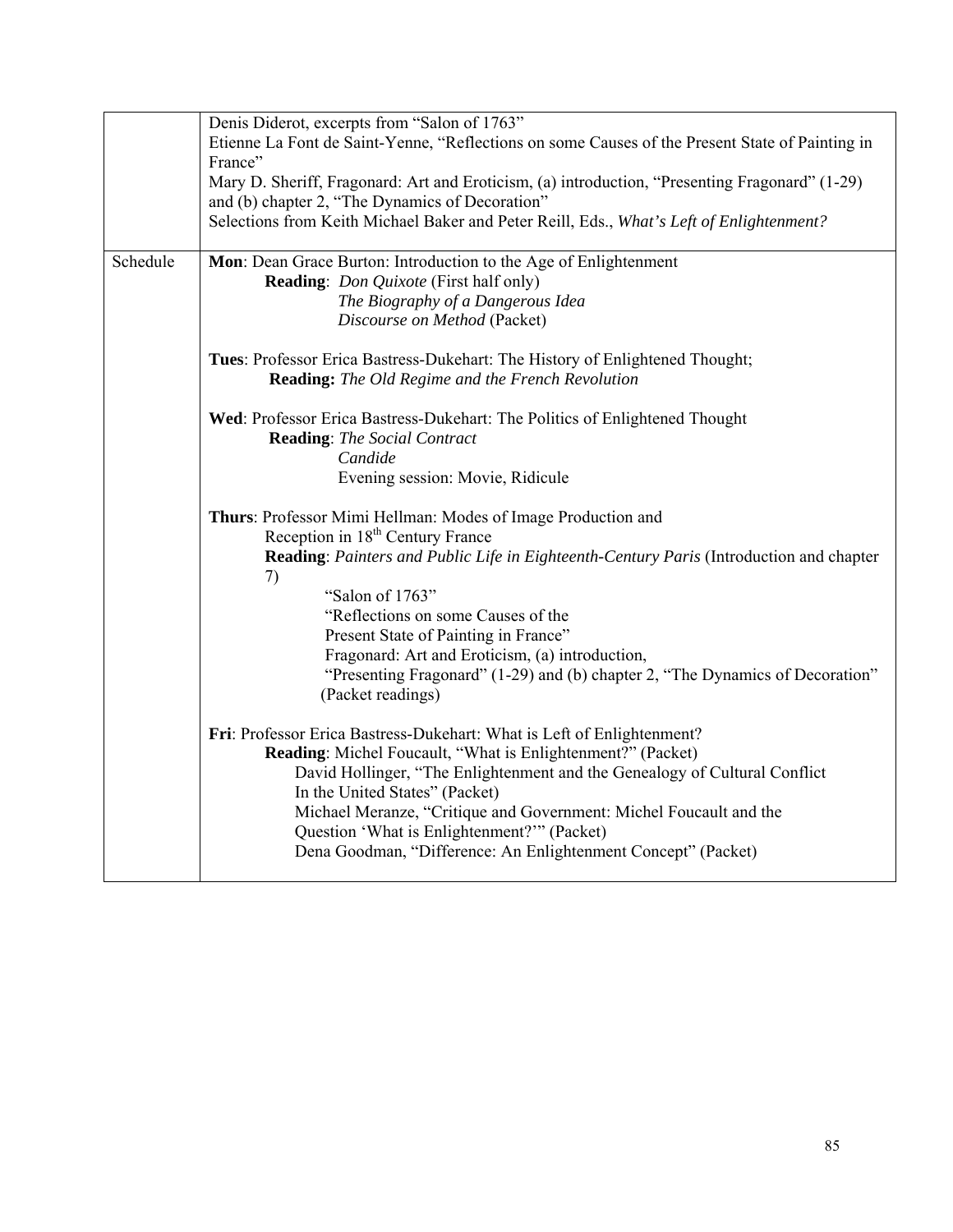| Course      | <b>INTRODUCTION TO INTERDISCIPLINARY INQUIRY</b>                                                                                                                                                     |
|-------------|------------------------------------------------------------------------------------------------------------------------------------------------------------------------------------------------------|
|             | Professor DonnaMae Gustafson, University of Minnesota                                                                                                                                                |
|             |                                                                                                                                                                                                      |
| Type        | Core                                                                                                                                                                                                 |
|             |                                                                                                                                                                                                      |
| Description | <b>Course objectives:</b>                                                                                                                                                                            |
|             | To acquire a definition and solid understanding of interdisciplinary work.<br>1.                                                                                                                     |
|             | To explore and develop methodological models for interdisciplinary investigation; to apply<br>2.<br>creative methods to our own areas of interest.                                                   |
|             | To refine skills in critical thinking, writing, discussion and oral presentation.<br>3.                                                                                                              |
|             | To develop thoroughness and proficiency in research techniques; to gain experience in using<br>4.                                                                                                    |
|             | the University of Minnesota libraries and other resources efficiently.                                                                                                                               |
|             | To develop a collegial atmosphere in which all members participate in the intellectual work of<br>5.                                                                                                 |
|             | the seminar. To share our own scholarly interests and creative ideas with each other.                                                                                                                |
|             |                                                                                                                                                                                                      |
| Readings    | <b>Required Texts:</b>                                                                                                                                                                               |
| and         | 1. Barthes, Roland. Mythologies. Trans. Annette Lavers. New York: Hill and Wang, 1972.                                                                                                               |
| References  | Gibaldi, Joseph. MLA Handbook for Writers of Research Papers. 6 <sup>th</sup> ed. New York: Modern<br>2 <sub>1</sub>                                                                                 |
|             | Language Association of America, 2003. Or current edition.                                                                                                                                           |
|             | Melville, Herman. Bartleby and Benito Cereno. Unabridged. New York: Dover Publications,<br>3 <sub>1</sub><br>1990.                                                                                   |
|             | 4. Reader for LS $8001 - 001$ , containing all readings except the Melville tales.                                                                                                                   |
|             |                                                                                                                                                                                                      |
|             | <b>Useful Materials:</b>                                                                                                                                                                             |
|             | Eagleton, Terry. Literary Theory: An Introduction. Minneapolis: University of Minnesota<br>1.                                                                                                        |
|             | Press, 1983.                                                                                                                                                                                         |
|             | 2. Lamott, Anne. Bird By Bird: Some Instructions on Writing and Life. New York: Anchor                                                                                                               |
|             | Books, 1994.                                                                                                                                                                                         |
|             | Sabin, Willian A. The Gregg Reference Manual. Current ed. New York: McGraw-Hill.<br>2.<br>3. Strunk, William, and E. B. White. The Elements of Style. 3 <sup>rd</sup> ed. New York: MacMillan, 1979. |
|             |                                                                                                                                                                                                      |
| Schedule    | Week 2, September 10                                                                                                                                                                                 |
|             | Introductions; the course, syllabus, assignments, and interests of seminar members.                                                                                                                  |
|             | What does it mean to be interdisciplinary? What does it mean to be critical?                                                                                                                         |
|             | Guest: Ellen Lucast, MLS writing consultant                                                                                                                                                          |
|             |                                                                                                                                                                                                      |
|             | Library tour                                                                                                                                                                                         |
|             | Week 3, September 17                                                                                                                                                                                 |
|             | Meet at Wilson Library on the West Bank campus at 6:00 or 7:00 as arranged for a tour                                                                                                                |
|             | and orientation to the electronic library catalog.                                                                                                                                                   |
|             | <b>Reading:</b> begin reading the Melville tales.                                                                                                                                                    |
|             | Interpreting and articulating meaning; what influences our understanding of meaning?                                                                                                                 |
|             | Week 4, September 24                                                                                                                                                                                 |
|             | <b>Reading:</b>                                                                                                                                                                                      |
|             | Herman Melville, Bartleby the Scrivener: A Story of Wall Street, 1853.                                                                                                                               |
|             | David Kuebrich, "Melville's Doctrine of Assumptions: The Hidden Ideology of                                                                                                                          |
|             | Capitalist Production in 'Bartleby."                                                                                                                                                                 |
|             | Andre Furlani, "Bartleby the Socratic."                                                                                                                                                              |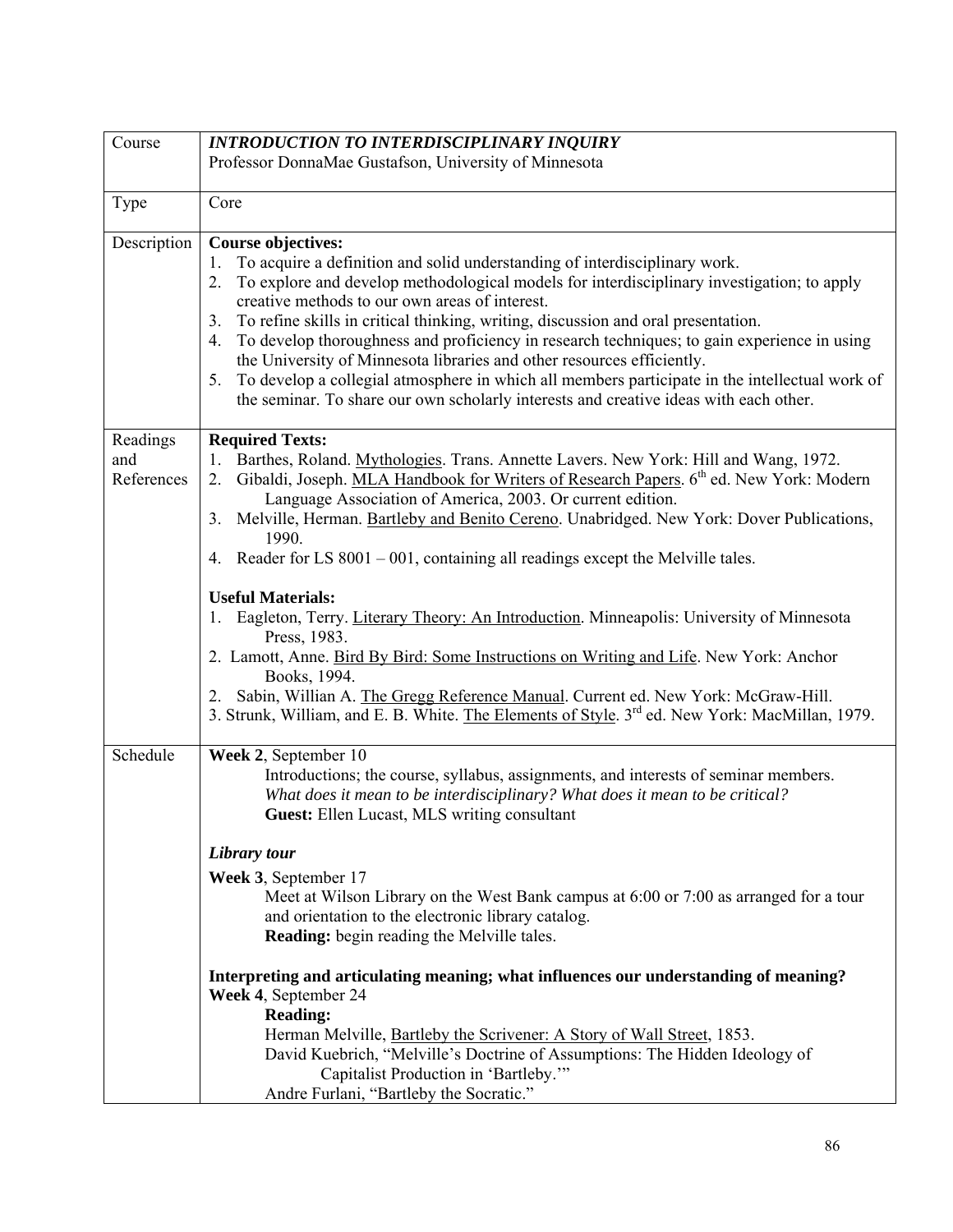| Richard R. John, "The Lost World of Bartleby, The Ex-Officeholder; Variations on a                                                                                                                                                                                                                                 |
|--------------------------------------------------------------------------------------------------------------------------------------------------------------------------------------------------------------------------------------------------------------------------------------------------------------------|
| Venerable Literary Form."                                                                                                                                                                                                                                                                                          |
| <b>Assignment:</b> First critical inquiry paper due.                                                                                                                                                                                                                                                               |
| Week 5, October 1<br>How do your disciplines, experiences and assumptions shape your understanding of the<br>Melville readings?                                                                                                                                                                                    |
| Reading: Herman Melville, Benito Cereno, 1855.<br>Dennis Pahl, "The Gaze of History in 'Benito Cereno.""<br>Sarah Robbins, "Gendering the History of the Antislavery Narrative: Juxtaposing Uncle<br>Tom's Cabin and Benito Cereno, Beloved and Middle Passage."<br>Assignment: Second critical inquiry paper due. |
| Crossing disciplinary boundaries; framing critical questions                                                                                                                                                                                                                                                       |
| Week 6, October 8<br>Nineteenth-century themes and images; applying critical and analytical perspectives.<br>MLA-style bibliography and documentation as time permits.<br><b>Assignment:</b> Be prepared to discuss your thoughts on a final paper topic.                                                          |
| Interdisciplinary approaches and methods                                                                                                                                                                                                                                                                           |
| Week 7, October 15<br>Bibliographic styles—discussion and practice; how do you define "interdisciplinary"?<br><b>Reading:</b>                                                                                                                                                                                      |
| Lewis Thomas, "The Lives of a Cell" and "The Music of This Sphere," The Lives of a<br>Cell: Notes of a Biology Watcher.<br>Oliver Sacks, "Preface," The Man Who Mistook His Wife for a Hat.                                                                                                                        |
| Sacks, "The Disembodied Lady."<br>Witold Rybczynski, "Lock, Stock and Barrel," One Good Turn: A Natural History of the<br>Screwdriver and the Screw.                                                                                                                                                               |
| Assignment: submit a proposal with preliminary bibliography for your final paper.                                                                                                                                                                                                                                  |
| Week 8, October 22<br>Semiotics and the ethnographic approach<br><b>Reading:</b>                                                                                                                                                                                                                                   |
| Clifford Geertz, "Thick Description: Toward an Interpretive Theory of Culture," The<br>Interpretation of Cultures: Selected Essays.<br>Time for paper conferences.                                                                                                                                                 |
| Week 9, October 29<br>Midsemester group project, in class.<br><b>Assignment:</b> Second critical questioning assignment due.                                                                                                                                                                                       |
| Week 10, November 5<br><b>Reading:</b><br>Roland Barthes, Mythologies.<br>Choose four of the short "Mythologies" to read. Then read the essay "Myth Today."                                                                                                                                                        |
| Week 11, November 12<br>Twentieth-century American images; where is "myth" in the Barthes sense in these?                                                                                                                                                                                                          |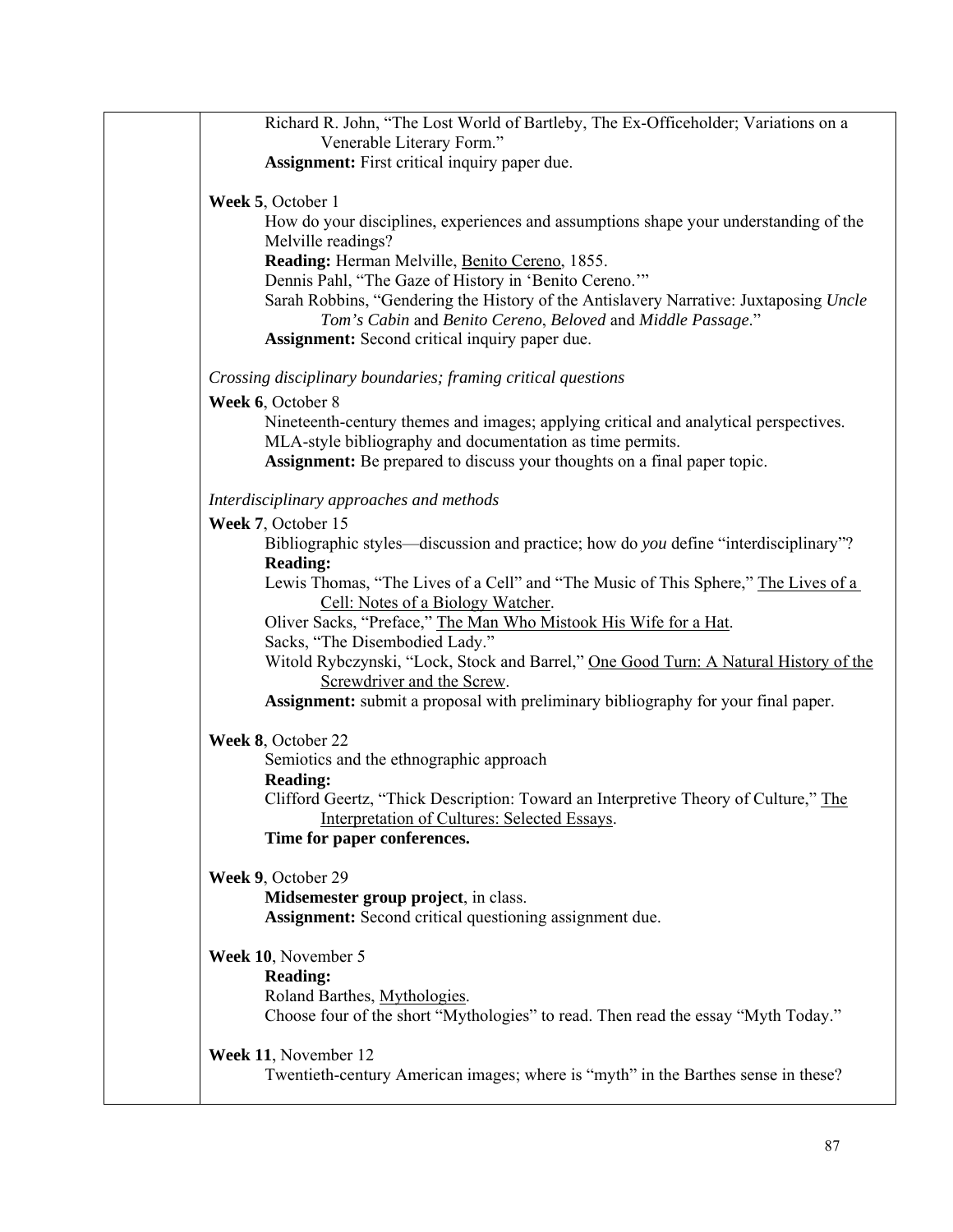| Writing proficiently                                                                                                                                                             |
|----------------------------------------------------------------------------------------------------------------------------------------------------------------------------------|
| Week 12, November 19                                                                                                                                                             |
| Professional writing samples for critique and discussion of formal and stylistic elements<br>(handout in class).                                                                 |
| <b>Assignment:</b> Bring a rough draft of the introductory section of your final paper to work<br>on in class; bring two copies of your entire <i>current</i> draft to exchange. |
| <b>Week 13.</b> November 26, in-class critiques of paper drafts.                                                                                                                 |
| <b>Week 14 – 15</b> , December 3 and 10<br>Student presentations; and TBA as time permits. Final Paper due December 10.                                                          |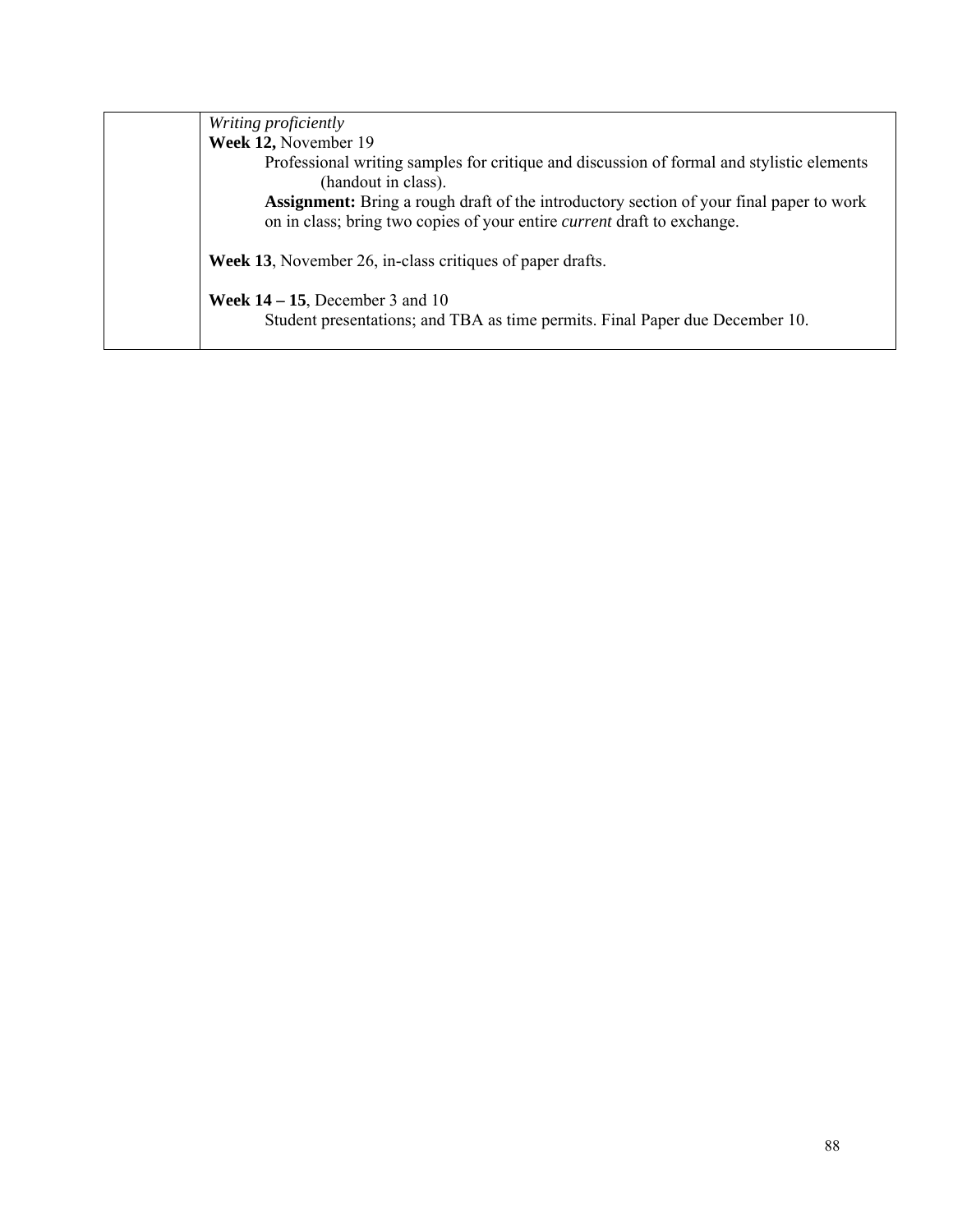| Course      | <b>TRADITIONS AND TRANSFORMATIONS I:</b><br>ENVISIONING SELF AND SOCIETY IN AMERICAN ART, LITERATURE AND<br>THOUGHT, 1565-1870 (LbrlSt 701)<br>Professor Jeffrey R. Hayes, University of Wisconsin - Milwaukee                                                                                                                                                                                                                                                                                                                                                                                                                                                                                                                                                                                                                                                                                                                                        |
|-------------|-------------------------------------------------------------------------------------------------------------------------------------------------------------------------------------------------------------------------------------------------------------------------------------------------------------------------------------------------------------------------------------------------------------------------------------------------------------------------------------------------------------------------------------------------------------------------------------------------------------------------------------------------------------------------------------------------------------------------------------------------------------------------------------------------------------------------------------------------------------------------------------------------------------------------------------------------------|
| Type        | Core                                                                                                                                                                                                                                                                                                                                                                                                                                                                                                                                                                                                                                                                                                                                                                                                                                                                                                                                                  |
| Description | Of what significance is the individual in American culture? What is her or his relationship to larger<br>society? How is that relationship seen differently by people of various backgrounds and<br>experience? How have the terms of and responses to these questions changed over time? Why is it<br>important that we ask these questions of ourselves?                                                                                                                                                                                                                                                                                                                                                                                                                                                                                                                                                                                            |
|             | This course will explore the relationship between self and society in colonial/pre-modern America<br>from a broad, interdisciplinary perspective. Each week and moving in essentially chronological<br>order, learners will examine and discuss at least three primary "texts" drawn from visual art,<br>literature, and other pertinent fields of thought which reflect key ideas and values that shaped a<br>particular historical period. These texts are intended to provide significant, sometimes divergent<br>insight into a wide array of fundamental issues, including cultural contact, colonialism, and power;<br>standards of social justice and moral responsibility; identity questions such as race, gender, and<br>class; interrelationships between human/nature, humane/natural, and how we define these terms;<br>the accelerating impact of technology; and shifting concepts of knowledge, wisdom, and spiritual<br>fulfillment. |
|             | The course also will include a field trip to the Art Institute of Chicago to tour its pre-1870<br>American collections. In addition, lectures and other events sponsored by the Center for Twenty-<br>first Century Studies may periodically augment classroom discussions.                                                                                                                                                                                                                                                                                                                                                                                                                                                                                                                                                                                                                                                                           |
|             | The goal of this course is to provide a diverse cohort of entering liberal studies graduate learners<br>with a common introduction to issues that have defined and driven the arts and humanities. It also<br>will offer individuals a basic sampling of resources, methods, and theories used across disciplines<br>to explore these issues. Ultimately, the course will prepare participants for LibrISt 702 in which<br>many of the same or related issues will be reexamined in a modern/postmodern historical context.                                                                                                                                                                                                                                                                                                                                                                                                                           |
|             | <b>Course Requirements:</b><br>Members are expected to attend class, special lectures, and field trips. They must also<br>complete all readings and other assignments on schedule and participate regularly in<br>classroom discussions.                                                                                                                                                                                                                                                                                                                                                                                                                                                                                                                                                                                                                                                                                                              |
|             | A 1-page critical commentary on the assigned "texts" will be written and submitted in typed form<br>before each class. Each week, one class member will prepare and present a 20-30 minute critical<br>introduction to the scheduled topic and texts; she/he will also co-lead ensuing discussion, pose<br>significant questions, and help to mediate different viewpoints. Most members of the class will<br>perform this role twice during the semester when they will be excused from submitting the 1-page<br>commentary (further instructions and schedule to be set at the first class meeting).                                                                                                                                                                                                                                                                                                                                                |
|             | Toward the end of the semester, each class member will have the <i>option</i> of submitting a<br>preliminary expanded version of one of his/her weekly commentaries. Expansion should be based<br>on the class discussion, follow-up thought, and further research. This preliminary version will be<br>reviewed and returned on the last day of classes so that the required Final Commentary (8-10                                                                                                                                                                                                                                                                                                                                                                                                                                                                                                                                                  |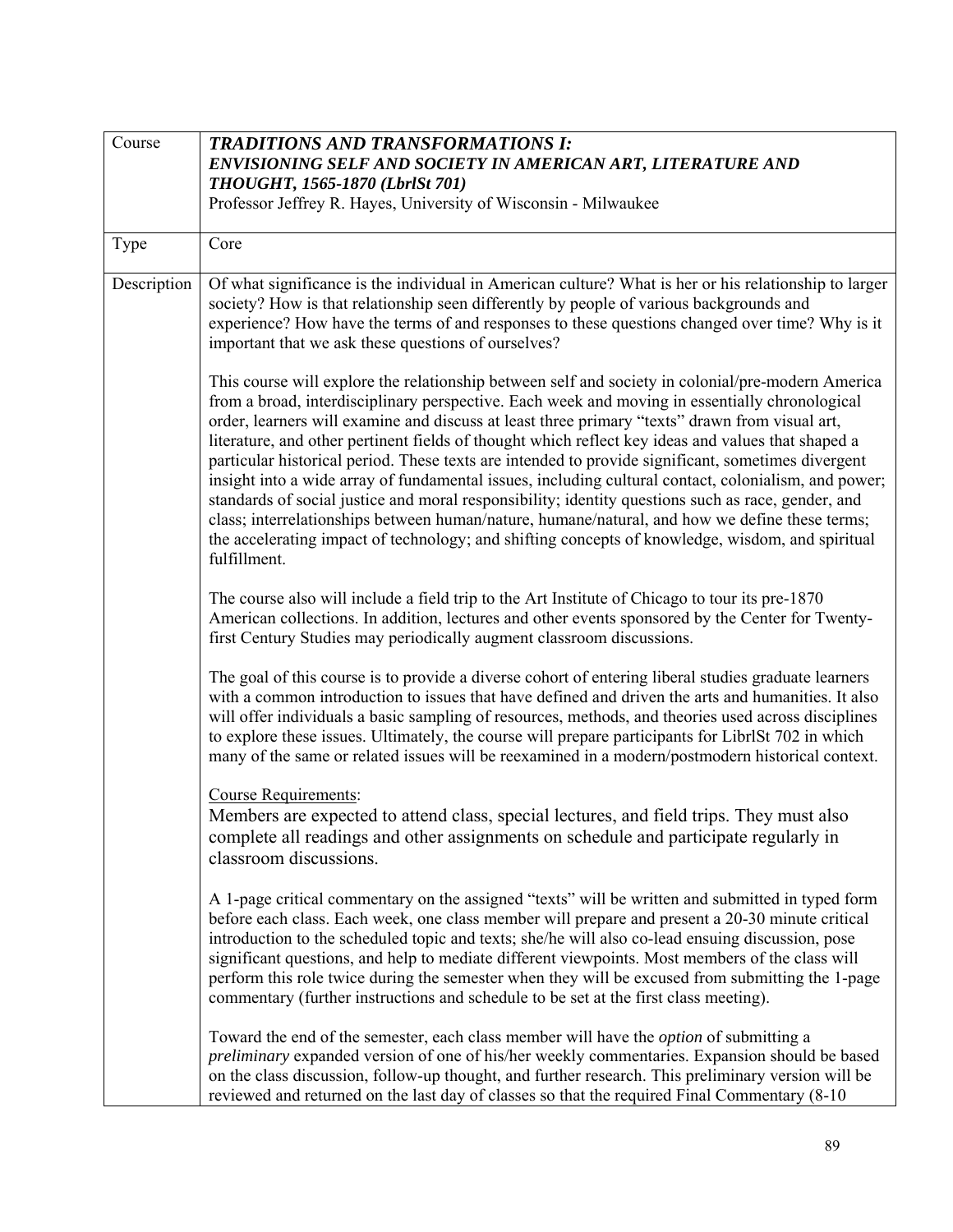|                 | pages) can be submitted one week later. See Course Schedule for specific deadlines.                                                                                                                                                                                                                |
|-----------------|----------------------------------------------------------------------------------------------------------------------------------------------------------------------------------------------------------------------------------------------------------------------------------------------------|
|                 |                                                                                                                                                                                                                                                                                                    |
| Readings<br>and | George McMichael [et al.], Anthology of American Literature, 8 <sup>th</sup> ed., vol. I (Upper Saddle<br>$\bullet$<br>River, NJ: Prentice Hall, 2004).                                                                                                                                            |
| References      | Marianne Doezema and Elizabeth Milroy, ed., Reading American Art (New Haven: Yale<br>$\bullet$<br>University Press, 1998).                                                                                                                                                                         |
|                 | James Fenimore Cooper, The Last of the Mohicans (New York: Penguin, 1986).<br>$\bullet$                                                                                                                                                                                                            |
|                 | Stephen Crane, The Red Badge of Courage (New York: Norton, 1999). [Binder/complete ed.]<br>$\bullet$                                                                                                                                                                                               |
|                 | Toni Morrison, Beloved (Plume, 1987).<br>$\bullet$<br>Course Packet of supplementary readings: Panther Bookstore, 3132 N. Downer Avenue.                                                                                                                                                           |
|                 | $\bullet$<br>Course website: www.uwm.edu/Dept/MLS (images of all primary visual texts).<br>$\bullet$                                                                                                                                                                                               |
|                 |                                                                                                                                                                                                                                                                                                    |
| Schedule        | Week 1: INTRODUCTION/PRE-ASSIGNED DISCUSSION (Sept. 10)                                                                                                                                                                                                                                            |
|                 | Nancy Anne Cluck, "Reflections on the Interdisciplinary Approaches to the Humanities," in<br>$\bullet$<br>William H. Newell ed., Interdisciplinarity (New York: College Board, 1998), 353-361 [course<br>packet]                                                                                   |
|                 | Michael J. Collins, "Teaching Literature in a Liberal Studies Program," and Diane Apostolos-<br>$\bullet$<br>Cappadona, "Seeing Art as Cultural Inquiry," Phyllis O'Callaghan ed., Values in Conflict: An<br>Interdisciplinary Approach (University Press of America, 1997), 19-43 [course packet] |
|                 | Week 2: COLONIZATION (Sept. 17)                                                                                                                                                                                                                                                                    |
|                 | Jacques Le Moyne de Morgues, Rene Goulaine de Laudonniere and the Indian Chief Athore<br>٠                                                                                                                                                                                                         |
|                 | Visit Ribaut's Column, c.1570 (gouache on parchment, New York Public Library)                                                                                                                                                                                                                      |
|                 | Rene Goulaine de Laudonniere, from A Notable Historie Containing Foure Voyages Made by<br>$\bullet$                                                                                                                                                                                                |
|                 | Certaine French Captaines unto Florida, 1587 [course packet]                                                                                                                                                                                                                                       |
|                 | Captain John Smith, from The General History of Virginia, 1624 [McMichael, 25-37]<br>$\bullet$<br>Selection of Native-American Creation Stories, dates unknown [McMichael, 48-57, 62-78]<br>$\bullet$                                                                                              |
|                 | Howard Zinn, "Columbus, the Indian, and Human Progress," A People's History of the United<br>$\bullet$                                                                                                                                                                                             |
|                 | States 1492-Present(Harper Collins, 1999), 1-22 [course packet]                                                                                                                                                                                                                                    |
|                 | William R. Polk, "Whites, Indians, and Land," from The Birth of America (Harper Collins,<br>$\bullet$<br>2006), 186-206 [course packet]                                                                                                                                                            |
|                 | Week 3: THE PURITAN (Sept. 24)                                                                                                                                                                                                                                                                     |
|                 | Thomas Smith, Self-Portrait, c.1690 (oil on canvas, Worcester Art Museum)<br>$\bullet$                                                                                                                                                                                                             |
|                 | Nathaniel Hawthorne, The Scarlet Letter, 1849 [McMichael, 1048-1166]<br>٠                                                                                                                                                                                                                          |
|                 | John Winthrop, from A Model of Christian Charity, 1630 [McMichael, 113-116]<br>٠                                                                                                                                                                                                                   |
|                 | Roger Williams, from The Bloody Tenet of Persecution, 1644 [McMichael, 133-134]<br>$\bullet$                                                                                                                                                                                                       |
|                 | Edward Taylor, from Preparatory Meditations: The Reflexion, 1683; and Meditation 150<br>٠<br>(Second Series), 1719 [McMichael, 189-90, 195]                                                                                                                                                        |
|                 | Week 4: 17 <sup>th</sup> CENTURY WOMAN (Oct. 1)                                                                                                                                                                                                                                                    |
|                 | Unknown Artist, Elizabeth and Baby Mary Freake, 1674 (oil on canvas, Worcester Art<br>٠                                                                                                                                                                                                            |
|                 | Museum)<br>Wayne Craven, "The Seventeenth-Century New England Mercantile Image: Social Content<br>$\bullet$                                                                                                                                                                                        |
|                 | and Style in the Freake Portraits" [Doezema & Milroy, 1-11]                                                                                                                                                                                                                                        |
|                 | Anne Bradstreet, Selected Poems, various dates [McMichael, 147-148, 155-159]<br>$\bullet$                                                                                                                                                                                                          |
|                 | Mary Rowlandson, A Narrative of the Captivity and Restauration of Mrs. Mary Rowlandson,<br>$\bullet$<br>1682 [McMichael, 231-263]                                                                                                                                                                  |
|                 |                                                                                                                                                                                                                                                                                                    |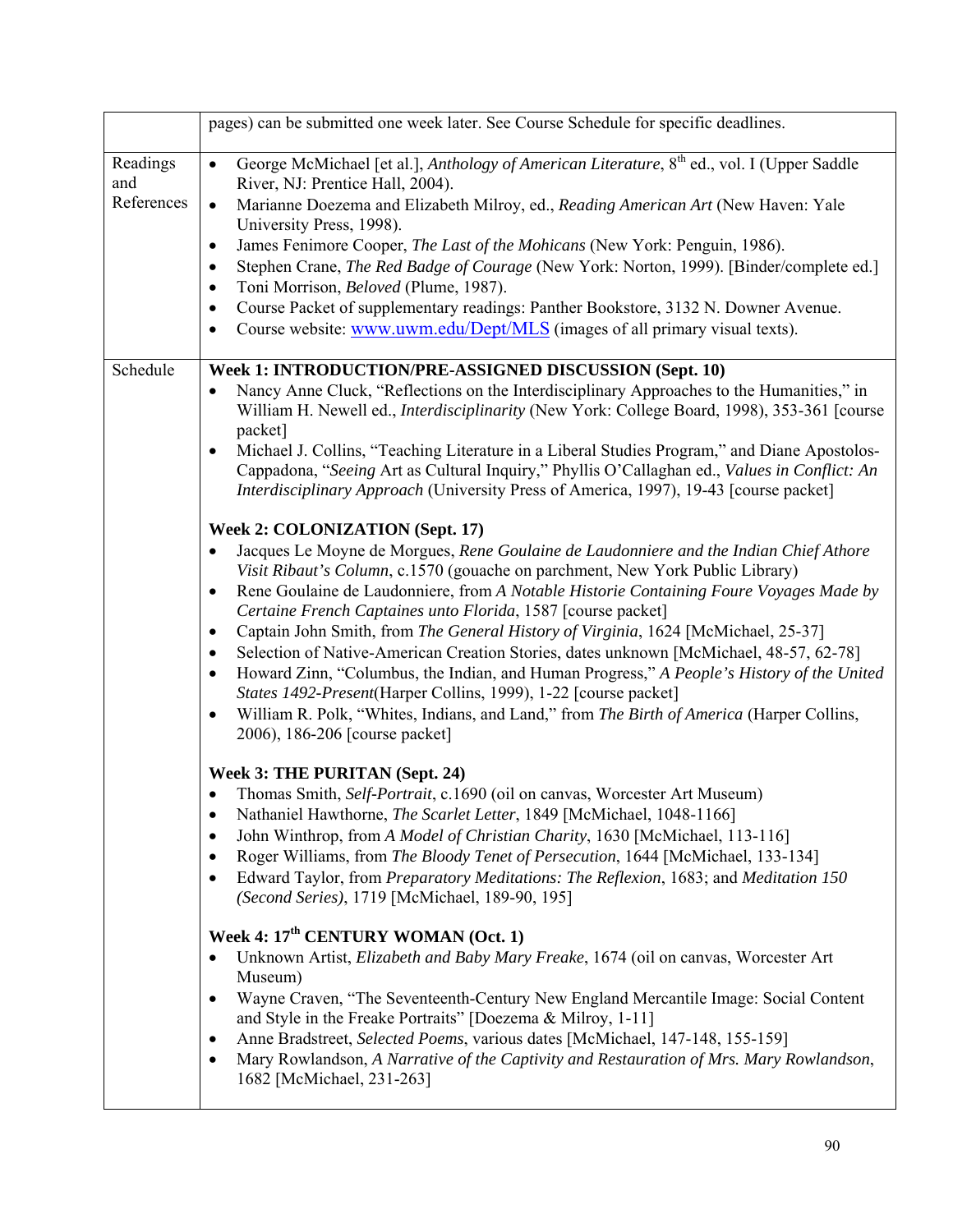|           | Week 5: EMPIRICISM & THE GREAT AWAKENING (Oct. 8)                                                                      |
|-----------|------------------------------------------------------------------------------------------------------------------------|
|           | John Smibert, The Bermuda Group, 1729 (oil on canvas, Yale University Art Gallery)                                     |
| $\bullet$ | Wayne Craven, "John Smibert: The Knelleresque Ideal and the Empiricism of George                                       |
|           | Berkeley," Colonial American Portraiture (Cambridge University Press, 1986), 152-163                                   |
|           | [course packet]                                                                                                        |
| $\bullet$ | Jonathan Edwards, Personal Narrative, 1765; and Sinners in the Hands of an Angry God,                                  |
|           | 1741 [McMichael, 286-296, 301-313]                                                                                     |
| $\bullet$ | Samuel Sewall, from The Diary of Samuel Sewall, 1674-1729 [McMichael, 220-230]                                         |
| $\bullet$ | William Byrd II, from The Secret Diary of William Byrd of Westover, 1709-1712 [McMichael,<br>264-268]                  |
|           | Week 6: INDEPENDENCE & SLAVERY (Oct. 15)                                                                               |
| $\bullet$ | John Singleton Copley, Paul Revere, 1768 (oil on canvas, Museum of Fine Arts, Boston)                                  |
| $\bullet$ | Paul Staiti, "Character and Class: The Portraits of John Singleton Copley" [Doezema &<br>Milroy, 12-37]                |
| $\bullet$ | Thomas Paine, from Common Sense, 1776 [McMichael, 493-495]                                                             |
| $\bullet$ | Olaudah Equiano, from The Life of Olaudah Equiano, 1789 [McMichael, 465-491]                                           |
| $\bullet$ | Phillis Wheatley, Selected Poems, 1773 [McMichael, 544-547, 548-549]                                                   |
| $\bullet$ | Howard Zinn, "Tyranny is Tyranny," A People's History of the United States 1492-Present                                |
|           | (Harper Collins, 1999), 59-75 [course packet]                                                                          |
| $\bullet$ | William R. Polk, "Blacks in America," from The Birth of America (Harper Collins, 2006),                                |
|           | 163-185 [course packet]                                                                                                |
|           | Week 7: ENLIGHTENMENT (Oct. 22)                                                                                        |
| $\bullet$ | Charles Willson Peale, The Artist in His Museum, 1822 (oil on canvas, Pennsylvania Academy                             |
|           | of the Fine Arts)                                                                                                      |
| $\bullet$ | Roger B. Stein, "Charles Willson Peale's Expressive Design: The Artist in His Museum"                                  |
|           | [Doezema & Milroy, 38-78]                                                                                              |
| ٠         | Benjamin Franklin, from The Autobiography, 1771-1790 [McMichael, 332-392]                                              |
| $\bullet$ | Thomas Jefferson, Declaration of Independence, 1786; from Notes on the State of Virginia,<br>1785 [McMichael, 511-521] |
|           | Week 8: THE COMMON MAN (Oct. 29)                                                                                       |
|           | William Sidney Mount, <i>The Painter's Triumph</i> , 1838 (oil on canvas, Penssylvania Academy                         |
|           | of the Fine Arts)                                                                                                      |
| ٠         | William T. Oedel and Todd S. Gernes, "The Painter's Triumph: William Sidney Mount and                                  |
|           | the Formation of a Middle Class Art" [Doezema & Milroy, 128-149]                                                       |
| $\bullet$ | M.-G.-J. de Crevecoeur, from Letters from an American Farmer  What Is an American?,                                    |
|           | 1782 [McMichael, 450-463]                                                                                              |
| ٠         | George Bancroft, The Common Man in Art, Politics, and Religion, 1835 [course packet]                                   |
| $\bullet$ | George McDuffie, The Natural Slavery of the Negro, 1835 [course packet]                                                |
|           | Week 9: NATIVE AMERICAN (Nov. 5)                                                                                       |
| $\bullet$ | Thomas Cole, Scene from The Last of the Mohicans, 1827 (oil on canvas, Wadsworth                                       |
|           | Atheneum); and George Catlin, View of the Mandan Village, 1839 (oil on canvas, National<br>Museum of American Art)     |
| ٠         | Kathryn S. Hight, "'Doomed to Perish': George Catlin's Depictions of the Mandan"                                       |
|           | [Doezema & Milroy, 150-162]                                                                                            |
|           | James Fenimore Cooper, The Last of the Mohicans, 1826. [Chapters 1-19 only]                                            |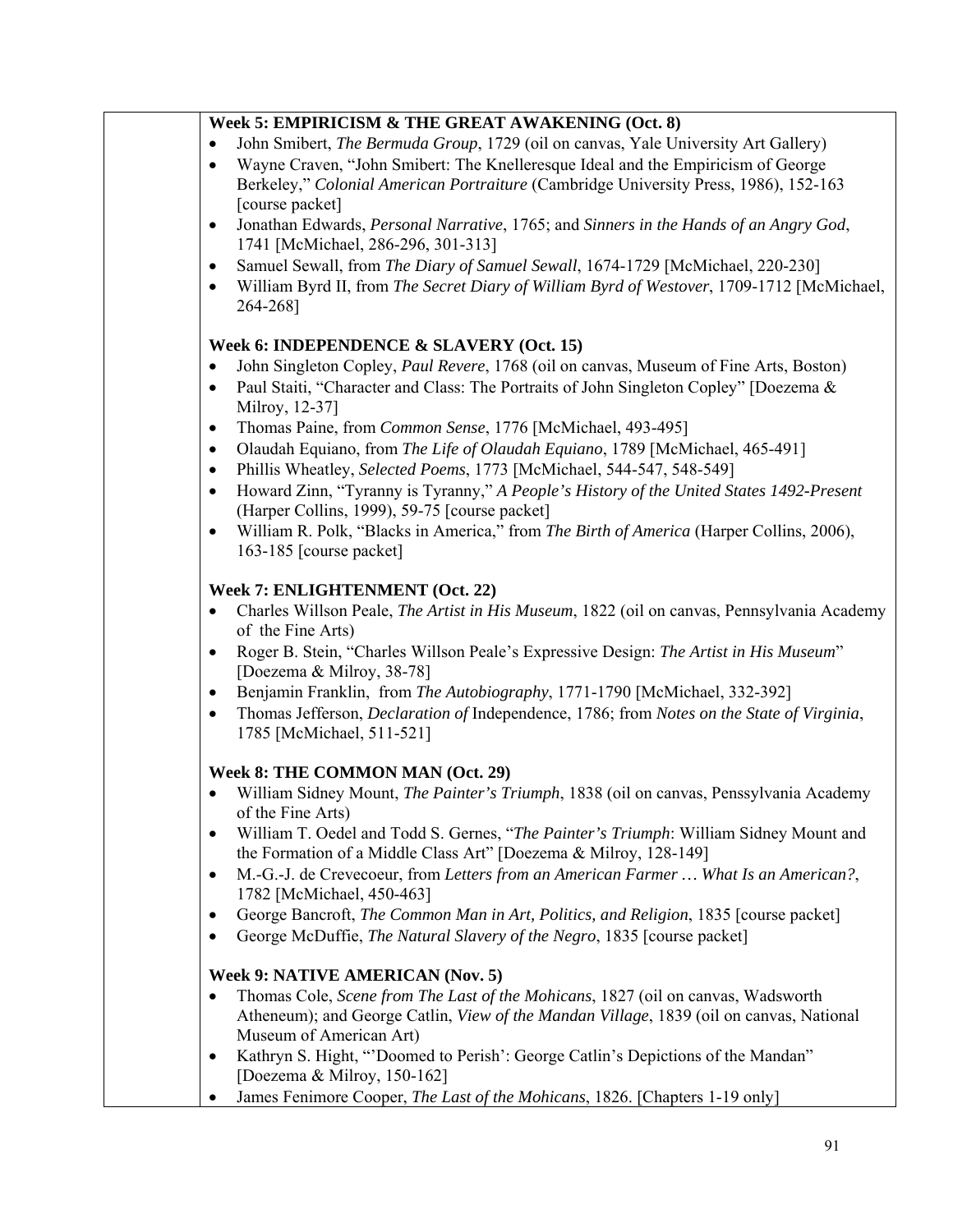- William Apess, from *A Son of the Forest*, 1829 [McMichael, 585-592]
- Dee Brown, from *Bury My Heart at Wounded Knee*, 1970 [course packet]
- John Mohawk, *Spiritualism and the Law of Peace*, 1986 [course packet]
- Sherman Alexie, from *The Toughest Indian in the World*, 2000 [course packet]

### **Week 10: ROMANTICISM & NATURE (Nov. 12)**

- Asher B. Durand, *Kindred Spirits*, 1849 (oil on canvas, New York Public Library)
- William Cullen Bryant, *To Cole, The Painter, Departing for Europe*, 1832 [McMichael, 722- 723]
- Ralph Waldo Emerson, *Nature*, 1836 [McMichael, 821-848]
- Henry David Thoreau, from *Walden*, 1854 [McMichael, 1403-1413, 1420-1435]
- George Henry Evans, *A New Homestead Policy*, 1845 [course packet]
- John H. Griscom, *Report on the Sanitary Conditions in New York City*, 1845 [course packet]

### **Week 11: SCIENCE & NATURE (Nov. 19)**

- Frederic Edwin Church, *Heart of the Andes*, 1859 (oil on canvas, Metropolitan Museum of Art); and *Icebergs*, 1861 (oil on canvas, Dallas Museum of Art)
- Barbara Novak, from *Nature and Culture: American Landscape Painting, 1825-1875* (New York: Oxford University Press, 1980) [course packet]
- Edgar Allan Poe, *Sonnet—To Science*, 1843 [McMichael, 734]
- Herman Melville, *Benito Cereno*, 1855; and *The Berg*, 1888 [McMichael, 1194-1253, 1333- 1334]
- Matthew F. Maury, from *The Physical Geography of the Sea*, 1855 (Cambridge: Harvard University Press, 1986) [course packet]

# Week 12: 19<sup>th</sup> CENTURY WOMAN (Nov. 26)

- Hiram Powers, *The Greek Slave*, 1844 (marble, Yale University Art Gallery); and Lilly Martin Spencer, *Kiss Me and You'll Kiss the 'Lasses*, 1856 (oil on canvas, Brooklyn Museum of Art
- Joy S. Kasson, "Narrative of the Female Body: *The Greek Slave*," [Doezema & Milroy, 163- 189]
- Sarah Margaret Fuller, from *Woman in the Nineteenth Century*, 1844 [McMichael, 933-942]
- Harriet Ann Jacobs, from *Incidents in the Life of a Slave Girl*, 1861 [McMichael, 1720-1733]
- Louisa May Alcott, from *Little Women*, 1869 [McMichael, 1755-1782]
- *Seneca Falls Declaration on Women's Rights*, 1848 [course packet]
- Sojourner Truth, *Speech to Women's Rights Convention*, 1851 [McMichael, 728-729]
- Fanny Fern, *Independence*, 1859 [McMichael, 1656]

# **FIELD TRIP: ART INSTITUTE OF CHICAGO (Saturday, Dec. 1)**

# **Week 13: AFRICAN AMERICAN (Dec. 3) [***Optional Preliminary Commentary Submitted***]**

- Eastman Johnson, *Old Kentucky Home*, 1859 (oil on canvas, New York Historical Society); and Edmonia Lewis, *Forever Free*, 1867 (marble, Howard University Art Gallery)
- Kirsten P. Buick, "The Ideal Works of Edmonia Lewis: Invoking and Inverting Autobiography" [Doezema & Milroy, 190-207]
- Harriet Beecher Stowe, from *Uncle Tom's Cabin*, 1852 [McMichael, 1582-1647]
- Frederick Douglass, from *Narrative of the Life of an American Slave*, 1845 [McMichael, 1659-1682]
- Toni Morrison, *Beloved*, 1987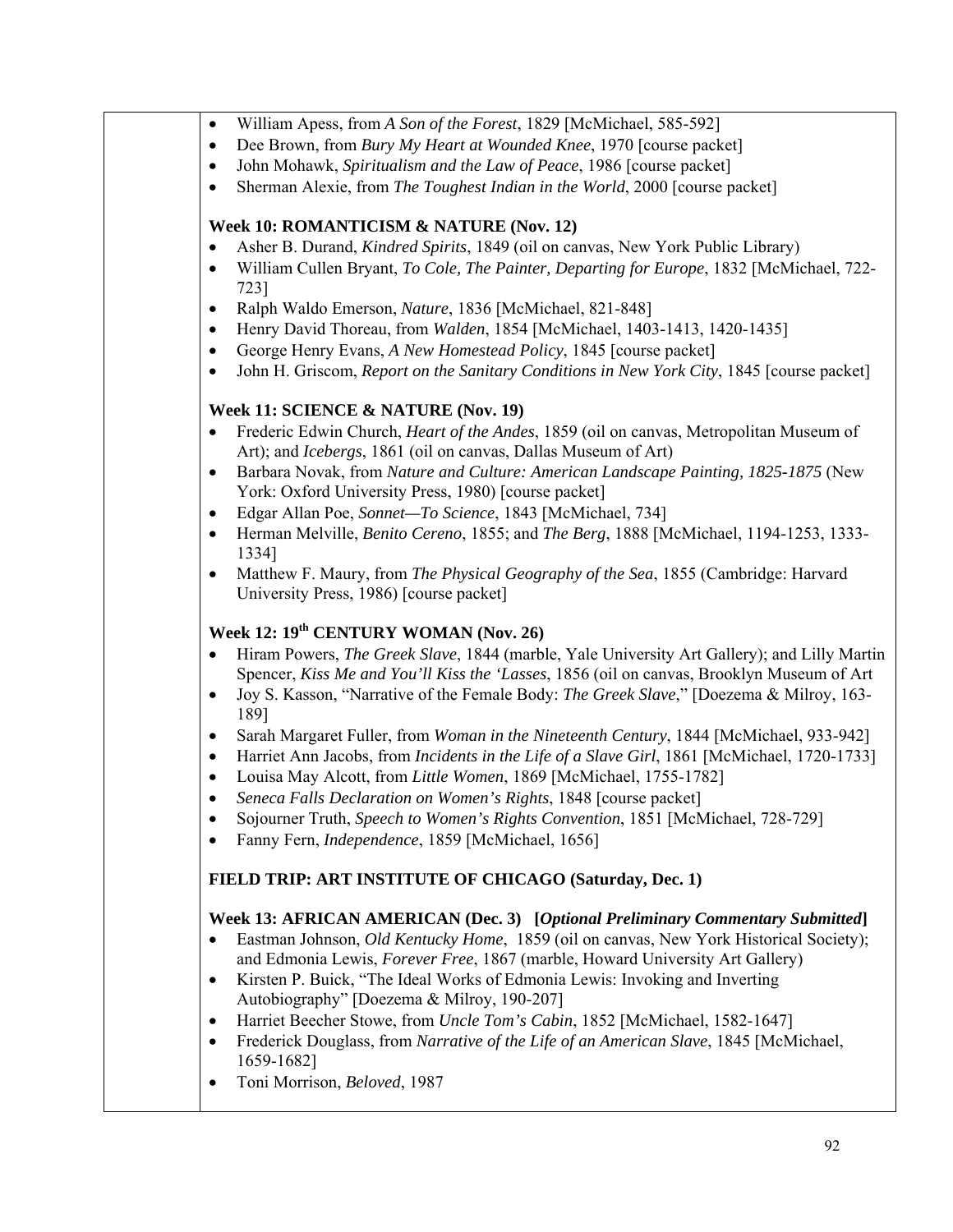| Week 14: CIVIL WAR (Dec. 10) [Optional Preliminary Commentary Returned]                                       |
|---------------------------------------------------------------------------------------------------------------|
| Matthew Brady, On Antietem Battlefield, 1862 (photograph, Library of Congress)                                |
| Stephen Crane, The Red Badge of Courage, 1895. [Chapters 1-13, 25 only]                                       |
| Abraham Lincoln, To Horace Greeley, 1862; and Gettysburg Address, 1863 [McMichael,<br>$\bullet$<br>1749-1750] |
| Walt Whitman, Beat! Beat! Drums!, 1861 [McMichael, 1870-1871]<br>٠                                            |
| Herman Melville, Shiloh: A Requiem, 1862 [McMichael, 1329]<br>$\bullet$                                       |
| Fernando Wood, Mayoral Proposal: Secession of New York City, 1861 [course packet]<br>٠                        |
| Louis Agassiz, Letter to Dr. Samuel Howe: The Future of the Free Negro, 1863 [course<br>packet]               |
| Course Evaluation                                                                                             |
| [Final Commentary due: deliver, mail, fax or email]<br>Exam Week/No Class (Dec. 17)                           |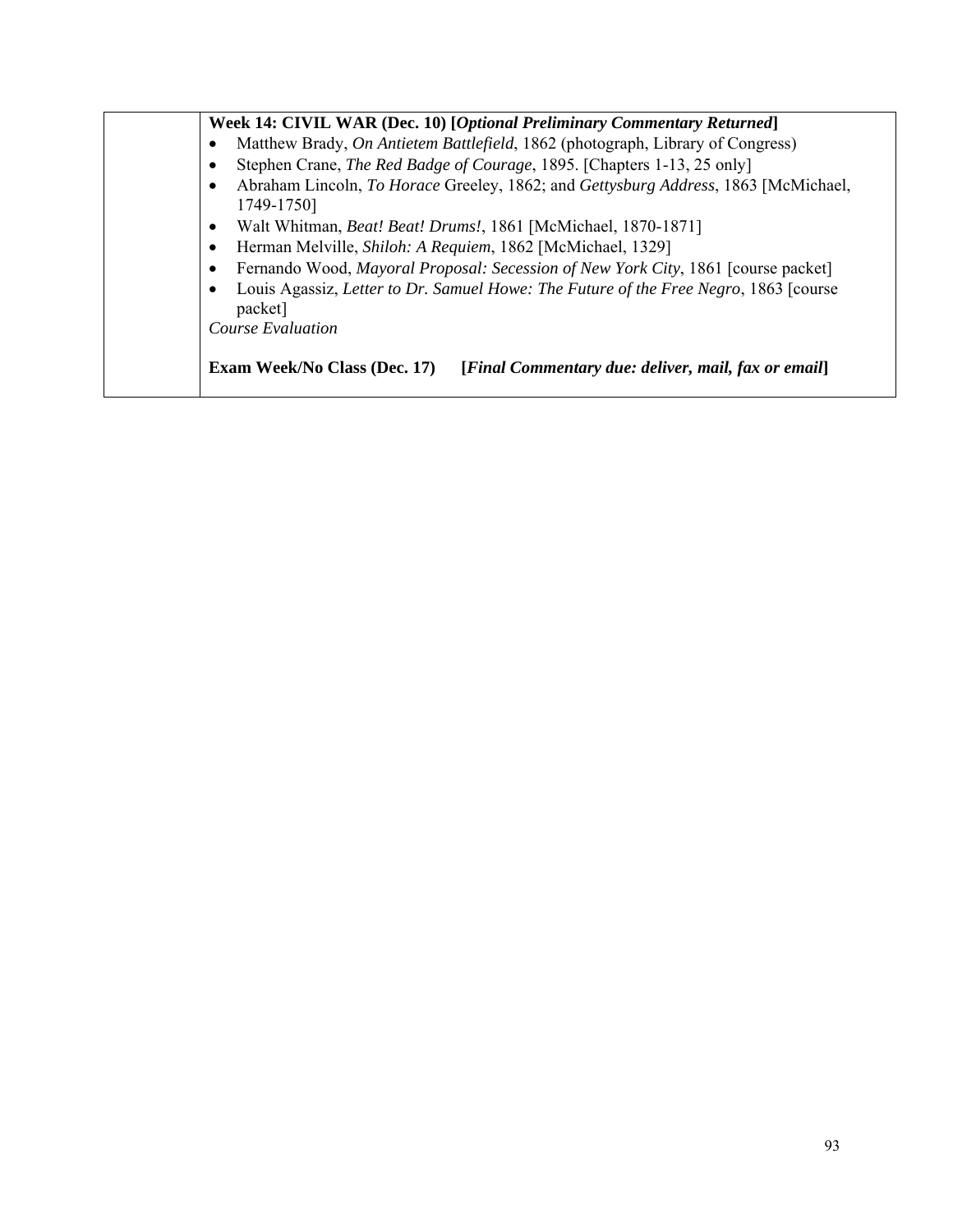| Course      | <b>TRADITIONS AND TRANSFORMATIONS II:</b><br>ENVISIONING SELF AND SOCIETY IN AMERICAN ART, LITERATURE AND<br>THOUGHT, 187-PRESENT (LbrlSt 702)<br>Professor Jeffrey R. Hayes, University of Wisconsin - Milwaukee                                                                                                                                                                                                                                                                                                                                                                                                                                                                                                                                                                                                                         |
|-------------|-------------------------------------------------------------------------------------------------------------------------------------------------------------------------------------------------------------------------------------------------------------------------------------------------------------------------------------------------------------------------------------------------------------------------------------------------------------------------------------------------------------------------------------------------------------------------------------------------------------------------------------------------------------------------------------------------------------------------------------------------------------------------------------------------------------------------------------------|
| Type        | Core                                                                                                                                                                                                                                                                                                                                                                                                                                                                                                                                                                                                                                                                                                                                                                                                                                      |
| Description | This course builds on LibrlSt 701 and remains focused on the same set of fundamental questions.<br>Of what significance is the individual in American culture? What is her or his relationship to larger<br>society? How is that relationship seen differently by people of various backgrounds and<br>experience? How have the terms of and responses to these questions changed over time? And why,<br>if at all, is it important that we ask these questions of ourselves?                                                                                                                                                                                                                                                                                                                                                             |
|             | LibrISt 702 continues to explore the relationship between self and society from a broad<br>interdisciplinary perspective, but considers that dynamic within a more recent modern/post-<br>modern context. Through a weekly examination and discussion of at least three primary "texts"<br>drawn from visual art, literature, and other fields of thought, key ideas and values are identified as<br>formative historical forces. Those texts provide significant, sometimes divergent views on a<br>number of important issues, including environmental concepts and concerns; class struggle, human<br>rights, liberation movements; utopian/dystopian visions; individualism and mass culture; the<br>advent of diaspora and post-colonial cultures; privacy and ethics in an information age; aging, the<br>body, and new technology. |
|             | The course also will include a field trip to Tom Every's Forevertron Sculpture Garden in Sauk<br>County, WI, to consider his work in relation to modern/contemporary art and theory. In addition,<br>lectures and related events sponsored by the Center for Twenty-first Century Studies will<br>periodically augment classroom discussions.                                                                                                                                                                                                                                                                                                                                                                                                                                                                                             |
|             | The goals of this course are to strengthen further individuals' understanding of fundamental issues<br>that have defined and driven the arts and humanities, to discern how those issues have developed<br>or shifted within American culture since 1870, and finally to weigh how those issues might be<br>addressed today with a concern for shaping the future.                                                                                                                                                                                                                                                                                                                                                                                                                                                                        |
|             | <b>Course Requirements:</b><br>Members are expected to attend class, special lectures, and field trips. They must also complete all<br>readings and other assignments on schedule and participate regularly in classroom discussions.                                                                                                                                                                                                                                                                                                                                                                                                                                                                                                                                                                                                     |
|             | A 1-page critical commentary on assigned "texts" will be submitted before each class through<br>week 11. Each week, an individual or team of class members will prepare and present a 20-30<br>minute critical introduction to the scheduled topic and texts (see hand-out); they will also co-lead<br>ensuing discussion, pose significant questions, and help to mediate different viewpoints. All<br>members will perform this role twice during the semester and be excused from submitting the<br>commentary.                                                                                                                                                                                                                                                                                                                        |
|             | Toward the end of the semester, each class member will submit a <i>preliminary</i> expanded version<br>(8-10 pages) of one of her/his weekly critical commentaries. Expansion should be based on the<br>class discussion, follow-up thought, and further research. This preliminary version will be<br>reviewed and returned on the last day of classes so that a final commentary can be submitted one<br>week later. See the Course Schedule for specific deadlines.                                                                                                                                                                                                                                                                                                                                                                    |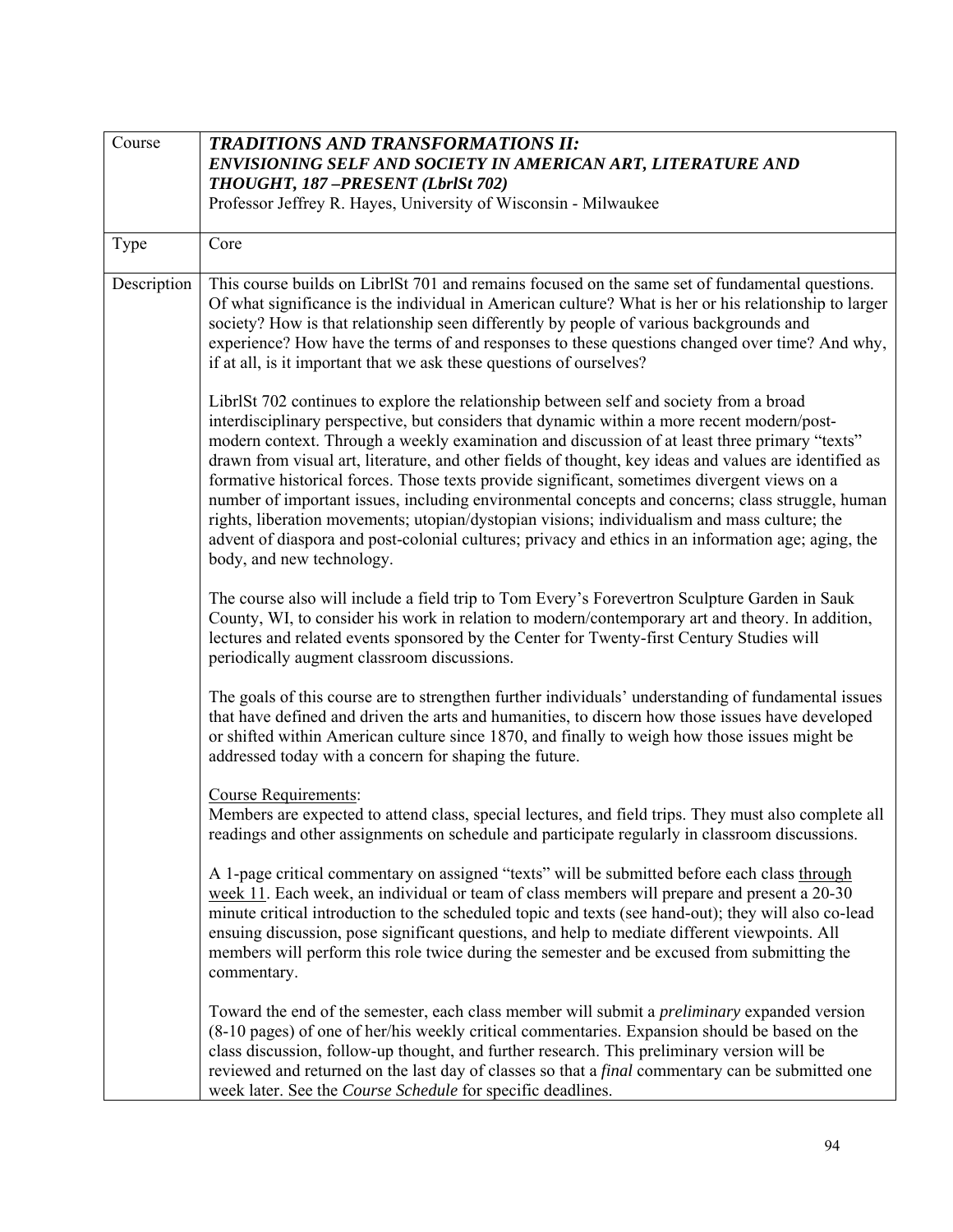| Readings<br>and<br>References | George McMichael et al., Anthology of American Literature, 8 <sup>th</sup> ed., vol. II (Upper Saddle<br>$\bullet$<br>River, NJ: Prentice Hall, 2004).<br>Marianne Doezema and Elizabeth Milroy, ed., Reading American Art (New Haven: Yale<br>$\bullet$<br>University Press, 1998).<br>John Steinbeck, The Grapes of Wrath (New York: Penguin, 1999).<br>$\bullet$<br>Tim O'Brien, The Things They Carried (New York: Broadway Books, 1998).<br>$\bullet$<br>Jeffrey Eugenides, Middlesex (New York: Picador, 2003).<br>$\bullet$<br>Course Packet of supplementary readings: Panther Bookstore, 3132 N. Downer Avenue.<br>$\bullet$<br>Course Website: www.uwm.edu/Dept/MLS offers images of all primary visual texts.<br>٠ |
|-------------------------------|-------------------------------------------------------------------------------------------------------------------------------------------------------------------------------------------------------------------------------------------------------------------------------------------------------------------------------------------------------------------------------------------------------------------------------------------------------------------------------------------------------------------------------------------------------------------------------------------------------------------------------------------------------------------------------------------------------------------------------|
| Schedule                      | Week 1: <b>INTRODUCTION &amp; DISCUSSION</b> (January 28)                                                                                                                                                                                                                                                                                                                                                                                                                                                                                                                                                                                                                                                                     |
|                               | Review of LibrlSt 701 experience [fall semester]<br>$\bullet$                                                                                                                                                                                                                                                                                                                                                                                                                                                                                                                                                                                                                                                                 |
|                               | Preview of LibrlSt 702, student assignments, program announcements<br>$\bullet$                                                                                                                                                                                                                                                                                                                                                                                                                                                                                                                                                                                                                                               |
|                               | Week 2: MANIFEST DESTINY (February 4)                                                                                                                                                                                                                                                                                                                                                                                                                                                                                                                                                                                                                                                                                         |
|                               | John Gast, American Progress, 1873 (chromolithograph, Library of Congress); John Taylor,<br>$\bullet$<br>Treaty Signing at Medicine Lodge Creek, 1867 (drawing for Leslie's Illustrated Gazette);<br>Howling Wolf, Treaty Signing at Medicine Lodge Creek, c.1875 (ledger drawing, New York<br>State Library, Albany)<br>Nancy K. Anderson, "The Kiss of Enterprise': The Western Landscape as Symbol and<br>$\bullet$                                                                                                                                                                                                                                                                                                        |
|                               | Resource" [Doezema & Milroy, 208-231]<br>Walt Whitman, Song of Myself, 1855 & 1881; from Democratic Vistas, 1871 [McMichael, vol.<br>$\bullet$<br>I, 1804-1851, 1904-1915]                                                                                                                                                                                                                                                                                                                                                                                                                                                                                                                                                    |
|                               | Standing Bear, What I Am Going to Tell You Here Will Take Me Until Dark, 1881 [course<br>$\bullet$<br>reader]                                                                                                                                                                                                                                                                                                                                                                                                                                                                                                                                                                                                                 |
|                               | Carl Schurz, from "Present Aspects of the Indian Problem," 1881 [course reader]<br>$\bullet$<br>Frederick Jackson Turner, from The Frontier in American History, 1893 [course reader]<br>$\bullet$                                                                                                                                                                                                                                                                                                                                                                                                                                                                                                                            |
|                               | Week 3: REALISM & RECONSTRUCTION (February 11)                                                                                                                                                                                                                                                                                                                                                                                                                                                                                                                                                                                                                                                                                |
|                               | Thomas Eakins, The Gross Clinic, 1875 (oil on canvas, Jefferson Medical College,<br>$\bullet$<br>Philadelphia); and Will Schuster and Blackman going Shooting, 1876 (oil on canvas, Yale<br>University Art Gallery)                                                                                                                                                                                                                                                                                                                                                                                                                                                                                                           |
|                               | Elizabeth Johns, "The Gross Clinic, or Portrait of Professor Gross" [Doezema & Milroy, 232-<br>263]                                                                                                                                                                                                                                                                                                                                                                                                                                                                                                                                                                                                                           |
|                               | Mark Twain, Adventures of Huckleberry Finn, 1884 [McMichael, 46-106]<br>٠                                                                                                                                                                                                                                                                                                                                                                                                                                                                                                                                                                                                                                                     |
|                               | U.S. Constitution: Amendment XIII, 1865; Amendment XIV, 1868; Amendment XV, 1870<br>٠<br>[course reader]                                                                                                                                                                                                                                                                                                                                                                                                                                                                                                                                                                                                                      |
|                               | Edward King, from The Great South, 1875 [course reader]<br>٠                                                                                                                                                                                                                                                                                                                                                                                                                                                                                                                                                                                                                                                                  |
|                               | Howard Zinn, "Emancipation Without Freedom" [course reader]<br>$\bullet$                                                                                                                                                                                                                                                                                                                                                                                                                                                                                                                                                                                                                                                      |
|                               | Week 4: NATURALISM & EVOLUTION (February 18)                                                                                                                                                                                                                                                                                                                                                                                                                                                                                                                                                                                                                                                                                  |
|                               | Winslow Homer, Life Line, 1884 (oil on canvas, Philadelphia Museum of Art); Huntsman and<br>$\bullet$<br>Dogs, 1891 (oil on canvas, Philadelphia Museum of Art); The Gulf Stream, 1899 (oil on<br>canvas, Metropolitan Museum of Art)                                                                                                                                                                                                                                                                                                                                                                                                                                                                                         |
|                               | Jules Prown, "Winslow Homer and His Art" [Doezema & Milroy, 264-279]<br>$\bullet$                                                                                                                                                                                                                                                                                                                                                                                                                                                                                                                                                                                                                                             |
|                               | David Tatham, "Trapper, Hunter, Woodsman: Homer's Adirondack Figures [course reader]<br>٠<br>Sarah Orne Jewett, A White Heron, 1886 [McMichael 249-256]<br>٠                                                                                                                                                                                                                                                                                                                                                                                                                                                                                                                                                                  |
|                               | Stephen Crane, The Open Boat, 1897 [McMichael 698-715]<br>٠                                                                                                                                                                                                                                                                                                                                                                                                                                                                                                                                                                                                                                                                   |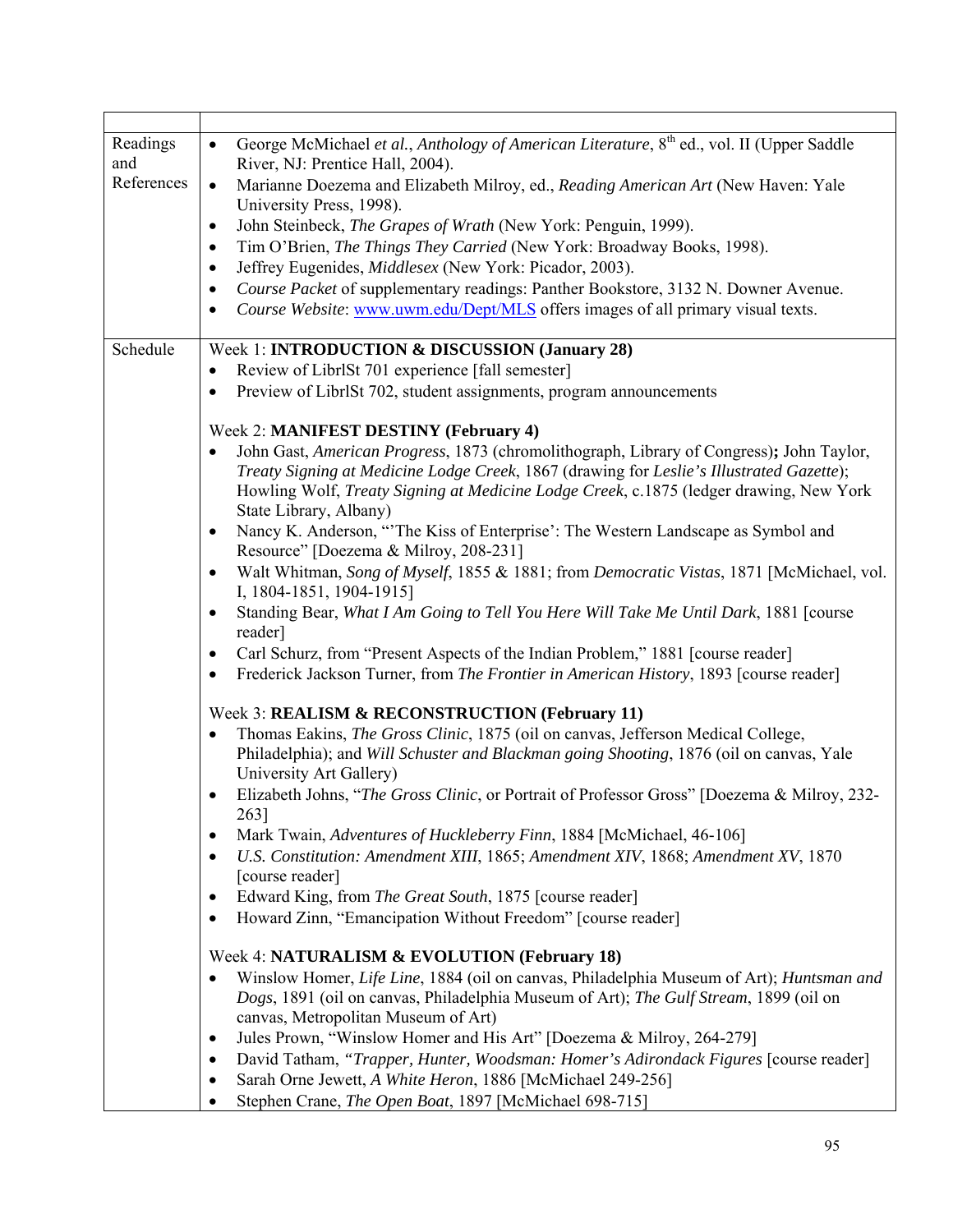- Lester Ward, "Mind as a Social Factor," 1884 [course reader]
- Josiah Strong, from *Our Country*, 1885 [course reader]

#### Week 5: **ROMANTICISM & INDUSTRIALIZATION (February 25)**

- Albert Pinkham Ryder, *The Race Track (Death on a Pale Horse)*, c.1896-1913 (oil on canvas, Cleveland Museum of Art); Lewis Hine, *Interior of a Steel Mill*, c.1908 (photograph, Museum of Modern Art)
- Eleanor L. Jones, in *Albert Pinkham Ryder*, ex cat (National Museum of American Art, 1990), 275-277 [course packet]
- Frank Norris, *A Deal in Wheat*, 1902 [McMichael 716-724]
- Edward Bellamy, from *Looking Backward: 2000-1887*, 1887 [course reader]
- Andrew Carnegie, from *The Gospel of Wealth*, 1889 [course reader]
- Howard Zinn, "Robber Barons and Rebels" [course reader]

### Week 6: **WOMAN & THE GILDED AGE (March 3)**

- Mary Cassatt, *The Boating Party*, 1894 (oil on canvas, National Gallery of Art)
- Griselda Pollock, "Mary Cassatt: Painter of Women and Children" [Doezema & Milroy 280- 301]
- Henry James, from *Daisy Miller: A Study*, 1878 [McMichael 325-343]
- Kate Chopin, *The Awakening*, 1899 [McMichael 519-611]
- Susan B. Anthony, from "The Status of Woman, Past, Present, and Future," 1897 [course reader]

### Week 7: **WOMAN & MODERNISM (March 10)**

- Georgia O'Keeffe, *Black Iris*, 1926 (oil on canvas, Metropolitan Museum of Art; Alfred Stieglitz, *Portrait of Georgia O'Keeffe*, 1918 (photograph, Metropolitan Museum of Art); Georgia O'Keeffe, *Radiator Building—Night, New York*, 1927 (Fisk University Collection).
- Anna Chave, "O'Keeffe and the Masculine Gaze" [Doezema & Milroy 350-370]; **"Who Will Paint New York? The World's New Art Center and the New York Paintings of Georgia O'Keeffe" [course reader]**
- William Carlos Williams, *Portrait of a Lady*, 1920 [course reader]
- Gertrude Stein, *Susie Asado*, 1922 [McMichael 1046]
- T.S. Eliot, from *The Waste Land*, 1922 [McMichael 1152-1157]
- F. Scott Fitzgerald, *Winter Dreams*, 1922 [McMichael 1290-1306]
- *U.S. Constitution: 19th Amendment*, 1920 [course reader]
- Margaret Sanger, from *Women and the New Race*, 1920 [course reader]

### **SPRING BREAK (March 16-23)**

### Week 8: **THE NEW NEGRO (March 24)**

- Lois Mailou Jones, *Ascent of Ethiopia*, 1922 (oil on canvas, Milwaukee Art Museum); and Paul Cadmus, *To The Lynching*, 1935 (graphite and watercolor on paper, Whitney Museum of American Art)
- Countee Cullen, *Heritage*, 1925 [McMichael 1261-1264]
- Jean Toomer, from *Cane (Blood-Burning Moon)*, 1923 [McMichael 1266-1271]
- Zora Neale Hurston, *The Gilded Six-Bits*, 1933 [McMichael 1273-1281]
- William Faulkner, *A Rose for Emily*, 1927 [McMichael 1347-1354]
- Langston Hughes, *The Negro Speaks of* Rivers, 1920 [McMichael, 1355]; Goodbye *Christ*, 1932; *Air Raid Over Harlem*, 1935 [course reader]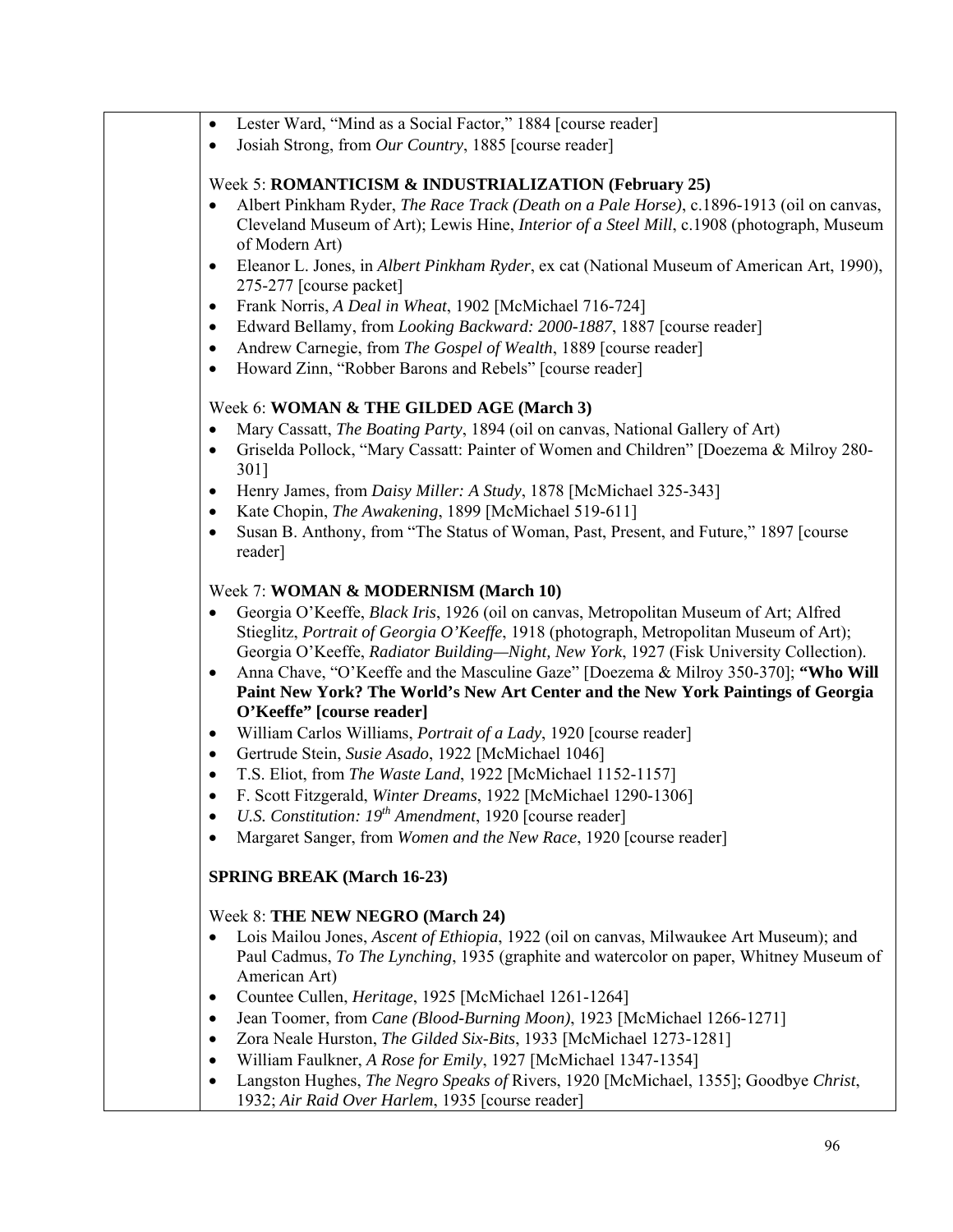| $\bullet$ | Alain Locke, The New Negro, 1925 [course reader] |  |  |  |  |  |
|-----------|--------------------------------------------------|--|--|--|--|--|
|-----------|--------------------------------------------------|--|--|--|--|--|

• Hiram W. Evans, "The Klan's Fight for Americanism," 1926 [course reader]

#### Week 9: **THE GREAT DEPRESSION (March 31)**

- Grant Wood, *American Gothic*, 1930 (oil on board, Art Institute of Chicago); Dorothea Lange, *Migrant Mother, Nipomo, California*, 1936 (photograph, Library of Congress)
- Wanda Corn, "The Birth of a National Icon: Grant Wood's *American Gothic*" [Doezema & Milroy 387-408]
- John Steinbeck, *The Grapes of Wrath*, 1939
- Herbert Hoover, "Rugged Individualism," 1928 [course reader]
- Charles A. Beard, "The Myth of Rugged Individualism," 1931 [course reader]

### Week 10: **HUMAN MEANING/WORLD CRISIS (April 7)**

- Jackson Pollock, *Guardians of the Secret*, 1943 (oil on canvas, San Francisco Museum of Modern Art); *Full Fathom Five*, 1947 (oil and mixed media on canvas, Museum of Modern Art); *Portrait and a Dream*, 1953 (oil on canvas, Dallas Museum of Art)
- Michael Leja, "Jackson Pollock: Representing the Unconscious" [Doezema & Milroy 440-461]
- Screening, from *Portrait of an Artist: Jackson Pollock* (Public Media Home Vision, 1987)
- Arthur Miller, *Death of a Saleman*, 1949 [McMichael 1482-1546]
- Allen Ginsberg, *Howl*, 1956 [McMichael 1671-1679]
- William L Laurence, "Atomic Bomb" (from *New York Times*), 1945 [course reader]
- William O. Douglas, "The Black Silence" (from *New York Times*), 1952 [course reader]
- Jean Paul Sartre, "Existentialism," 1956 [course reader]

# Week 11: **CULTURE/COUNTERCULTURE:GREAT SOCIETY TO VIETNAM (April 14)**

- Robert Rauschenberg, *Tracer*, 1963 (oil and silkscreen on canvas, Nelson-Atkins Museum)
- Amiri Baraka, *An Agony. As Now*, 1964 [McMichael 1860-1861]
- Martin Luther King Jr., "I Have a Dream," 1963 [course reader]
- Lyndon B. Johnson, "The Great Society," 1964; "Withdrawal," 1968 [course reader]
- Tim O'Brien, from *The Things They Carried*, 1990
- Howard Zinn, "Or Does It Explode?" [course reader]

### Week 12: **FEMINIST CRITIQUE (April 21) [Prelim expanded commentary submitted]**

- Judy Chicago, *The Dinner Party*, 1973-1979 (mixed media installation, Brooklyn Museum of Art)
- Linda Nochlin, "Why Have There Been No Great Women Artists?" 1971 [course reader]
- Alice Walker, *Everyday Use*, 1973 [McMichael 2012-2018]
- Sonia Sanchez, *young/black/girl*, 1974; *Womanhood*, 1974 [McMichael 1868-1872]
- Maxine Hong Kingston, from *The Woman Warrior*, 1976 [McMichael 1914-1921]
- Paula Gunn Allen, "Where I Come From Is Like This," 1986 [course reader]
- Justice Harry A. Blackmun, *Roe v. Wade*, 1973 [course reader]
- E. Gordon/T. Camping, "Pros & Cons of the *Equal Rights Amendment*," 1975 [course reader]

### Week 13: **CULTURE & DIFFERENCE (April 28) [Prelim expanded commentary ret'd]**

- Martin Ramirez, *Courtyard*, 1953 (ink and crayon on paper, Petullo Collection, Milwaukee); Guillermo Gomez-Pena, *The Mexterminator*, 1998 (performance/photograph); Deborah Kass, *Double Double Yentl (My Elvis)*, 1992 (silkscreen on canvas).
- Victor and Kristin Espinosa, "The Life of Martin Ramirez," 2007 [course reader]